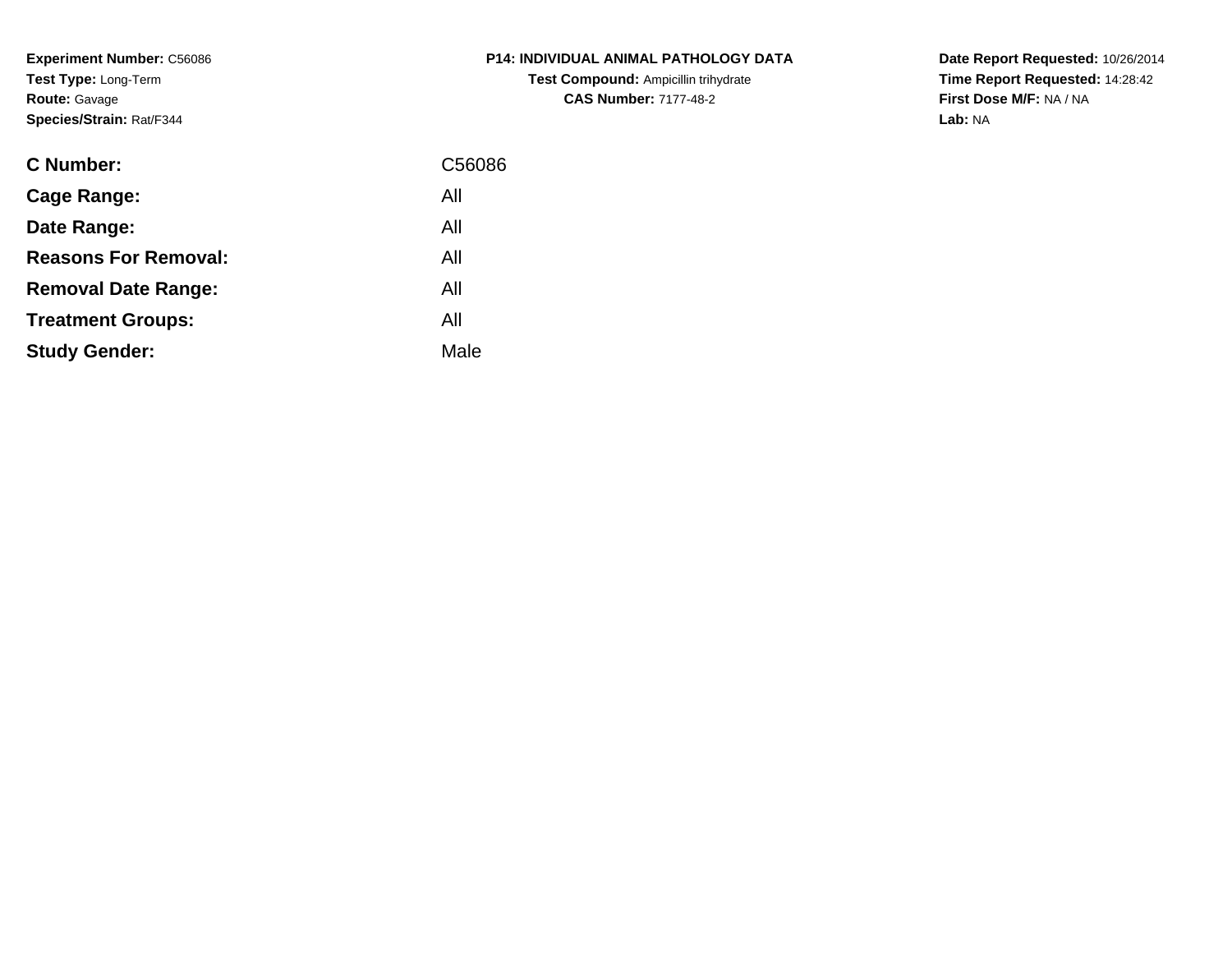**Test Type:** Long-Term

**Route:** Gavage

**Species/Strain:** Rat/F344

#### **P14: INDIVIDUAL ANIMAL PATHOLOGY DATA**

**Test Compound:** Ampicillin trihydrate**CAS Number:** 7177-48-2

| <b>ANIMAL ID: 1_001</b> | <b>TRT#: 1</b>          | <b>SEX: Male</b>               | DAY ON TEST: |
|-------------------------|-------------------------|--------------------------------|--------------|
|                         | <b>DOSE: 001.5 G/KG</b> | <b>DISP: Natural Death</b>     | HISTO:       |
| <b>OBSERVATIONS</b>     |                         |                                |              |
| Liver                   |                         | Congestion, Acute Passive      |              |
|                         |                         | Cytoplasmic Change, Basophilic |              |
| Lung                    |                         | Congestion, Acute Passive      |              |
|                         |                         | Inflammation, Chronic Focal    |              |
| Prostate                | Prostatic Urethra       | Cast, Nos                      |              |
|                         |                         | Inflammation, Chronic Focal    |              |
| Stomach                 | Cardiac Stomach         | Acanthosis                     |              |
|                         | Cardiac Stomach         | Hyperkeratosis                 |              |
| <b>Testis</b>           |                         | Hyperplasia, Interstitial Cell |              |
|                         |                         | <b>Interstitial-Cell Tumor</b> |              |
| Thymus                  |                         | Hemorrhage                     |              |
| Thyroid                 |                         | Follicular-Cell Adenoma        |              |
| Unspecified             | Abdomen                 | Inflammation, Chronic Focal    |              |
| PRIMARY CAUSE OF DEATH  |                         |                                |              |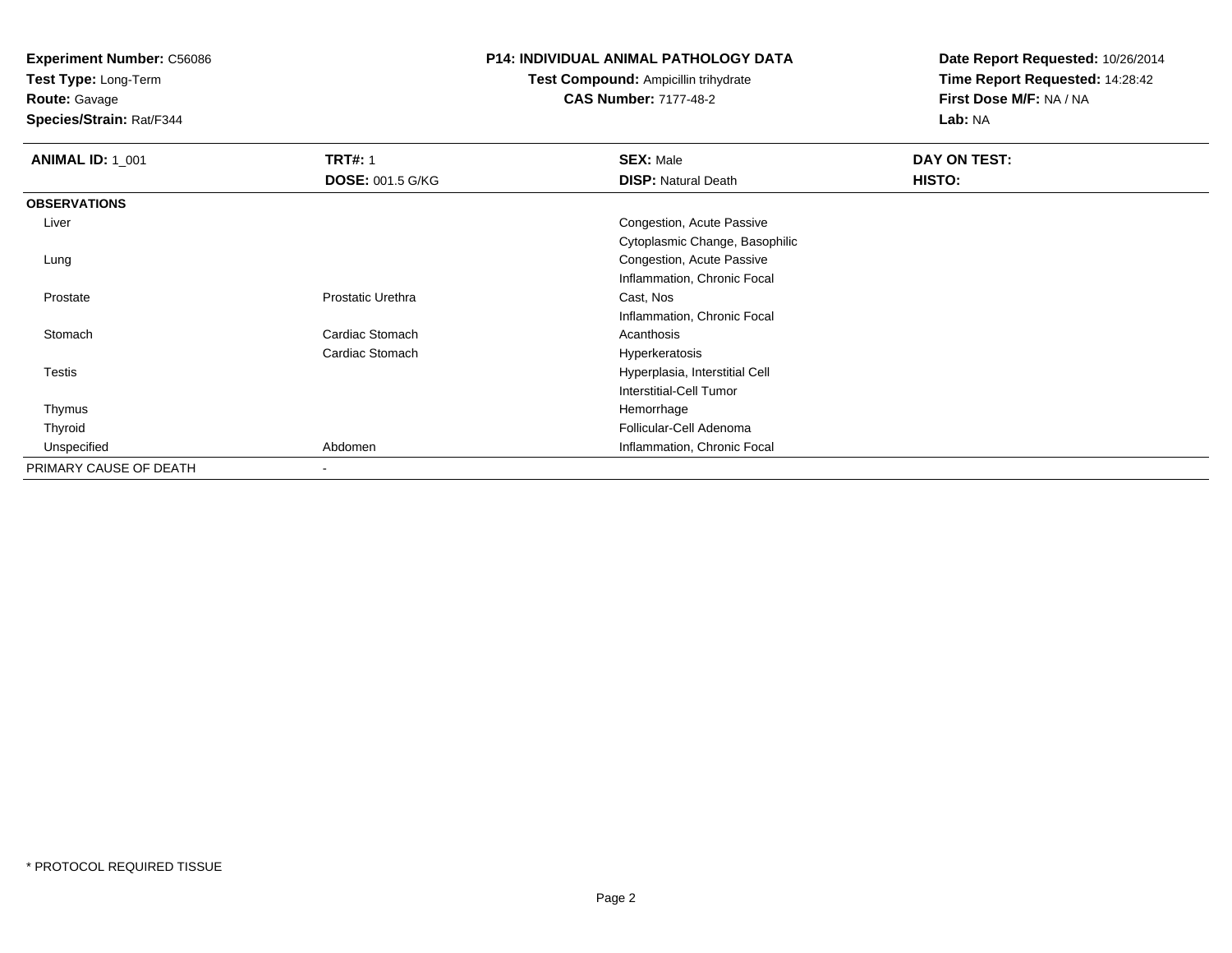**Test Type:** Long-Term

**Route:** Gavage

**Species/Strain:** Rat/F344

#### **P14: INDIVIDUAL ANIMAL PATHOLOGY DATA**

**Test Compound:** Ampicillin trihydrate**CAS Number:** 7177-48-2

| <b>ANIMAL ID: 1_002</b> | <b>TRT#: 1</b>           | <b>SEX: Male</b>                | DAY ON TEST: |  |
|-------------------------|--------------------------|---------------------------------|--------------|--|
|                         | <b>DOSE: 001.5 G/KG</b>  | <b>DISP:</b> Moribund Sacrifice | HISTO:       |  |
| <b>OBSERVATIONS</b>     |                          |                                 |              |  |
| Adrenal gland           | Medulla                  | Hyperplasia, Focal              |              |  |
| Bone marrow             |                          | Hyperplasia, Hematopoietic      |              |  |
| Brain                   |                          | Hemorrhage                      |              |  |
|                         | Cerebellum Nos           | Malacia                         |              |  |
| Heart                   | Myocardium Nos           | Degeneration, Nos               |              |  |
| Kidney                  |                          | Nephropathy                     |              |  |
| Prostate                |                          | Abscess, Nos                    |              |  |
| Salivary gland          |                          | Hyperplasia, Focal              |              |  |
| Stomach                 | Cardiac Stomach          | Acanthosis                      |              |  |
|                         | Cardiac Stomach          | Hyperplasia, Epithelial         |              |  |
| Testis                  |                          | <b>Interstitial-Cell Tumor</b>  |              |  |
| Thyroid                 |                          | Hyperplasia, C Cell             |              |  |
| Unspecified             | Multiple Organs Nos      | Leukemia, Mononuclear Cell      |              |  |
| PRIMARY CAUSE OF DEATH  | $\overline{\phantom{a}}$ |                                 |              |  |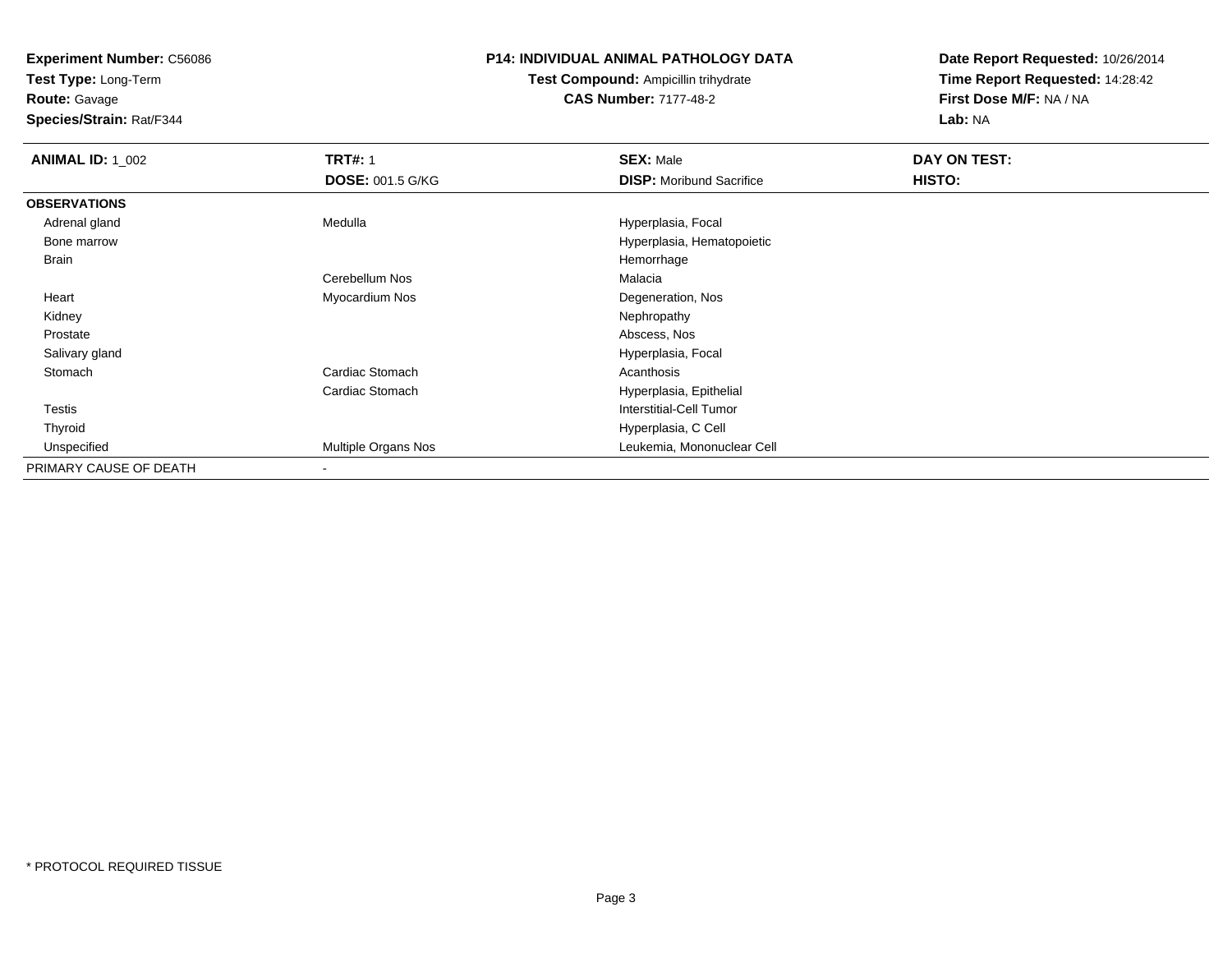**Test Type:** Long-Term

**Route:** Gavage

**Species/Strain:** Rat/F344

#### **P14: INDIVIDUAL ANIMAL PATHOLOGY DATA**

#### **Test Compound:** Ampicillin trihydrate**CAS Number:** 7177-48-2

| <b>ANIMAL ID: 1_003</b> | <b>TRT#: 1</b>          | <b>SEX: Male</b>                | DAY ON TEST: |  |
|-------------------------|-------------------------|---------------------------------|--------------|--|
|                         | <b>DOSE: 001.5 G/KG</b> | <b>DISP:</b> Moribund Sacrifice | HISTO:       |  |
| <b>OBSERVATIONS</b>     |                         |                                 |              |  |
| Adrenal gland           | Medulla                 | Pheochromocytoma                |              |  |
| Bone marrow             |                         | Hyperplasia, Hematopoietic      |              |  |
| Heart                   | Myocardium Nos          | Degeneration, Nos               |              |  |
| Kidney                  |                         | Nephropathy                     |              |  |
| Liver                   |                         | Cytoplasmic Change, Basophilic  |              |  |
|                         | <b>Bile Duct</b>        | Hyperplasia, Focal              |              |  |
| Pancreas                | Acinus                  | Atrophy, Focal                  |              |  |
| Prostate                |                         | Inflammation, Acute/Chronic     |              |  |
| Salivary gland          |                         | Hyperplasia, Focal              |              |  |
|                         |                         | Inflammation, Chronic Diffuse   |              |  |
| Testis                  |                         | Hyperplasia, Interstitial Cell  |              |  |
| Unspecified             | <b>Back</b>             | Fibroma                         |              |  |
|                         | <b>Abdominal Cavity</b> | Lipoma                          |              |  |
| PRIMARY CAUSE OF DEATH  |                         |                                 |              |  |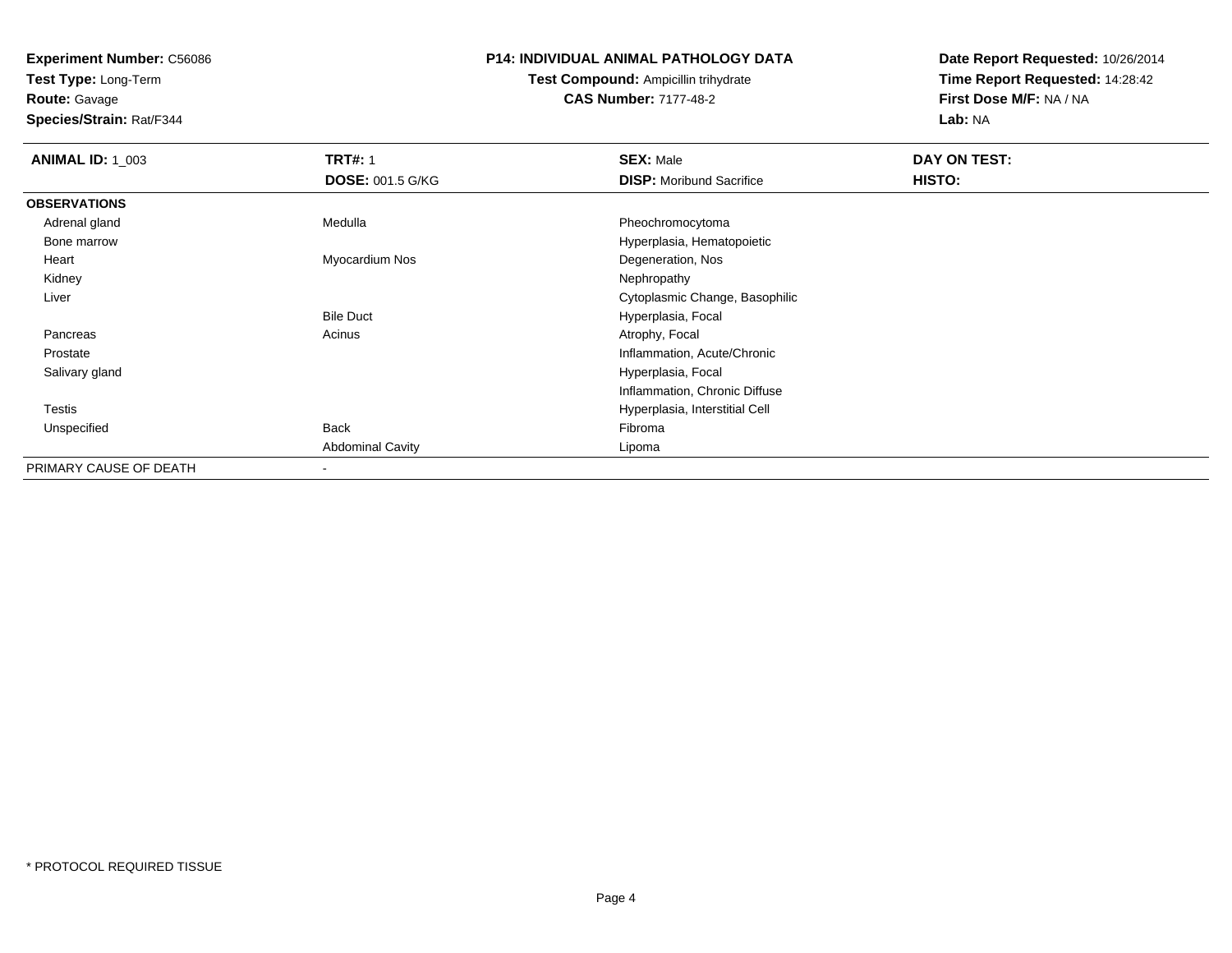**Test Type:** Long-Term

**Route:** Gavage

**Species/Strain:** Rat/F344

#### **P14: INDIVIDUAL ANIMAL PATHOLOGY DATA**

**Test Compound:** Ampicillin trihydrate**CAS Number:** 7177-48-2

| <b>ANIMAL ID: 1_004</b> | <b>TRT#: 1</b>            | <b>SEX: Male</b>               | DAY ON TEST: |  |
|-------------------------|---------------------------|--------------------------------|--------------|--|
|                         | <b>DOSE: 001.5 G/KG</b>   | <b>DISP: Natural Death</b>     | HISTO:       |  |
| <b>OBSERVATIONS</b>     |                           |                                |              |  |
| Adrenal gland           | Cortex Nos                | <b>Focal Cellular Change</b>   |              |  |
|                         | <b>Cortex Nos</b>         | Hyperplasia, Focal             |              |  |
| Kidney                  |                           | Hemorrhage                     |              |  |
|                         |                           | Nephropathy                    |              |  |
| Liver                   | Hepatocytes               | Cytoplasmic Vacuolization      |              |  |
| Pituitary gland         | <b>Anterior Pituitary</b> | Adenoma, Nos                   |              |  |
| Prostate                | <b>Prostatic Urethra</b>  | Cast, Nos                      |              |  |
|                         | <b>Prostatic Urethra</b>  | Hyperplasia, Epithelial        |              |  |
|                         |                           | Inflammation, Acute/Chronic    |              |  |
| Testis                  |                           | <b>Interstitial-Cell Tumor</b> |              |  |
| Urinary bladder         |                           | Hyperplasia, Diffuse           |              |  |
| PRIMARY CAUSE OF DEATH  |                           |                                |              |  |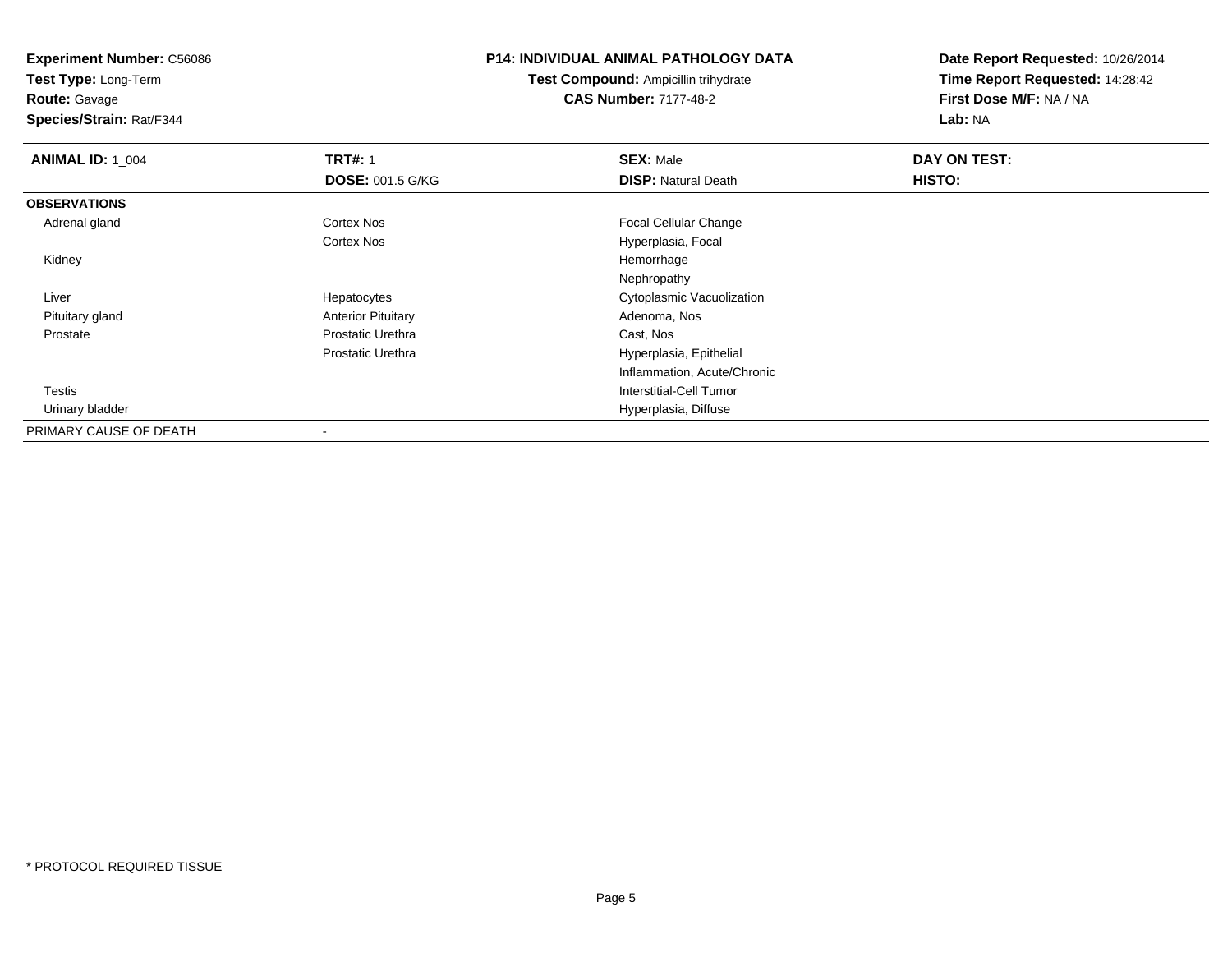**Test Type:** Long-Term

**Route:** Gavage

**Species/Strain:** Rat/F344

#### **P14: INDIVIDUAL ANIMAL PATHOLOGY DATA**

**Test Compound:** Ampicillin trihydrate**CAS Number:** 7177-48-2

| <b>ANIMAL ID: 1_005</b> | <b>TRT#: 1</b>            | <b>SEX: Male</b>                | DAY ON TEST: |  |
|-------------------------|---------------------------|---------------------------------|--------------|--|
|                         | <b>DOSE: 001.5 G/KG</b>   | <b>DISP:</b> Moribund Sacrifice | HISTO:       |  |
| <b>OBSERVATIONS</b>     |                           |                                 |              |  |
| Bone marrow             |                           | Hyperplasia, Hematopoietic      |              |  |
| Brain                   |                           | Hemorrhage                      |              |  |
| Heart                   | Myocardium Nos            | Degeneration, Nos               |              |  |
| Kidney                  |                           | Nephropathy                     |              |  |
| Liver                   | Hepatocytes               | Cytoplasmic Vacuolization       |              |  |
| Lymph node              | Mandibular Lymph Node     | Erythrophagocytosis             |              |  |
|                         | Thymic Lymph Node         | Hemosiderosis                   |              |  |
| Pituitary gland         | <b>Anterior Pituitary</b> | Adenoma, Nos                    |              |  |
| Prostate                |                           | Inflammation, Acute/Chronic     |              |  |
| Stomach                 | Cardiac Stomach           | Acanthosis                      |              |  |
|                         | Cardiac Stomach           | Hyperkeratosis                  |              |  |
| Testis                  |                           | Hyperplasia, Interstitial Cell  |              |  |
| Unspecified             | Multiple Organs Nos       | Leukemia, Mononuclear Cell      |              |  |
| PRIMARY CAUSE OF DEATH  | ۰                         |                                 |              |  |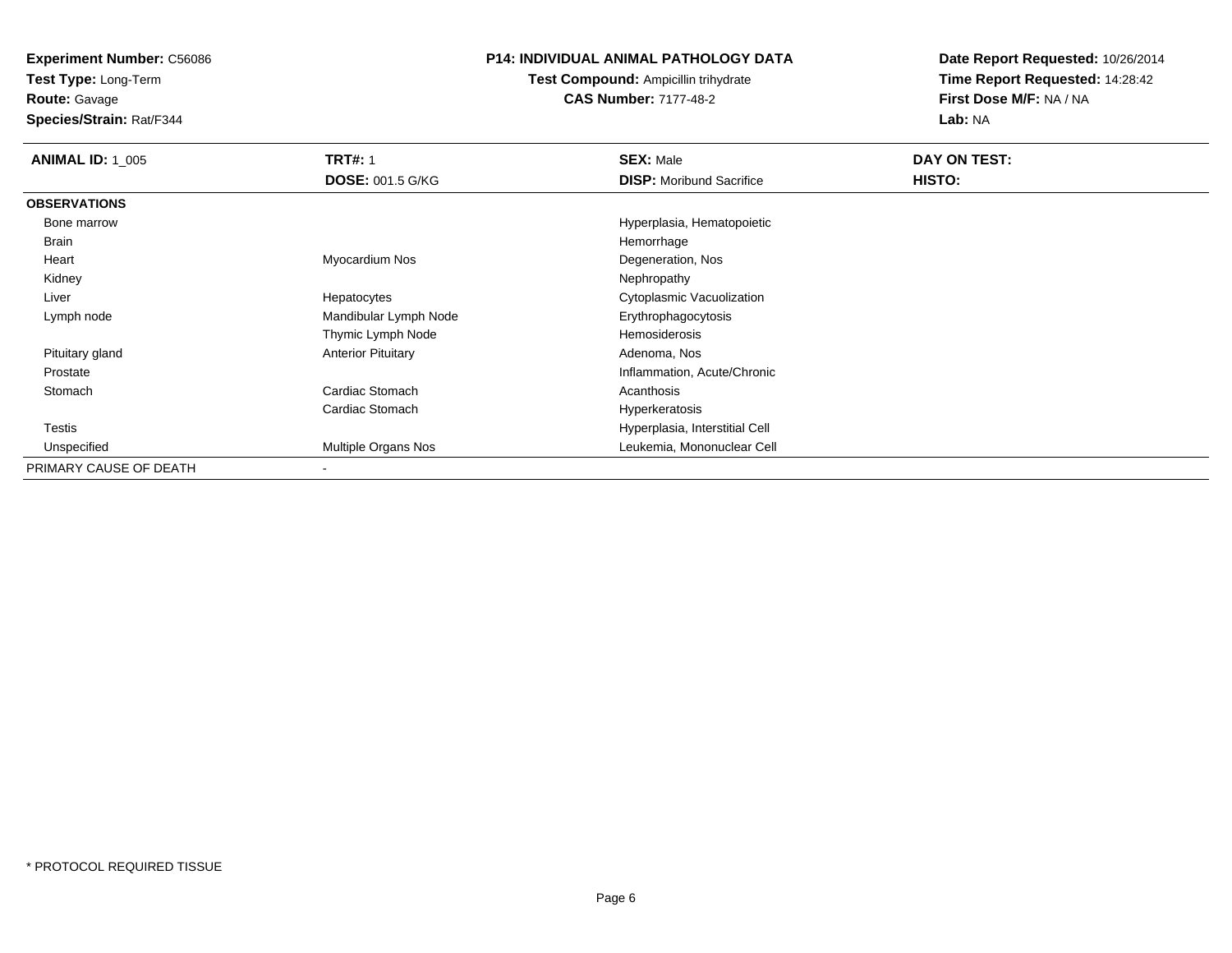**Test Type:** Long-Term

**Route:** Gavage

**Species/Strain:** Rat/F344

#### **P14: INDIVIDUAL ANIMAL PATHOLOGY DATA**

**Test Compound:** Ampicillin trihydrate**CAS Number:** 7177-48-2

| <b>ANIMAL ID: 1_006</b> | <b>TRT#: 1</b>            | <b>SEX: Male</b>                 | DAY ON TEST: |  |
|-------------------------|---------------------------|----------------------------------|--------------|--|
|                         | <b>DOSE: 001.5 G/KG</b>   | <b>DISP:</b> Terminal Sacrifice  | HISTO:       |  |
| <b>OBSERVATIONS</b>     |                           |                                  |              |  |
| Adrenal gland           | Medulla                   | Pheochromocytoma                 |              |  |
| Heart                   | Myocardium Nos            | Degeneration, Nos                |              |  |
| Kidney                  |                           | Nephropathy                      |              |  |
| Lung                    |                           | Hyperplasia, Alveolar Epithelium |              |  |
| Pancreas                | Acinus                    | Atrophy, Focal                   |              |  |
|                         | Islets                    | Islet-Cell Adenoma               |              |  |
| Pituitary gland         | <b>Anterior Pituitary</b> | Hemorrhage                       |              |  |
|                         | <b>Anterior Pituitary</b> | Hyperplasia, Focal               |              |  |
| Prostate                |                           | Inflammation, Acute/Chronic      |              |  |
| Testis                  |                           | Hyperplasia, Interstitial Cell   |              |  |
|                         |                           | <b>Interstitial-Cell Tumor</b>   |              |  |
| Urinary bladder         |                           | Cast, Nos                        |              |  |
| PRIMARY CAUSE OF DEATH  |                           |                                  |              |  |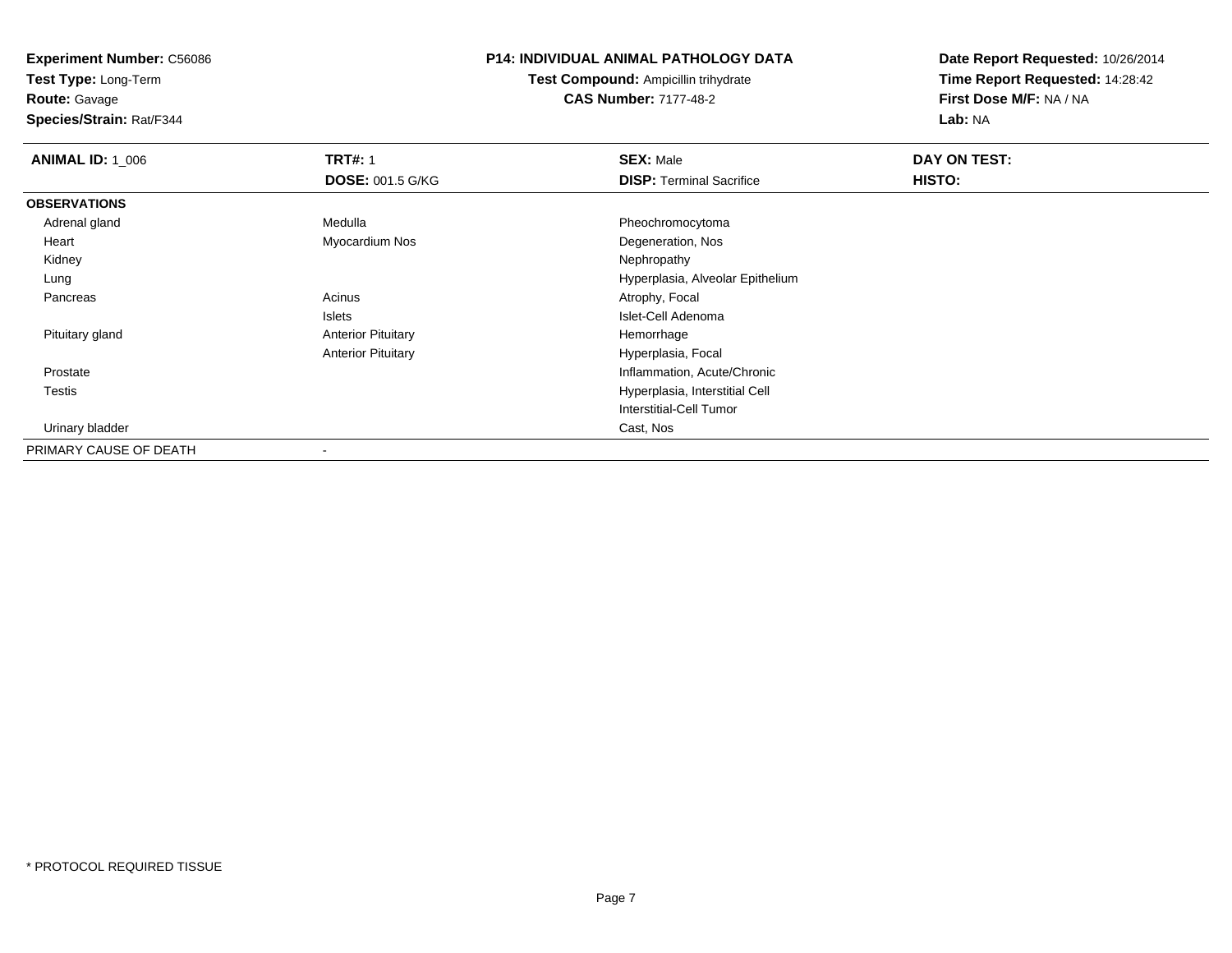**Test Type:** Long-Term

**Route:** Gavage

**Species/Strain:** Rat/F344

#### **P14: INDIVIDUAL ANIMAL PATHOLOGY DATA**

**Test Compound:** Ampicillin trihydrate**CAS Number:** 7177-48-2

| <b>ANIMAL ID: 1_007</b> | <b>TRT#: 1</b>            | <b>SEX: Male</b>                  | DAY ON TEST: |  |
|-------------------------|---------------------------|-----------------------------------|--------------|--|
|                         | <b>DOSE: 001.5 G/KG</b>   | <b>DISP: Terminal Sacrifice</b>   | HISTO:       |  |
| <b>OBSERVATIONS</b>     |                           |                                   |              |  |
| Adrenal gland           | Cortex Nos                | Hyperplasia, Focal                |              |  |
|                         | Medulla                   | Hyperplasia, Focal                |              |  |
| Heart                   | Myocardium Nos            | Degeneration, Nos                 |              |  |
| Kidney                  |                           | Nephropathy                       |              |  |
| Liver                   |                           | Cytoplasmic Change, Basophilic    |              |  |
|                         |                           | Inflammation, Granulomatous Focal |              |  |
| Pancreas                | Acinus                    | Atrophy, Focal                    |              |  |
| Pituitary gland         | <b>Anterior Pituitary</b> | Adenoma, Nos                      |              |  |
| Salivary gland          |                           | Inflammation, Chronic Focal       |              |  |
|                         |                           | Metaplasia, Nos                   |              |  |
| Testis                  |                           | Hyperplasia, Interstitial Cell    |              |  |
|                         |                           | Interstitial-Cell Tumor           |              |  |
| PRIMARY CAUSE OF DEATH  | ٠                         |                                   |              |  |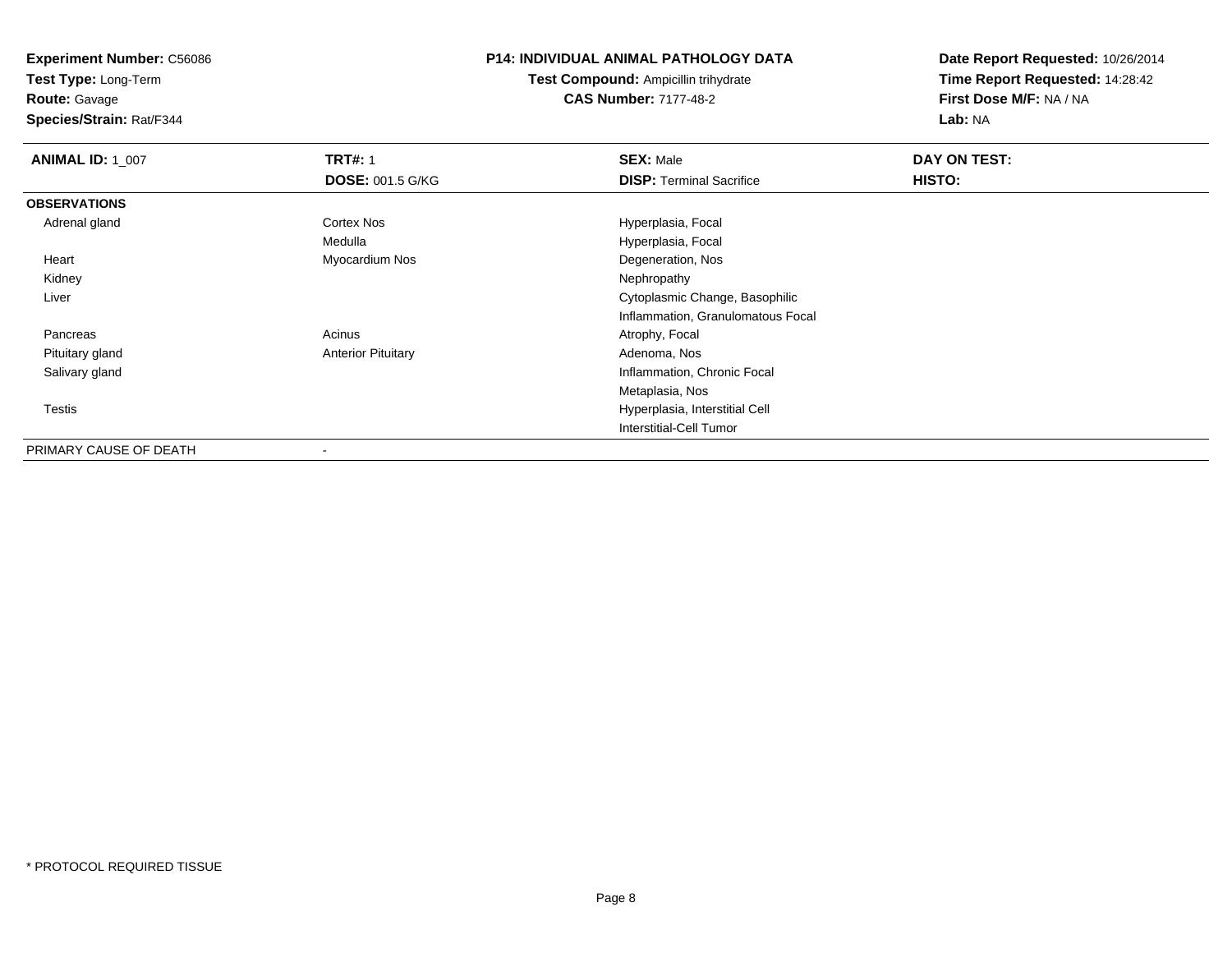**Test Type:** Long-Term

**Route:** Gavage

**Species/Strain:** Rat/F344

#### **P14: INDIVIDUAL ANIMAL PATHOLOGY DATA**

**Test Compound:** Ampicillin trihydrate**CAS Number:** 7177-48-2

| <b>ANIMAL ID: 1 008</b> | <b>TRT#: 1</b>            | <b>SEX: Male</b>                    | DAY ON TEST: |
|-------------------------|---------------------------|-------------------------------------|--------------|
|                         | <b>DOSE: 001.5 G/KG</b>   | <b>DISP: Terminal Sacrifice</b>     | HISTO:       |
| <b>OBSERVATIONS</b>     |                           |                                     |              |
| Adrenal gland           | Cortex Nos                | Hyperplasia, Focal                  |              |
| Kidney                  |                           | Lymphocytic Inflammatory Infiltrate |              |
|                         |                           | Nephropathy                         |              |
| Liver                   |                           | Cytoplasmic Change, Basophilic      |              |
| Lung                    |                           | Inflammation, Chronic Focal         |              |
| Lymph node              | Mandibular Lymph Node     | Plasmacytosis                       |              |
| Pituitary gland         | <b>Anterior Pituitary</b> | Hyperplasia, Focal                  |              |
| Preputial gland         |                           | Hyperkeratosis                      |              |
|                         |                           | Inflammation, Acute/Chronic         |              |
| Spleen                  | Capsule                   | Fibrosis, Multifocal                |              |
| Testis                  |                           | Hyperplasia, Interstitial Cell      |              |
|                         |                           | Interstitial-Cell Tumor             |              |
| PRIMARY CAUSE OF DEATH  | ٠                         |                                     |              |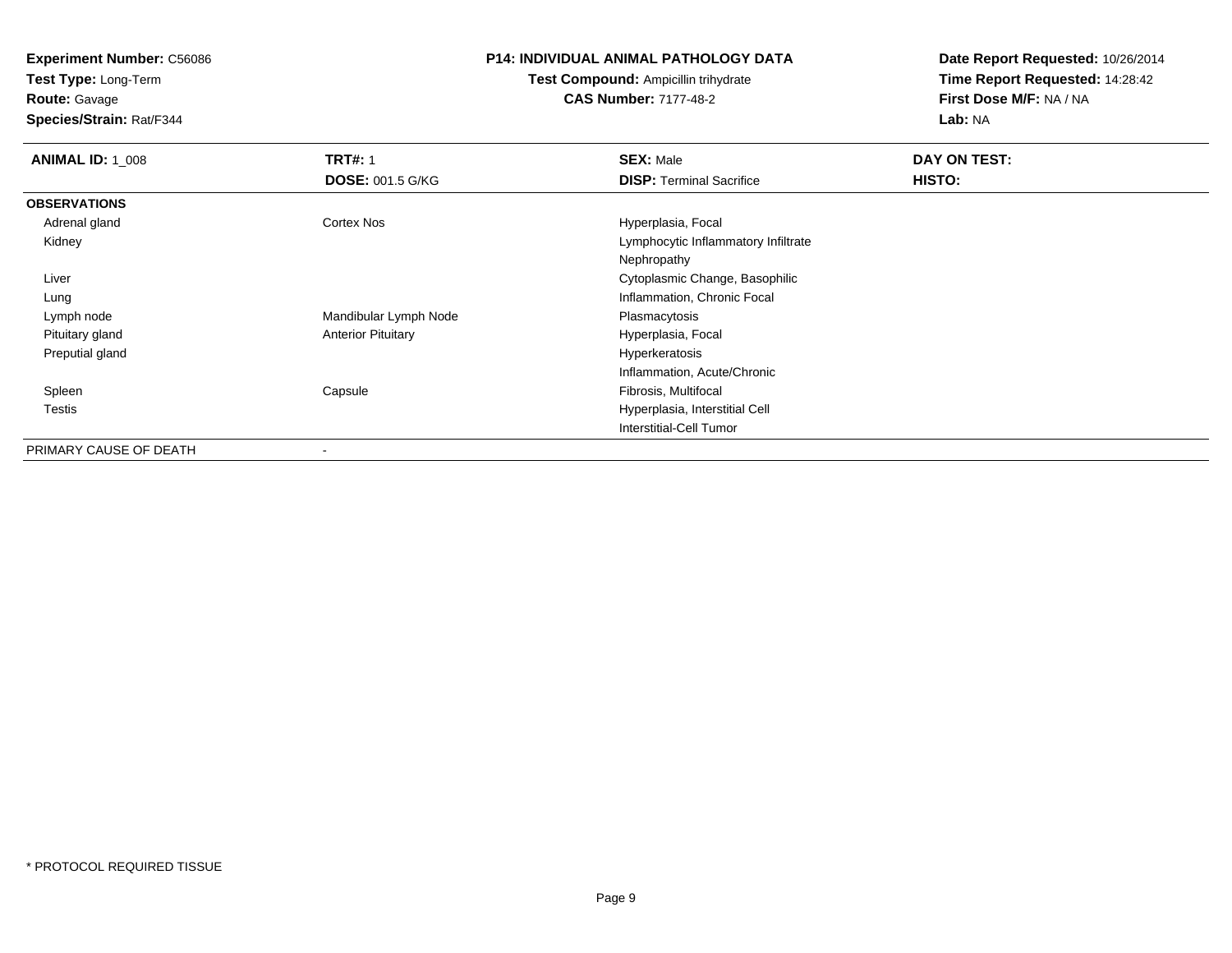| <b>Experiment Number: C56086</b><br>Test Type: Long-Term<br><b>Route: Gavage</b><br><b>Species/Strain: Rat/F344</b> |                          | <b>P14: INDIVIDUAL ANIMAL PATHOLOGY DATA</b><br>Test Compound: Ampicillin trihydrate<br><b>CAS Number: 7177-48-2</b> | Date Report Requested: 10/26/2014<br>Time Report Requested: 14:28:42<br>First Dose M/F: NA / NA<br>Lab: NA |
|---------------------------------------------------------------------------------------------------------------------|--------------------------|----------------------------------------------------------------------------------------------------------------------|------------------------------------------------------------------------------------------------------------|
| <b>ANIMAL ID: 1 009</b>                                                                                             | <b>TRT#: 1</b>           | <b>SEX: Male</b>                                                                                                     | DAY ON TEST:                                                                                               |
|                                                                                                                     | <b>DOSE: 001.5 G/KG</b>  | <b>DISP: Natural Death</b>                                                                                           | HISTO:                                                                                                     |
| <b>OBSERVATIONS</b>                                                                                                 |                          |                                                                                                                      |                                                                                                            |
| Prostate                                                                                                            | <b>Prostatic Urethra</b> | Cast. Nos                                                                                                            |                                                                                                            |
|                                                                                                                     |                          | Inflammation, Acute/Chronic                                                                                          |                                                                                                            |
| Spleen                                                                                                              |                          | Hemosiderosis                                                                                                        |                                                                                                            |
| PRIMARY CAUSE OF DEATH                                                                                              |                          |                                                                                                                      |                                                                                                            |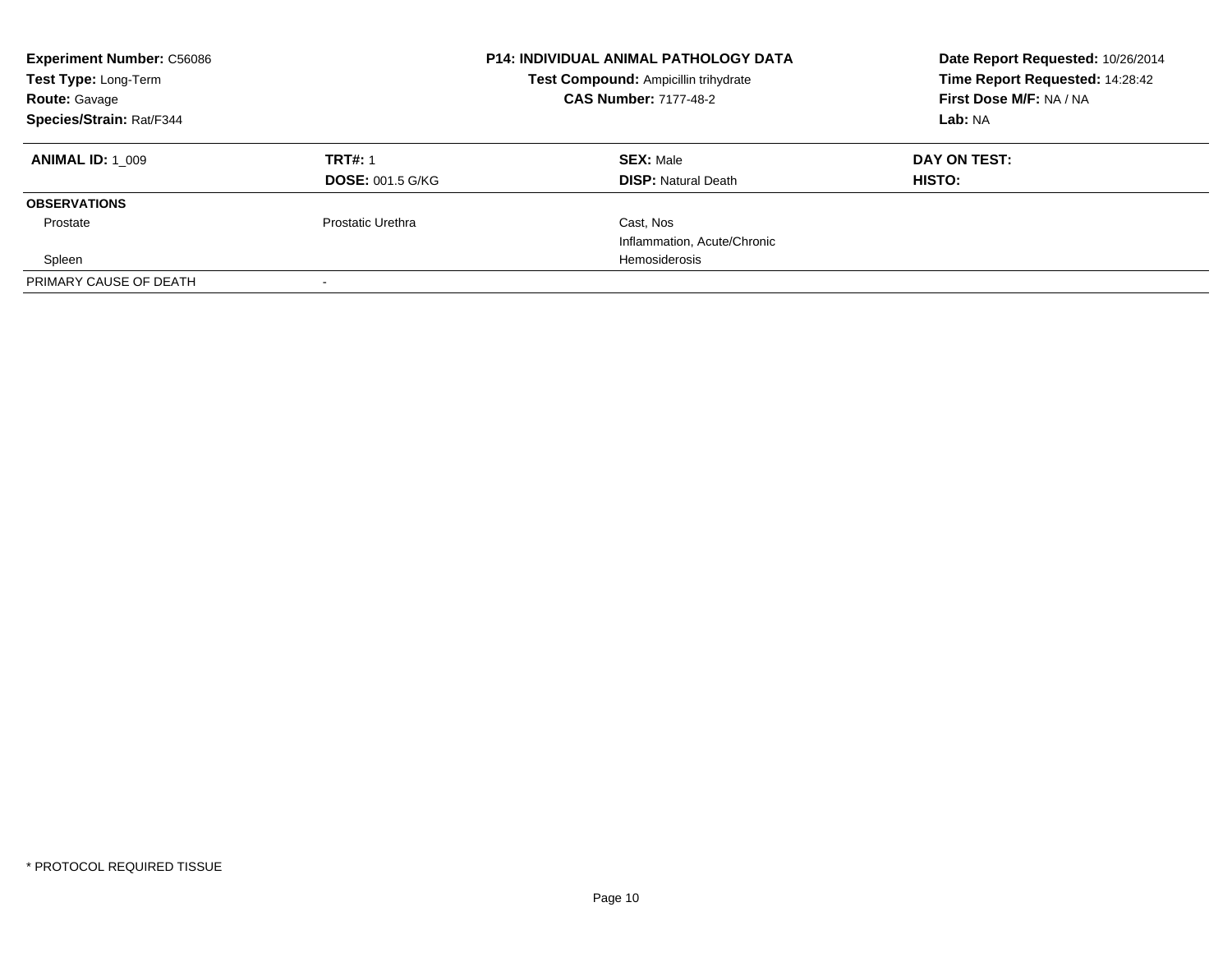**Test Type:** Long-Term

**Route:** Gavage

**Species/Strain:** Rat/F344

#### **P14: INDIVIDUAL ANIMAL PATHOLOGY DATA**

**Test Compound:** Ampicillin trihydrate**CAS Number:** 7177-48-2

| <b>ANIMAL ID: 1 010</b> | <b>TRT#: 1</b>            | <b>SEX: Male</b>                | DAY ON TEST: |  |
|-------------------------|---------------------------|---------------------------------|--------------|--|
|                         | <b>DOSE: 001.5 G/KG</b>   | <b>DISP: Terminal Sacrifice</b> | HISTO:       |  |
| <b>OBSERVATIONS</b>     |                           |                                 |              |  |
| Adrenal gland           | Cortex Nos                | Hypertrophy, Focal              |              |  |
|                         | Medulla                   | Pheochromocytoma                |              |  |
| Heart                   | Myocardium Nos            | Degeneration, Nos               |              |  |
| Kidney                  |                           | Nephropathy                     |              |  |
| Liver                   |                           | Cytoplasmic Change, Basophilic  |              |  |
|                         | <b>Bile Duct</b>          | Hyperplasia, Focal              |              |  |
| Mammary gland           |                           | Hyperplasia, Cystic             |              |  |
| Pancreas                | Acinus                    | Atrophy, Focal                  |              |  |
| Pituitary gland         | <b>Anterior Pituitary</b> | Hyperplasia, Focal              |              |  |
| Prostate                | Prostatic Urethra         | Cast, Nos                       |              |  |
|                         |                           | Inflammation, Chronic Focal     |              |  |
| Testis                  |                           | Hyperplasia, Interstitial Cell  |              |  |
|                         |                           | <b>Interstitial-Cell Tumor</b>  |              |  |
| Thymus                  |                           | Hyperplasia, Epithelial         |              |  |
| Unspecified             | Axilla                    | Fibroma                         |              |  |
|                         | Multiple Organs Nos       | Leukemia, Mononuclear Cell      |              |  |
| PRIMARY CAUSE OF DEATH  | $\overline{\phantom{a}}$  |                                 |              |  |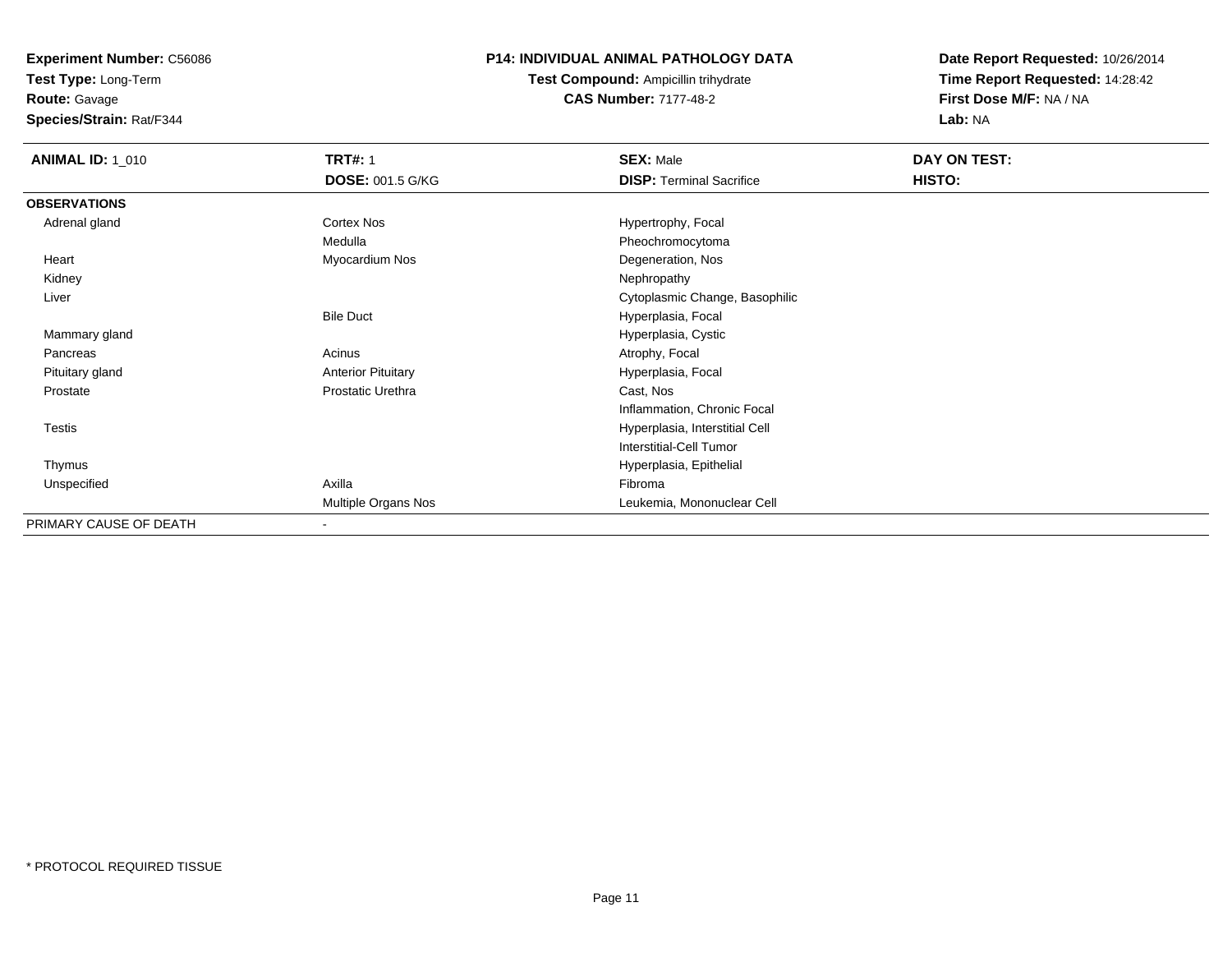| <b>Experiment Number: C56086</b><br>Test Type: Long-Term<br><b>Route: Gavage</b><br>Species/Strain: Rat/F344 |                         | <b>P14: INDIVIDUAL ANIMAL PATHOLOGY DATA</b><br>Test Compound: Ampicillin trihydrate<br><b>CAS Number: 7177-48-2</b> | Date Report Requested: 10/26/2014<br>Time Report Requested: 14:28:42<br>First Dose M/F: NA / NA<br>Lab: NA |
|--------------------------------------------------------------------------------------------------------------|-------------------------|----------------------------------------------------------------------------------------------------------------------|------------------------------------------------------------------------------------------------------------|
| <b>ANIMAL ID: 1 011</b>                                                                                      | <b>TRT#: 1</b>          | <b>SEX: Male</b>                                                                                                     | DAY ON TEST:                                                                                               |
|                                                                                                              | <b>DOSE: 001.5 G/KG</b> | <b>DISP:</b> Natural Death                                                                                           | HISTO:                                                                                                     |
| <b>OBSERVATIONS</b>                                                                                          |                         |                                                                                                                      |                                                                                                            |
| Liver                                                                                                        | Hepatocytes             | Cytoplasmic Vacuolization                                                                                            |                                                                                                            |
| Spleen                                                                                                       |                         | Hemosiderosis                                                                                                        |                                                                                                            |
| Thymus                                                                                                       |                         | Hemorrhage                                                                                                           |                                                                                                            |
| PRIMARY CAUSE OF DEATH                                                                                       |                         |                                                                                                                      |                                                                                                            |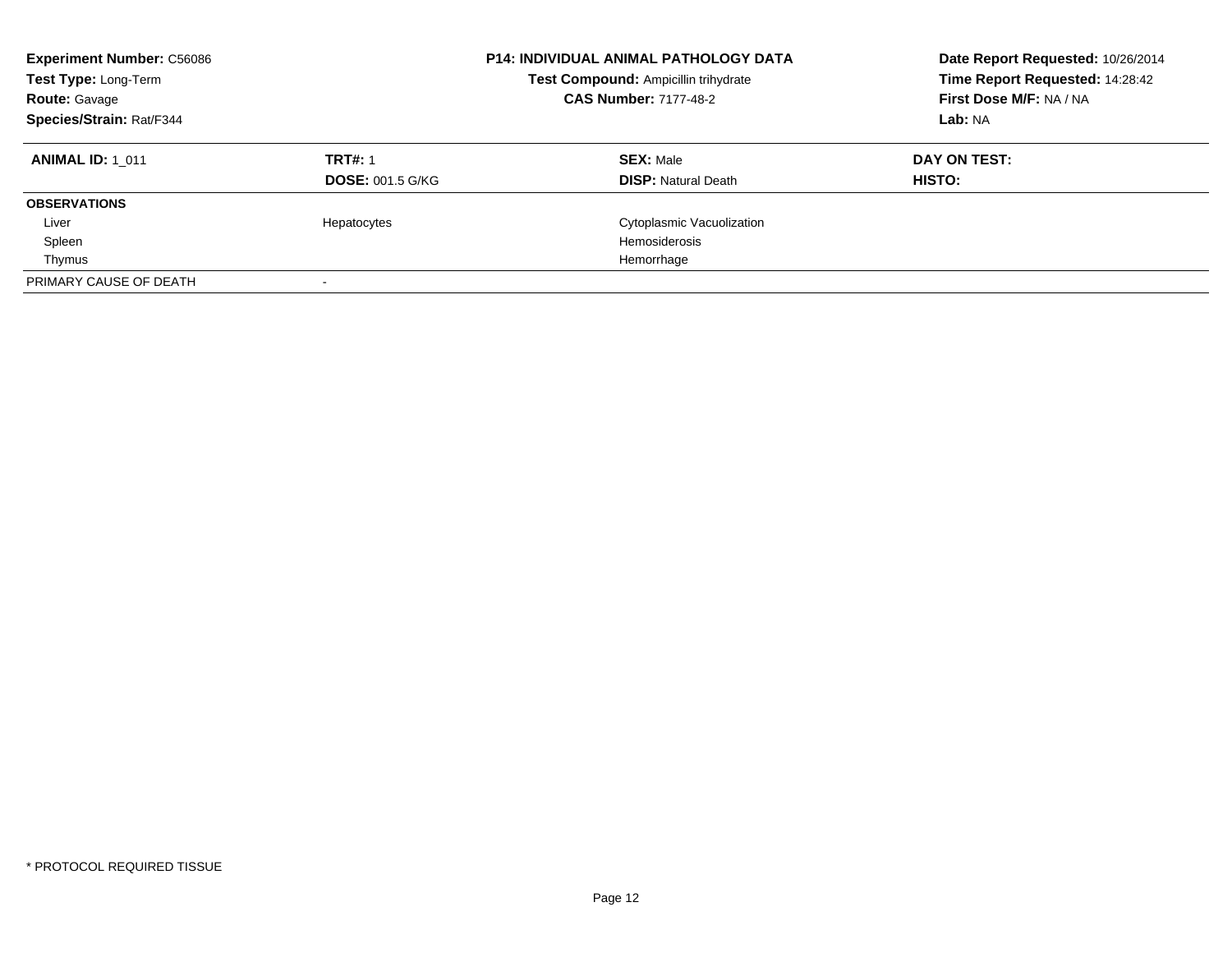**Test Type:** Long-Term

**Route:** Gavage

**Species/Strain:** Rat/F344

#### **P14: INDIVIDUAL ANIMAL PATHOLOGY DATA**

**Test Compound:** Ampicillin trihydrate**CAS Number:** 7177-48-2

| <b>ANIMAL ID: 1_012</b> | <b>TRT#: 1</b>           | <b>SEX: Male</b>                    | DAY ON TEST:  |  |
|-------------------------|--------------------------|-------------------------------------|---------------|--|
|                         | <b>DOSE: 001.5 G/KG</b>  | <b>DISP: Terminal Sacrifice</b>     | <b>HISTO:</b> |  |
| <b>OBSERVATIONS</b>     |                          |                                     |               |  |
| Adrenal gland           | Cortex Nos               | <b>Accessory Structure</b>          |               |  |
|                         | Cortex Nos               | Hyperplasia, Focal                  |               |  |
|                         | Medulla                  | Pheochromocytoma                    |               |  |
| Heart                   | Myocardium Nos           | Degeneration, Nos                   |               |  |
| Kidney                  |                          | Lymphocytic Inflammatory Infiltrate |               |  |
|                         |                          | Nephropathy                         |               |  |
| Liver                   |                          | Clear-Cell Change                   |               |  |
|                         | <b>Bile Duct</b>         | Hyperplasia, Focal                  |               |  |
| Lymph node              | Mandibular Lymph Node    | Plasmacytosis                       |               |  |
| Pancreas                | Acinus                   | Lymphocytic Inflammatory Infiltrate |               |  |
| Prostate                |                          | Inflammation, Acute/Chronic         |               |  |
| Skin                    | Abdomen                  | <b>Basal-Cell Tumor</b>             |               |  |
| <b>Testis</b>           |                          | <b>Interstitial-Cell Tumor</b>      |               |  |
| Thyroid                 |                          | C-Cell Adenoma                      |               |  |
| PRIMARY CAUSE OF DEATH  | $\overline{\phantom{a}}$ |                                     |               |  |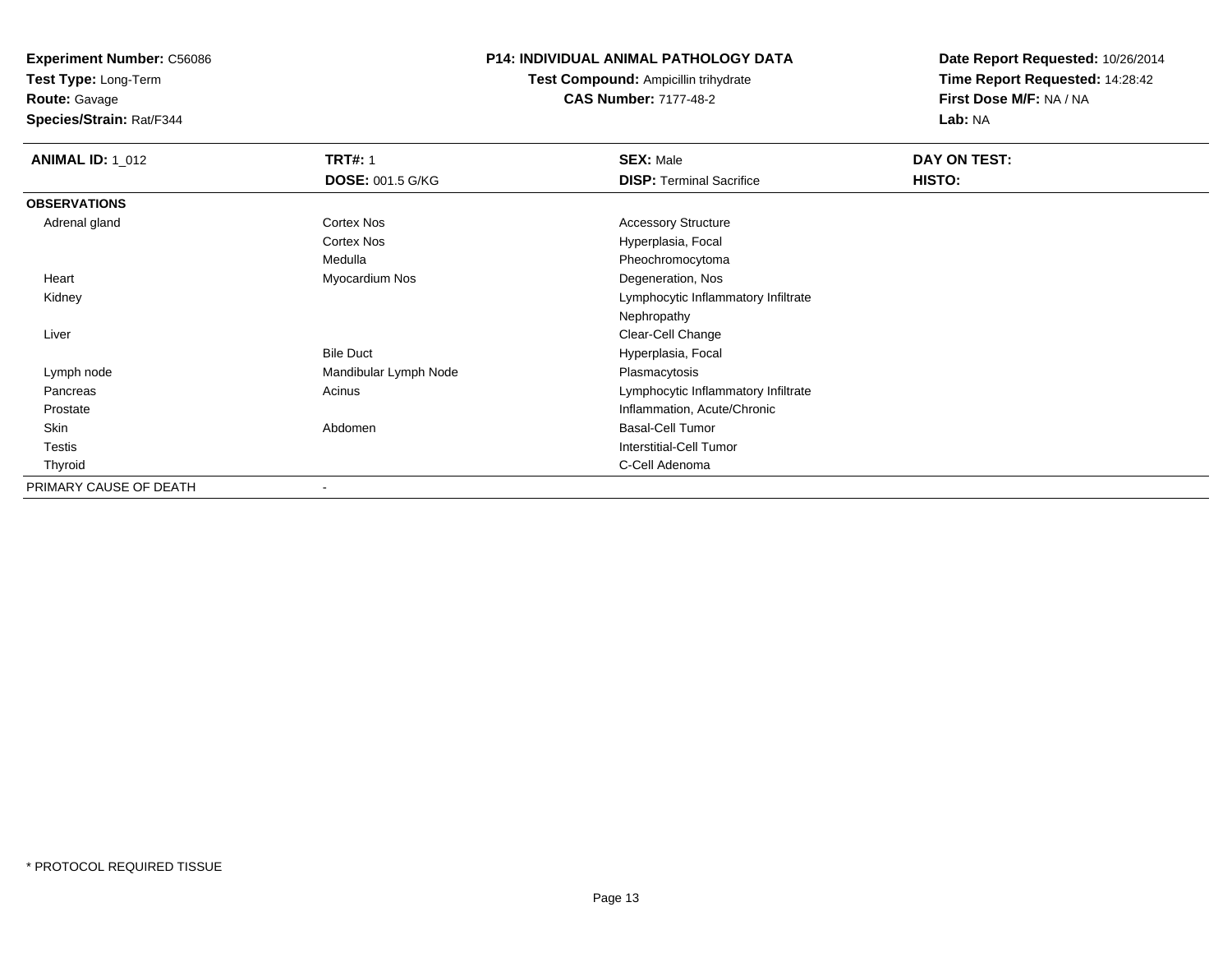**Test Type:** Long-Term

**Route:** Gavage

**Species/Strain:** Rat/F344

#### **P14: INDIVIDUAL ANIMAL PATHOLOGY DATA**

**Test Compound:** Ampicillin trihydrate**CAS Number:** 7177-48-2

| <b>ANIMAL ID: 1_013</b> | <b>TRT#: 1</b>            | <b>SEX: Male</b>                | DAY ON TEST: |  |
|-------------------------|---------------------------|---------------------------------|--------------|--|
|                         | <b>DOSE: 001.5 G/KG</b>   | <b>DISP: Terminal Sacrifice</b> | HISTO:       |  |
| <b>OBSERVATIONS</b>     |                           |                                 |              |  |
| Adrenal gland           | Cortex Nos                | Focal Cellular Change           |              |  |
|                         | Medulla                   | Pheochromocytoma                |              |  |
| Heart                   | Myocardium Nos            | Degeneration, Nos               |              |  |
| Kidney                  |                           | Nephropathy                     |              |  |
| Liver                   |                           | Fibrosis, Multifocal            |              |  |
|                         | <b>Bile Duct</b>          | Hyperplasia, Focal              |              |  |
| Pancreas                | Acinus                    | Atrophy, Focal                  |              |  |
| Pituitary gland         | <b>Anterior Pituitary</b> | Adenoma, Nos                    |              |  |
| Prostate                |                           | Adenoma, Nos                    |              |  |
|                         | Prostatic Urethra         | Cast, Nos                       |              |  |
|                         |                           | Inflammation, Acute/Chronic     |              |  |
| Thyroid                 |                           | Hemorrhage, Chronic             |              |  |
| Unspecified             | Multiple Organs Nos       | Leukemia, Mononuclear Cell      |              |  |
| PRIMARY CAUSE OF DEATH  | $\overline{\phantom{a}}$  |                                 |              |  |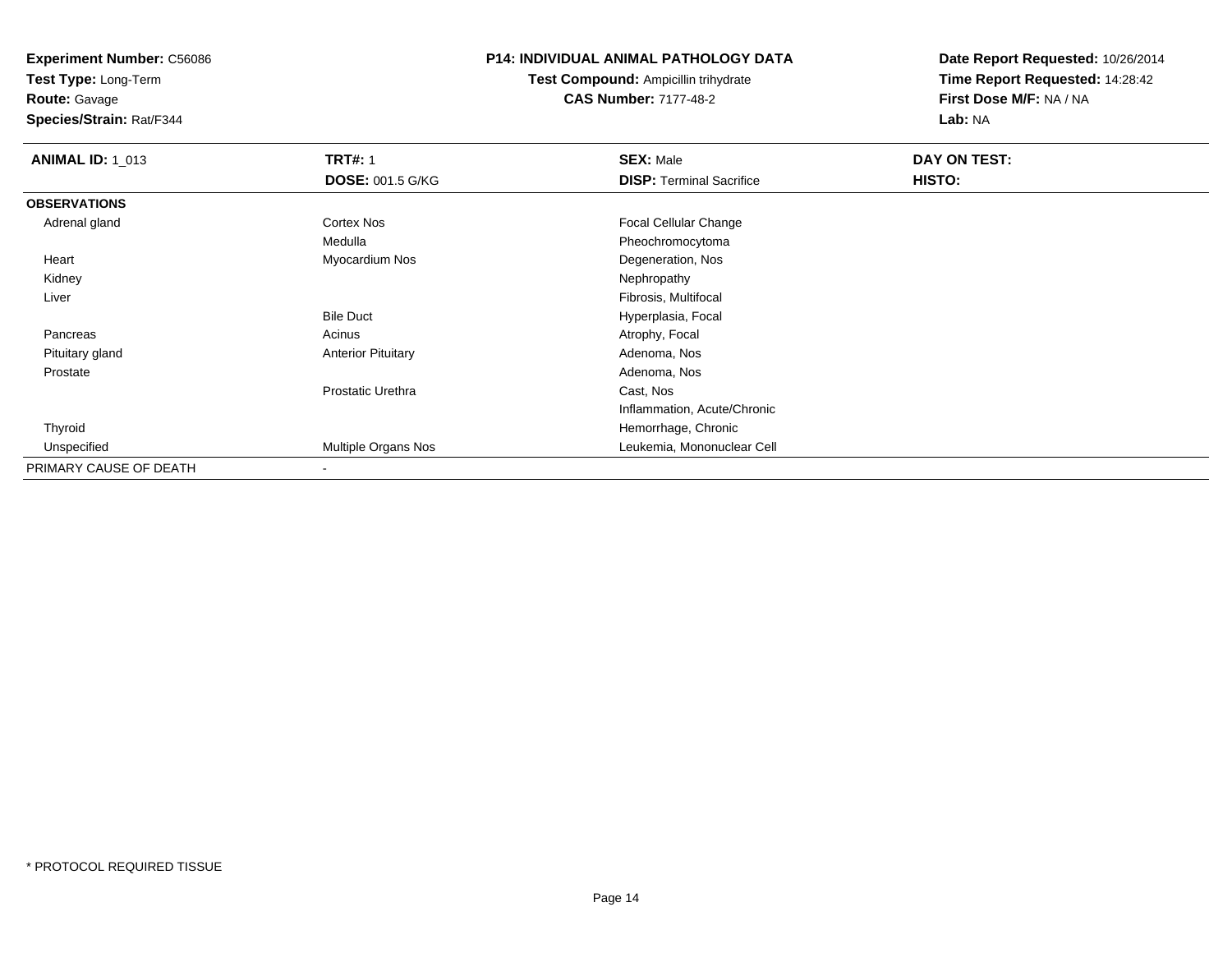**Test Type:** Long-Term

**Route:** Gavage

**Species/Strain:** Rat/F344

#### **P14: INDIVIDUAL ANIMAL PATHOLOGY DATA**

**Test Compound:** Ampicillin trihydrate**CAS Number:** 7177-48-2

| <b>ANIMAL ID: 1_014</b> | <b>TRT#: 1</b>            | <b>SEX: Male</b>                  | DAY ON TEST: |  |
|-------------------------|---------------------------|-----------------------------------|--------------|--|
|                         | <b>DOSE: 001.5 G/KG</b>   | <b>DISP: Terminal Sacrifice</b>   | HISTO:       |  |
| <b>OBSERVATIONS</b>     |                           |                                   |              |  |
| Bone marrow             |                           | Fibrosis, Myelo                   |              |  |
| Heart                   | Myocardium Nos            | Degeneration, Nos                 |              |  |
| <b>Intestine Small</b>  | <b>Mesentery Nos</b>      | Necrosis, Fat                     |              |  |
| Kidney                  |                           | Nephropathy                       |              |  |
| Liver                   |                           | Cytoplasmic Change, Basophilic    |              |  |
| Lung                    |                           | Inflammation, Granulomatous Focal |              |  |
| Lymph node              | Mandibular Lymph Node     | Hyperplasia, Lymphoid             |              |  |
| Pituitary gland         | <b>Anterior Pituitary</b> | Hyperplasia, Focal                |              |  |
| Prostate                |                           | Inflammation, Acute/Chronic       |              |  |
| Skin                    | <b>Back</b>               | Squamous Cell Papilloma           |              |  |
| Stomach                 | Cardiac Stomach           | Hyperkeratosis                    |              |  |
|                         | Cardiac Stomach           | Hyperplasia, Epithelial           |              |  |
|                         | Cardiac Stomach           | Inflammation, Acute/Chronic       |              |  |
| Testis                  |                           | Interstitial-Cell Tumor           |              |  |
| Unspecified             | Multiple Organs Nos       | Leukemia, Mononuclear Cell        |              |  |
| PRIMARY CAUSE OF DEATH  | $\overline{\phantom{a}}$  |                                   |              |  |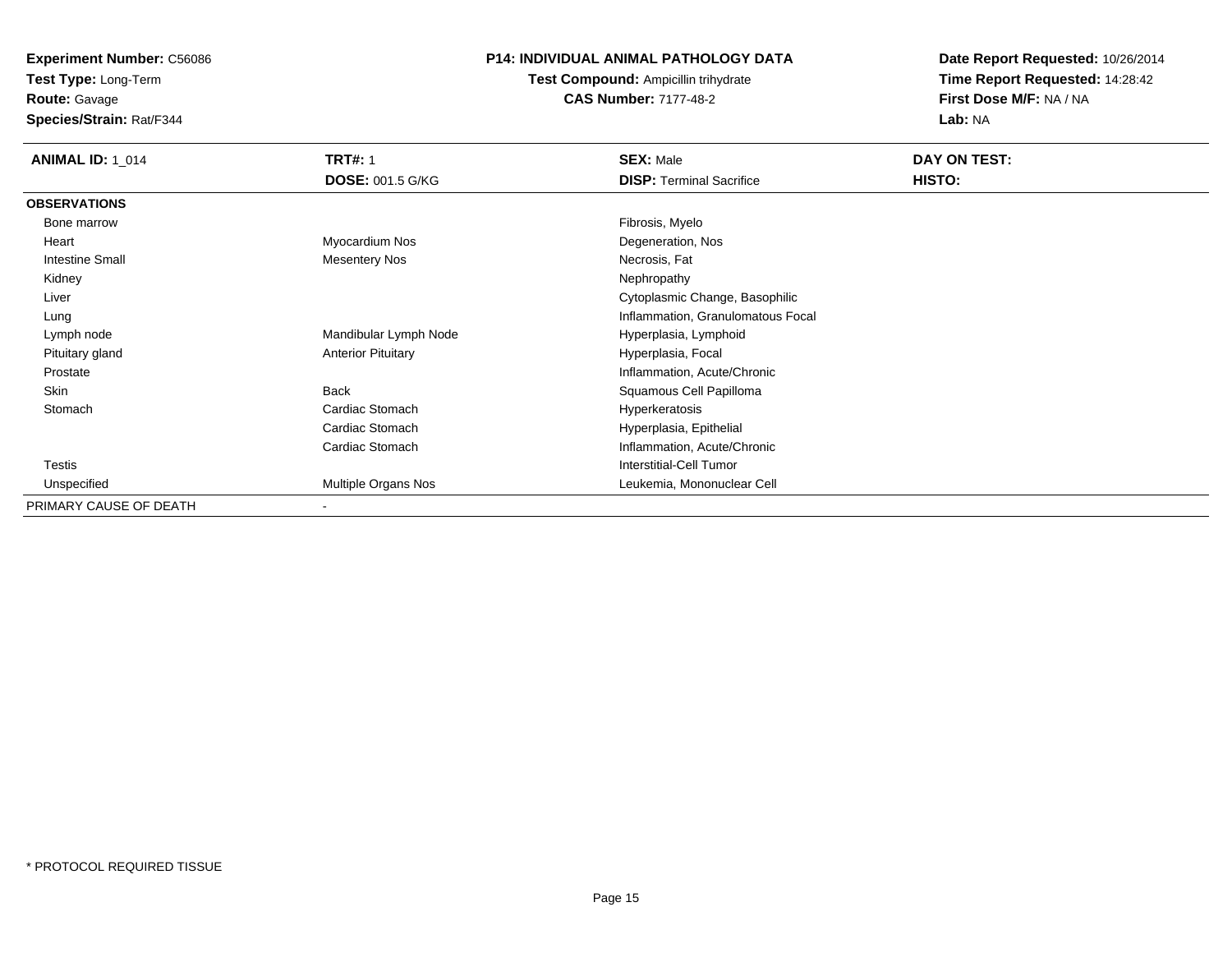**Experiment Number:** C56086**Test Type:** Long-Term**Route:** Gavage **Species/Strain:** Rat/F344**P14: INDIVIDUAL ANIMAL PATHOLOGY DATATest Compound:** Ampicillin trihydrate**CAS Number:** 7177-48-2**Date Report Requested:** 10/26/2014**Time Report Requested:** 14:28:42**First Dose M/F:** NA / NA**Lab:** NA**ANIMAL ID: 1\_015 TRT#:** <sup>1</sup> **SEX:** Male **DAY ON TEST: DOSE:** 001.5 G/KG**DISP:** Moribund Sacrifice **HISTO: OBSERVATIONS** Adrenal glandCortex Nos **Hyperplasia**, Focal Medulla Pheochromocytoma Bone marrowHyperplasia, Hematopoietic<br>Nephropathy Kidneyy the control of the control of the control of the control of the control of the control of the control of the control of the control of the control of the control of the control of the control of the control of the contro Salivary gland Inflammation, Chronic Focal Testis Hyperplasia, Interstitial Cell Interstitial-Cell Tumor Unspecified Thorax Fibroma Abdomen Inflammation, Chronic Focal Multiple Organs Nos Leukemia, Lymphocytic PRIMARY CAUSE OF DEATH-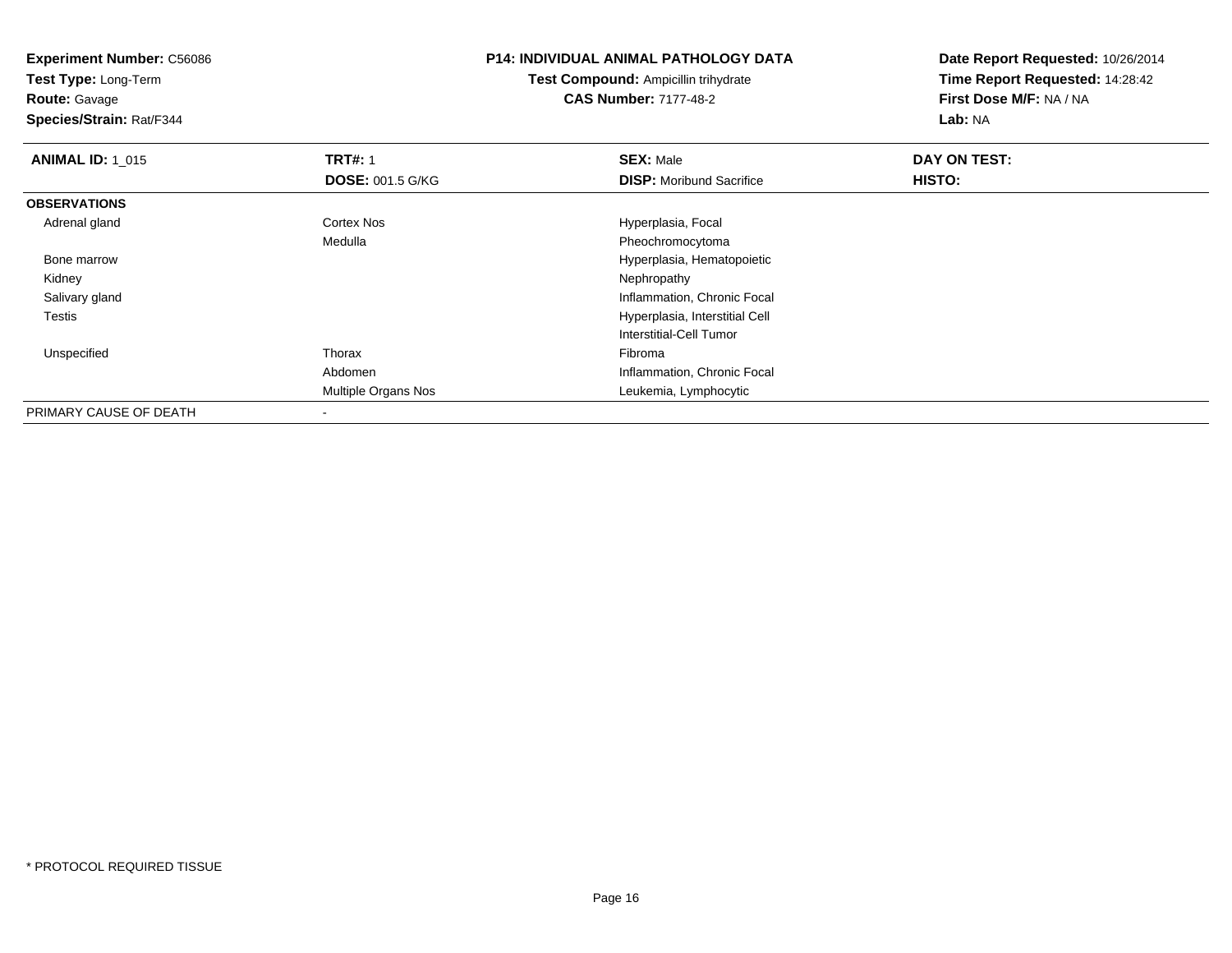**Test Type:** Long-Term

**Route:** Gavage

**Species/Strain:** Rat/F344

#### **P14: INDIVIDUAL ANIMAL PATHOLOGY DATA**

**Test Compound:** Ampicillin trihydrate**CAS Number:** 7177-48-2

| <b>ANIMAL ID: 1_016</b> | <b>TRT#: 1</b>          | <b>SEX: Male</b>                | DAY ON TEST: |  |
|-------------------------|-------------------------|---------------------------------|--------------|--|
|                         | <b>DOSE: 001.5 G/KG</b> | <b>DISP:</b> Terminal Sacrifice | HISTO:       |  |
| <b>OBSERVATIONS</b>     |                         |                                 |              |  |
| Adrenal gland           | Medulla                 | Pheochromocytoma                |              |  |
| Heart                   | Myocardium Nos          | Degeneration, Nos               |              |  |
| Kidney                  |                         | Nephropathy                     |              |  |
| Liver                   |                         | Clear-Cell Change               |              |  |
|                         |                         | Cytoplasmic Change, Basophilic  |              |  |
| Lung                    |                         | Inflammation, Chronic Focal     |              |  |
| Lymph node              | Pancreatic Lymph Node   | Edema, Nos                      |              |  |
|                         | Mandibular Lymph Node   | Plasmacytosis                   |              |  |
| Mammary gland           |                         | Hyperplasia, Focal              |              |  |
| Pancreas                | Acinus                  | Atrophy, Focal                  |              |  |
| Prostate                |                         | Inflammation, Acute/Chronic     |              |  |
| Testis                  |                         | Interstitial-Cell Tumor         |              |  |
| Trachea                 | Gland                   | Dilatation, Nos                 |              |  |
| Unspecified             | Multiple Organs Nos     | Leukemia, Mononuclear Cell      |              |  |
| PRIMARY CAUSE OF DEATH  | ۰                       |                                 |              |  |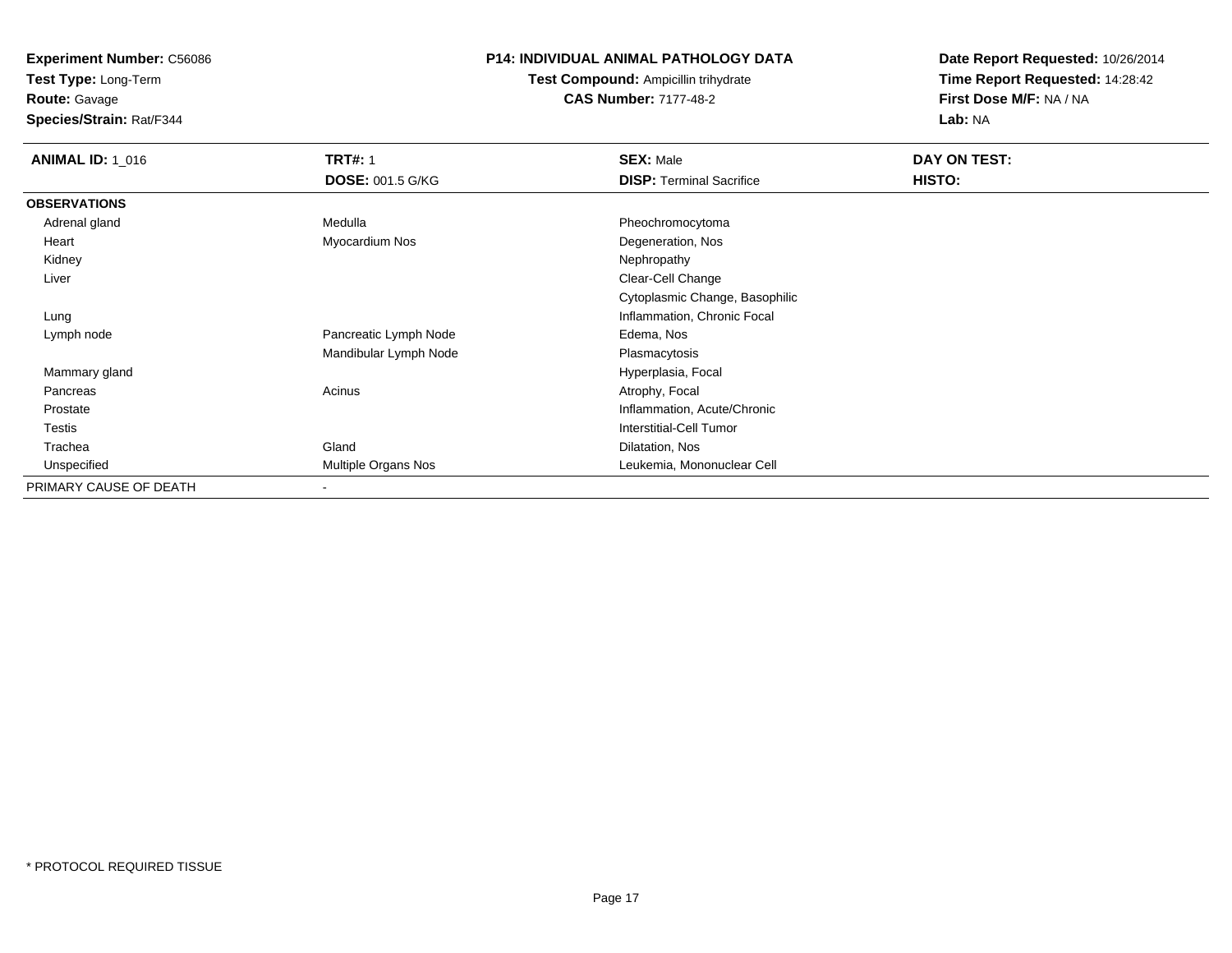**Experiment Number:** C56086**Test Type:** Long-Term**Route:** Gavage **Species/Strain:** Rat/F344**P14: INDIVIDUAL ANIMAL PATHOLOGY DATATest Compound:** Ampicillin trihydrate**CAS Number:** 7177-48-2**Date Report Requested:** 10/26/2014**Time Report Requested:** 14:28:42**First Dose M/F:** NA / NA**Lab:** NA**ANIMAL ID: 1\_017 TRT#:** <sup>1</sup> **SEX:** Male **DAY ON TEST: DOSE:** 001.5 G/KG**DISP:** Terminal Sacrifice **HISTO: OBSERVATIONS** Adrenal glandMedulla **Pheochromocytoma**  Heart Myocardium NosDegeneration, Nos<br>Nephropathy Kidneyy the control of the control of the control of the control of the control of the control of the control of the control of the control of the control of the control of the control of the control of the control of the contro Liver Cytoplasmic Change, BasophilicHepatocytes Cytoplasmic Vacuolization Inflammation, Granulomatous Focal Pituitary glandAnterior Pituitary **Hyperplasia**, Focal Stomach Inflammation, Chronic Focal **Testis**  Interstitial-Cell Tumor PRIMARY CAUSE OF DEATH-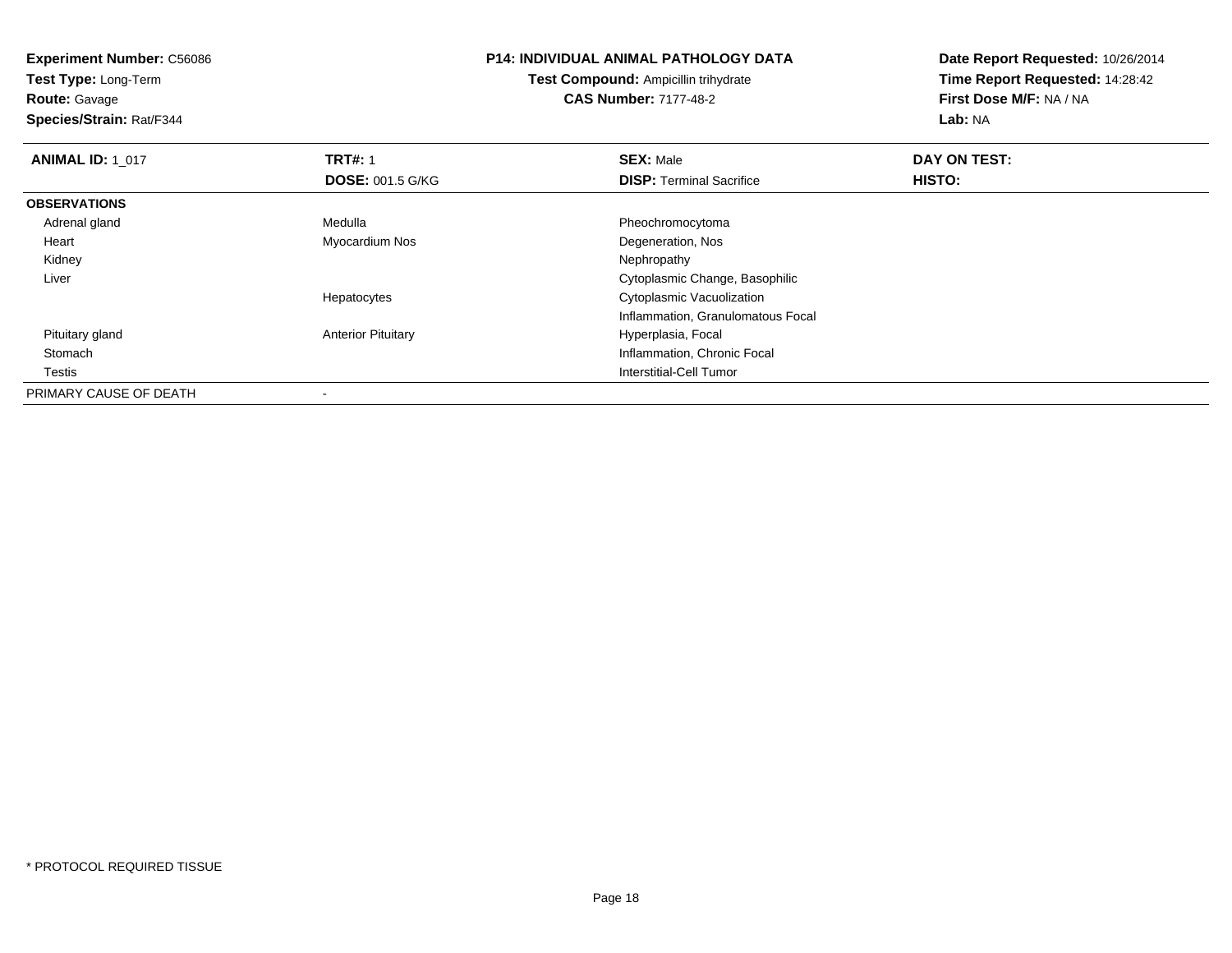| <b>Experiment Number: C56086</b><br>Test Type: Long-Term<br><b>Route: Gavage</b><br>Species/Strain: Rat/F344 |                         | <b>P14: INDIVIDUAL ANIMAL PATHOLOGY DATA</b><br>Test Compound: Ampicillin trihydrate<br><b>CAS Number: 7177-48-2</b> | Date Report Requested: 10/26/2014<br>Time Report Requested: 14:28:42<br>First Dose M/F: NA / NA<br>Lab: NA |
|--------------------------------------------------------------------------------------------------------------|-------------------------|----------------------------------------------------------------------------------------------------------------------|------------------------------------------------------------------------------------------------------------|
| <b>ANIMAL ID: 1 018</b>                                                                                      | <b>TRT#: 1</b>          | <b>SEX: Male</b>                                                                                                     | DAY ON TEST:                                                                                               |
|                                                                                                              | <b>DOSE: 001.5 G/KG</b> | <b>DISP: Dosing Accident</b>                                                                                         | HISTO:                                                                                                     |
| <b>OBSERVATIONS</b>                                                                                          |                         |                                                                                                                      |                                                                                                            |
| Adrenal gland                                                                                                | Medulla                 | Pheochromocytoma                                                                                                     |                                                                                                            |
| Kidney                                                                                                       |                         | Nephropathy                                                                                                          |                                                                                                            |
| Liver                                                                                                        | Hepatocytes             | Cytoplasmic Vacuolization                                                                                            |                                                                                                            |
|                                                                                                              | <b>Bile Duct</b>        | Hyperplasia, Focal                                                                                                   |                                                                                                            |
|                                                                                                              |                         | Inflammation, Acute/Chronic                                                                                          |                                                                                                            |
| Lung                                                                                                         |                         | Congestion, Acute Passive                                                                                            |                                                                                                            |
|                                                                                                              |                         | Foreign Material, Nos                                                                                                |                                                                                                            |
| PRIMARY CAUSE OF DEATH                                                                                       |                         |                                                                                                                      |                                                                                                            |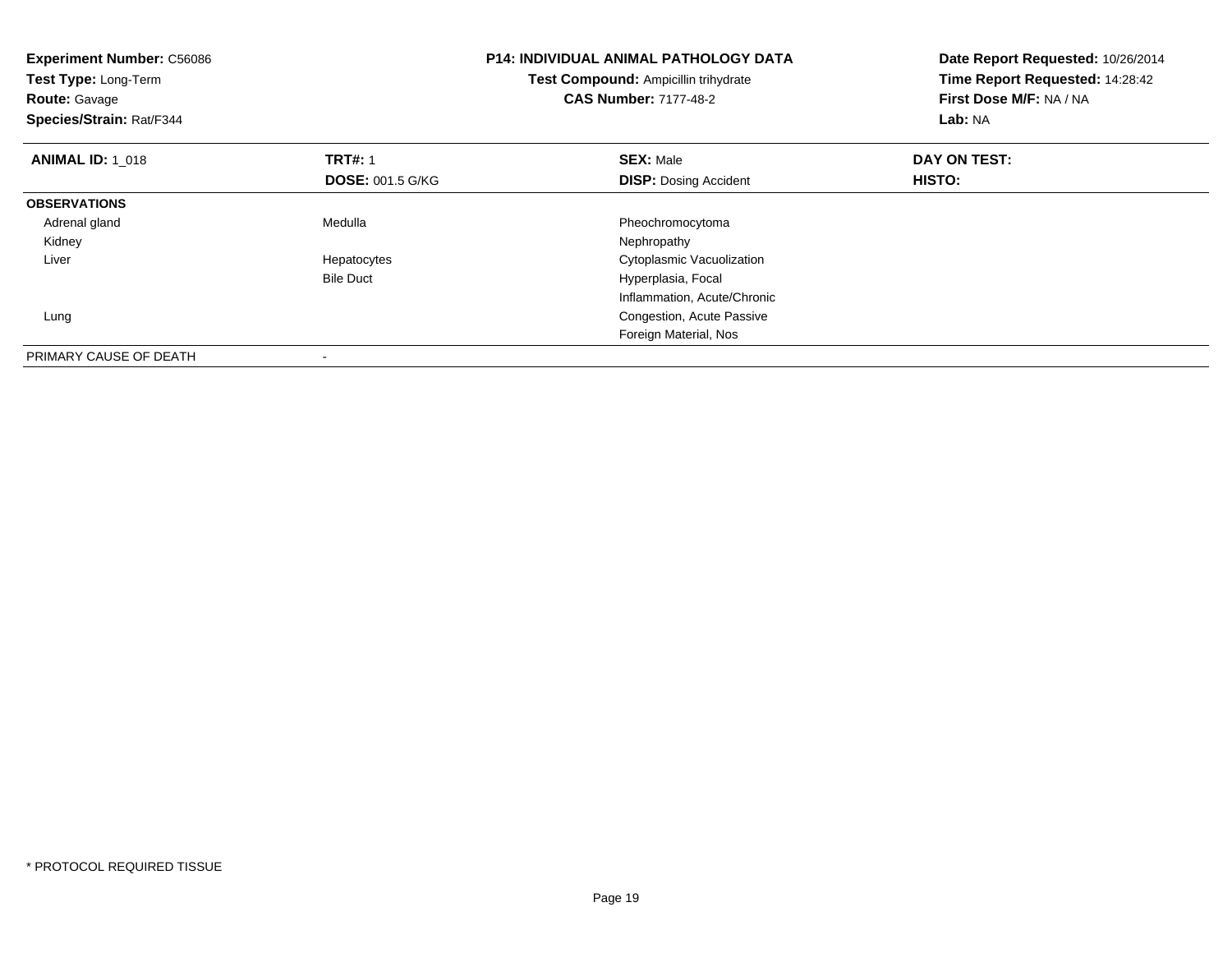**Test Type:** Long-Term

**Route:** Gavage

**Species/Strain:** Rat/F344

#### **P14: INDIVIDUAL ANIMAL PATHOLOGY DATA**

**Test Compound:** Ampicillin trihydrate**CAS Number:** 7177-48-2

| <b>ANIMAL ID: 1_019</b> | <b>TRT#: 1</b>            | <b>SEX: Male</b>                | DAY ON TEST: |
|-------------------------|---------------------------|---------------------------------|--------------|
|                         | <b>DOSE: 001.5 G/KG</b>   | <b>DISP: Terminal Sacrifice</b> | HISTO:       |
| <b>OBSERVATIONS</b>     |                           |                                 |              |
| Adrenal gland           | Cortex Nos                | Focal Cellular Change           |              |
|                         | Medulla                   | Pheochromocytoma                |              |
| Heart                   | Myocardium Nos            | Degeneration, Nos               |              |
| Kidney                  |                           | Cyst, Nos                       |              |
|                         |                           | Nephropathy                     |              |
| Liver                   |                           | Clear-Cell Change               |              |
| Pancreas                | Acinus                    | Atrophy, Focal                  |              |
| Pituitary gland         | <b>Anterior Pituitary</b> | Adenoma, Nos                    |              |
|                         | <b>Anterior Pituitary</b> | Hemorrhage                      |              |
| Prostate                |                           | Inflammation, Acute/Chronic     |              |
| Salivary gland          |                           | Inflammation, Chronic Diffuse   |              |
|                         |                           | Metaplasia, Nos                 |              |
| Testis                  |                           | Hyperplasia, Interstitial Cell  |              |
|                         |                           | Interstitial-Cell Tumor         |              |
| Thymus                  |                           | Hyperplasia, Epithelial         |              |
| Thyroid                 |                           | Hyperplasia, C Cell             |              |
| PRIMARY CAUSE OF DEATH  |                           |                                 |              |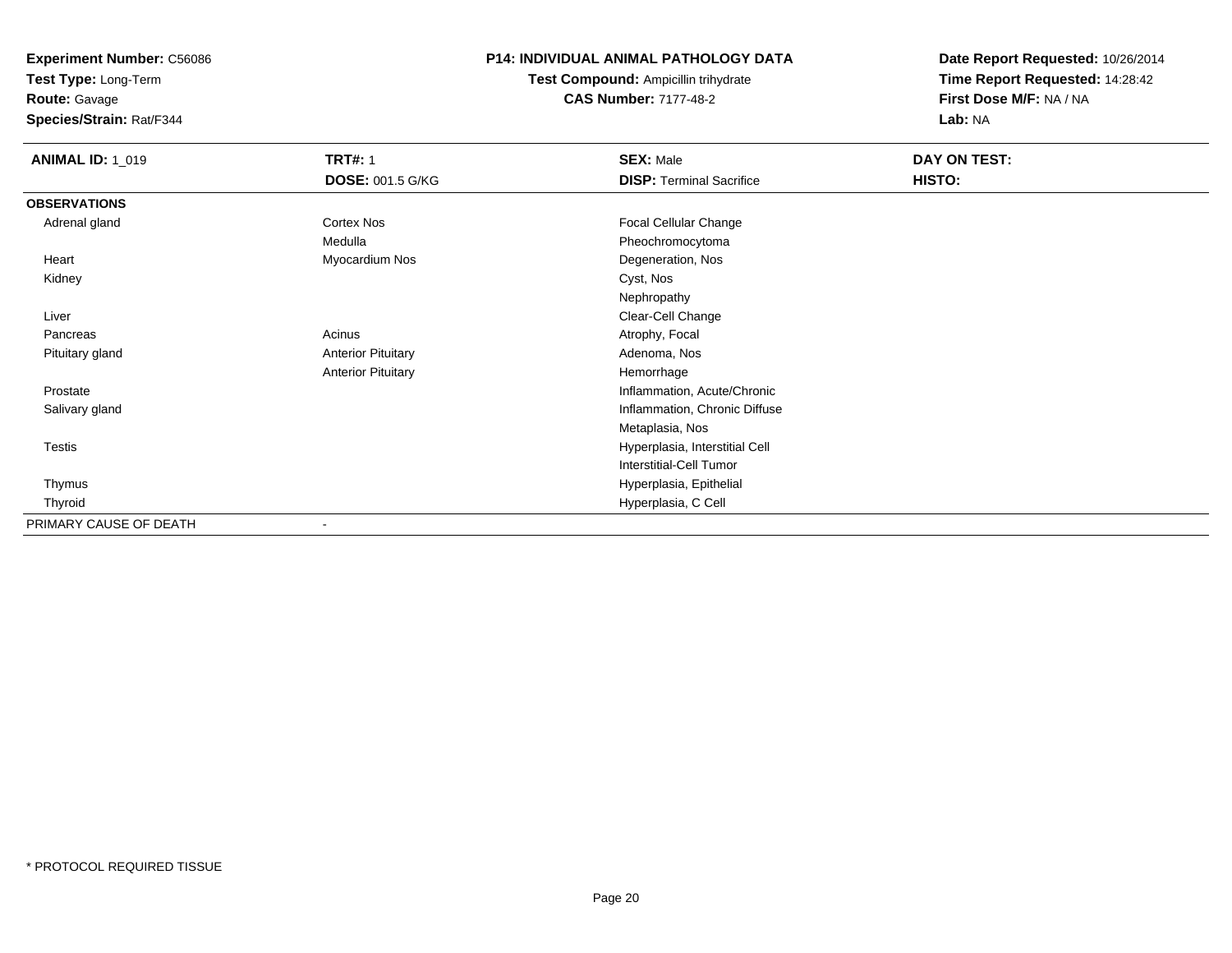**Test Type:** Long-Term

**Route:** Gavage

**Species/Strain:** Rat/F344

#### **P14: INDIVIDUAL ANIMAL PATHOLOGY DATA**

**Test Compound:** Ampicillin trihydrate**CAS Number:** 7177-48-2

| <b>ANIMAL ID: 1_020</b> | <b>TRT#: 1</b>            | <b>SEX: Male</b>                | DAY ON TEST: |  |
|-------------------------|---------------------------|---------------------------------|--------------|--|
|                         | <b>DOSE: 001.5 G/KG</b>   | <b>DISP:</b> Moribund Sacrifice | HISTO:       |  |
| <b>OBSERVATIONS</b>     |                           |                                 |              |  |
| Adrenal gland           | <b>Cortex Nos</b>         | Focal Cellular Change           |              |  |
|                         | Medulla                   | Hyperplasia, Focal              |              |  |
| <b>Brain</b>            | Thalamus                  | Malacia                         |              |  |
| Heart                   | Myocardium Nos            | Degeneration, Nos               |              |  |
| Kidney                  |                           | Nephropathy                     |              |  |
| Liver                   | Hepatocytes               | Cytoplasmic Vacuolization       |              |  |
| Lymph node              | Thymic Lymph Node         | Erythrophagocytosis             |              |  |
|                         | Mandibular Lymph Node     | Inflammation, Chronic Focal     |              |  |
| Pancreas                | Acinus                    | Inflammation, Chronic Focal     |              |  |
| Pituitary gland         | <b>Anterior Pituitary</b> | Carcinoma, Nos                  |              |  |
| Prostate                | <b>Prostatic Urethra</b>  | Cast, Nos                       |              |  |
|                         | <b>Prostatic Urethra</b>  | Inflammation, Acute             |              |  |
|                         |                           | Inflammation, Acute/Chronic     |              |  |
| Stomach                 | Cardiac Stomach           | Hyperkeratosis                  |              |  |
|                         | Cardiac Stomach           | Hyperplasia, Epithelial         |              |  |
|                         |                           | Infection, Fungal               |              |  |
|                         | <b>Muscularis</b>         | Inflammation, Acute/Chronic     |              |  |
|                         | Serosa                    | Inflammation, Focal             |              |  |
| Testis                  |                           | Atrophy, Nos                    |              |  |
|                         |                           | Hyperplasia, Interstitial Cell  |              |  |
| Thyroid                 |                           | C-Cell Carcinoma                |              |  |
| PRIMARY CAUSE OF DEATH  |                           |                                 |              |  |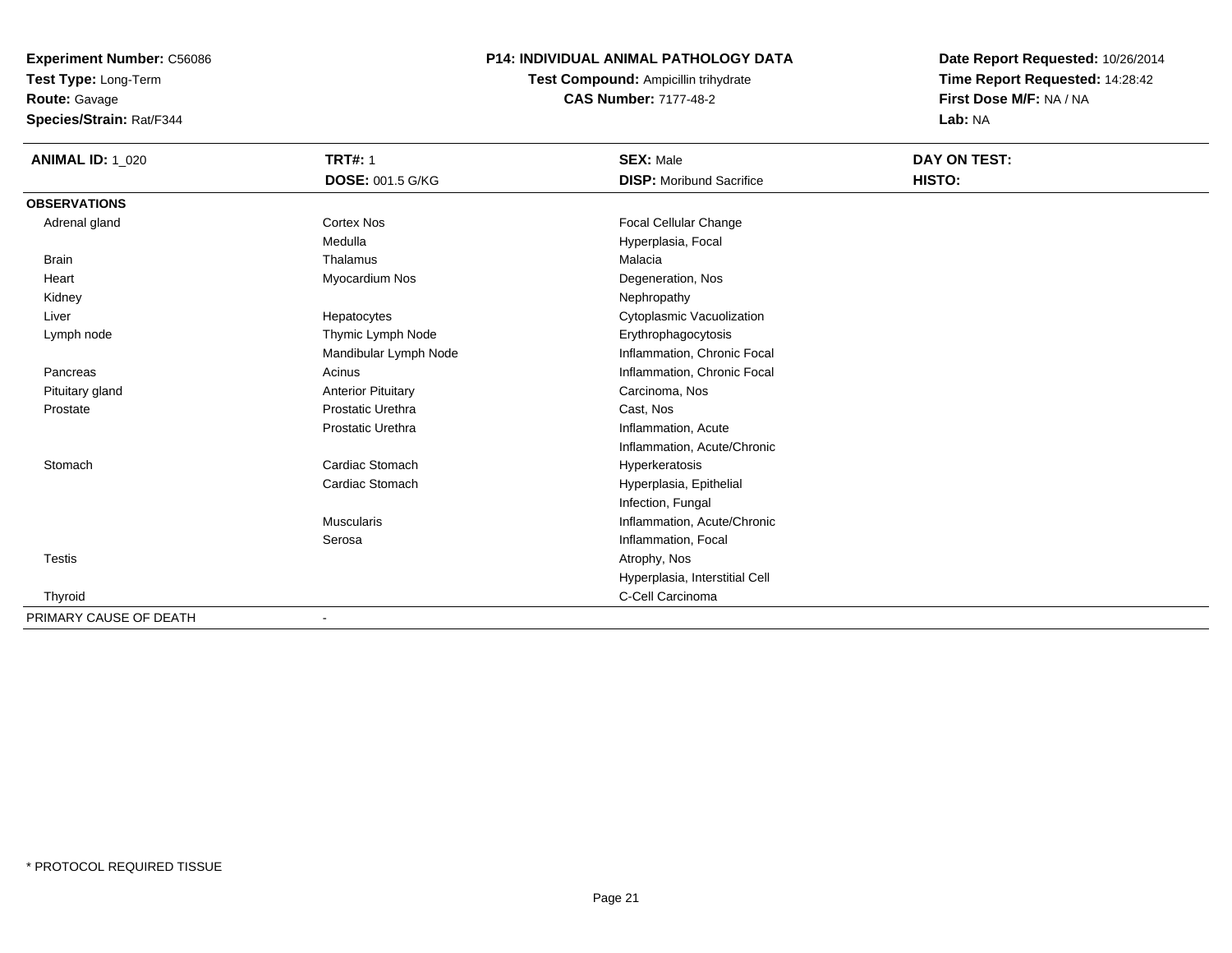**Test Type:** Long-Term

# **Route:** Gavage

**Species/Strain:** Rat/F344

#### **P14: INDIVIDUAL ANIMAL PATHOLOGY DATA**

## **Test Compound:** Ampicillin trihydrate**CAS Number:** 7177-48-2

| <b>ANIMAL ID: 1_021</b> | <b>TRT#: 1</b>          | <b>SEX: Male</b>                  | DAY ON TEST: |
|-------------------------|-------------------------|-----------------------------------|--------------|
|                         | <b>DOSE: 001.5 G/KG</b> | <b>DISP:</b> Terminal Sacrifice   | HISTO:       |
| <b>OBSERVATIONS</b>     |                         |                                   |              |
| Adrenal gland           |                         | Cortical Adenoma                  |              |
|                         | Medulla                 | Pheochromocytoma                  |              |
| Bone marrow             |                         | Hyperplasia, Hematopoietic        |              |
| Kidney                  |                         | Nephropathy                       |              |
| Liver                   |                         | Cytoplasmic Change, Basophilic    |              |
|                         | Hepatocytes             | Cytoplasmic Vacuolization         |              |
|                         | <b>Bile Duct</b>        | Hyperplasia, Focal                |              |
|                         |                         | Inflammation, Granulomatous Focal |              |
| Seminal vesicle         |                         | Atrophy, Nos                      |              |
| Spleen                  |                         | Hyperplasia, Lymphoid             |              |
| Testis                  |                         | Interstitial-Cell Tumor           |              |
| PRIMARY CAUSE OF DEATH  |                         |                                   |              |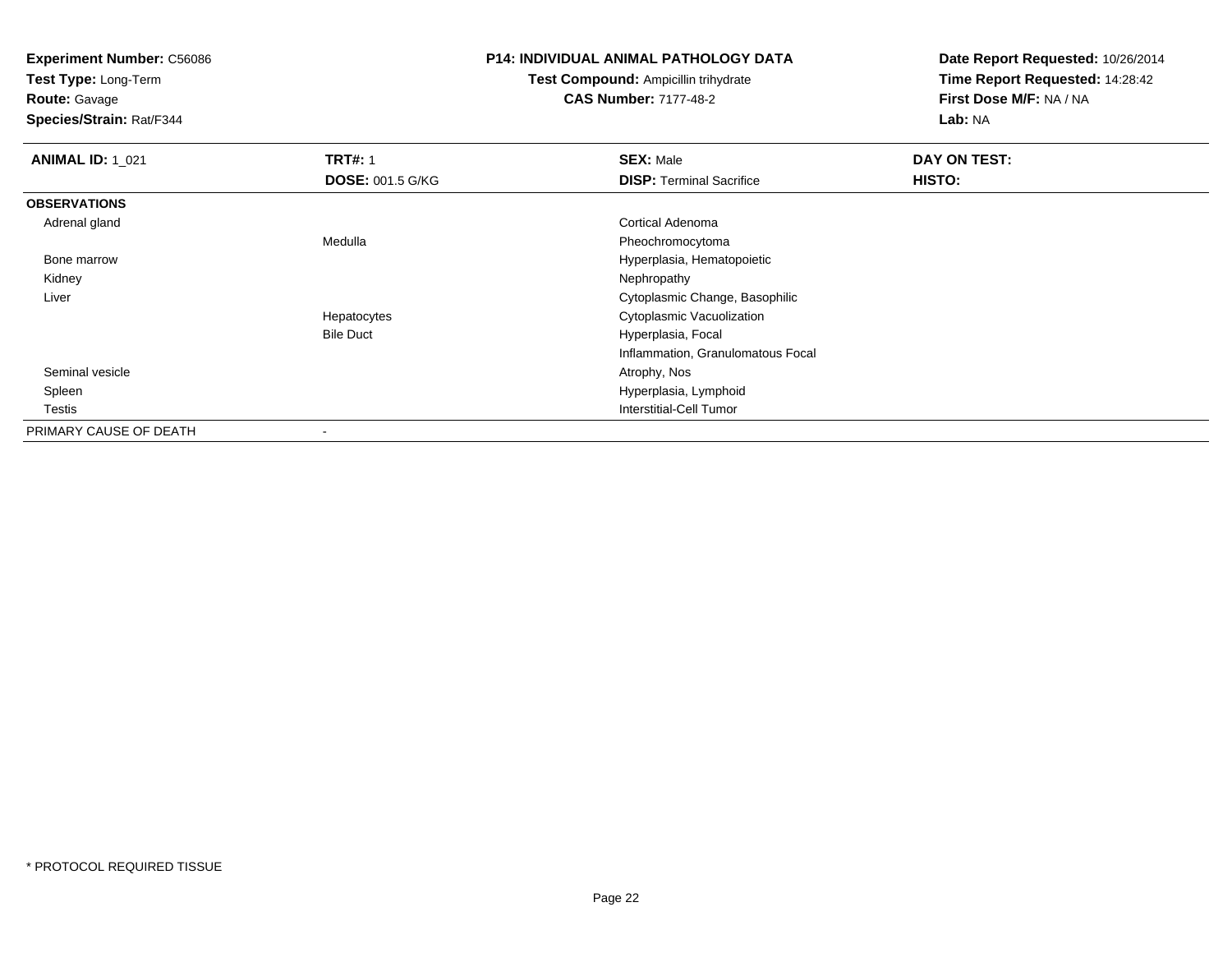**Test Type:** Long-Term

**Route:** Gavage

**Species/Strain:** Rat/F344

#### **P14: INDIVIDUAL ANIMAL PATHOLOGY DATA**

## **Test Compound:** Ampicillin trihydrate**CAS Number:** 7177-48-2

| <b>ANIMAL ID: 1_022</b> | <b>TRT#: 1</b>            | <b>SEX: Male</b>                | DAY ON TEST: |  |
|-------------------------|---------------------------|---------------------------------|--------------|--|
|                         | <b>DOSE: 001.5 G/KG</b>   | <b>DISP: Terminal Sacrifice</b> | HISTO:       |  |
| <b>OBSERVATIONS</b>     |                           |                                 |              |  |
| Adrenal gland           | Medulla                   | Pheochromocytoma                |              |  |
| Epididymis              |                           | Mesothelioma, Nos               |              |  |
| Heart                   | Myocardium Nos            | Degeneration, Nos               |              |  |
| Kidney                  |                           | Nephropathy                     |              |  |
|                         |                           | Pyelonephritis, Acute           |              |  |
| Liver                   |                           | Clear-Cell Change               |              |  |
|                         |                           | Cytoplasmic Change, Basophilic  |              |  |
|                         | <b>Bile Duct</b>          | Hyperplasia, Focal              |              |  |
| Lymph node              | Mandibular Lymph Node     | Edema, Nos                      |              |  |
|                         | Mandibular Lymph Node     | Hyperplasia, Lymphoid           |              |  |
|                         | Mandibular Lymph Node     | Plasmacytosis                   |              |  |
| Pancreas                | Islets                    | Islet-Cell Carcinoma            |              |  |
| Pituitary gland         | <b>Anterior Pituitary</b> | Adenoma, Nos                    |              |  |
| Prostate                |                           | Hyperplasia, Focal              |              |  |
|                         |                           | Inflammation, Acute/Chronic     |              |  |
| Salivary gland          |                           | Dilatation, Ducts               |              |  |
| Testis                  |                           | Atrophy, Nos                    |              |  |
|                         |                           | Interstitial-Cell Tumor         |              |  |
| Thymus                  |                           | Hyperplasia, Epithelial         |              |  |
| Thyroid                 |                           | C-Cell Carcinoma                |              |  |
| PRIMARY CAUSE OF DEATH  | $\blacksquare$            |                                 |              |  |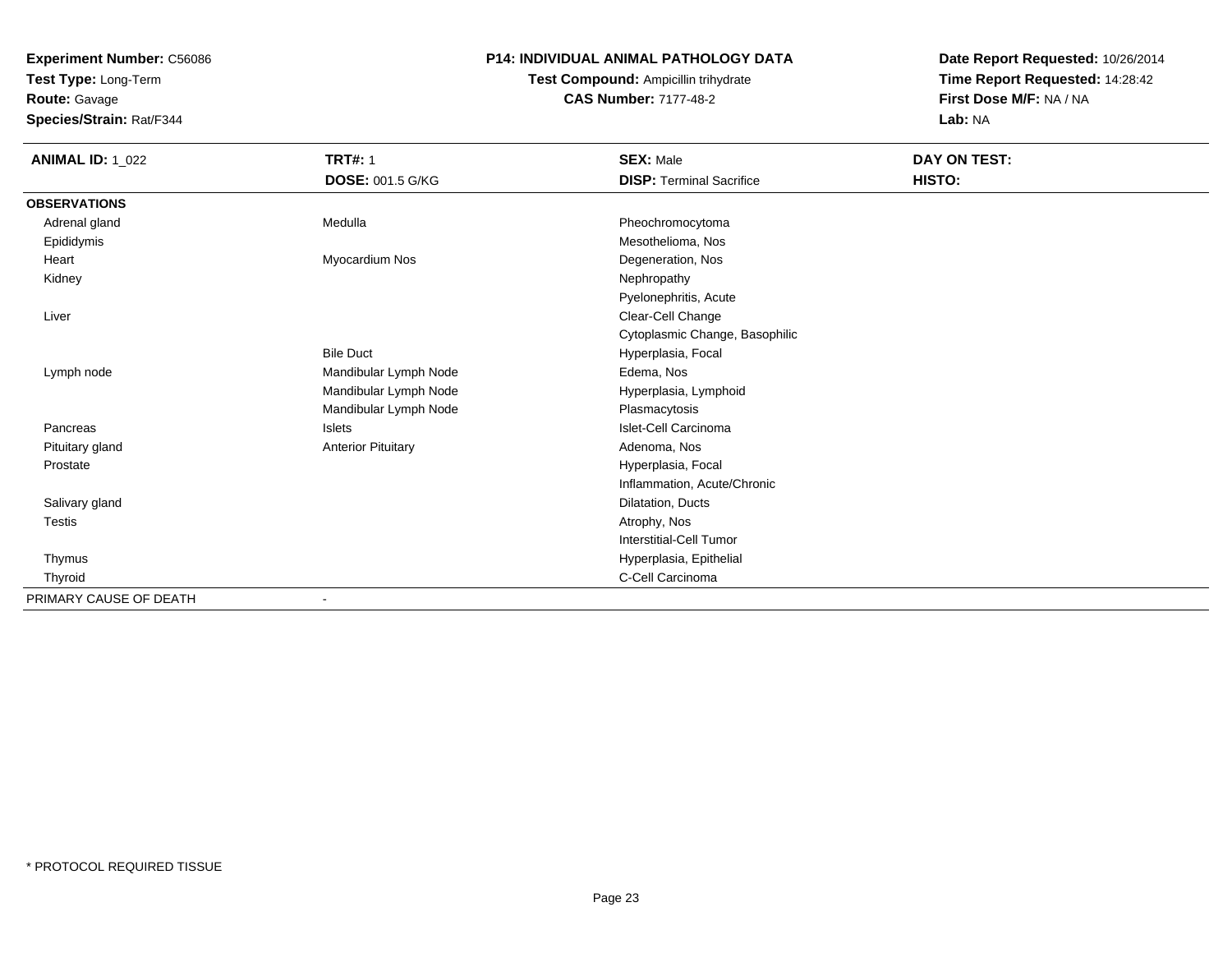**Test Type:** Long-Term

**Route:** Gavage

**Species/Strain:** Rat/F344

#### **P14: INDIVIDUAL ANIMAL PATHOLOGY DATA**

**Test Compound:** Ampicillin trihydrate**CAS Number:** 7177-48-2

| <b>ANIMAL ID: 1_023</b> | <b>TRT#: 1</b>            | <b>SEX: Male</b>                   | DAY ON TEST: |  |
|-------------------------|---------------------------|------------------------------------|--------------|--|
|                         | <b>DOSE: 001.5 G/KG</b>   | <b>DISP: Terminal Sacrifice</b>    | HISTO:       |  |
| <b>OBSERVATIONS</b>     |                           |                                    |              |  |
| Adrenal gland           | Cortex Nos                | <b>Focal Cellular Change</b>       |              |  |
| Heart                   | Myocardium Nos            | Degeneration, Nos                  |              |  |
| Kidney                  |                           | Nephropathy                        |              |  |
| Liver                   |                           | Cytoplasmic Change, Basophilic     |              |  |
| Lung                    |                           | Histiocytosis                      |              |  |
| Pancreas                | Acinus                    | Atrophy, Focal                     |              |  |
|                         | Acinus                    | Inflammation, Chronic Focal        |              |  |
| Pituitary gland         | <b>Anterior Pituitary</b> | Adenoma, Nos                       |              |  |
| Prostate                |                           | Inflammation, Chronic Focal        |              |  |
| Stomach                 |                           | Inflammation, Chronic Focal        |              |  |
| Urinary bladder         |                           | <b>Transitional-Cell Papilloma</b> |              |  |
| PRIMARY CAUSE OF DEATH  | $\,$ $\,$                 |                                    |              |  |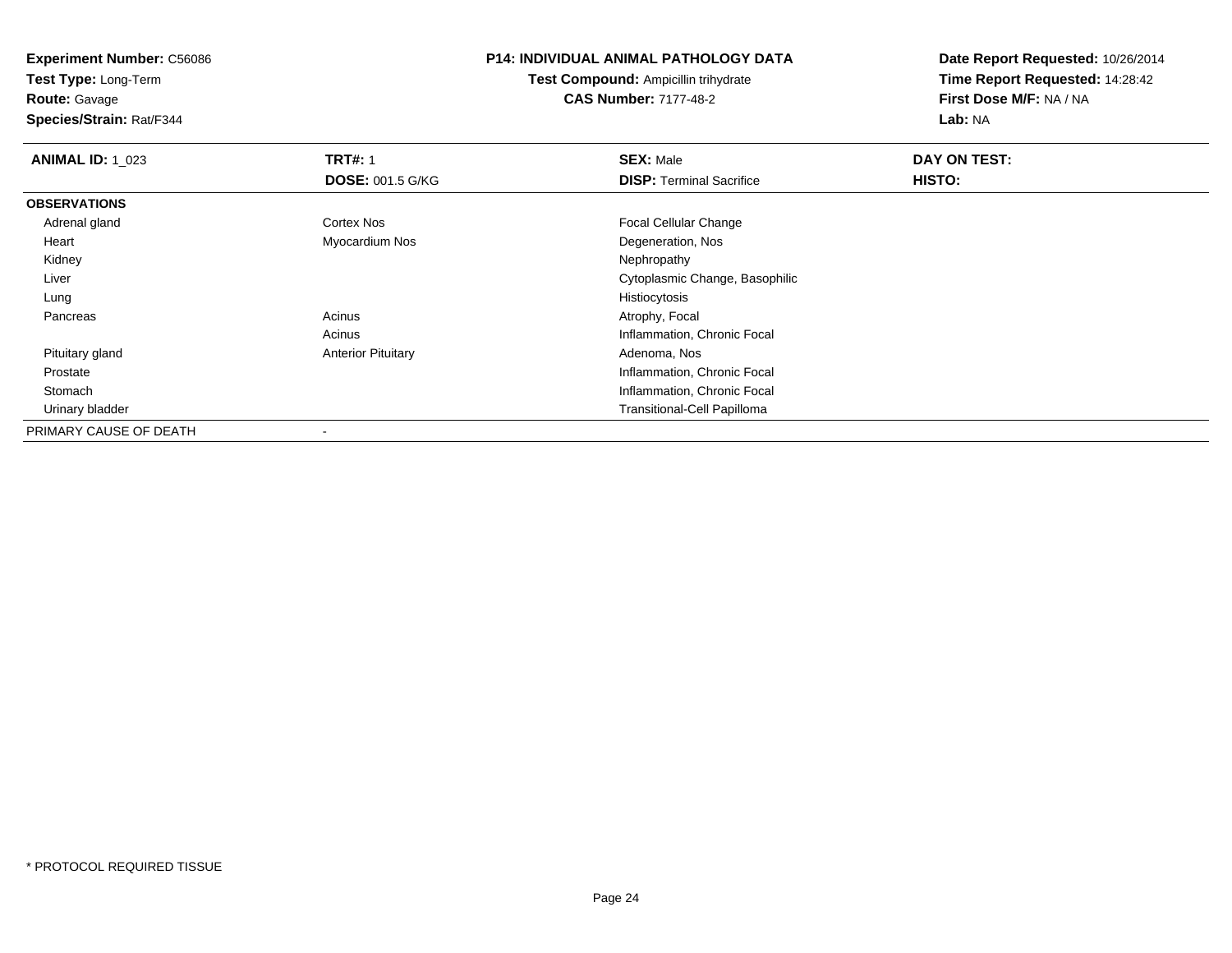| <b>Experiment Number: C56086</b><br><b>Test Type: Long-Term</b><br><b>Route: Gavage</b><br>Species/Strain: Rat/F344 |                         | <b>P14: INDIVIDUAL ANIMAL PATHOLOGY DATA</b><br><b>Test Compound: Ampicillin trihydrate</b><br><b>CAS Number: 7177-48-2</b> | Date Report Requested: 10/26/2014<br>Time Report Requested: 14:28:42<br>First Dose M/F: NA / NA<br>Lab: NA |
|---------------------------------------------------------------------------------------------------------------------|-------------------------|-----------------------------------------------------------------------------------------------------------------------------|------------------------------------------------------------------------------------------------------------|
| <b>ANIMAL ID: 1 024</b>                                                                                             | <b>TRT#: 1</b>          | <b>SEX: Male</b>                                                                                                            | DAY ON TEST:                                                                                               |
|                                                                                                                     | <b>DOSE: 001.5 G/KG</b> | <b>DISP:</b> Moribund Sacrifice                                                                                             | <b>HISTO:</b>                                                                                              |
| <b>OBSERVATIONS</b>                                                                                                 |                         |                                                                                                                             |                                                                                                            |
| Bone marrow                                                                                                         |                         | Hyperplasia, Hematopoietic                                                                                                  |                                                                                                            |
| <b>Brain</b>                                                                                                        | Cerebellum Nos          | Granular-Cell Tumor, Nos                                                                                                    |                                                                                                            |
| Heart                                                                                                               | Myocardium Nos          | Degeneration, Nos                                                                                                           |                                                                                                            |
|                                                                                                                     | Left Ventricle Nos      | Hyperplasia, Focal                                                                                                          |                                                                                                            |
| Testis                                                                                                              |                         | Interstitial-Cell Tumor                                                                                                     |                                                                                                            |
| Unspecified                                                                                                         | Multiple Organs Nos     | Leukemia, Mononuclear Cell                                                                                                  |                                                                                                            |
| PRIMARY CAUSE OF DEATH                                                                                              |                         |                                                                                                                             |                                                                                                            |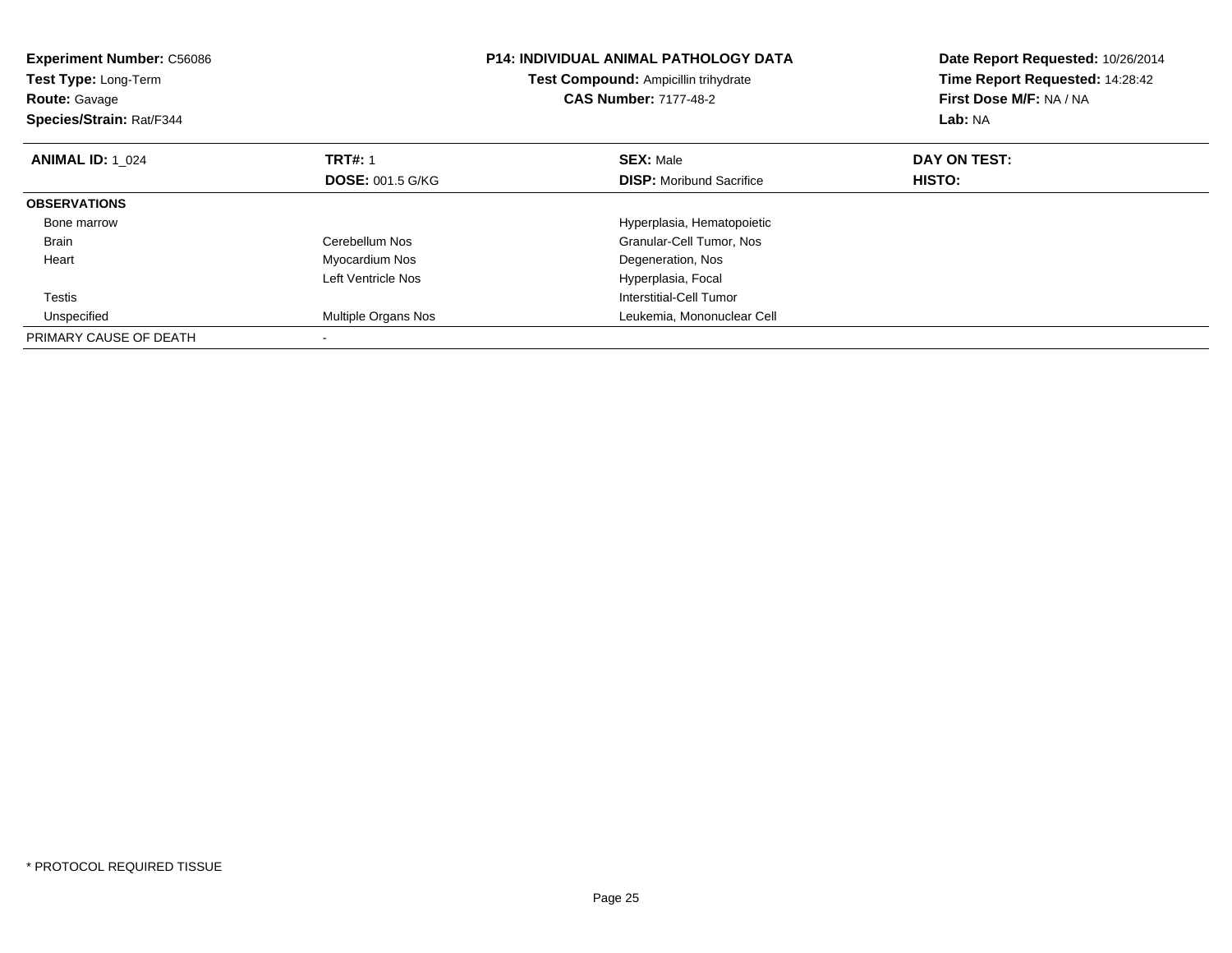**Test Type:** Long-Term

**Route:** Gavage

**Species/Strain:** Rat/F344

#### **P14: INDIVIDUAL ANIMAL PATHOLOGY DATA**

#### **Test Compound:** Ampicillin trihydrate**CAS Number:** 7177-48-2

| <b>ANIMAL ID: 1_025</b> | <b>TRT#: 1</b>          | <b>SEX: Male</b>                 | DAY ON TEST: |  |
|-------------------------|-------------------------|----------------------------------|--------------|--|
|                         | <b>DOSE: 001.5 G/KG</b> | <b>DISP:</b> Moribund Sacrifice  | HISTO:       |  |
| <b>OBSERVATIONS</b>     |                         |                                  |              |  |
| Adrenal gland           |                         | Cortical Adenoma                 |              |  |
|                         | Medulla                 | Pheochromocytoma                 |              |  |
| Bone marrow             |                         | Hyperplasia, Hematopoietic       |              |  |
| Heart                   | Myocardium Nos          | Degeneration, Nos                |              |  |
| Kidney                  |                         | Nephropathy                      |              |  |
| Liver                   | <b>Bile Duct</b>        | Hyperplasia, Focal               |              |  |
| Lung                    |                         | Hyperplasia, Alveolar Epithelium |              |  |
| Pancreas                | Acinus                  | Atrophy, Focal                   |              |  |
| Prostate                |                         | Inflammation, Chronic Focal      |              |  |
| Skin                    |                         | <b>Basal-Cell Tumor</b>          |              |  |
| Testis                  |                         | Hyperplasia, Interstitial Cell   |              |  |
|                         |                         | Interstitial-Cell Tumor          |              |  |
| Unspecified             | Multiple Organs Nos     | Leukemia, Mononuclear Cell       |              |  |
| PRIMARY CAUSE OF DEATH  |                         |                                  |              |  |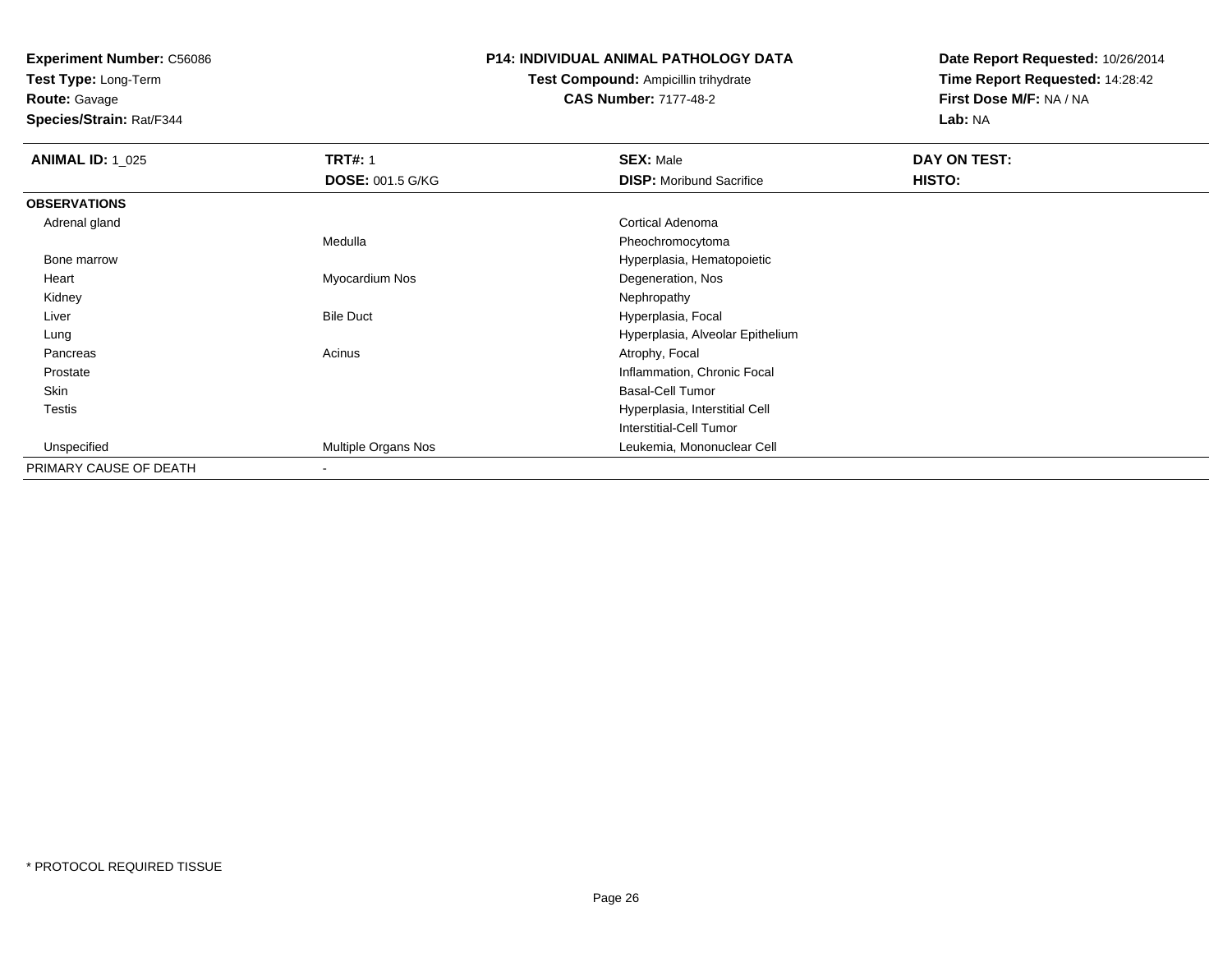| <b>Experiment Number: C56086</b><br><b>Test Type: Long-Term</b><br><b>Route: Gavage</b><br>Species/Strain: Rat/F344 |                         | <b>P14: INDIVIDUAL ANIMAL PATHOLOGY DATA</b><br>Test Compound: Ampicillin trihydrate<br><b>CAS Number: 7177-48-2</b> | Date Report Requested: 10/26/2014<br>Time Report Requested: 14:28:42<br>First Dose M/F: NA / NA<br>Lab: NA |
|---------------------------------------------------------------------------------------------------------------------|-------------------------|----------------------------------------------------------------------------------------------------------------------|------------------------------------------------------------------------------------------------------------|
| <b>ANIMAL ID: 1 026</b>                                                                                             | <b>TRT#: 1</b>          | <b>SEX: Male</b>                                                                                                     | DAY ON TEST:                                                                                               |
|                                                                                                                     | <b>DOSE: 001.5 G/KG</b> | <b>DISP:</b> Natural Death                                                                                           | <b>HISTO:</b>                                                                                              |
| <b>OBSERVATIONS</b>                                                                                                 |                         |                                                                                                                      |                                                                                                            |
| Bone marrow                                                                                                         |                         | Hyperplasia, Hematopoietic                                                                                           |                                                                                                            |
| Heart                                                                                                               | Myocardium Nos          | Degeneration, Nos                                                                                                    |                                                                                                            |
| Kidney                                                                                                              |                         | Nephropathy                                                                                                          |                                                                                                            |
| Pancreas                                                                                                            | Acinus                  | Atrophy, Focal                                                                                                       |                                                                                                            |
| Testis                                                                                                              |                         | Interstitial-Cell Tumor                                                                                              |                                                                                                            |
| Unspecified                                                                                                         | Multiple Organs Nos     | Leukemia, Mononuclear Cell                                                                                           |                                                                                                            |
| PRIMARY CAUSE OF DEATH                                                                                              |                         |                                                                                                                      |                                                                                                            |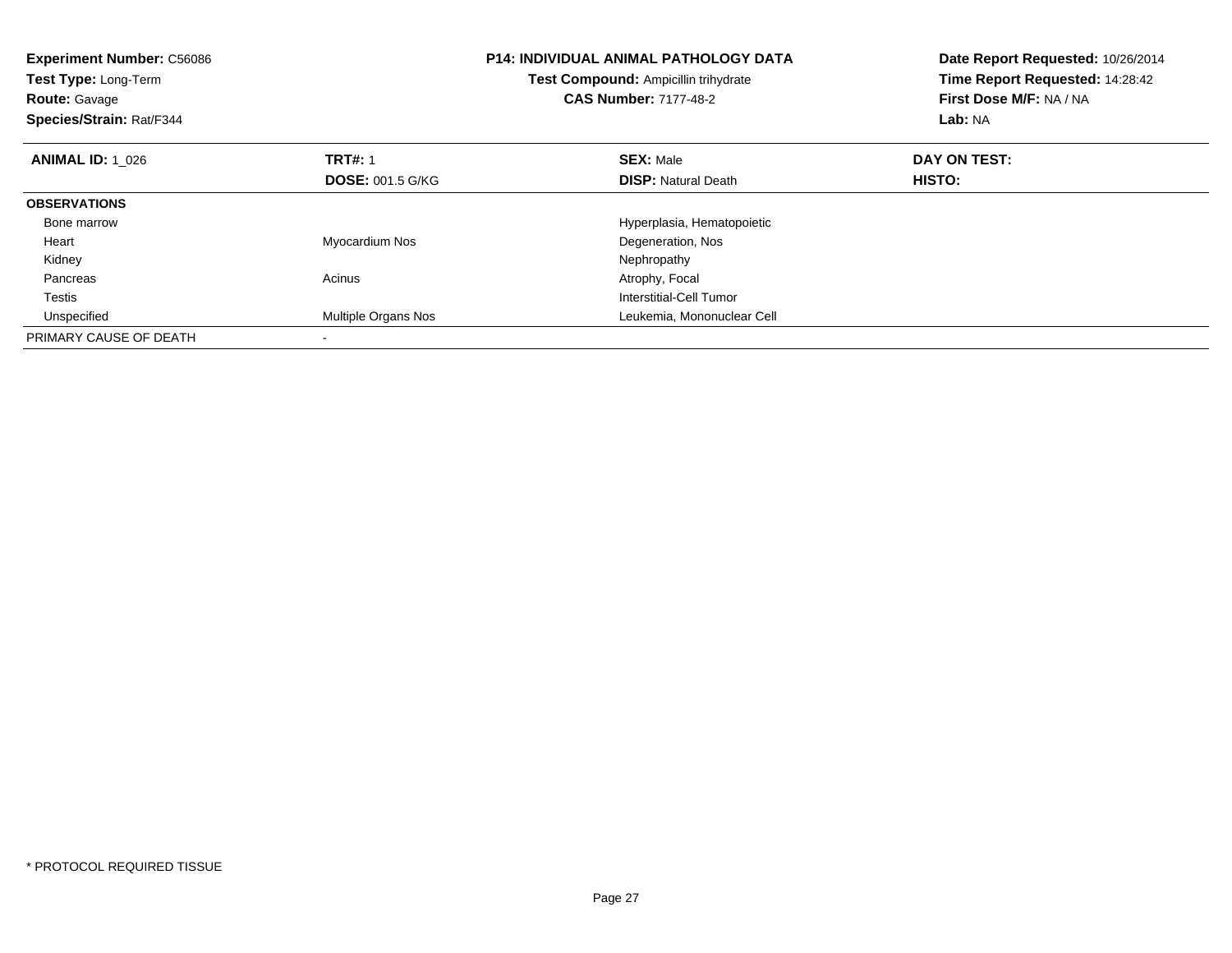**Test Type:** Long-Term

**Route:** Gavage

**Species/Strain:** Rat/F344

#### **P14: INDIVIDUAL ANIMAL PATHOLOGY DATA**

**Test Compound:** Ampicillin trihydrate**CAS Number:** 7177-48-2

| <b>ANIMAL ID: 1_027</b> | <b>TRT#: 1</b>          | <b>SEX: Male</b>               | DAY ON TEST: |
|-------------------------|-------------------------|--------------------------------|--------------|
|                         | <b>DOSE: 001.5 G/KG</b> | <b>DISP: Natural Death</b>     | HISTO:       |
| <b>OBSERVATIONS</b>     |                         |                                |              |
| Adrenal gland           | Medulla                 | Hemorrhage                     |              |
|                         | Medulla                 | Hyperplasia, Focal             |              |
| Bone marrow             |                         | Hyperplasia, Hematopoietic     |              |
| Kidney                  |                         | Nephropathy                    |              |
| Liver                   |                         | <b>Cell-Size Alteration</b>    |              |
|                         |                         | Cytoplasmic Change, Basophilic |              |
| Lung                    |                         | Alveolar/Bronchiolar Adenoma   |              |
| Prostate                |                         | Hyperplasia, Focal             |              |
|                         |                         | Inflammation, Acute/Chronic    |              |
| Testis                  |                         | Hyperplasia, Interstitial Cell |              |
| Trachea                 |                         | Inflammation, Chronic Focal    |              |
| Unspecified             | Abdomen                 | Myxosarcoma                    |              |
| PRIMARY CAUSE OF DEATH  |                         |                                |              |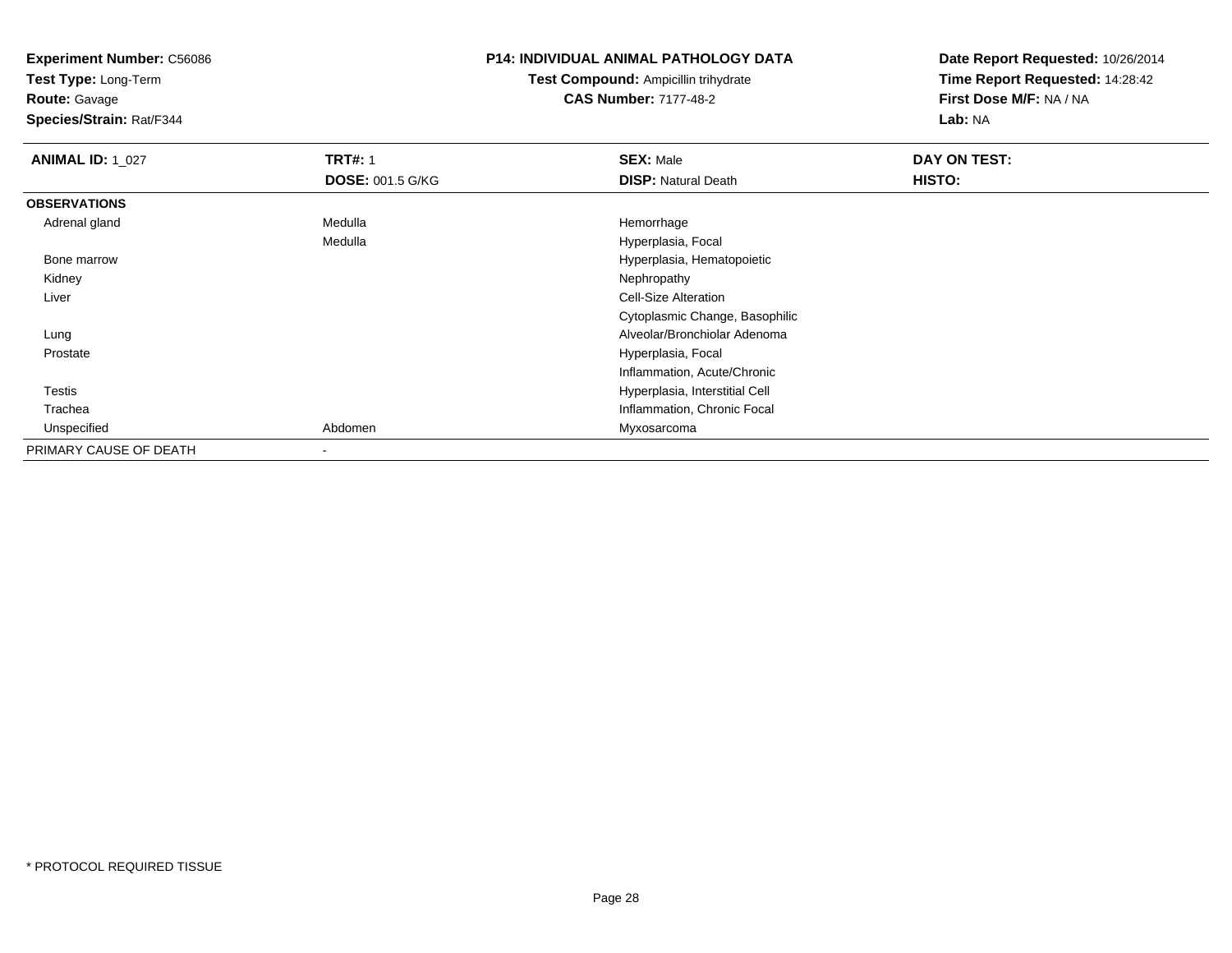**Test Type:** Long-Term

**Route:** Gavage

**Species/Strain:** Rat/F344

#### **P14: INDIVIDUAL ANIMAL PATHOLOGY DATA**

## **Test Compound:** Ampicillin trihydrate**CAS Number:** 7177-48-2

| <b>ANIMAL ID: 1_028</b> | <b>TRT#: 1</b>            | <b>SEX: Male</b>                | DAY ON TEST: |
|-------------------------|---------------------------|---------------------------------|--------------|
|                         | <b>DOSE: 001.5 G/KG</b>   | <b>DISP:</b> Moribund Sacrifice | HISTO:       |
| <b>OBSERVATIONS</b>     |                           |                                 |              |
| Bone marrow             |                           | Hyperplasia, Hematopoietic      |              |
| Heart                   | Myocardium Nos            | Degeneration, Nos               |              |
| Kidney                  |                           | Nephropathy                     |              |
| Liver                   |                           | Neoplastic Nodule               |              |
| Lymph node              | Mandibular Lymph Node     | Plasmacytosis                   |              |
| Mammary gland           |                           | Hyperplasia, Cystic             |              |
| Pituitary gland         | <b>Anterior Pituitary</b> | Cyst, Nos                       |              |
| Prostate                |                           | Inflammation, Acute/Chronic     |              |
| Salivary gland          |                           | Hyperplasia, Diffuse            |              |
|                         |                           | Inflammation, Chronic Focal     |              |
| Spleen                  |                           | Hyperplasia, Hematopoietic      |              |
| Stomach                 |                           | Leiomyosarcoma                  |              |
| Testis                  |                           | Atrophy, Nos                    |              |
|                         |                           | Interstitial-Cell Tumor         |              |
| Unspecified             | Multiple Organs Nos       | Leiomyosarcoma, Metastatic      |              |
| PRIMARY CAUSE OF DEATH  | $\overline{\phantom{a}}$  |                                 |              |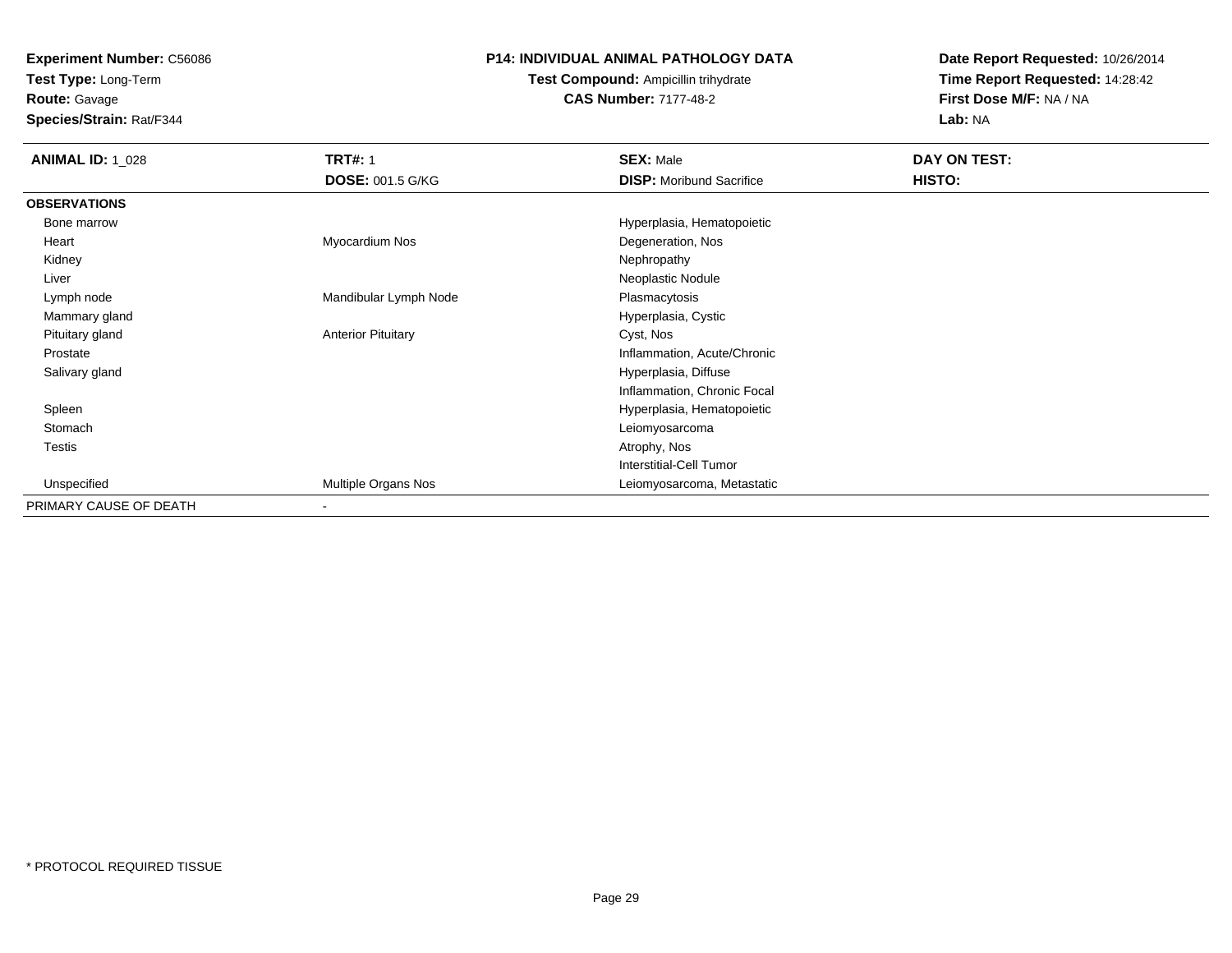**Test Type:** Long-Term

**Route:** Gavage

**Species/Strain:** Rat/F344

#### **P14: INDIVIDUAL ANIMAL PATHOLOGY DATA**

**Test Compound:** Ampicillin trihydrate**CAS Number:** 7177-48-2

| <b>ANIMAL ID: 1_029</b> | <b>TRT#: 1</b>          | <b>SEX: Male</b>                    | DAY ON TEST: |  |
|-------------------------|-------------------------|-------------------------------------|--------------|--|
|                         | <b>DOSE: 001.5 G/KG</b> | <b>DISP: Terminal Sacrifice</b>     | HISTO:       |  |
| <b>OBSERVATIONS</b>     |                         |                                     |              |  |
| Adrenal gland           | Medulla                 | Hyperplasia, Focal                  |              |  |
|                         | Medulla                 | Pheochromocytoma                    |              |  |
| Bone marrow             |                         | Hyperplasia, Hematopoietic          |              |  |
| Heart                   | Myocardium Nos          | Degeneration, Nos                   |              |  |
| Kidney                  |                         | Lymphocytic Inflammatory Infiltrate |              |  |
|                         |                         | Nephropathy                         |              |  |
| Liver                   |                         | Clear-Cell Change                   |              |  |
| Preputial gland         |                         | Adenocarcinoma, Nos                 |              |  |
| Prostate                |                         | Inflammation, Acute/Chronic         |              |  |
| Salivary gland          |                         | Inflammation, Acute/Chronic         |              |  |
|                         |                         | Metaplasia, Nos                     |              |  |
| <b>Testis</b>           |                         | Hyperplasia, Interstitial Cell      |              |  |
|                         |                         | <b>Interstitial-Cell Tumor</b>      |              |  |
| PRIMARY CAUSE OF DEATH  |                         |                                     |              |  |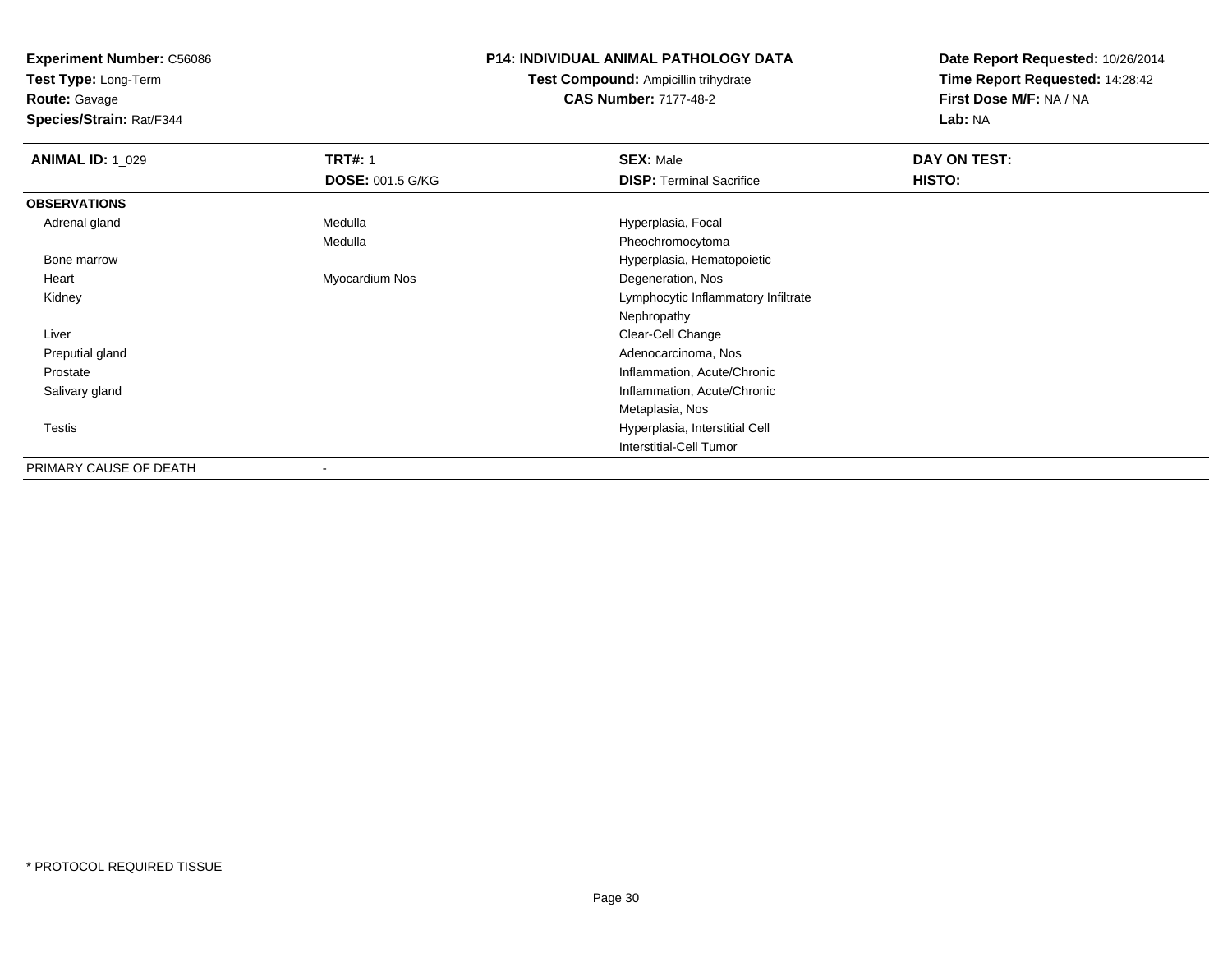**Test Type:** Long-Term

**Route:** Gavage

**Species/Strain:** Rat/F344

#### **P14: INDIVIDUAL ANIMAL PATHOLOGY DATA**

**Test Compound:** Ampicillin trihydrate**CAS Number:** 7177-48-2

| <b>ANIMAL ID: 1 030</b> | <b>TRT#: 1</b>            | <b>SEX: Male</b>               | DAY ON TEST: |  |
|-------------------------|---------------------------|--------------------------------|--------------|--|
|                         | <b>DOSE: 001.5 G/KG</b>   | <b>DISP: Dosing Accident</b>   | HISTO:       |  |
| <b>OBSERVATIONS</b>     |                           |                                |              |  |
| Adrenal gland           | Medulla                   | Hyperplasia, Focal             |              |  |
| Esophagus               |                           | Foreign Body, Vegetable        |              |  |
| Heart                   | Myocardium Nos            | Degeneration, Nos              |              |  |
| Kidney                  |                           | Nephropathy                    |              |  |
| Liver                   |                           | Cytoplasmic Change, Basophilic |              |  |
|                         | <b>Bile Duct</b>          | Hyperplasia, Focal             |              |  |
| Lung                    |                           | Congestion, Acute Passive      |              |  |
|                         |                           | Foreign Body, Nos              |              |  |
|                         |                           | Histiocytosis                  |              |  |
| Pituitary gland         | <b>Anterior Pituitary</b> | Adenoma, Nos                   |              |  |
| PRIMARY CAUSE OF DEATH  |                           |                                |              |  |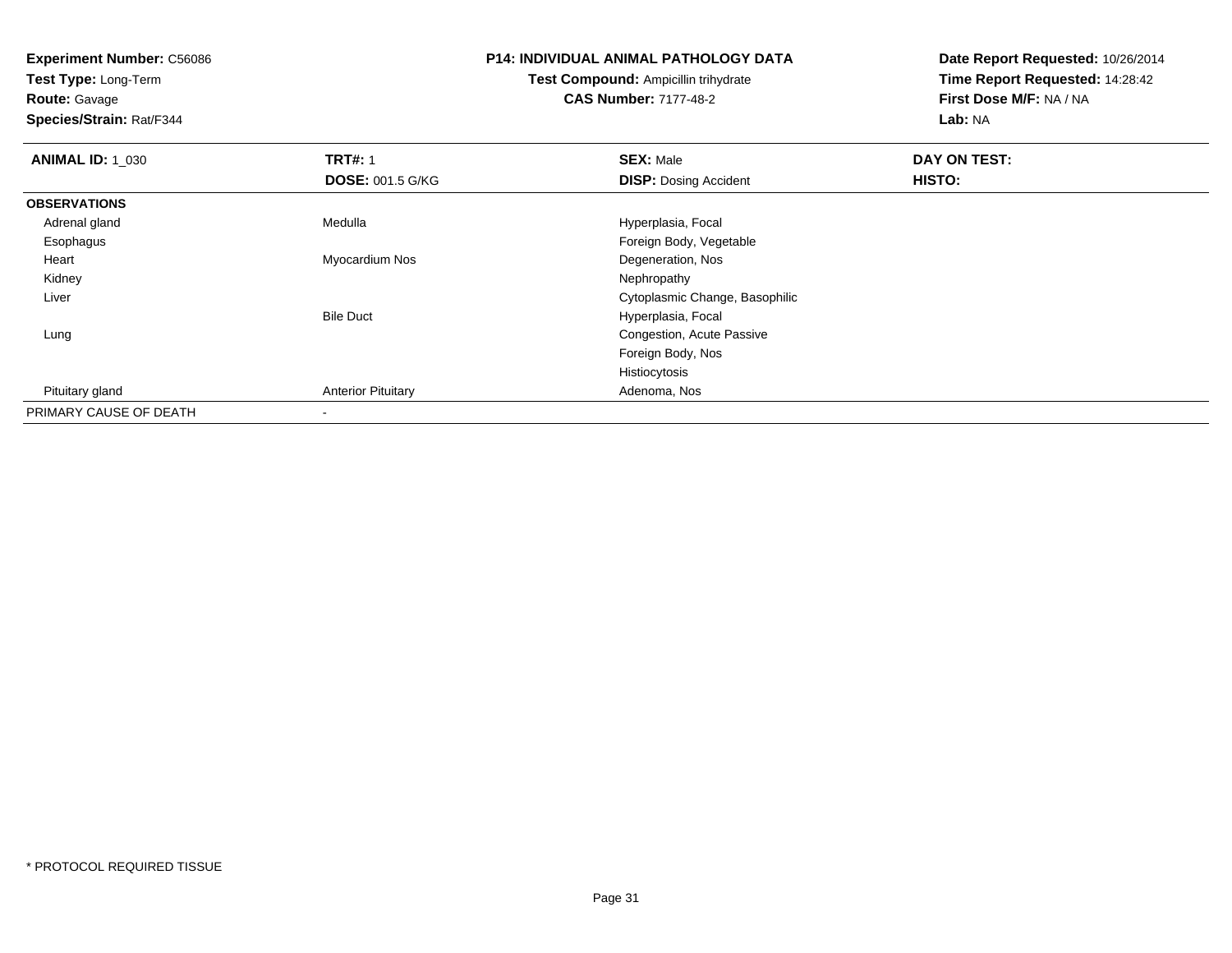**Test Type:** Long-Term

**Route:** Gavage

**Species/Strain:** Rat/F344

#### **P14: INDIVIDUAL ANIMAL PATHOLOGY DATA**

## **Test Compound:** Ampicillin trihydrate**CAS Number:** 7177-48-2

| <b>ANIMAL ID: 1 031</b> | <b>TRT#: 1</b>            | <b>SEX: Male</b>                    | DAY ON TEST: |
|-------------------------|---------------------------|-------------------------------------|--------------|
|                         | <b>DOSE: 001.5 G/KG</b>   | <b>DISP: Terminal Sacrifice</b>     | HISTO:       |
| <b>OBSERVATIONS</b>     |                           |                                     |              |
| Adrenal gland           | Medulla                   | Pheochromocytoma                    |              |
| Bone marrow             |                           | Hyperplasia, Hematopoietic          |              |
| Heart                   | Myocardium Nos            | Degeneration, Nos                   |              |
| Kidney                  |                           | Lymphocytic Inflammatory Infiltrate |              |
|                         |                           | Nephropathy                         |              |
| Liver                   | <b>Bile Duct</b>          | Hyperplasia, Focal                  |              |
| Lung                    |                           | Inflammation, Chronic Focal         |              |
| Pancreas                | Acinus                    | Atrophy, Focal                      |              |
| Pituitary gland         | <b>Anterior Pituitary</b> | Hyperplasia, Focal                  |              |
| Skin                    | Thorax                    | Squamous Cell Papilloma             |              |
| Stomach                 | Cardiac Stomach           | Hyperkeratosis                      |              |
|                         | Cardiac Stomach           | Hyperplasia, Epithelial             |              |
| Testis                  |                           | <b>Interstitial-Cell Tumor</b>      |              |
| Unspecified             | Multiple Organs Nos       | Leukemia, Mononuclear Cell          |              |
| PRIMARY CAUSE OF DEATH  | ۰                         |                                     |              |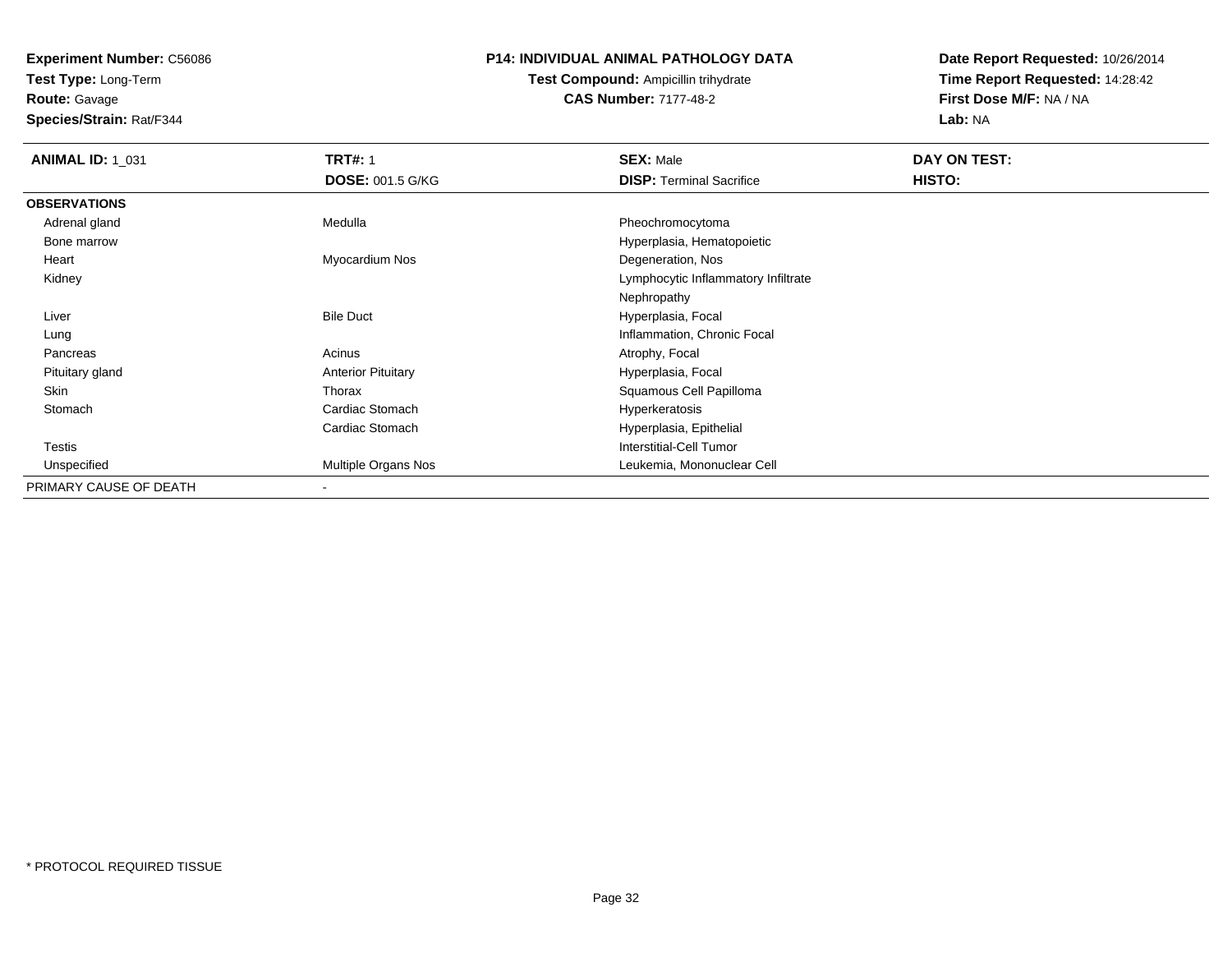| <b>Experiment Number: C56086</b><br>Test Type: Long-Term<br><b>Route: Gavage</b><br>Species/Strain: Rat/F344 |                         | <b>P14: INDIVIDUAL ANIMAL PATHOLOGY DATA</b><br>Test Compound: Ampicillin trihydrate<br><b>CAS Number: 7177-48-2</b> | Date Report Requested: 10/26/2014<br>Time Report Requested: 14:28:42<br>First Dose M/F: NA / NA<br>Lab: NA |
|--------------------------------------------------------------------------------------------------------------|-------------------------|----------------------------------------------------------------------------------------------------------------------|------------------------------------------------------------------------------------------------------------|
| <b>ANIMAL ID: 1 032</b>                                                                                      | <b>TRT#: 1</b>          | <b>SEX: Male</b>                                                                                                     | DAY ON TEST:                                                                                               |
|                                                                                                              | <b>DOSE: 001.5 G/KG</b> | <b>DISP:</b> Moribund Sacrifice                                                                                      | HISTO:                                                                                                     |
| <b>OBSERVATIONS</b>                                                                                          |                         |                                                                                                                      |                                                                                                            |
| Heart                                                                                                        | Myocardium Nos          | Degeneration, Nos                                                                                                    |                                                                                                            |
| Kidney                                                                                                       |                         | Nephropathy                                                                                                          |                                                                                                            |
| Salivary gland                                                                                               |                         | Metaplasia, Nos                                                                                                      |                                                                                                            |
| Skin                                                                                                         | Thorax                  | Inflammation, Chronic Focal                                                                                          |                                                                                                            |
|                                                                                                              | Thorax                  | Papilloma, Nos                                                                                                       |                                                                                                            |
| Testis                                                                                                       |                         | Hyperplasia, Interstitial Cell                                                                                       |                                                                                                            |
| Unspecified                                                                                                  | Multiple Organs Nos     | Leukemia, Mononuclear Cell                                                                                           |                                                                                                            |
| PRIMARY CAUSE OF DEATH                                                                                       |                         |                                                                                                                      |                                                                                                            |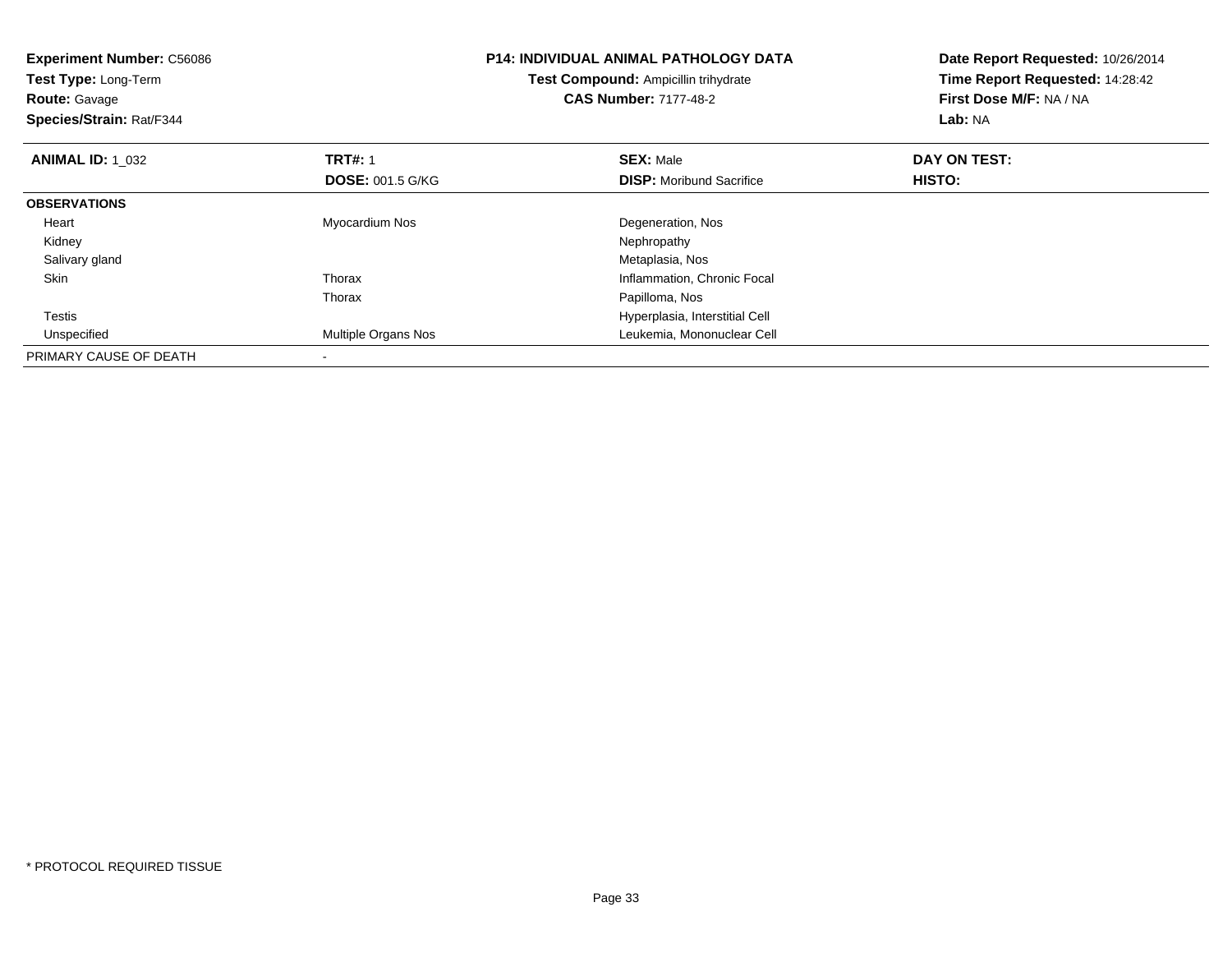**Test Type:** Long-Term

**Route:** Gavage

**Species/Strain:** Rat/F344

#### **P14: INDIVIDUAL ANIMAL PATHOLOGY DATA**

**Test Compound:** Ampicillin trihydrate**CAS Number:** 7177-48-2

| <b>ANIMAL ID: 1_033</b> | <b>TRT#: 1</b><br><b>DOSE: 001.5 G/KG</b> | <b>SEX: Male</b><br><b>DISP: Terminal Sacrifice</b> | DAY ON TEST:<br>HISTO: |
|-------------------------|-------------------------------------------|-----------------------------------------------------|------------------------|
| <b>OBSERVATIONS</b>     |                                           |                                                     |                        |
| Adrenal gland           | Medulla                                   | Pheochromocytoma                                    |                        |
| Heart                   | Myocardium Nos                            | Degeneration, Nos                                   |                        |
| Kidney                  |                                           | Infarct, Focal                                      |                        |
|                         |                                           | Nephropathy                                         |                        |
| Liver                   |                                           | Clear-Cell Change                                   |                        |
|                         |                                           | Cytoplasmic Change, Basophilic                      |                        |
|                         | <b>Bile Duct</b>                          | Hyperplasia, Focal                                  |                        |
| Lung                    |                                           | Inflammation, Chronic Focal                         |                        |
| Lymph node              | Thymic Lymph Node                         | Hemorrhage                                          |                        |
| Pancreas                | Islets                                    | Hyperplasia, Focal                                  |                        |
| Prostate                | Prostatic Urethra                         | Cast, Nos                                           |                        |
|                         |                                           | Inflammation, Chronic Focal                         |                        |
| Skin                    | <b>Back</b>                               | Fibroma                                             |                        |
|                         | <b>Back</b>                               | Squamous Cell Papilloma                             |                        |
| Testis                  | Tubule                                    | Atrophy, Diffuse                                    |                        |
|                         |                                           | <b>Interstitial-Cell Tumor</b>                      |                        |
| PRIMARY CAUSE OF DEATH  | $\blacksquare$                            |                                                     |                        |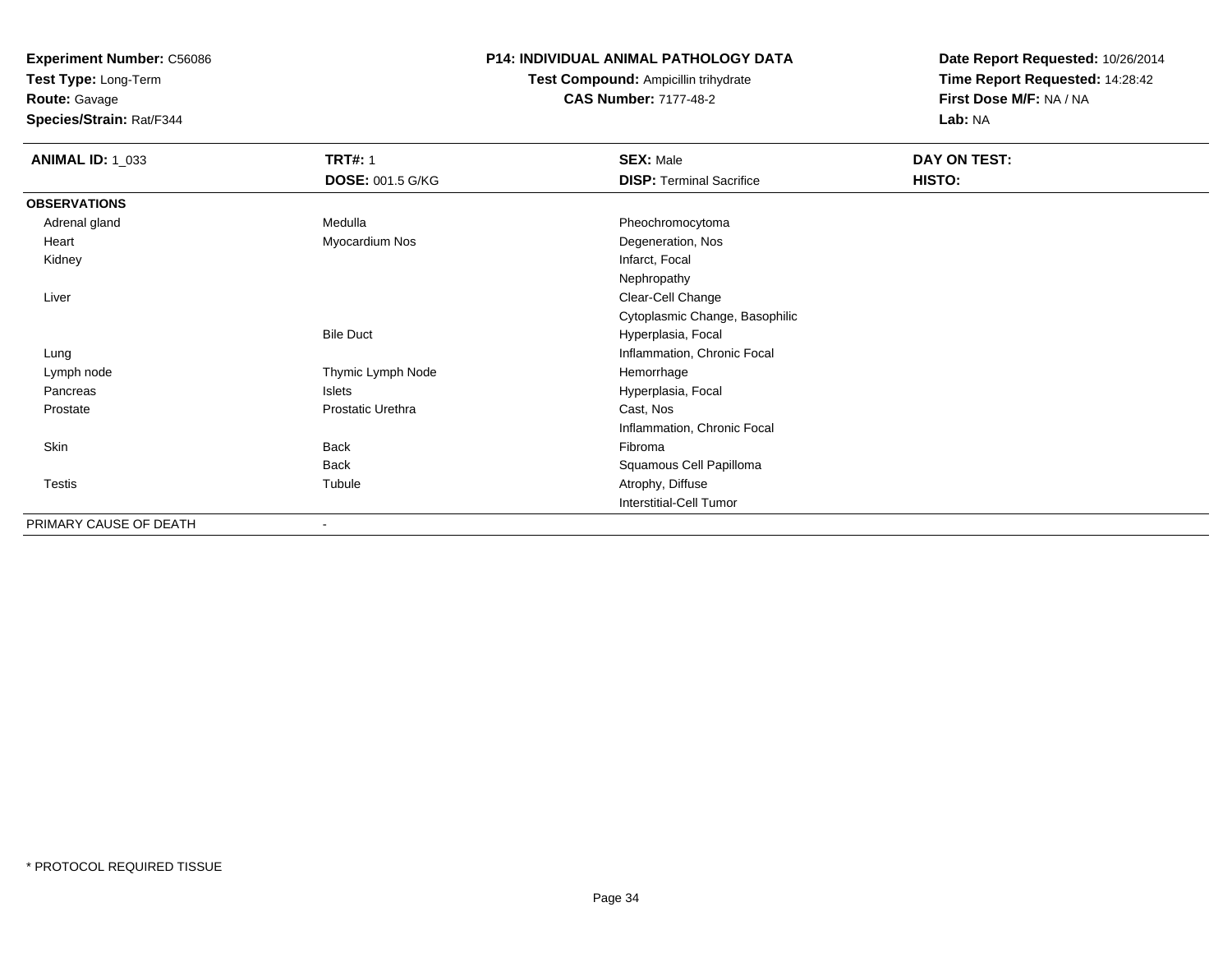**Test Type:** Long-Term

**Route:** Gavage

**Species/Strain:** Rat/F344

#### **P14: INDIVIDUAL ANIMAL PATHOLOGY DATA**

**Test Compound:** Ampicillin trihydrate**CAS Number:** 7177-48-2

| <b>ANIMAL ID: 1 034</b> | <b>TRT#: 1</b>            | <b>SEX: Male</b>                | DAY ON TEST: |  |
|-------------------------|---------------------------|---------------------------------|--------------|--|
|                         | <b>DOSE: 001.5 G/KG</b>   | <b>DISP:</b> Terminal Sacrifice | HISTO:       |  |
| <b>OBSERVATIONS</b>     |                           |                                 |              |  |
| Adrenal gland           | Medulla                   | Hyperplasia, Focal              |              |  |
| Bone marrow             |                           | Hyperplasia, Hematopoietic      |              |  |
| Heart                   | Myocardium Nos            | Degeneration, Nos               |              |  |
| Kidney                  |                           | Nephropathy                     |              |  |
| Liver                   |                           | Cytoplasmic Change, Basophilic  |              |  |
|                         | <b>Bile Duct</b>          | Hyperplasia, Focal              |              |  |
| Pituitary gland         | <b>Anterior Pituitary</b> | Hyperplasia, Focal              |              |  |
| Prostate                |                           | Inflammation, Acute/Chronic     |              |  |
| Skin                    | <b>Back</b>               | <b>Basal-Cell Tumor</b>         |              |  |
| Testis                  |                           | Hyperplasia, Interstitial Cell  |              |  |
| Unspecified             | Multiple Organs Nos       | Leukemia, Mononuclear Cell      |              |  |
| PRIMARY CAUSE OF DEATH  | $\,$                      |                                 |              |  |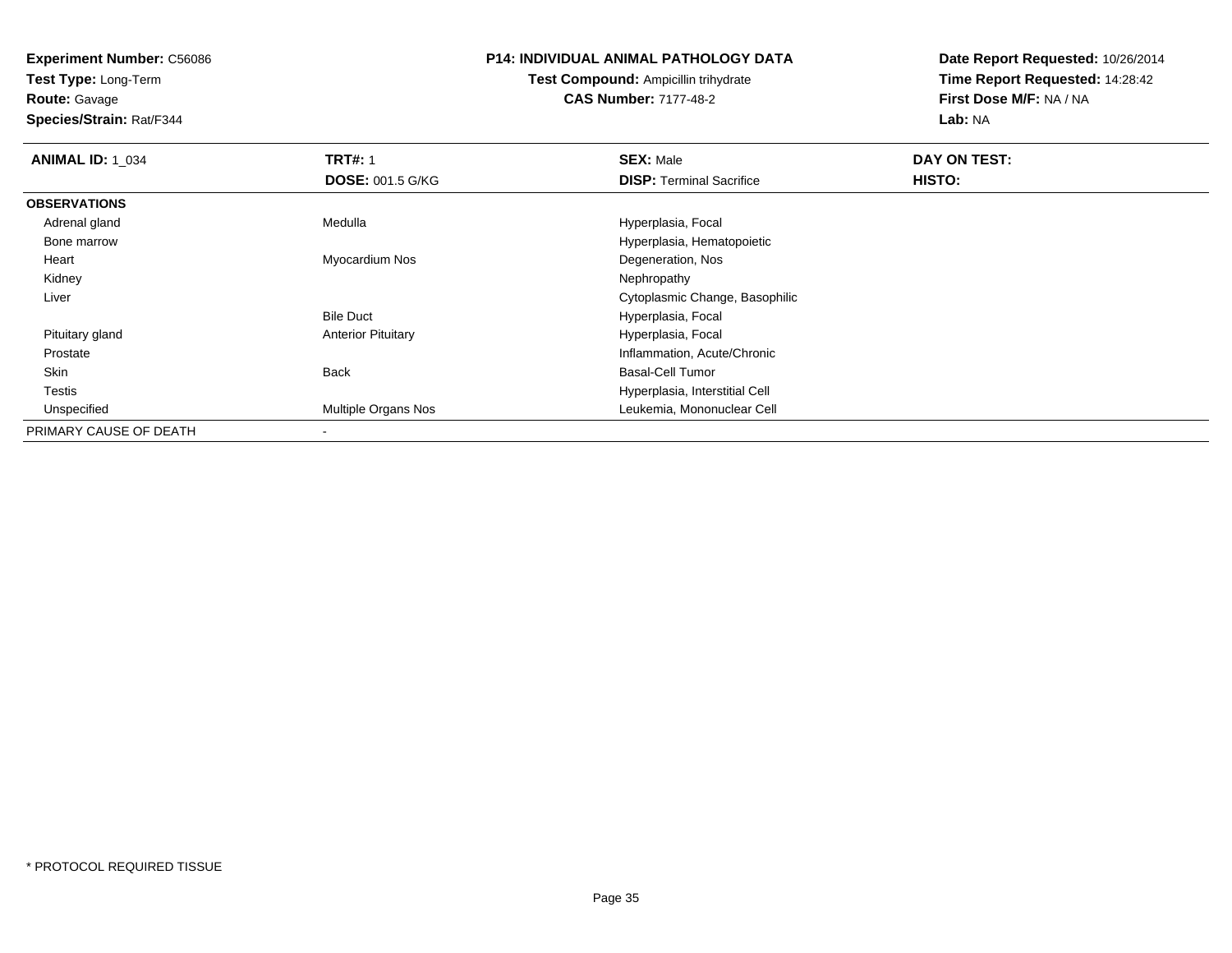| <b>P14: INDIVIDUAL ANIMAL PATHOLOGY DATA</b><br><b>Experiment Number: C56086</b><br>Test Type: Long-Term<br><b>Test Compound: Ampicillin trihydrate</b><br><b>CAS Number: 7177-48-2</b><br><b>Route:</b> Gavage |                           | Date Report Requested: 10/26/2014<br>Time Report Requested: 14:28:42<br>First Dose M/F: NA / NA |              |
|-----------------------------------------------------------------------------------------------------------------------------------------------------------------------------------------------------------------|---------------------------|-------------------------------------------------------------------------------------------------|--------------|
| Species/Strain: Rat/F344                                                                                                                                                                                        |                           |                                                                                                 | Lab: NA      |
| <b>ANIMAL ID: 1 035</b>                                                                                                                                                                                         | <b>TRT#: 1</b>            | <b>SEX: Male</b>                                                                                | DAY ON TEST: |
|                                                                                                                                                                                                                 | <b>DOSE: 001.5 G/KG</b>   | <b>DISP:</b> Terminal Sacrifice                                                                 | HISTO:       |
| <b>OBSERVATIONS</b>                                                                                                                                                                                             |                           |                                                                                                 |              |
| Adrenal gland                                                                                                                                                                                                   | Medulla                   | Pheochromocytoma                                                                                |              |
| Bone marrow                                                                                                                                                                                                     |                           | Hyperplasia, Hematopoietic                                                                      |              |
| Heart                                                                                                                                                                                                           |                           | Neurilemoma, Malignant                                                                          |              |
| Kidney                                                                                                                                                                                                          |                           | Nephropathy                                                                                     |              |
| Pancreas                                                                                                                                                                                                        | Acinus                    | Inflammation, Chronic Focal                                                                     |              |
| Pituitary gland                                                                                                                                                                                                 | <b>Anterior Pituitary</b> | Adenoma, Nos                                                                                    |              |
| Prostate                                                                                                                                                                                                        |                           | Inflammation, Acute/Chronic                                                                     |              |
| Unspecified                                                                                                                                                                                                     | Multiple Organs Nos       | Neurilemoma, Metastatic                                                                         |              |
| PRIMARY CAUSE OF DEATH                                                                                                                                                                                          |                           |                                                                                                 |              |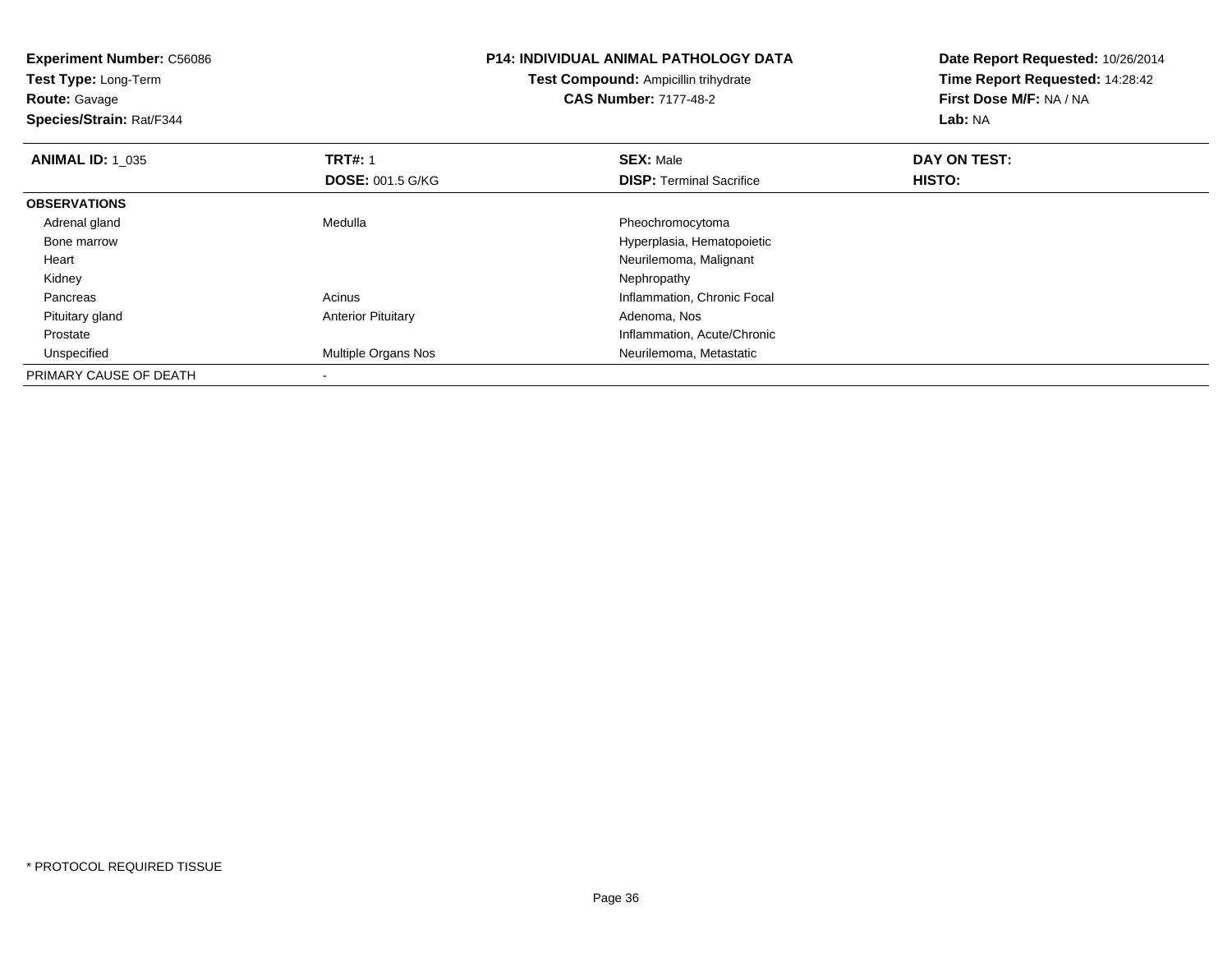**Test Type:** Long-Term

# **Route:** Gavage

**Species/Strain:** Rat/F344

# **P14: INDIVIDUAL ANIMAL PATHOLOGY DATA**

# **Test Compound:** Ampicillin trihydrate**CAS Number:** 7177-48-2

| <b>ANIMAL ID: 1_036</b> | <b>TRT#: 1</b>          | <b>SEX: Male</b>                | DAY ON TEST: |  |
|-------------------------|-------------------------|---------------------------------|--------------|--|
|                         | <b>DOSE: 001.5 G/KG</b> | <b>DISP:</b> Moribund Sacrifice | HISTO:       |  |
| <b>OBSERVATIONS</b>     |                         |                                 |              |  |
| Adrenal gland           | <b>Cortex Nos</b>       | Cytoplasmic Vacuolization       |              |  |
|                         | Medulla                 | Hyperplasia, Focal              |              |  |
| Bone marrow             |                         | Hyperplasia, Hematopoietic      |              |  |
| Heart                   | Myocardium Nos          | Degeneration, Nos               |              |  |
| Intestine Large         | Rectum                  | Hyperplasia, Diffuse            |              |  |
| Kidney                  |                         | Nephropathy                     |              |  |
|                         |                         | Pyelonephritis, Acute           |              |  |
| Liver                   |                         | Amyloidosis                     |              |  |
|                         | Hepatocytes             | Cytoplasmic Vacuolization       |              |  |
|                         | <b>Bile Duct</b>        | Hyperplasia, Focal              |              |  |
| Prostate                |                         | Inflammation, Acute/Chronic     |              |  |
| Spleen                  |                         | Hematopoiesis                   |              |  |
| Stomach                 | Cardiac Stomach         | Erosion                         |              |  |
|                         | Cardiac Stomach         | Hyperkeratosis                  |              |  |
|                         | Cardiac Stomach         | Hyperplasia, Diffuse            |              |  |
|                         | Cardiac Stomach         | Inflammation, Acute Focal       |              |  |
|                         | Cardiac Stomach         | Ulcer, Nos                      |              |  |
| <b>Testis</b>           |                         | Degeneration, Nos               |              |  |
|                         |                         | Hyperplasia, Interstitial Cell  |              |  |
|                         |                         | Interstitial-Cell Tumor         |              |  |
| PRIMARY CAUSE OF DEATH  |                         |                                 |              |  |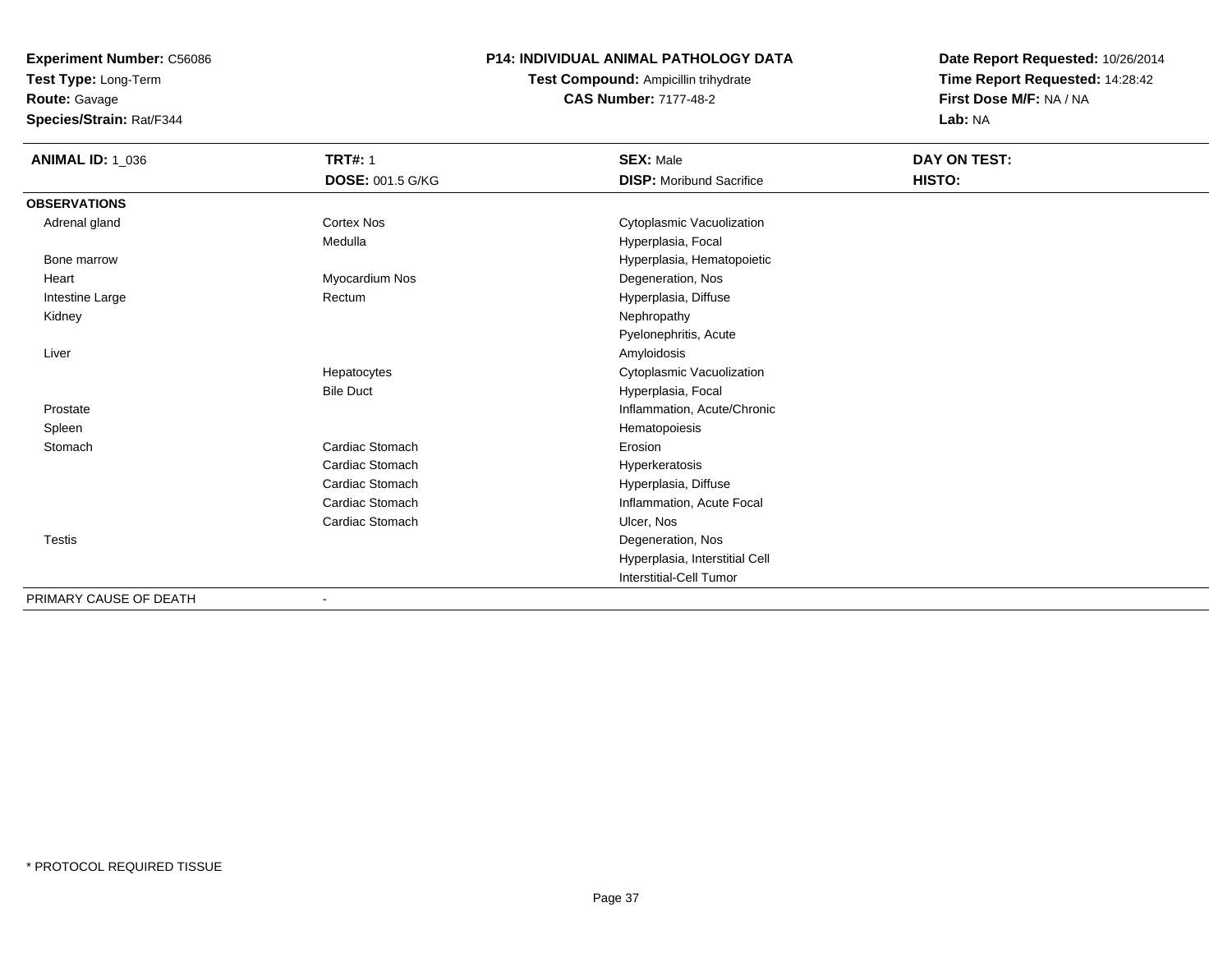**Test Type:** Long-Term

**Route:** Gavage

**Species/Strain:** Rat/F344

### **P14: INDIVIDUAL ANIMAL PATHOLOGY DATA**

**Test Compound:** Ampicillin trihydrate**CAS Number:** 7177-48-2

| <b>ANIMAL ID: 1_037</b> | <b>TRT#: 1</b>            | <b>SEX: Male</b>                | DAY ON TEST: |  |
|-------------------------|---------------------------|---------------------------------|--------------|--|
|                         | <b>DOSE: 001.5 G/KG</b>   | <b>DISP: Terminal Sacrifice</b> | HISTO:       |  |
| <b>OBSERVATIONS</b>     |                           |                                 |              |  |
| Adrenal gland           | Medulla                   | Pheochromocytoma                |              |  |
| Heart                   | Myocardium Nos            | Degeneration, Nos               |              |  |
| Kidney                  |                           | Nephropathy                     |              |  |
| Liver                   |                           | <b>Cholesterol Deposit</b>      |              |  |
|                         |                           | Cytoplasmic Change, Basophilic  |              |  |
|                         | Hepatocytes               | Cytoplasmic Vacuolization       |              |  |
|                         | <b>Bile Duct</b>          | Hyperplasia, Focal              |              |  |
| Pancreas                | Islets                    | Hyperplasia, Focal              |              |  |
| Pituitary gland         | <b>Anterior Pituitary</b> | Hyperplasia, Focal              |              |  |
| Prostate                | Prostatic Urethra         | Cast, Nos                       |              |  |
|                         |                           | Hyperplasia, Focal              |              |  |
|                         |                           | Inflammation, Acute/Chronic     |              |  |
| <b>Testis</b>           |                           | <b>Interstitial-Cell Tumor</b>  |              |  |
| Thymus                  |                           | Thymoma, Benign                 |              |  |
| PRIMARY CAUSE OF DEATH  | $\overline{\phantom{a}}$  |                                 |              |  |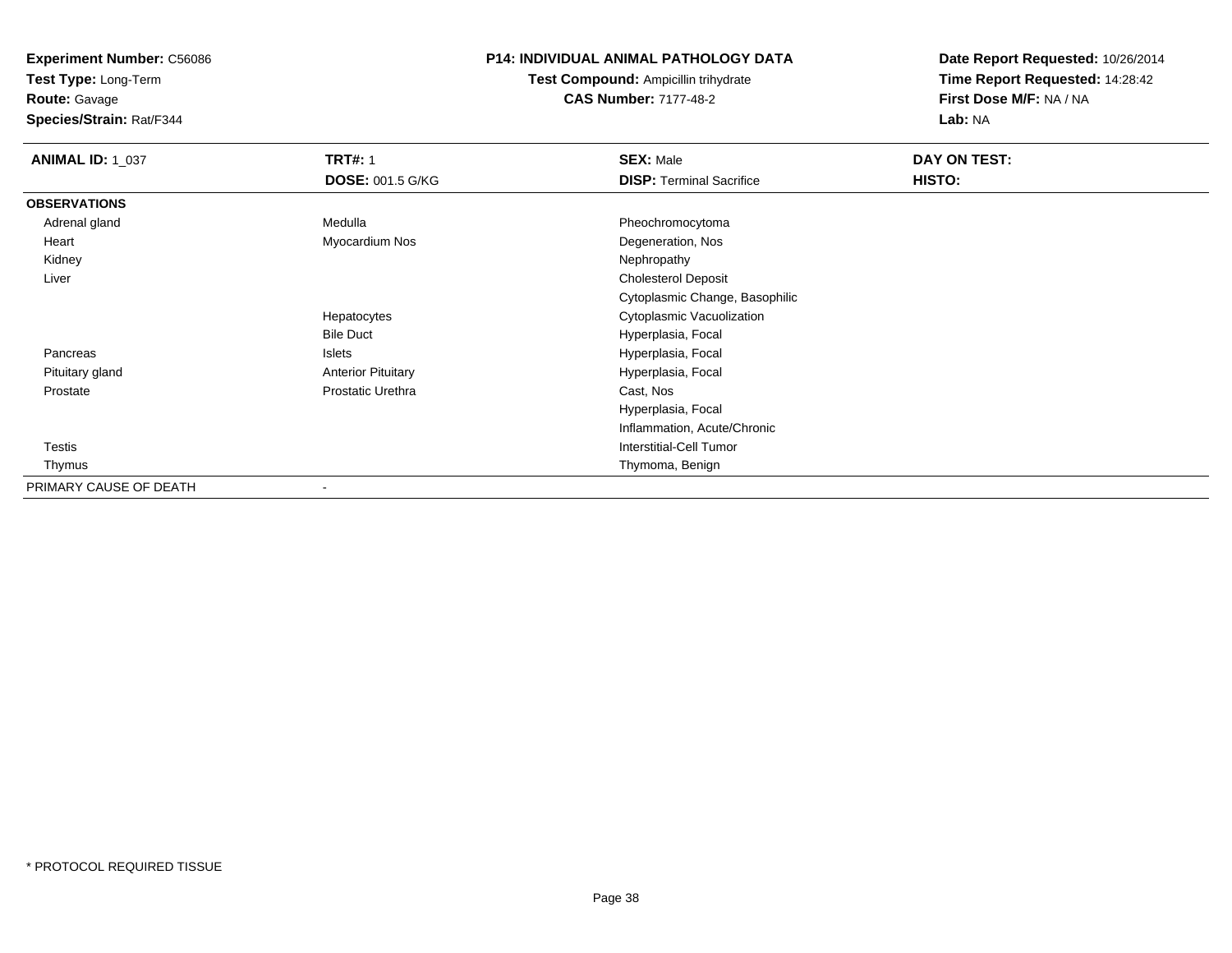**Test Type:** Long-Term

**Route:** Gavage

**Species/Strain:** Rat/F344

### **P14: INDIVIDUAL ANIMAL PATHOLOGY DATA**

**Test Compound:** Ampicillin trihydrate**CAS Number:** 7177-48-2

| <b>ANIMAL ID: 1 038</b> | <b>TRT#: 1</b>            | <b>SEX: Male</b>                | DAY ON TEST: |  |
|-------------------------|---------------------------|---------------------------------|--------------|--|
|                         | <b>DOSE: 001.5 G/KG</b>   | <b>DISP: Terminal Sacrifice</b> | HISTO:       |  |
| <b>OBSERVATIONS</b>     |                           |                                 |              |  |
| Adrenal gland           | Medulla                   | Pheochromocytoma                |              |  |
| Blood vessel            | <b>Testicular Artery</b>  | Inflammation, Chronic Diffuse   |              |  |
| Brain                   | Thalamus                  | Atrophy, Pressure               |              |  |
| Heart                   | Myocardium Nos            | Degeneration, Nos               |              |  |
| Kidney                  |                           | Nephropathy                     |              |  |
| Liver                   |                           | Clear-Cell Change               |              |  |
|                         |                           | Cytoplasmic Change, Basophilic  |              |  |
| Lung                    |                           | Inflammation, Chronic Focal     |              |  |
| Pancreas                | <b>Islets</b>             | Islet-Cell Adenoma              |              |  |
| Pituitary gland         | <b>Anterior Pituitary</b> | Carcinoma, Nos                  |              |  |
| Prostate                |                           | Inflammation, Acute/Chronic     |              |  |
| Testis                  | Tunica Vaginalis          | Mesothelioma, Nos               |              |  |
| Thyroid                 |                           | Hyperplasia, C Cell             |              |  |
| PRIMARY CAUSE OF DEATH  |                           |                                 |              |  |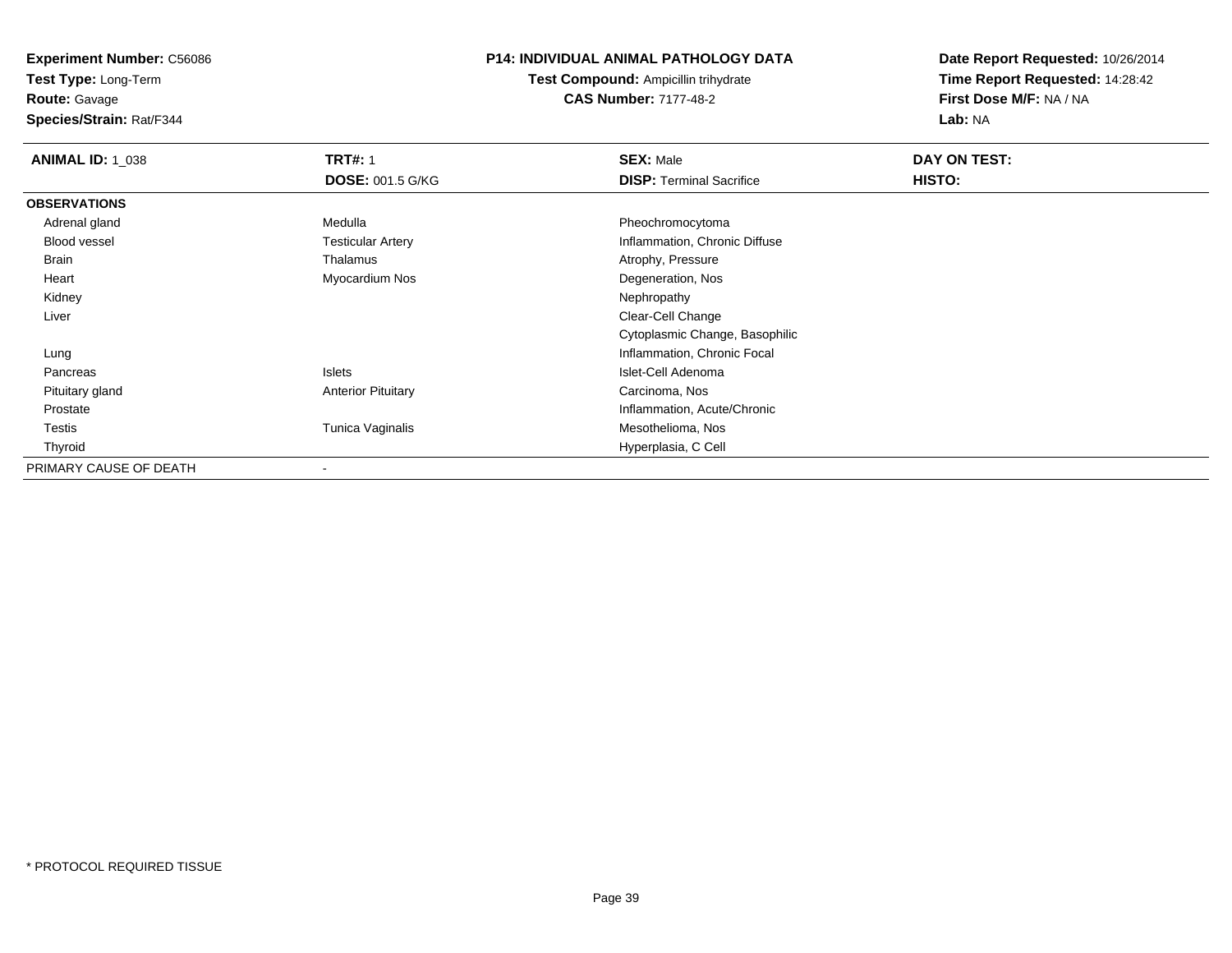**Test Type:** Long-Term

**Route:** Gavage

**Species/Strain:** Rat/F344

# **P14: INDIVIDUAL ANIMAL PATHOLOGY DATA**

**Test Compound:** Ampicillin trihydrate**CAS Number:** 7177-48-2

| <b>ANIMAL ID: 1_039</b> | <b>TRT#: 1</b>            | <b>SEX: Male</b>                  | DAY ON TEST: |
|-------------------------|---------------------------|-----------------------------------|--------------|
|                         | <b>DOSE: 001.5 G/KG</b>   | <b>DISP: Terminal Sacrifice</b>   | HISTO:       |
| <b>OBSERVATIONS</b>     |                           |                                   |              |
| Adrenal gland           | Medulla                   | Pheochromocytoma                  |              |
|                         | Medulla                   | Pheochromocytoma, Malignant       |              |
| Heart                   | Myocardium Nos            | Degeneration, Nos                 |              |
| Kidney                  |                           | Nephropathy                       |              |
| Liver                   |                           | Clear-Cell Change                 |              |
|                         |                           | Cytoplasmic Change, Basophilic    |              |
|                         | <b>Bile Duct</b>          | Hyperplasia, Focal                |              |
| Lung                    |                           | Inflammation, Chronic Focal       |              |
| Lymph node              | Thymic Lymph Node         | Cyst, Nos                         |              |
|                         | Renal Lymph Node          | Dilatation, Sinus                 |              |
|                         | Renal Lymph Node          | Hyperplasia, Lymphoid             |              |
| Pituitary gland         | <b>Anterior Pituitary</b> | Adenoma, Nos                      |              |
| Prostate                |                           | Inflammation, Acute/Chronic       |              |
|                         |                           | Inflammation, Granulomatous Focal |              |
| Salivary gland          |                           | Inflammation, Chronic Focal       |              |
|                         |                           | Metaplasia, Nos                   |              |
| Testis                  |                           | Hyperplasia, Interstitial Cell    |              |
|                         |                           | Interstitial-Cell Tumor           |              |
| Thyroid                 |                           | Hyperplasia, C Cell               |              |
| PRIMARY CAUSE OF DEATH  |                           |                                   |              |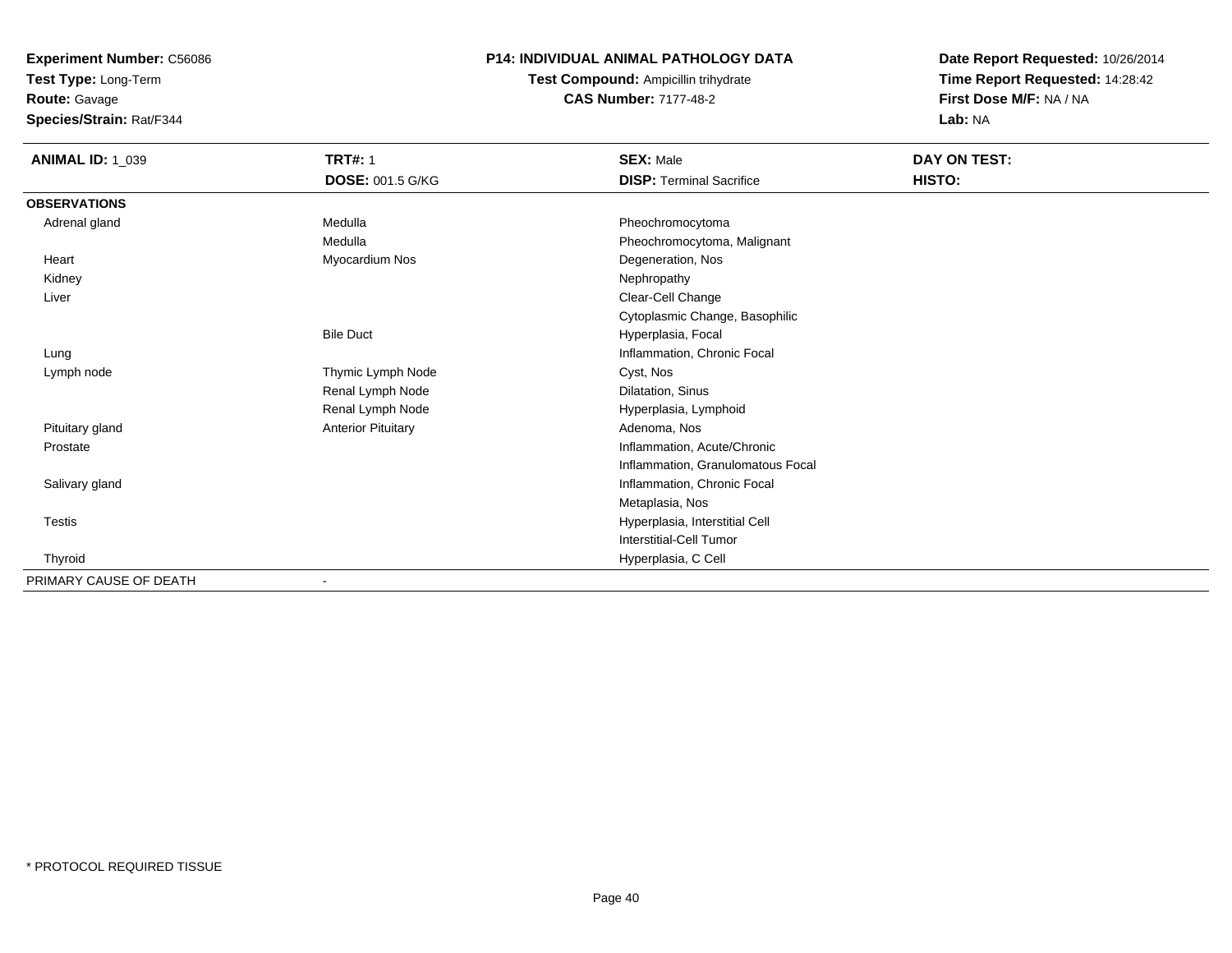**Test Type:** Long-Term

**Route:** Gavage

**Species/Strain:** Rat/F344

### **P14: INDIVIDUAL ANIMAL PATHOLOGY DATA**

**Test Compound:** Ampicillin trihydrate**CAS Number:** 7177-48-2

| <b>ANIMAL ID: 1_040</b> | <b>TRT#: 1</b>            | <b>SEX: Male</b>                  | DAY ON TEST: |  |
|-------------------------|---------------------------|-----------------------------------|--------------|--|
|                         | <b>DOSE: 001.5 G/KG</b>   | <b>DISP: Terminal Sacrifice</b>   | HISTO:       |  |
| <b>OBSERVATIONS</b>     |                           |                                   |              |  |
| Adrenal gland           | Cortex Nos                | Focal Cellular Change             |              |  |
|                         |                           | Hyperplasia, Focal                |              |  |
| Heart                   | Myocardium Nos            | Degeneration, Nos                 |              |  |
| Kidney                  |                           | Nephropathy                       |              |  |
| Liver                   |                           | Cytoplasmic Change, Basophilic    |              |  |
|                         |                           | Inflammation, Granulomatous Focal |              |  |
| Pancreas                | Acinus                    | Atrophy, Focal                    |              |  |
| Pituitary gland         | <b>Anterior Pituitary</b> | Hyperplasia, Focal                |              |  |
| Prostate                |                           | Inflammation, Acute/Chronic       |              |  |
| Testis                  |                           | Hyperplasia, Interstitial Cell    |              |  |
|                         |                           | Interstitial-Cell Tumor           |              |  |
| Thymus                  |                           | Hyperplasia, Epithelial           |              |  |
| Thyroid                 |                           | Hyperplasia, C Cell               |              |  |
| PRIMARY CAUSE OF DEATH  |                           |                                   |              |  |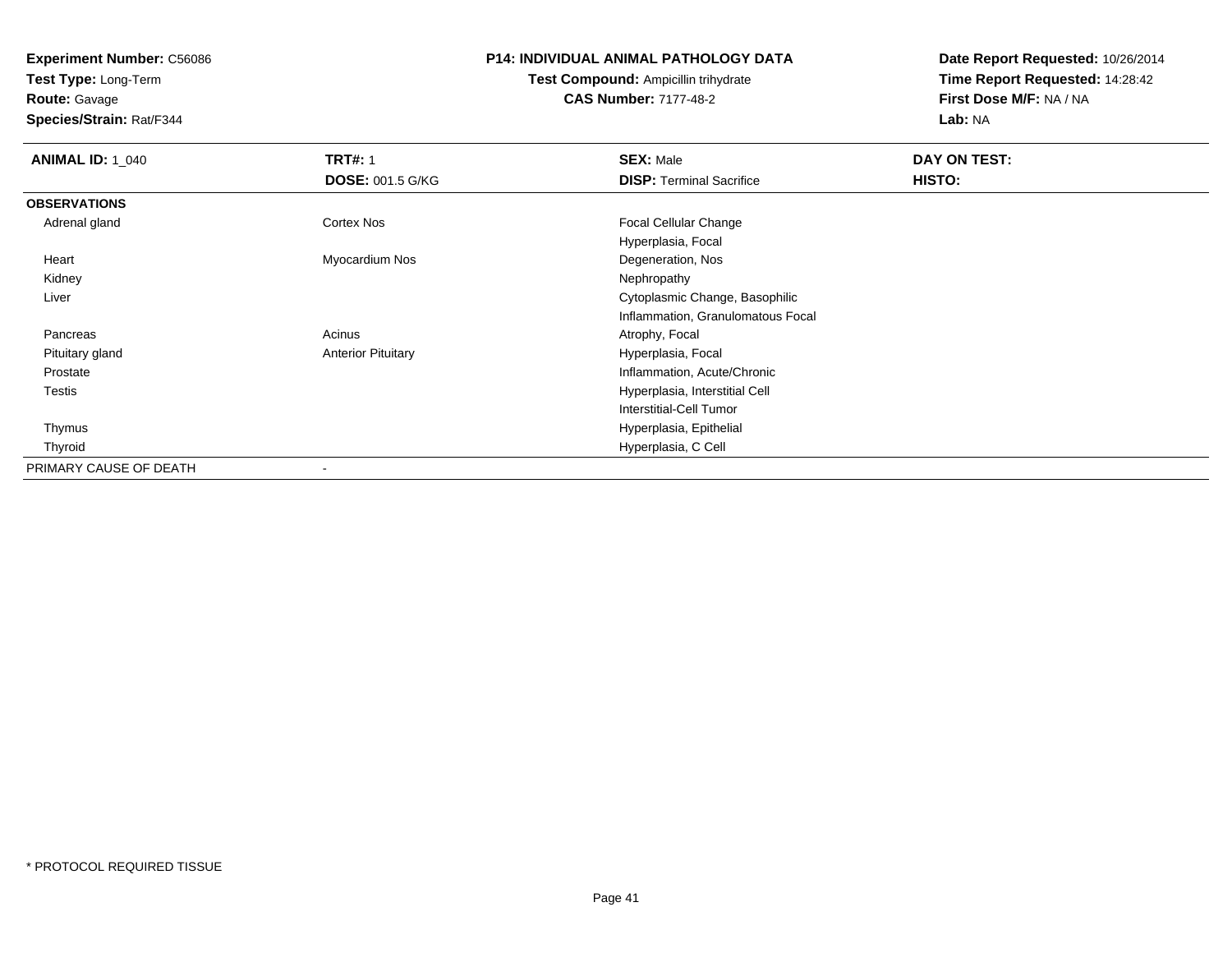**Test Type:** Long-Term

**Route:** Gavage

**Species/Strain:** Rat/F344

## **P14: INDIVIDUAL ANIMAL PATHOLOGY DATA**

**Test Compound:** Ampicillin trihydrate**CAS Number:** 7177-48-2

| <b>ANIMAL ID: 1 041</b> | <b>TRT#: 1</b>            | <b>SEX: Male</b>                | DAY ON TEST: |  |
|-------------------------|---------------------------|---------------------------------|--------------|--|
|                         | <b>DOSE: 001.5 G/KG</b>   | <b>DISP: Terminal Sacrifice</b> | HISTO:       |  |
| <b>OBSERVATIONS</b>     |                           |                                 |              |  |
| Adrenal gland           | Cortex Nos                | <b>Focal Cellular Change</b>    |              |  |
|                         | Medulla                   | Pheochromocytoma                |              |  |
| Brain                   |                           | Hemorrhage                      |              |  |
| Heart                   | Myocardium Nos            | Degeneration, Nos               |              |  |
| Kidney                  |                           | Cyst, Nos                       |              |  |
|                         |                           | Nephropathy                     |              |  |
| Lymph node              | Mandibular Lymph Node     | Plasmacytosis                   |              |  |
| Pituitary gland         | <b>Anterior Pituitary</b> | Adenoma, Nos                    |              |  |
| Prostate                |                           | Inflammation, Acute/Chronic     |              |  |
| Stomach                 | Cardiac Stomach           | Hyperkeratosis                  |              |  |
|                         | Cardiac Stomach           | Hyperplasia, Epithelial         |              |  |
|                         | Cardiac Stomach           | Inflammation, Acute Focal       |              |  |
| <b>Testis</b>           |                           | <b>Interstitial-Cell Tumor</b>  |              |  |
| Thyroid                 |                           | Hyperplasia, C Cell             |              |  |
| PRIMARY CAUSE OF DEATH  | $\blacksquare$            |                                 |              |  |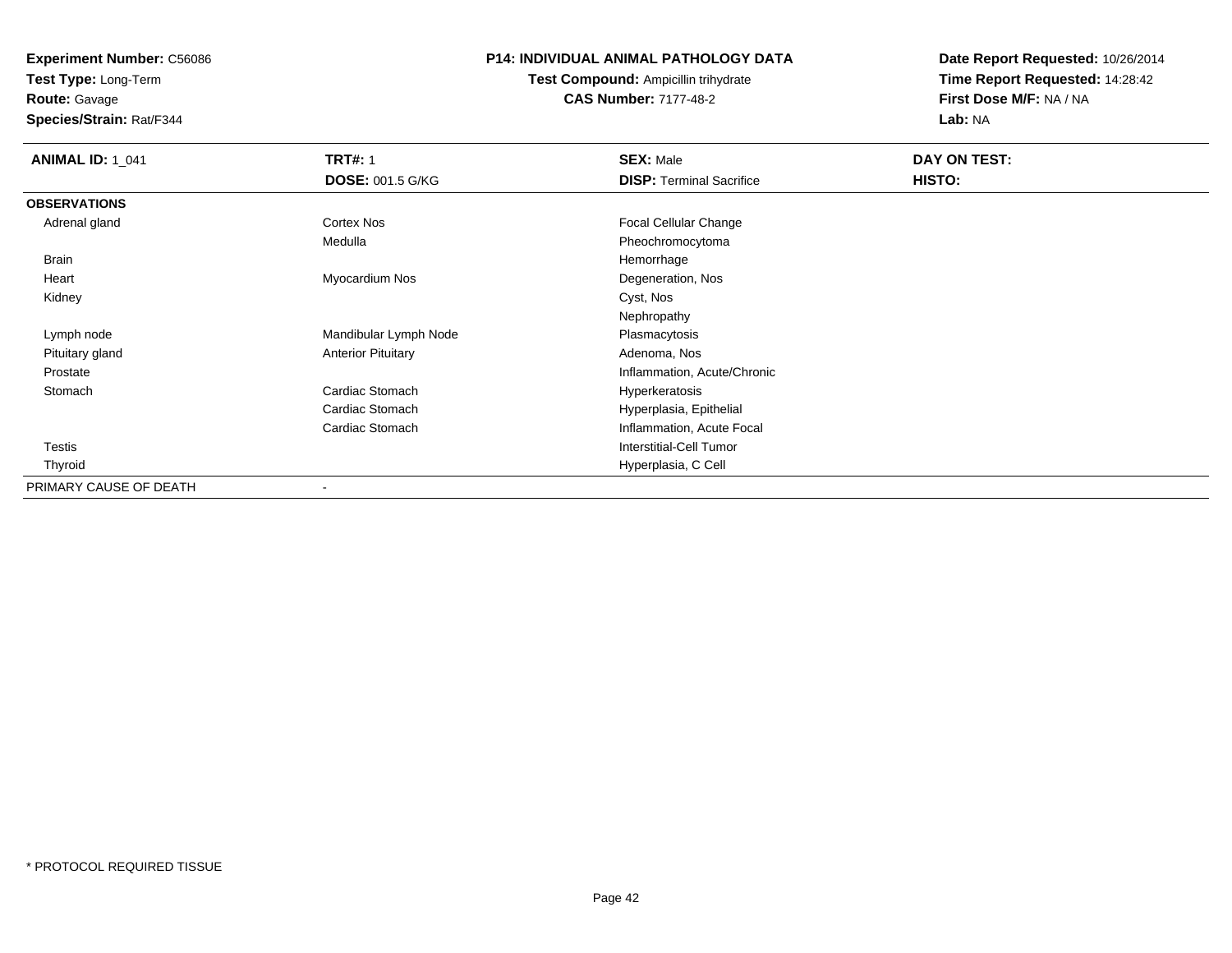**Test Type:** Long-Term

**Route:** Gavage

**Species/Strain:** Rat/F344

## **P14: INDIVIDUAL ANIMAL PATHOLOGY DATA**

**Test Compound:** Ampicillin trihydrate**CAS Number:** 7177-48-2

| <b>ANIMAL ID: 1_042</b> | <b>TRT#: 1</b><br><b>DOSE: 001.5 G/KG</b> | <b>SEX: Male</b><br><b>DISP: Terminal Sacrifice</b> | DAY ON TEST:<br>HISTO: |
|-------------------------|-------------------------------------------|-----------------------------------------------------|------------------------|
| <b>OBSERVATIONS</b>     |                                           |                                                     |                        |
| Adrenal gland           | Cortex Nos                                | <b>Accessory Structure</b>                          |                        |
|                         | <b>Cortex Nos</b>                         | Degeneration, Lipoid                                |                        |
|                         | Medulla                                   | Pheochromocytoma                                    |                        |
| Bone marrow             |                                           | Hyperplasia, Hematopoietic                          |                        |
| Heart                   | Myocardium Nos                            | Degeneration, Nos                                   |                        |
| <b>Intestine Small</b>  | <b>Mesentery Nos</b>                      | Inflammation, Chronic Focal                         |                        |
|                         | <b>Mesentery Nos</b>                      | Necrosis, Fat                                       |                        |
| Kidney                  |                                           | Inflammation, Chronic Focal                         |                        |
|                         |                                           | Nephropathy                                         |                        |
| Liver                   |                                           | Clear-Cell Change                                   |                        |
|                         |                                           | Cytoplasmic Change, Basophilic                      |                        |
|                         | <b>Bile Duct</b>                          | Hyperplasia, Focal                                  |                        |
| Pituitary gland         | <b>Anterior Pituitary</b>                 | Adenoma, Nos                                        |                        |
| Preputial gland         |                                           | Fibrosarcoma, Uncertain Primary Or Metastatic       |                        |
| Prostate                |                                           | Inflammation, Acute/Chronic                         |                        |
| Seminal vesicle         |                                           | Hyperplasia, Diffuse                                |                        |
| Stomach                 | Cardiac Stomach                           | Hyperplasia, Epithelial                             |                        |
| Urinary bladder         | Mucosa                                    | Erosion                                             |                        |
| PRIMARY CAUSE OF DEATH  | $\sim$                                    |                                                     |                        |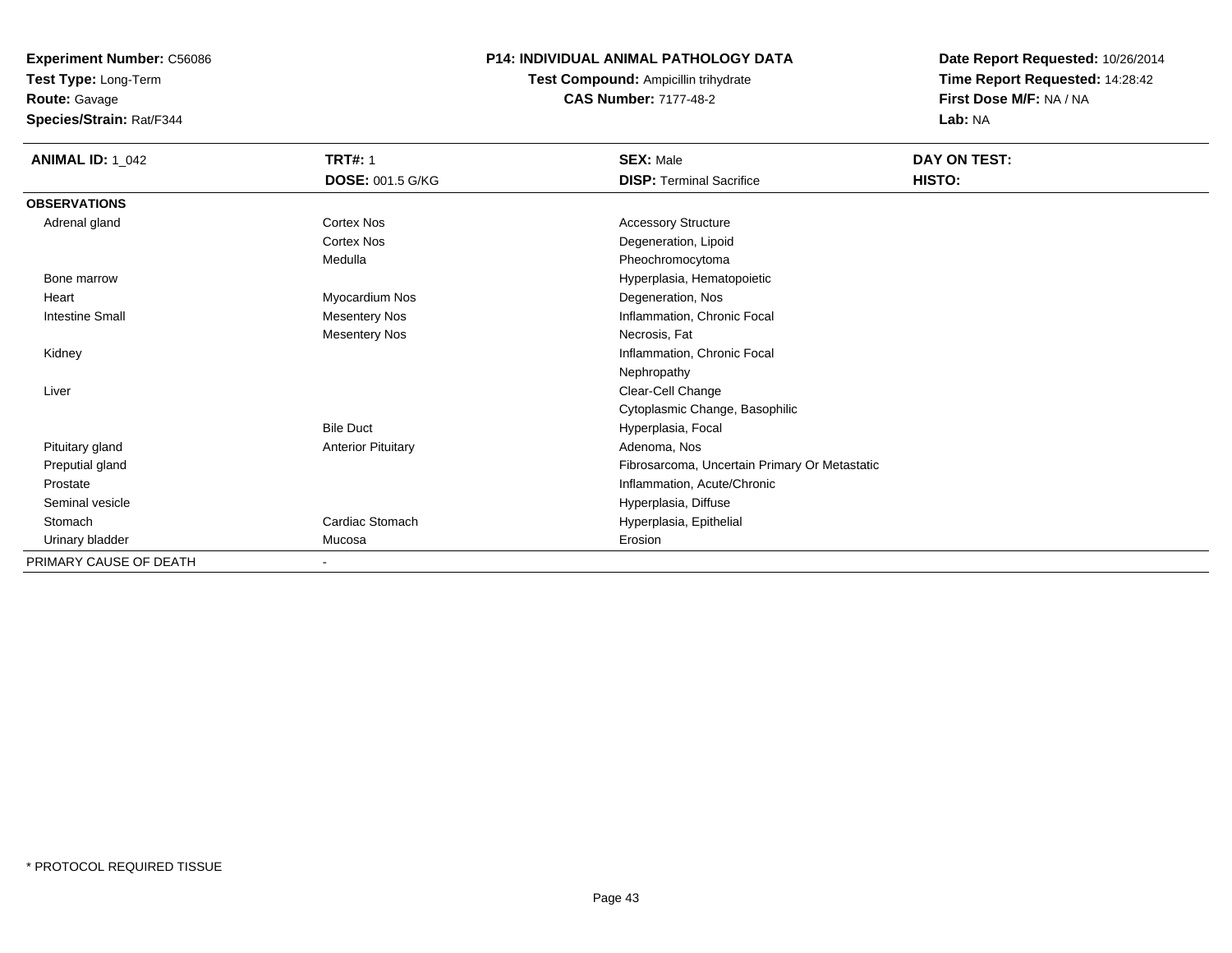**Experiment Number:** C56086**Test Type:** Long-Term**Route:** Gavage **Species/Strain:** Rat/F344**P14: INDIVIDUAL ANIMAL PATHOLOGY DATATest Compound:** Ampicillin trihydrate**CAS Number:** 7177-48-2**Date Report Requested:** 10/26/2014**Time Report Requested:** 14:28:42**First Dose M/F:** NA / NA**Lab:** NA**ANIMAL ID: 1\_043 TRT#:** 1 **SEX:** Male **DAY ON TEST: DOSE:** 001.5 G/KG**DISP:** Natural Death **HISTO: OBSERVATIONS** Heart Myocardium Nos Degeneration, Nos Kidneyy the control of the control of the control of the control of the control of the control of the control of the control of the control of the control of the control of the control of the control of the control of the contro Liver Cytoplasmic Change, BasophilicHepatocytes Cytoplasmic VacuolizationBile Duct Hyperplasia, Focal Lung Congestion, Acute Passive Testis Atrophy, Diffuse Interstitial-Cell Tumor Thymuss and the control of the control of the control of the control of the control of the control of the control of the control of the control of the control of the control of the control of the control of the control of the co PRIMARY CAUSE OF DEATH

-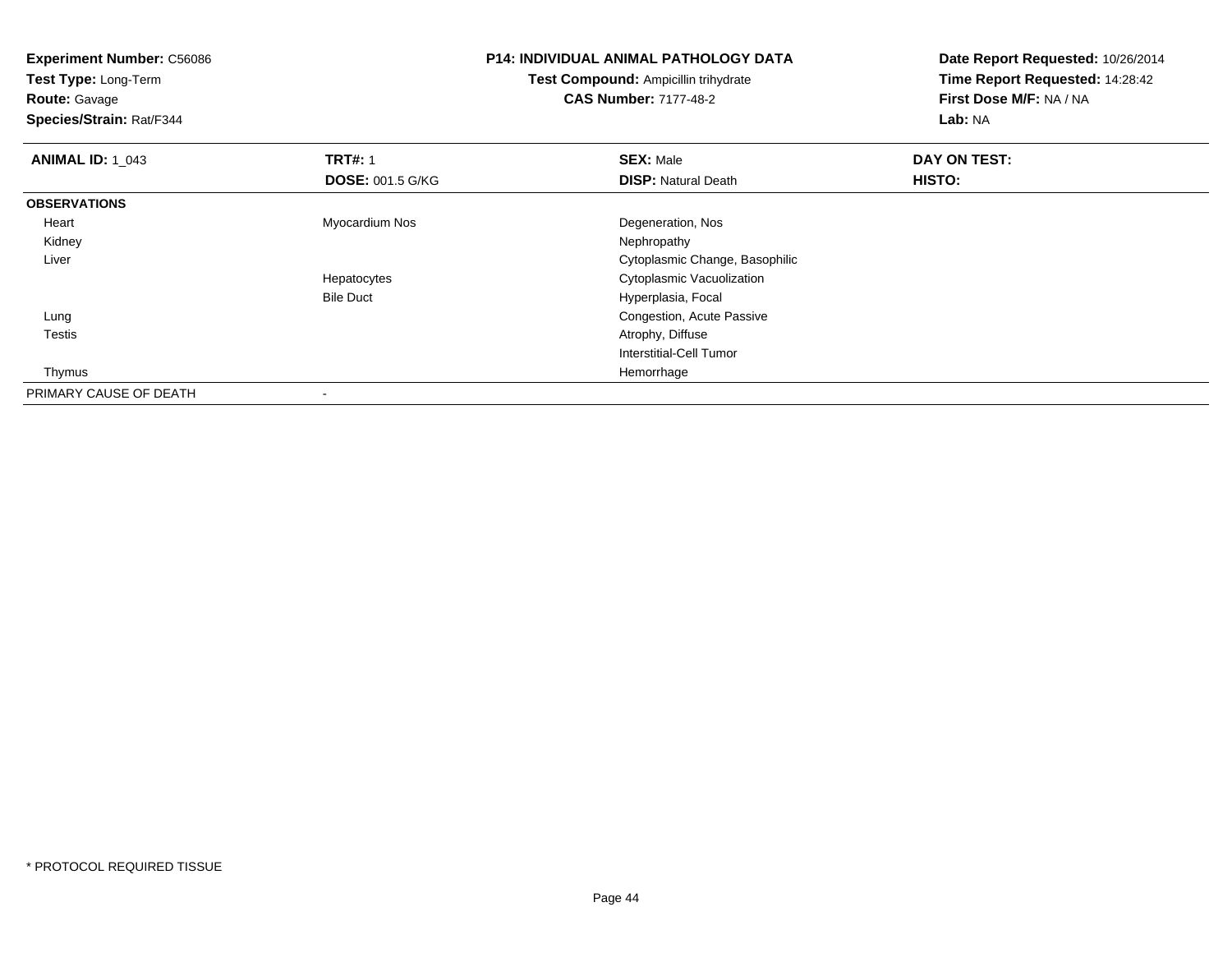**Test Type:** Long-Term**Route:** Gavage

**Species/Strain:** Rat/F344

#### **P14: INDIVIDUAL ANIMAL PATHOLOGY DATA**

**Test Compound:** Ampicillin trihydrate**CAS Number:** 7177-48-2

| <b>ANIMAL ID: 1 044</b> | <b>TRT#: 1</b>            | <b>SEX: Male</b>                | DAY ON TEST: |  |
|-------------------------|---------------------------|---------------------------------|--------------|--|
|                         | <b>DOSE: 001.5 G/KG</b>   | <b>DISP:</b> Moribund Sacrifice | HISTO:       |  |
| <b>OBSERVATIONS</b>     |                           |                                 |              |  |
| Brain                   |                           | Astrocytoma                     |              |  |
| Heart                   | Myocardium Nos            | Degeneration, Nos               |              |  |
| Lymph node              | Mandibular Lymph Node     | Hyperplasia, Lymphoid           |              |  |
| Pituitary gland         | <b>Anterior Pituitary</b> | Adenoma, Nos                    |              |  |
| Prostate                |                           | Inflammation, Acute/Chronic     |              |  |
| Salivary gland          |                           | Cytoplasmic Vacuolization       |              |  |
| Stomach                 | Cardiac Stomach           | Acanthosis                      |              |  |
|                         | Cardiac Stomach           | Hyperkeratosis                  |              |  |
|                         | Cardiac Stomach           | Inflammation, Acute/Chronic     |              |  |
| Thyroid                 |                           | Hyperplasia, Follicular Cell    |              |  |
| PRIMARY CAUSE OF DEATH  |                           |                                 |              |  |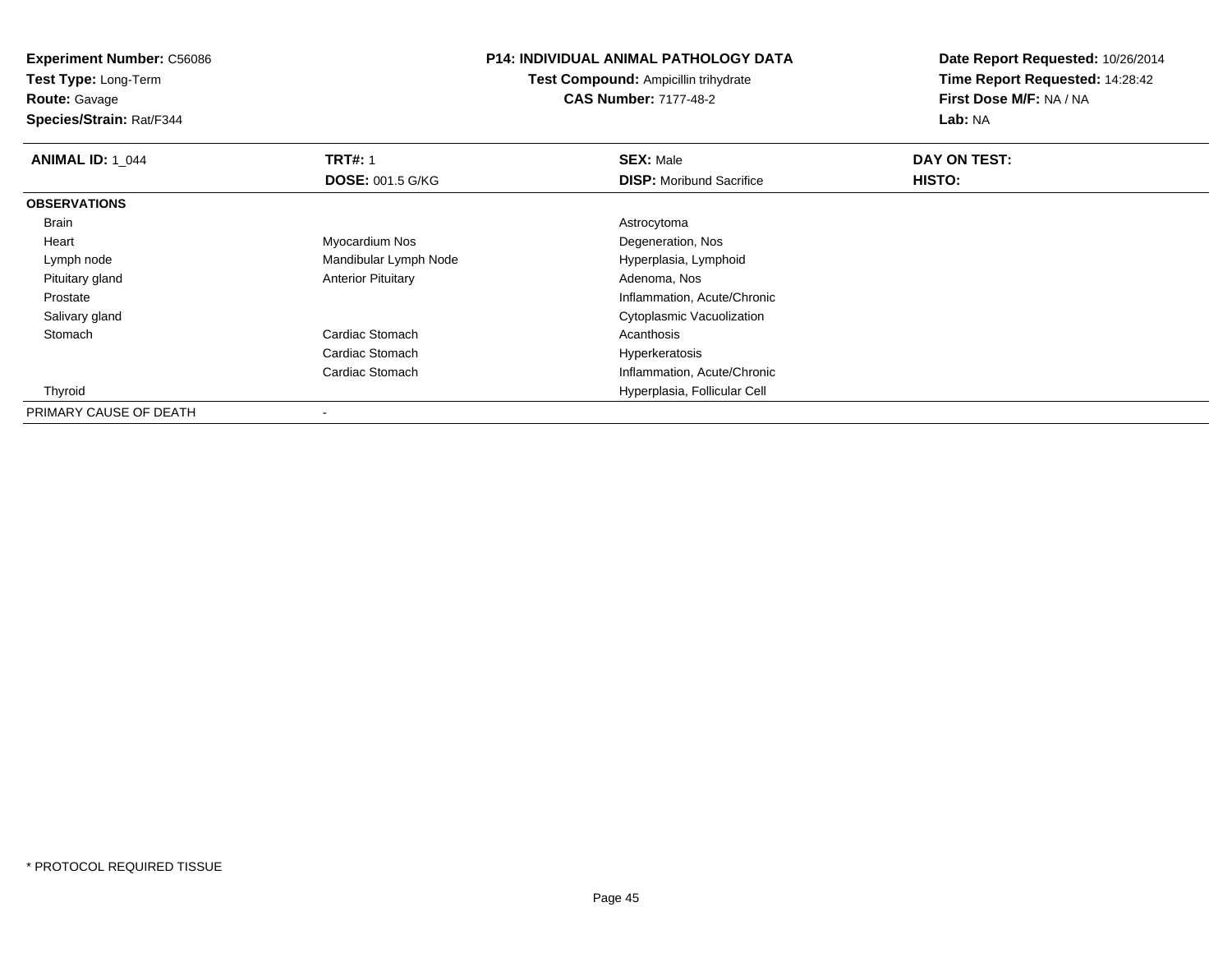| <b>Experiment Number: C56086</b><br><b>Test Type: Long-Term</b><br><b>Route: Gavage</b><br>Species/Strain: Rat/F344 |                         | <b>P14: INDIVIDUAL ANIMAL PATHOLOGY DATA</b><br>Test Compound: Ampicillin trihydrate<br><b>CAS Number: 7177-48-2</b> | Date Report Requested: 10/26/2014<br>Time Report Requested: 14:28:42<br>First Dose M/F: NA / NA<br>Lab: NA |  |
|---------------------------------------------------------------------------------------------------------------------|-------------------------|----------------------------------------------------------------------------------------------------------------------|------------------------------------------------------------------------------------------------------------|--|
| <b>ANIMAL ID: 1 045</b>                                                                                             | <b>TRT#: 1</b>          | <b>SEX: Male</b>                                                                                                     | DAY ON TEST:                                                                                               |  |
|                                                                                                                     | <b>DOSE: 001.5 G/KG</b> | <b>DISP:</b> Natural Death                                                                                           | HISTO:                                                                                                     |  |
| <b>OBSERVATIONS</b>                                                                                                 |                         |                                                                                                                      |                                                                                                            |  |
| Heart                                                                                                               | Myocardium Nos          | Degeneration, Nos                                                                                                    |                                                                                                            |  |
| Lung                                                                                                                |                         | Inflammation, Chronic Focal                                                                                          |                                                                                                            |  |
| Mammary gland                                                                                                       |                         | Hyperplasia, Focal                                                                                                   |                                                                                                            |  |
| Prostate                                                                                                            | Prostatic Urethra       | Cast, Nos                                                                                                            |                                                                                                            |  |
|                                                                                                                     |                         | Inflammation, Acute/Chronic                                                                                          |                                                                                                            |  |
| PRIMARY CAUSE OF DEATH                                                                                              |                         |                                                                                                                      |                                                                                                            |  |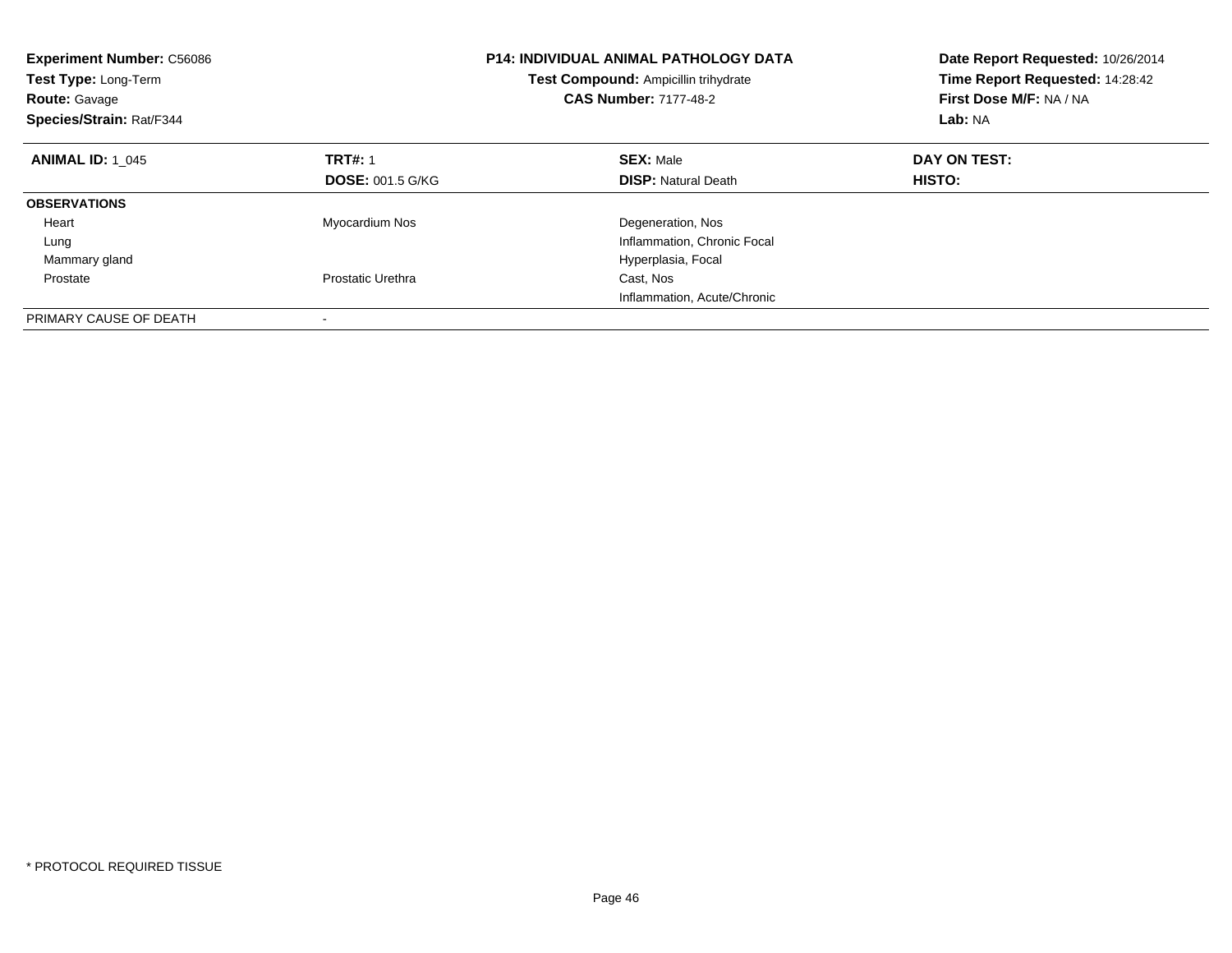**Test Type:** Long-Term

**Route:** Gavage

**Species/Strain:** Rat/F344

# **P14: INDIVIDUAL ANIMAL PATHOLOGY DATA**

**Test Compound:** Ampicillin trihydrate**CAS Number:** 7177-48-2

| <b>ANIMAL ID: 1_046</b> | <b>TRT#: 1</b>          | <b>SEX: Male</b>                  | DAY ON TEST: |  |
|-------------------------|-------------------------|-----------------------------------|--------------|--|
|                         | <b>DOSE: 001.5 G/KG</b> | <b>DISP: Terminal Sacrifice</b>   | HISTO:       |  |
| <b>OBSERVATIONS</b>     |                         |                                   |              |  |
| Adrenal gland           | Medulla                 | Pheochromocytoma                  |              |  |
| Heart                   | Myocardium Nos          | Degeneration, Nos                 |              |  |
| Kidney                  |                         | Nephropathy                       |              |  |
| Liver                   |                         | Cytoplasmic Change, Basophilic    |              |  |
|                         |                         | Inflammation, Granulomatous Focal |              |  |
| Pancreas                | Duct Nos                | Hyperplasia, Focal                |              |  |
| Prostate                |                         | Inflammation, Acute/Chronic       |              |  |
| Stomach                 | Cardiac Stomach         | Hyperplasia, Epithelial           |              |  |
| Testis                  |                         | Interstitial-Cell Tumor           |              |  |
| Thyroid                 |                         | Hyperplasia, C Cell               |              |  |
| PRIMARY CAUSE OF DEATH  |                         |                                   |              |  |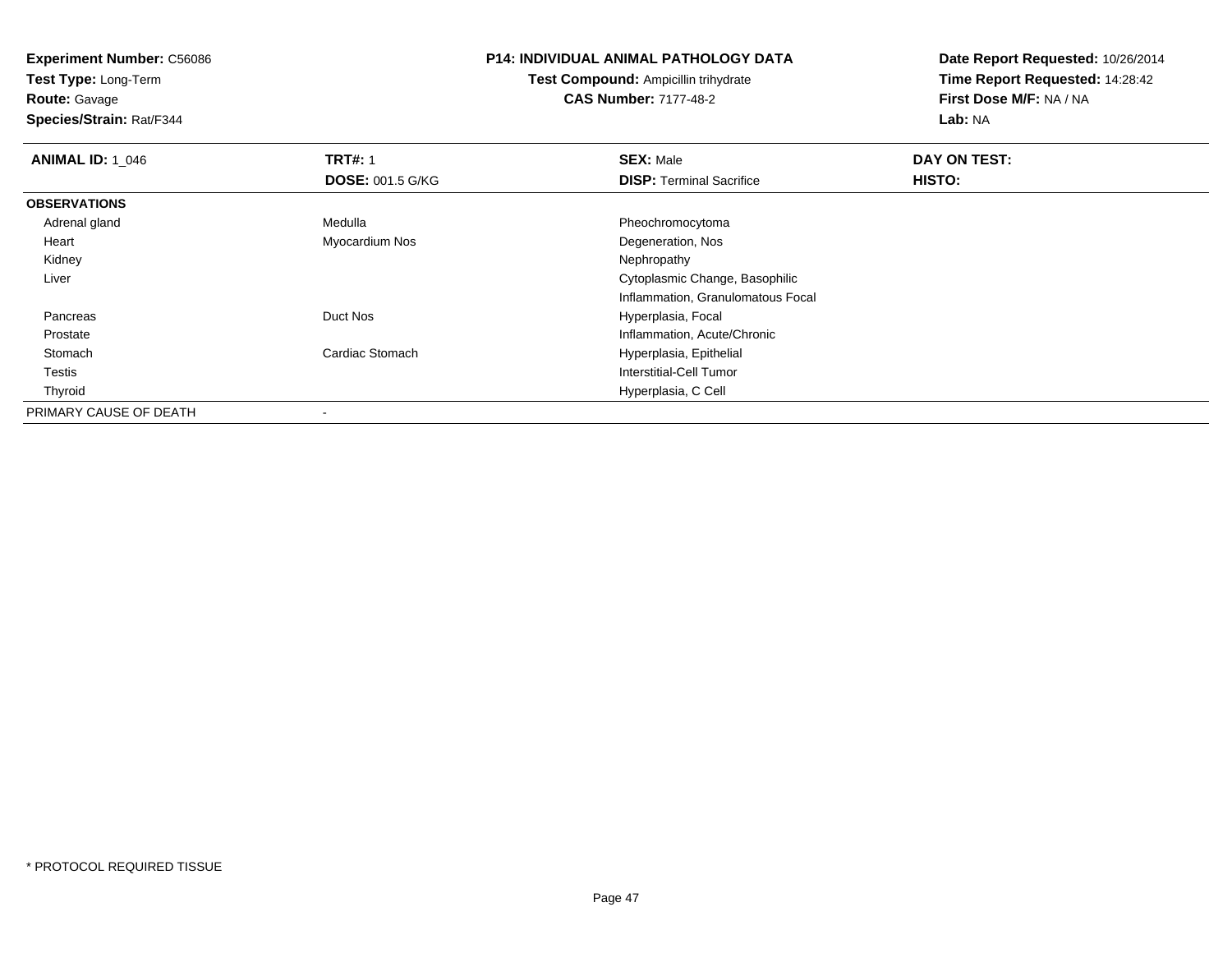**Test Type:** Long-Term

**Route:** Gavage

**Species/Strain:** Rat/F344

## **P14: INDIVIDUAL ANIMAL PATHOLOGY DATA**

**Test Compound:** Ampicillin trihydrate**CAS Number:** 7177-48-2

| <b>ANIMAL ID: 1_047</b> | <b>TRT#: 1</b>            | <b>SEX: Male</b>               | DAY ON TEST: |  |
|-------------------------|---------------------------|--------------------------------|--------------|--|
|                         | <b>DOSE: 001.5 G/KG</b>   | <b>DISP: Natural Death</b>     | HISTO:       |  |
| <b>OBSERVATIONS</b>     |                           |                                |              |  |
| Adrenal gland           | Cortex Nos                | Atypia, Nos                    |              |  |
|                         | Cortex Nos                | Hypertrophy, Focal             |              |  |
| Heart                   | Myocardium Nos            | Degeneration, Nos              |              |  |
| Intestine Large         | Colon                     | Parasitism                     |              |  |
| Kidney                  |                           | Nephropathy                    |              |  |
| Liver                   |                           | Cytoplasmic Change, Basophilic |              |  |
|                         | <b>Bile Duct</b>          | Hyperplasia, Focal             |              |  |
| Lung                    |                           | Foreign Body, Nos              |              |  |
|                         |                           | Inflammation, Chronic Focal    |              |  |
| Pituitary gland         | <b>Anterior Pituitary</b> | Hyperplasia, Focal             |              |  |
| Prostate                |                           | Adenoma, Nos                   |              |  |
| Salivary gland          |                           | Inflammation, Chronic Focal    |              |  |
|                         |                           | Metaplasia, Nos                |              |  |
| <b>Testis</b>           |                           | Hyperplasia, Interstitial Cell |              |  |
|                         |                           | <b>Interstitial-Cell Tumor</b> |              |  |
| Unspecified             | Ear                       | Fibroma                        |              |  |
| PRIMARY CAUSE OF DEATH  | $\blacksquare$            |                                |              |  |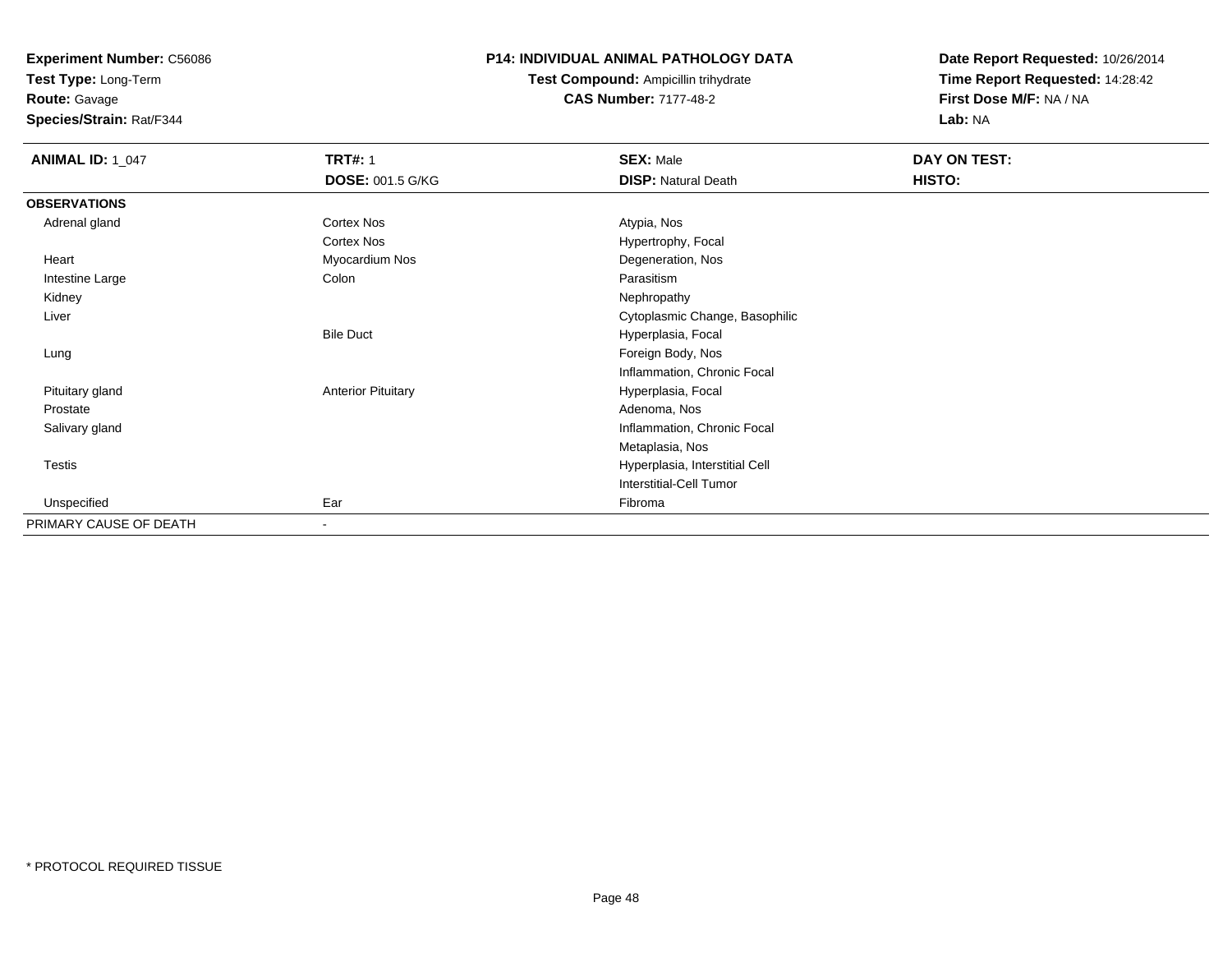**Test Type:** Long-Term

# **Route:** Gavage

**Species/Strain:** Rat/F344

# **P14: INDIVIDUAL ANIMAL PATHOLOGY DATA**

# **Test Compound:** Ampicillin trihydrate**CAS Number:** 7177-48-2

| <b>ANIMAL ID: 1_048</b> | <b>TRT#: 1</b>              | <b>SEX: Male</b>               | DAY ON TEST: |
|-------------------------|-----------------------------|--------------------------------|--------------|
|                         | <b>DOSE: 001.5 G/KG</b>     | <b>DISP: Natural Death</b>     | HISTO:       |
| <b>OBSERVATIONS</b>     |                             |                                |              |
| Adrenal gland           | <b>Cortex Nos</b>           | Cytoplasmic Vacuolization      |              |
| Bone marrow             |                             | Hyperplasia, Hematopoietic     |              |
| Heart                   | Myocardium Nos              | Degeneration, Nos              |              |
| Kidney                  | Pelvis                      | Inflammation, Acute Focal      |              |
|                         |                             | Nephropathy                    |              |
| Liver                   |                             | Clear-Cell Change              |              |
|                         |                             | Hematopoiesis                  |              |
|                         | Hepatocytes                 | Hyperplasia, Focal             |              |
| Lymph node              | Thymic Lymph Node           | Congestion, Acute Passive      |              |
|                         | <b>Bronchial Lymph Node</b> | Edema, Nos                     |              |
|                         | <b>Bronchial Lymph Node</b> | Histiocytosis                  |              |
|                         | Mandibular Lymph Node       | Histiocytosis                  |              |
|                         | Thymic Lymph Node           | Histiocytosis                  |              |
| Prostate                |                             | Inflammation, Acute Focal      |              |
| Skin                    | Shoulder                    | <b>Basal-Cell Tumor</b>        |              |
| Spleen                  |                             | Hematopoiesis                  |              |
| <b>Testis</b>           |                             | Hyperplasia, Interstitial Cell |              |
| Unspecified             | <b>Mediastinum Nos</b>      | Hemorrhage                     |              |
|                         | <b>Abdominal Cavity</b>     | Inflammation, Acute Focal      |              |
| Urinary bladder         |                             | Inflammation, Acute Diffuse    |              |
| PRIMARY CAUSE OF DEATH  | ۰                           |                                |              |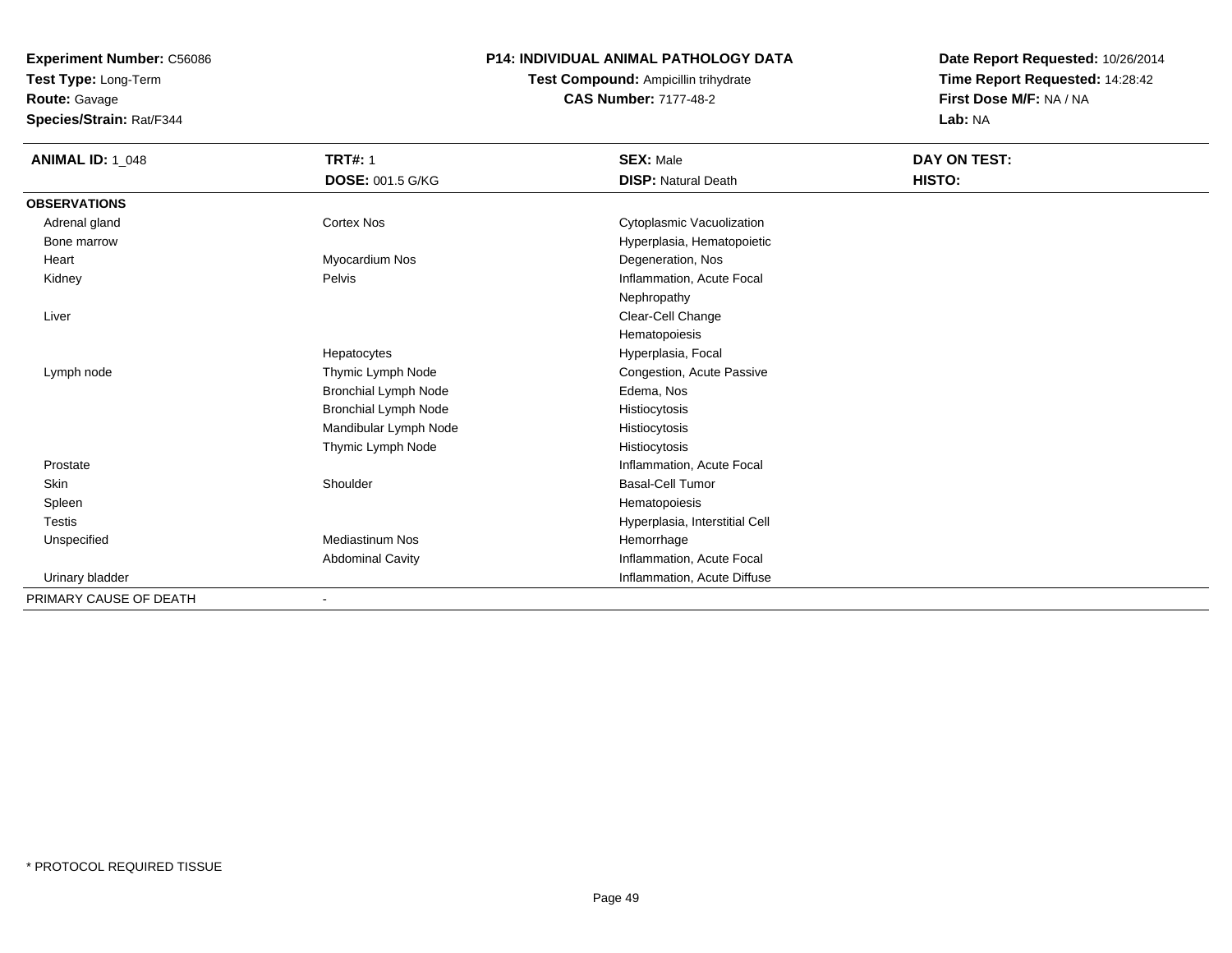| <b>Experiment Number: C56086</b><br><b>Test Type: Long-Term</b><br><b>Route: Gavage</b><br>Species/Strain: Rat/F344 |                            | <b>P14: INDIVIDUAL ANIMAL PATHOLOGY DATA</b><br>Test Compound: Ampicillin trihydrate<br><b>CAS Number: 7177-48-2</b> | Date Report Requested: 10/26/2014<br>Time Report Requested: 14:28:42<br>First Dose M/F: NA / NA<br>Lab: NA |
|---------------------------------------------------------------------------------------------------------------------|----------------------------|----------------------------------------------------------------------------------------------------------------------|------------------------------------------------------------------------------------------------------------|
| <b>ANIMAL ID: 1 049</b>                                                                                             | <b>TRT#: 1</b>             | <b>SEX: Male</b>                                                                                                     | DAY ON TEST:                                                                                               |
|                                                                                                                     | <b>DOSE: 001.5 G/KG</b>    | <b>DISP:</b> Terminal Sacrifice                                                                                      | HISTO:                                                                                                     |
| <b>OBSERVATIONS</b>                                                                                                 |                            |                                                                                                                      |                                                                                                            |
| Heart                                                                                                               | Myocardium Nos             | Degeneration, Nos                                                                                                    |                                                                                                            |
| Kidney                                                                                                              |                            | Nephropathy                                                                                                          |                                                                                                            |
| Pancreas                                                                                                            | Acinus                     | Atrophy, Focal                                                                                                       |                                                                                                            |
| Pituitary gland                                                                                                     | <b>Anterior Pituitary</b>  | Adenoma, Nos                                                                                                         |                                                                                                            |
| Prostate                                                                                                            |                            | Inflammation, Acute/Chronic                                                                                          |                                                                                                            |
| Testis                                                                                                              |                            | Interstitial-Cell Tumor                                                                                              |                                                                                                            |
| Unspecified                                                                                                         | <b>Multiple Organs Nos</b> | Leukemia, Mononuclear Cell                                                                                           |                                                                                                            |
| PRIMARY CAUSE OF DEATH                                                                                              |                            |                                                                                                                      |                                                                                                            |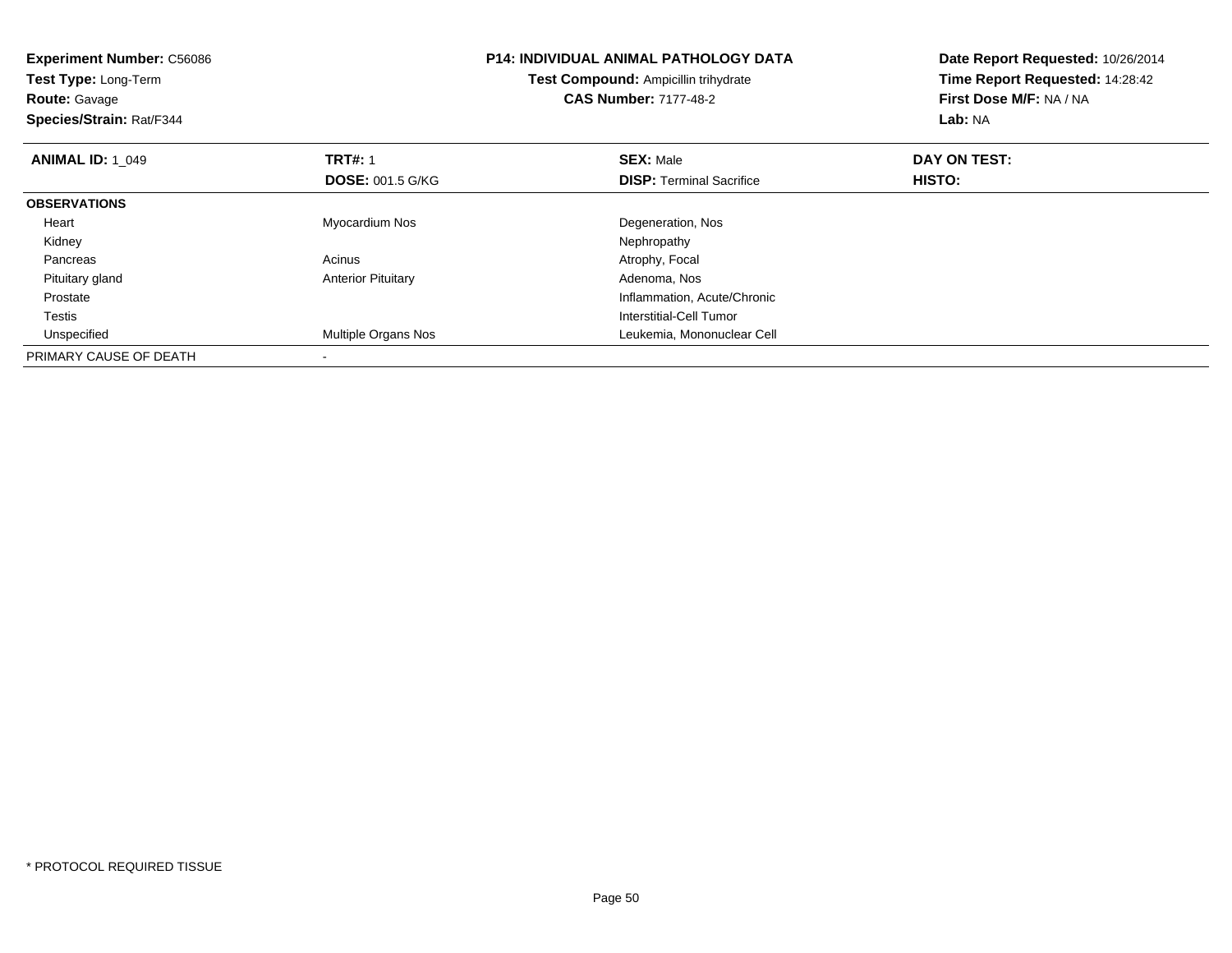**Test Type:** Long-Term

**Route:** Gavage

**Species/Strain:** Rat/F344

# **P14: INDIVIDUAL ANIMAL PATHOLOGY DATA**

# **Test Compound:** Ampicillin trihydrate**CAS Number:** 7177-48-2

| <b>ANIMAL ID: 1_050</b> | <b>TRT#: 1</b>           | <b>SEX: Male</b>             | DAY ON TEST: |
|-------------------------|--------------------------|------------------------------|--------------|
|                         | <b>DOSE: 001.5 G/KG</b>  | <b>DISP: Dosing Accident</b> | HISTO:       |
| <b>OBSERVATIONS</b>     |                          |                              |              |
| Heart                   | Myocardium Nos           | Degeneration, Nos            |              |
| Liver                   |                          | Congestion, Acute Passive    |              |
| Lung                    |                          | Congestion, Acute Passive    |              |
|                         |                          | Foreign Body, Vegetable      |              |
|                         |                          | Hemorrhage                   |              |
| Prostate                | Prostatic Urethra        | Cast, Nos                    |              |
|                         |                          | Inflammation, Acute Focal    |              |
| Stomach                 | Cardiac Stomach          | Acanthosis                   |              |
|                         | Cardiac Stomach          | Hyperkeratosis               |              |
|                         | Cardiac Stomach          | Inflammation, Chronic Focal  |              |
| Unspecified             | <b>Mediastinum Nos</b>   | Foreign Body, Vegetable      |              |
| PRIMARY CAUSE OF DEATH  | $\overline{\phantom{a}}$ |                              |              |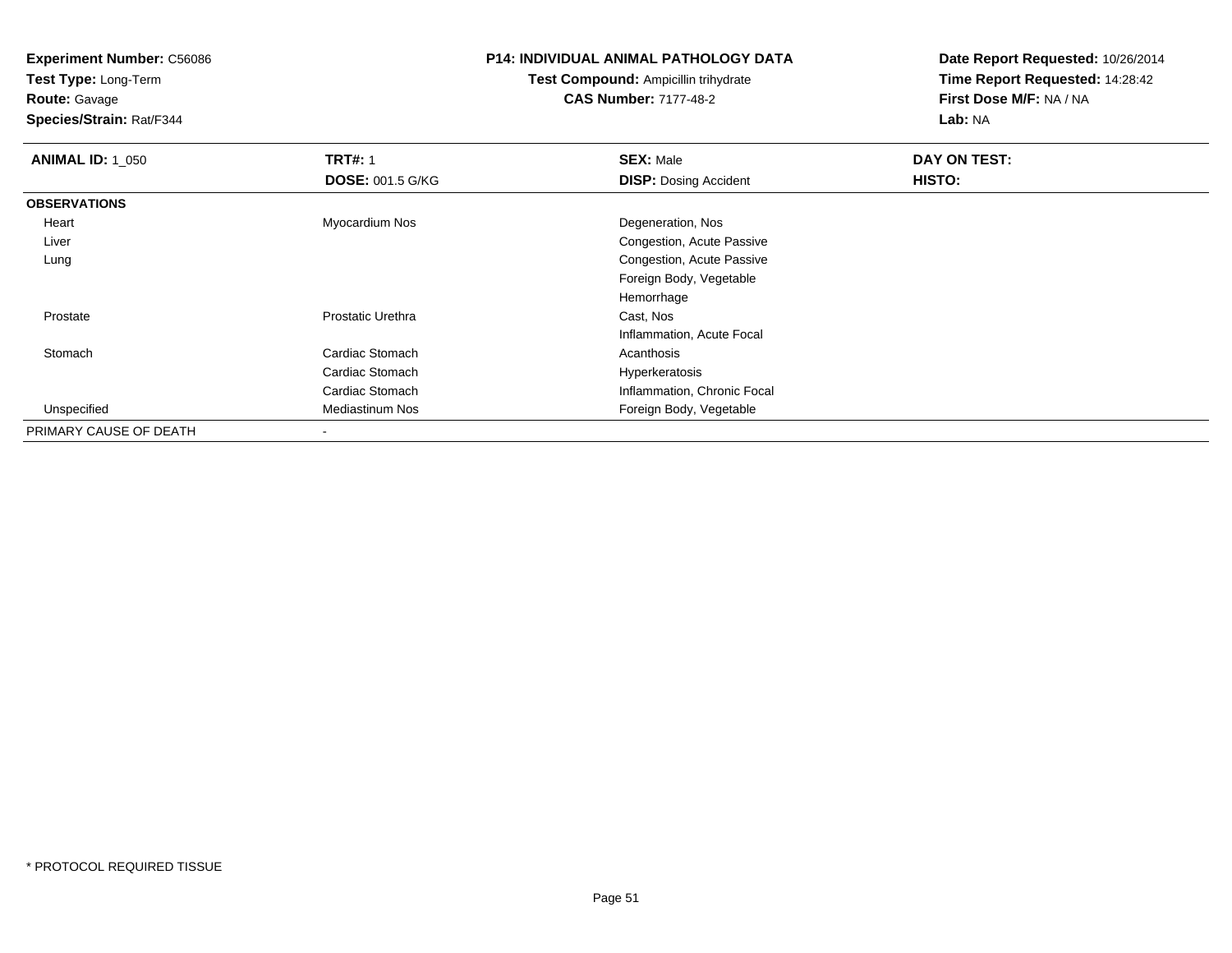**Test Type:** Long-Term

**Route:** Gavage

**Species/Strain:** Rat/F344

#### **P14: INDIVIDUAL ANIMAL PATHOLOGY DATA**

**Test Compound:** Ampicillin trihydrate**CAS Number:** 7177-48-2

| <b>ANIMAL ID: 2 001</b> | TRT#: 2                   | <b>SEX: Male</b>                | DAY ON TEST: |  |
|-------------------------|---------------------------|---------------------------------|--------------|--|
|                         | <b>DOSE: 750.0 MG/KG</b>  | <b>DISP:</b> Moribund Sacrifice | HISTO:       |  |
| <b>OBSERVATIONS</b>     |                           |                                 |              |  |
| Brain                   |                           | Hydrocephalus, Nos              |              |  |
| Heart                   | Myocardium Nos            | Degeneration, Nos               |              |  |
| Liver                   |                           | Cytoplasmic Change, Basophilic  |              |  |
| Mammary gland           |                           | Hyperplasia, Focal              |              |  |
| Pituitary gland         | <b>Anterior Pituitary</b> | Adenoma, Nos                    |              |  |
| Prostate                |                           | Inflammation, Acute/Chronic     |              |  |
| Spleen                  |                           | Hemosiderosis                   |              |  |
| Stomach                 | Cardiac Stomach           | Acanthosis                      |              |  |
|                         | Cardiac Stomach           | Hyperkeratosis                  |              |  |
|                         | Cardiac Stomach           | Inflammation, Chronic Focal     |              |  |
| PRIMARY CAUSE OF DEATH  | $\overline{\phantom{a}}$  |                                 |              |  |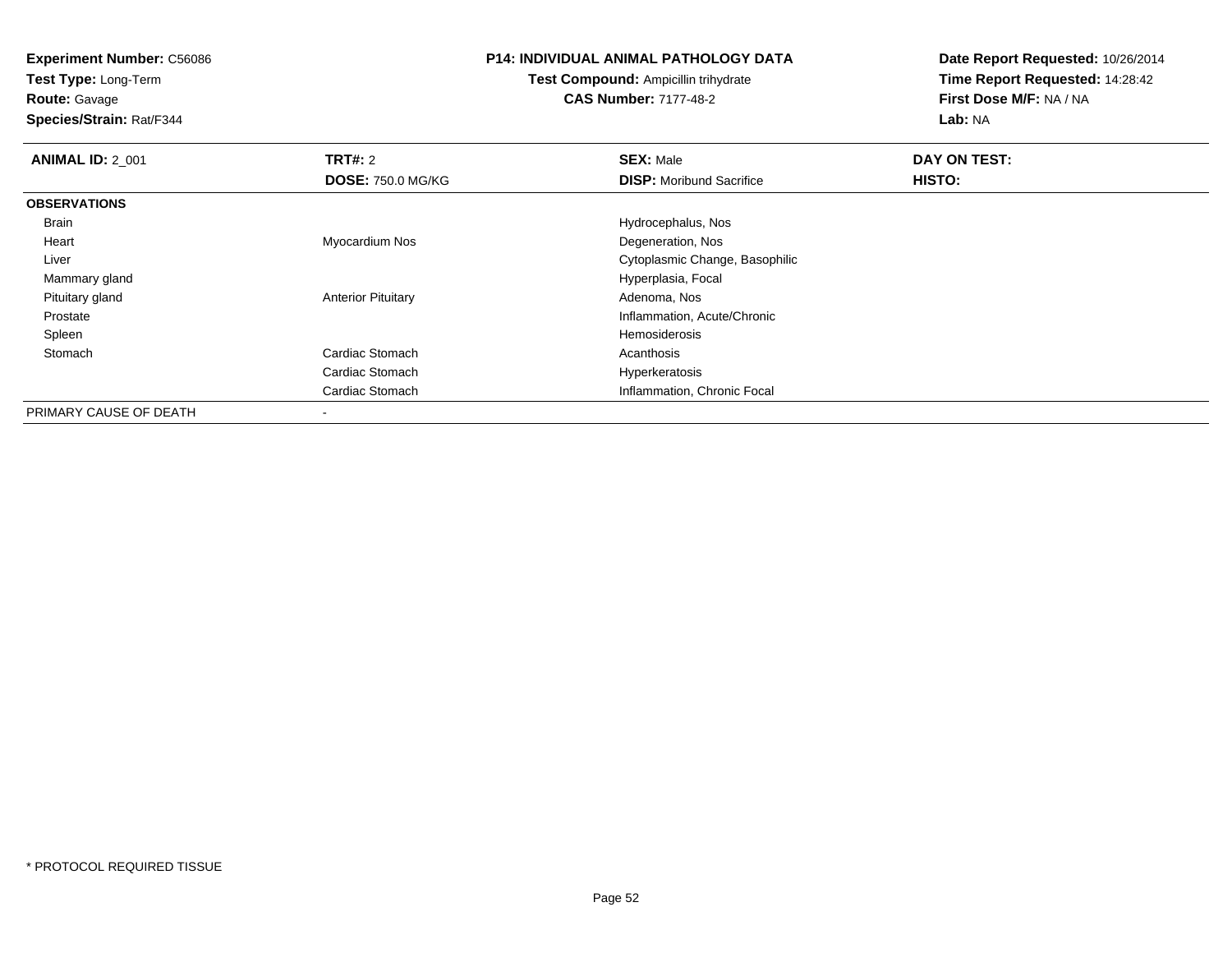**Test Type:** Long-Term

# **Route:** Gavage

**Species/Strain:** Rat/F344

#### **P14: INDIVIDUAL ANIMAL PATHOLOGY DATA**

# **Test Compound:** Ampicillin trihydrate**CAS Number:** 7177-48-2

| <b>ANIMAL ID: 2_002</b> | TRT#: 2                  | <b>SEX: Male</b>                | DAY ON TEST: |  |
|-------------------------|--------------------------|---------------------------------|--------------|--|
|                         | <b>DOSE: 750.0 MG/KG</b> | <b>DISP: Terminal Sacrifice</b> | HISTO:       |  |
| <b>OBSERVATIONS</b>     |                          |                                 |              |  |
| Adrenal gland           | Medulla                  | Hyperplasia, Focal              |              |  |
| Bone marrow             |                          | Hyperplasia, Hematopoietic      |              |  |
| Heart                   | Myocardium Nos           | Degeneration, Nos               |              |  |
| Kidney                  |                          | Nephropathy                     |              |  |
| Liver                   |                          | Clear-Cell Change               |              |  |
|                         |                          | Cytoplasmic Change, Basophilic  |              |  |
| Mammary gland           |                          | Hyperplasia, Diffuse            |              |  |
| Pancreas                | Acinus                   | Atrophy, Focal                  |              |  |
|                         | Acinus                   | Inflammation, Chronic Focal     |              |  |
| Spleen                  |                          | Hemangiosarcoma                 |              |  |
| Testis                  |                          | Interstitial-Cell Tumor         |              |  |
| PRIMARY CAUSE OF DEATH  | $\blacksquare$           |                                 |              |  |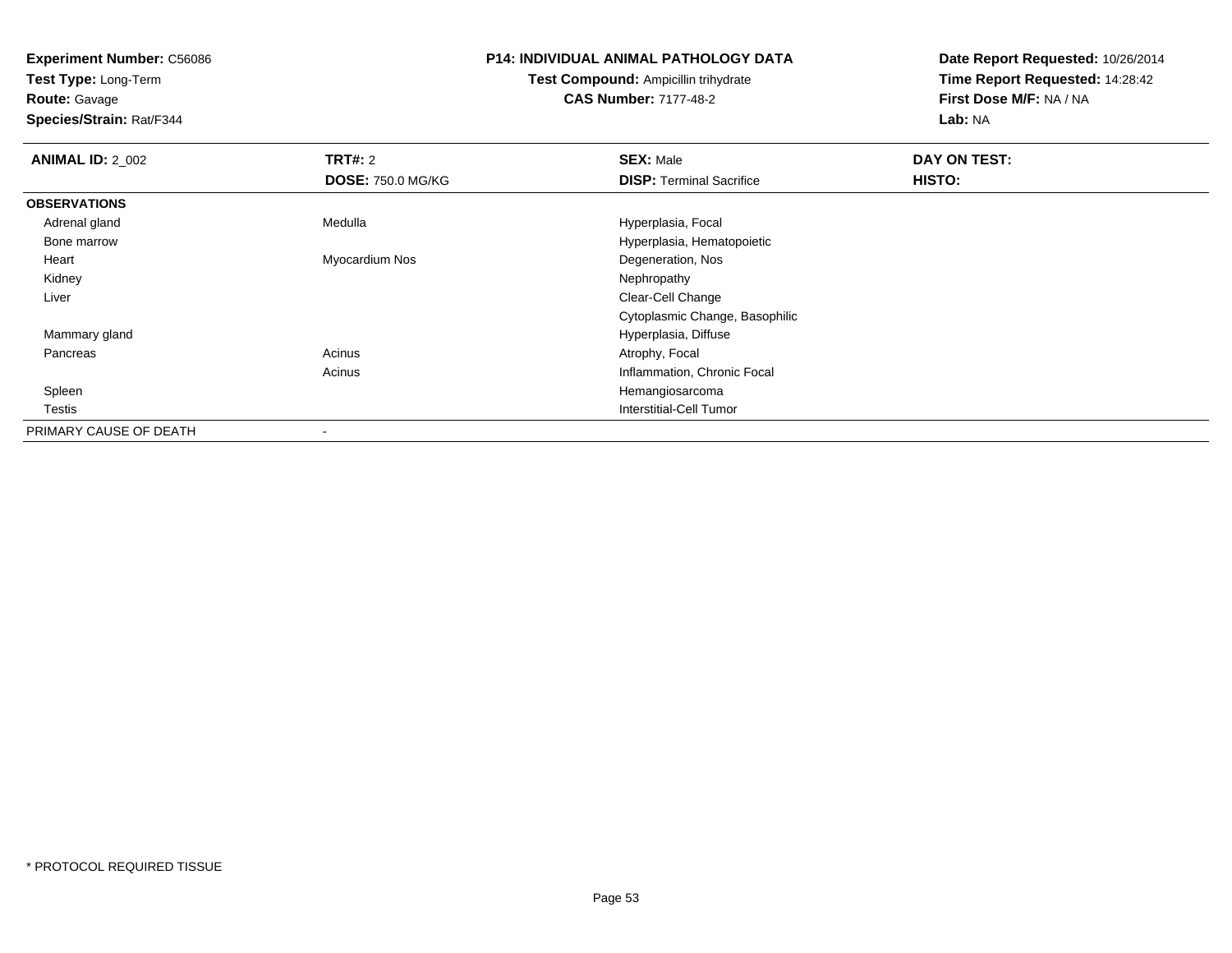**Experiment Number:** C56086**Test Type:** Long-Term**Route:** Gavage **Species/Strain:** Rat/F344**P14: INDIVIDUAL ANIMAL PATHOLOGY DATATest Compound:** Ampicillin trihydrate**CAS Number:** 7177-48-2**Date Report Requested:** 10/26/2014**Time Report Requested:** 14:28:42**First Dose M/F:** NA / NA**Lab:** NA**ANIMAL ID: 2 003 TRT#:** 2 **SEX:** Male **DAY ON TEST: DOSE:** 750.0 MG/KG**DISP:** Terminal Sacrifice **HISTO: OBSERVATIONS** Heart Myocardium Nos Degeneration, Nos Kidneyy the control of the control of the control of the control of the control of the control of the control of the control of the control of the control of the control of the control of the control of the control of the contro Liver Cytoplasmic Change, Basophilic PancreasAcinus **Acinus** Atrophy, Focal Acinus Inflammation, Chronic Focal Salivary gland Metaplasia, Nos Testis Hyperplasia, Interstitial Cell Interstitial-Cell TumorPRIMARY CAUSE OF DEATH

-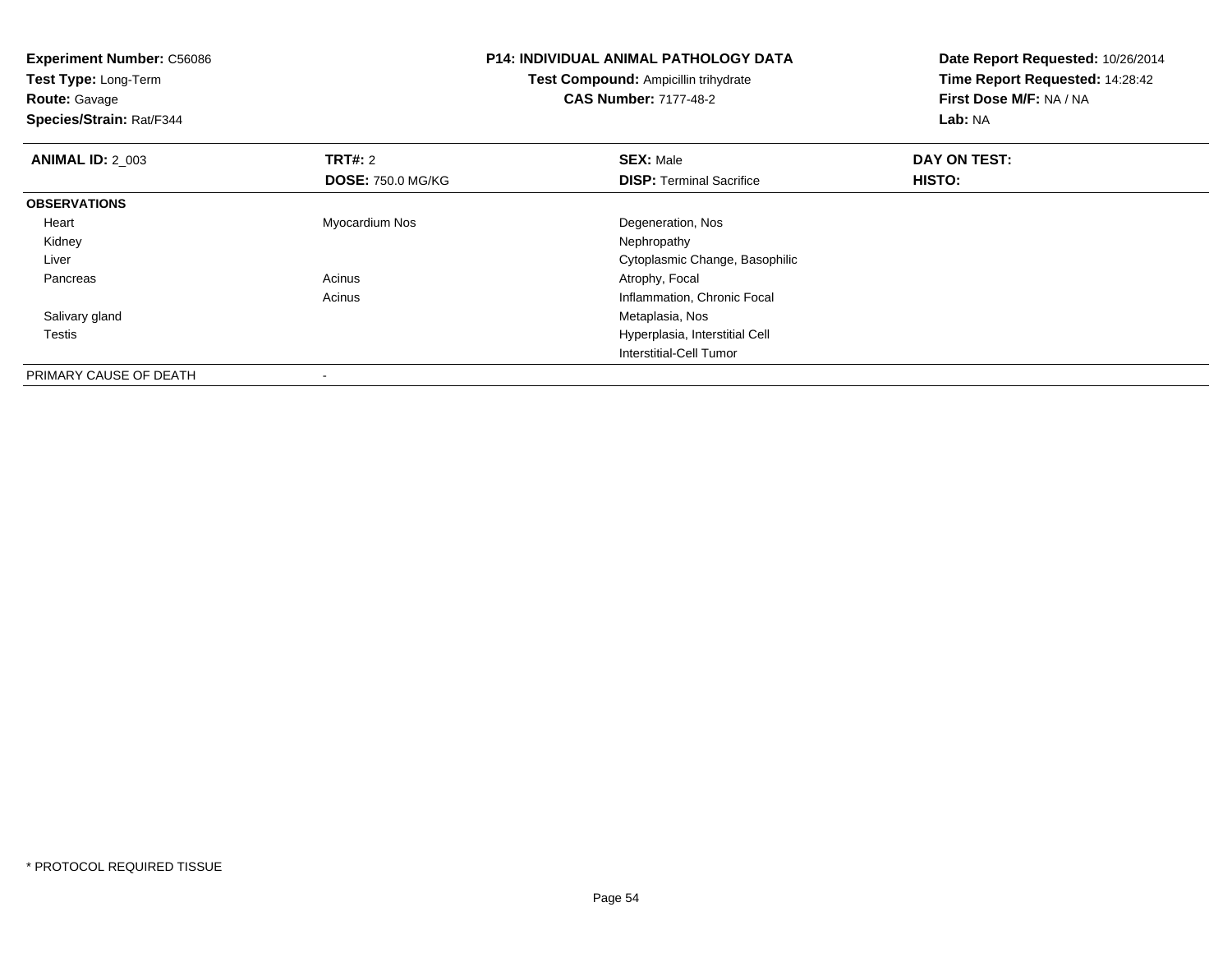**Test Type:** Long-Term

**Route:** Gavage

**Species/Strain:** Rat/F344

#### **P14: INDIVIDUAL ANIMAL PATHOLOGY DATA**

# **Test Compound:** Ampicillin trihydrate**CAS Number:** 7177-48-2

| <b>ANIMAL ID: 2_004</b> | <b>TRT#: 2</b>            | <b>SEX: Male</b>                    | DAY ON TEST: |  |
|-------------------------|---------------------------|-------------------------------------|--------------|--|
|                         | <b>DOSE: 750.0 MG/KG</b>  | <b>DISP:</b> Moribund Sacrifice     | HISTO:       |  |
| <b>OBSERVATIONS</b>     |                           |                                     |              |  |
| Brain                   | Thalamus                  | Atrophy, Pressure                   |              |  |
|                         |                           | Hydrocephalus, Nos                  |              |  |
| Heart                   | Myocardium Nos            | Degeneration, Nos                   |              |  |
| Kidney                  |                           | Nephropathy                         |              |  |
| Liver                   |                           | Clear-Cell Change                   |              |  |
|                         |                           | Cytoplasmic Change, Basophilic      |              |  |
|                         | <b>Bile Duct</b>          | Hyperplasia, Focal                  |              |  |
| Lung                    |                           | Lymphocytic Inflammatory Infiltrate |              |  |
| Lymph node              | Thymic Lymph Node         | Erythrophagocytosis                 |              |  |
|                         | Mandibular Lymph Node     | Plasmacytosis                       |              |  |
| Pituitary gland         | <b>Anterior Pituitary</b> | Adenoma, Nos                        |              |  |
| Prostate                |                           | Inflammation, Acute/Chronic         |              |  |
| Thyroid                 |                           | C-Cell Adenoma                      |              |  |
|                         |                           | Hyperplasia, C Cell                 |              |  |
| PRIMARY CAUSE OF DEATH  | ٠                         |                                     |              |  |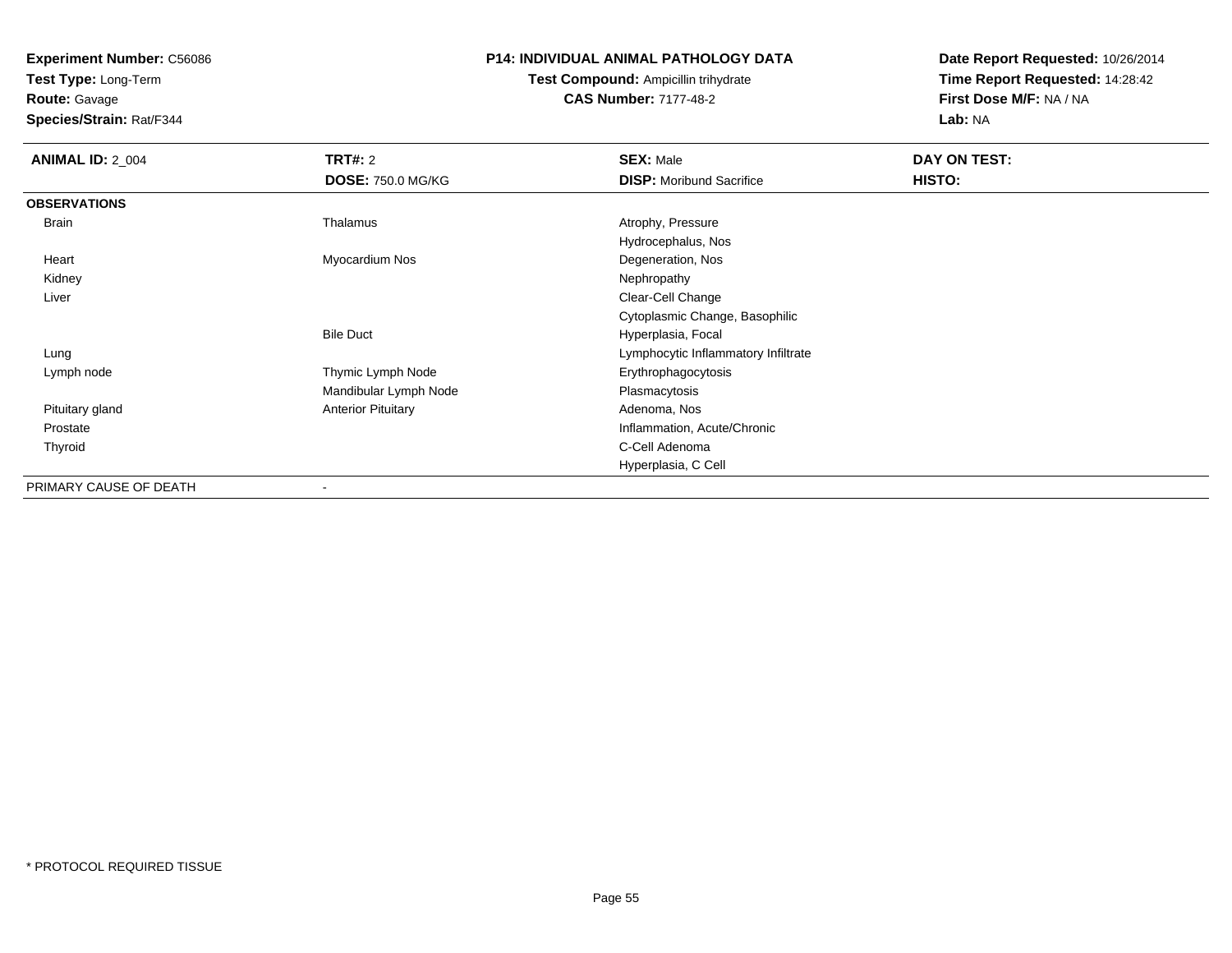**Test Type:** Long-Term

**Route:** Gavage

**Species/Strain:** Rat/F344

#### **P14: INDIVIDUAL ANIMAL PATHOLOGY DATA**

# **Test Compound:** Ampicillin trihydrate**CAS Number:** 7177-48-2

| <b>ANIMAL ID: 2_005</b> | TRT#: 2                   | <b>SEX: Male</b>               | DAY ON TEST: |
|-------------------------|---------------------------|--------------------------------|--------------|
|                         | <b>DOSE: 750.0 MG/KG</b>  | <b>DISP: Natural Death</b>     | HISTO:       |
| <b>OBSERVATIONS</b>     |                           |                                |              |
| Adrenal gland           |                           | Atypia, Nos                    |              |
| Heart                   | Myocardium Nos            | Degeneration, Nos              |              |
| Kidney                  |                           | Nephropathy                    |              |
| Liver                   |                           | Cytoplasmic Change, Basophilic |              |
|                         | <b>Bile Duct</b>          | Hyperplasia, Focal             |              |
| Lung                    |                           | Alveolar/Bronchiolar Adenoma   |              |
|                         |                           | Congestion, Acute Passive      |              |
| Mammary gland           |                           | Hyperplasia, Focal             |              |
| Pancreas                | Acinus                    | Atrophy, Focal                 |              |
| Pituitary gland         | <b>Anterior Pituitary</b> | Adenoma, Nos                   |              |
| Prostate                |                           | Inflammation, Acute/Chronic    |              |
| Testis                  |                           | <b>Interstitial-Cell Tumor</b> |              |
| Urinary bladder         | Mucosa                    | Erosion                        |              |
|                         |                           | Hyperplasia, Epithelial        |              |
| PRIMARY CAUSE OF DEATH  | $\,$                      |                                |              |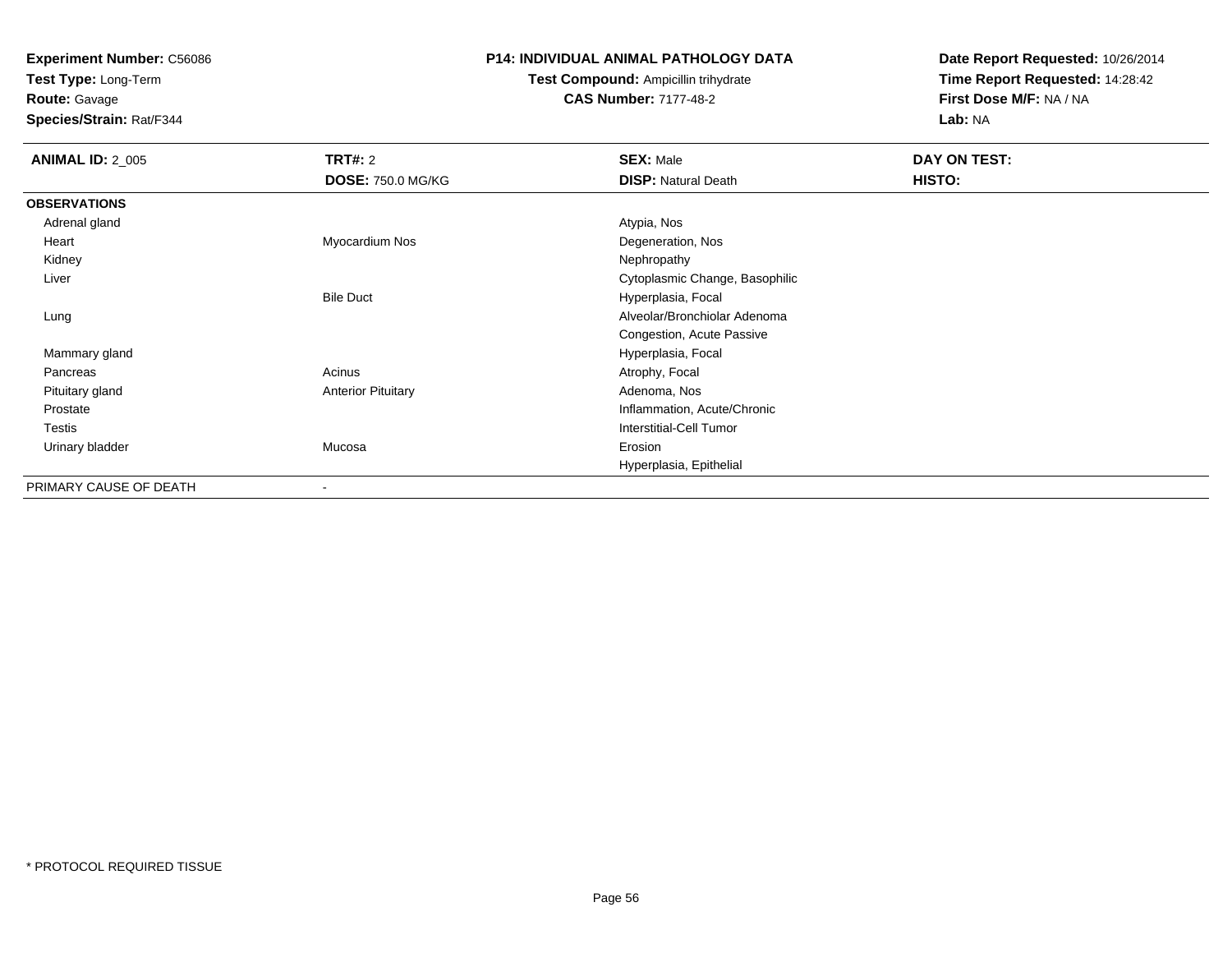**Test Type:** Long-Term

**Route:** Gavage

**Species/Strain:** Rat/F344

#### **P14: INDIVIDUAL ANIMAL PATHOLOGY DATA**

**Test Compound:** Ampicillin trihydrate**CAS Number:** 7177-48-2

| <b>ANIMAL ID: 2_006</b> | TRT#: 2                   | <b>SEX: Male</b>                | DAY ON TEST: |  |
|-------------------------|---------------------------|---------------------------------|--------------|--|
|                         | <b>DOSE: 750.0 MG/KG</b>  | <b>DISP: Terminal Sacrifice</b> | HISTO:       |  |
| <b>OBSERVATIONS</b>     |                           |                                 |              |  |
| Adrenal gland           | Medulla                   | Pheochromocytoma                |              |  |
| Heart                   | Myocardium Nos            | Degeneration, Nos               |              |  |
| Kidney                  |                           | Nephropathy                     |              |  |
| Liver                   |                           | Cytoplasmic Change, Basophilic  |              |  |
| Pancreas                | Acinus                    | Atrophy, Focal                  |              |  |
|                         | Islets                    | Hyperplasia, Focal              |              |  |
|                         | Acinus                    | Inflammation, Chronic Focal     |              |  |
| Pituitary gland         | <b>Anterior Pituitary</b> | Adenoma, Nos                    |              |  |
| Prostate                |                           | Inflammation, Chronic Focal     |              |  |
| Skin                    | Tail                      | Squamous Cell Papilloma         |              |  |
| PRIMARY CAUSE OF DEATH  |                           |                                 |              |  |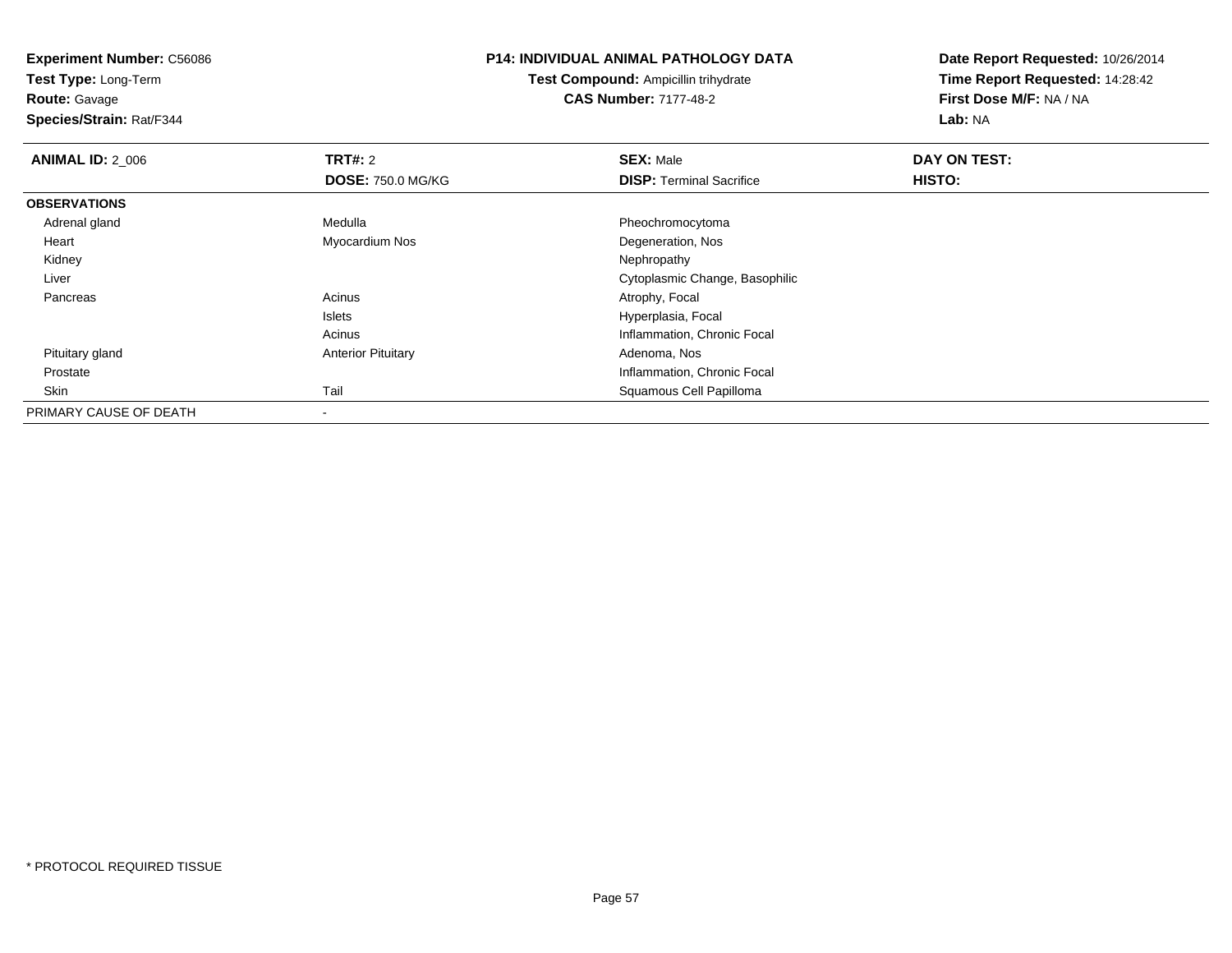**Test Type:** Long-Term**Route:** Gavage

**Species/Strain:** Rat/F344

# **P14: INDIVIDUAL ANIMAL PATHOLOGY DATA**

**Test Compound:** Ampicillin trihydrate**CAS Number:** 7177-48-2

| <b>ANIMAL ID: 2_007</b> | <b>TRT#: 2</b>           | <b>SEX: Male</b>                | DAY ON TEST: |
|-------------------------|--------------------------|---------------------------------|--------------|
|                         | <b>DOSE: 750.0 MG/KG</b> | <b>DISP: Terminal Sacrifice</b> | HISTO:       |
| <b>OBSERVATIONS</b>     |                          |                                 |              |
| Adrenal gland           | Medulla                  | Pheochromocytoma, Malignant     |              |
| Bone marrow             |                          | Hyperplasia, Hematopoietic      |              |
| Heart                   | Myocardium Nos           | Degeneration, Nos               |              |
| <b>Intestine Small</b>  | <b>Mesentery Nos</b>     | Inflammation, Acute/Chronic     |              |
| Kidney                  |                          | Nephropathy                     |              |
| Liver                   | <b>Bile Duct</b>         | Hyperplasia, Focal              |              |
| Lymph node              | Thymic Lymph Node        | Hyperplasia, Lymphoid           |              |
| Pancreas                | Acinus                   | Atrophy, Focal                  |              |
| Preputial gland         |                          | Adenocarcinoma, Nos             |              |
| Prostate                |                          | Inflammation, Chronic Focal     |              |
| Stomach                 | Cardiac Stomach          | Hyperkeratosis                  |              |
|                         | Cardiac Stomach          | Hyperplasia, Epithelial         |              |
|                         | Serosa                   | Inflammation, Chronic Focal     |              |
|                         |                          | Inflammation, Chronic Focal     |              |
|                         |                          | Ulcer, Nos                      |              |
| <b>Testis</b>           |                          | <b>Interstitial-Cell Tumor</b>  |              |
| Thymus                  |                          | Hyperplasia, Epithelial         |              |
| Unspecified             | Multiple Organs Nos      | Leukemia, Mononuclear Cell      |              |
| PRIMARY CAUSE OF DEATH  | $\blacksquare$           |                                 |              |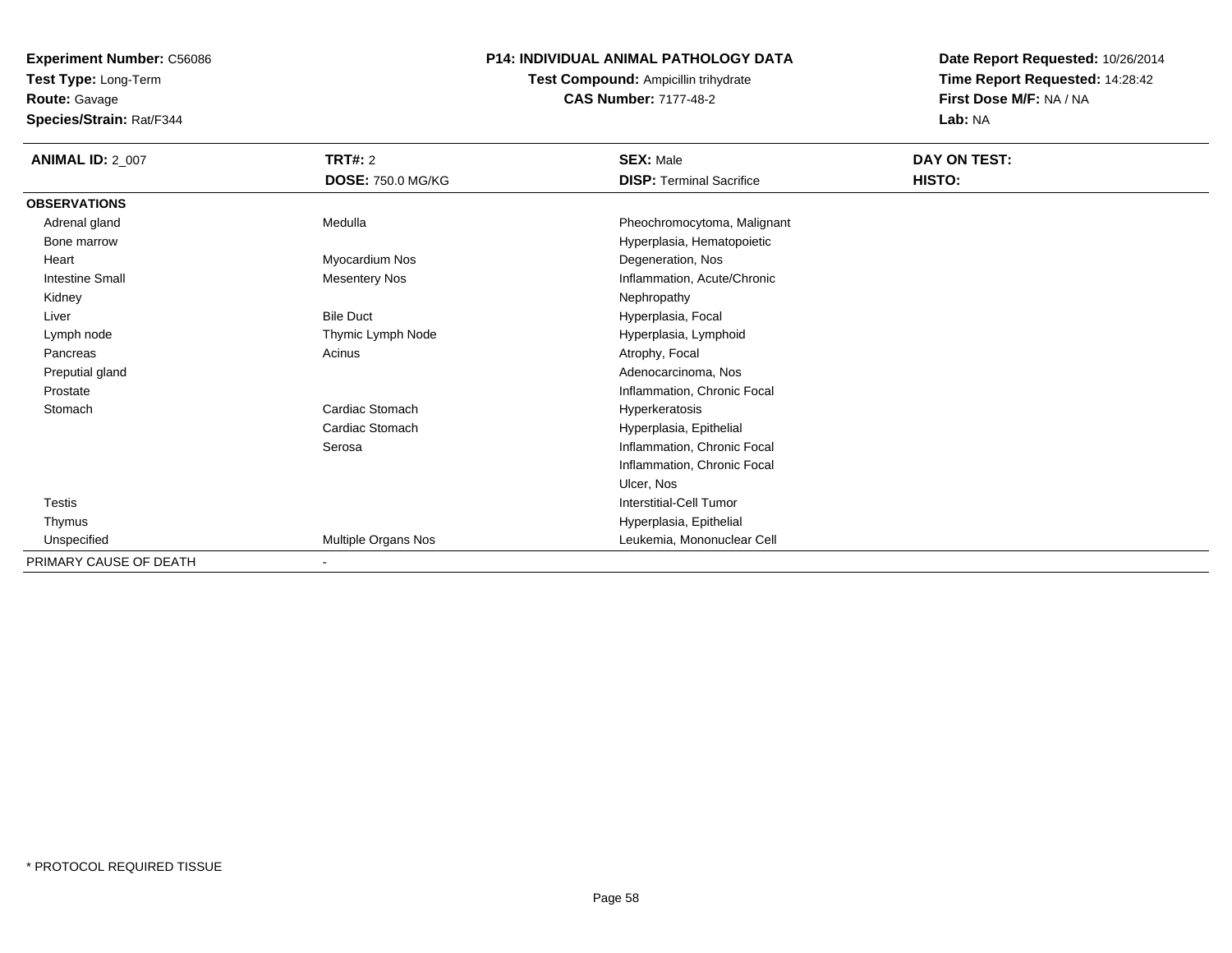**Test Type:** Long-Term

**Route:** Gavage

**Species/Strain:** Rat/F344

# **P14: INDIVIDUAL ANIMAL PATHOLOGY DATA**

**Test Compound:** Ampicillin trihydrate**CAS Number:** 7177-48-2

| <b>ANIMAL ID: 2_008</b> | TRT#: 2                   | <b>SEX: Male</b>                  | DAY ON TEST: |
|-------------------------|---------------------------|-----------------------------------|--------------|
|                         | <b>DOSE: 750.0 MG/KG</b>  | <b>DISP: Terminal Sacrifice</b>   | HISTO:       |
| <b>OBSERVATIONS</b>     |                           |                                   |              |
| Adrenal gland           | Medulla                   | Pheochromocytoma                  |              |
| Heart                   | Myocardium Nos            | Degeneration, Nos                 |              |
| Intestine Small         | <b>Mesentery Nos</b>      | Necrosis, Fat                     |              |
| Kidney                  |                           | Nephropathy                       |              |
| Liver                   |                           | Clear-Cell Change                 |              |
|                         |                           | Cytoplasmic Change, Basophilic    |              |
|                         | <b>Bile Duct</b>          | Hyperplasia, Focal                |              |
|                         |                           | Inflammation, Granulomatous Focal |              |
| Mammary gland           |                           | Hyperplasia, Cystic               |              |
|                         |                           | Hyperplasia, Focal                |              |
| Pituitary gland         | <b>Anterior Pituitary</b> | Adenoma, Nos                      |              |
|                         | <b>Anterior Pituitary</b> | Cyst, Nos                         |              |
|                         | <b>Anterior Pituitary</b> | Hemorrhage, Chronic               |              |
| Testis                  |                           | Atrophy, Nos                      |              |
|                         |                           | Hyperplasia, Interstitial Cell    |              |
|                         |                           | Interstitial-Cell Tumor           |              |
| Thyroid                 |                           | Follicular-Cell Carcinoma         |              |
| Unspecified             | Adipose Tissue            | Fibrosis, Multifocal              |              |
|                         | Adipose Tissue            | Hemorrhage                        |              |
|                         | Multiple Organs Nos       | Leukemia, Mononuclear Cell        |              |
| PRIMARY CAUSE OF DEATH  |                           |                                   |              |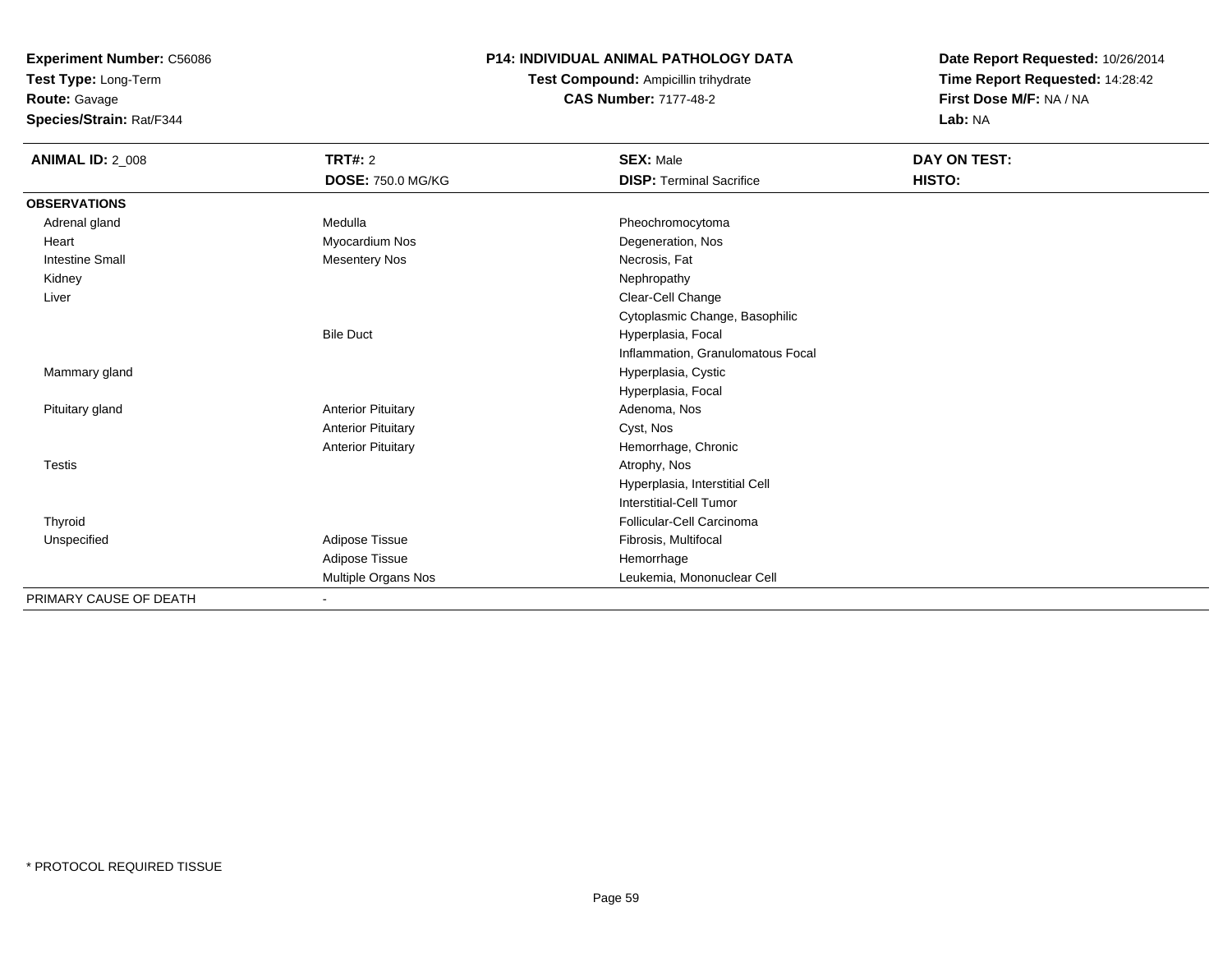**Test Type:** Long-Term

**Route:** Gavage

**Species/Strain:** Rat/F344

## **P14: INDIVIDUAL ANIMAL PATHOLOGY DATA**

**Test Compound:** Ampicillin trihydrate**CAS Number:** 7177-48-2

| <b>ANIMAL ID: 2_009</b> | <b>TRT#: 2</b>            | <b>SEX: Male</b>                  | <b>DAY ON TEST:</b> |
|-------------------------|---------------------------|-----------------------------------|---------------------|
|                         | <b>DOSE: 750.0 MG/KG</b>  | <b>DISP: Terminal Sacrifice</b>   | HISTO:              |
| <b>OBSERVATIONS</b>     |                           |                                   |                     |
| Adrenal gland           | Medulla                   | Pheochromocytoma                  |                     |
|                         | Medulla                   | Pheochromocytoma, Malignant       |                     |
| Heart                   | Myocardium Nos            | Degeneration, Nos                 |                     |
| Intestine Large         | Colon                     | Parasitism                        |                     |
| <b>Intestine Small</b>  | <b>Mesentery Nos</b>      | Inflammation, Chronic Focal       |                     |
|                         | <b>Mesentery Nos</b>      | Necrosis, Fat                     |                     |
| Kidney                  |                           | Nephropathy                       |                     |
| Liver                   |                           | Clear-Cell Change                 |                     |
|                         |                           | Cytoplasmic Change, Basophilic    |                     |
|                         | <b>Bile Duct</b>          | Hyperplasia, Focal                |                     |
| Lung                    |                           | Hyperplasia, Alveolar Epithelium  |                     |
|                         |                           | Inflammation, Granulomatous Focal |                     |
| Lymph node              | Thymic Lymph Node         | Hemorrhage                        |                     |
|                         | Mandibular Lymph Node     | Plasmacytosis                     |                     |
| Pancreas                | Acinus                    | Atrophy, Focal                    |                     |
|                         | <b>Islets</b>             | Hyperplasia, Focal                |                     |
| Pituitary gland         | <b>Anterior Pituitary</b> | Adenoma, Nos                      |                     |
| Prostate                | Prostatic Urethra         | Cast, Nos                         |                     |
|                         |                           | Inflammation, Acute/Chronic       |                     |
| Salivary gland          |                           | Inflammation, Chronic Focal       |                     |
|                         |                           | Metaplasia, Nos                   |                     |
| Skin                    | Abdomen                   | Hyperkeratosis                    |                     |
|                         | Abdomen                   | Hyperplasia, Epithelial           |                     |
| <b>Testis</b>           |                           | <b>Interstitial-Cell Tumor</b>    |                     |
| Unspecified             | Mediastinum Nos           | Hemorrhage                        |                     |
| PRIMARY CAUSE OF DEATH  | $\blacksquare$            |                                   |                     |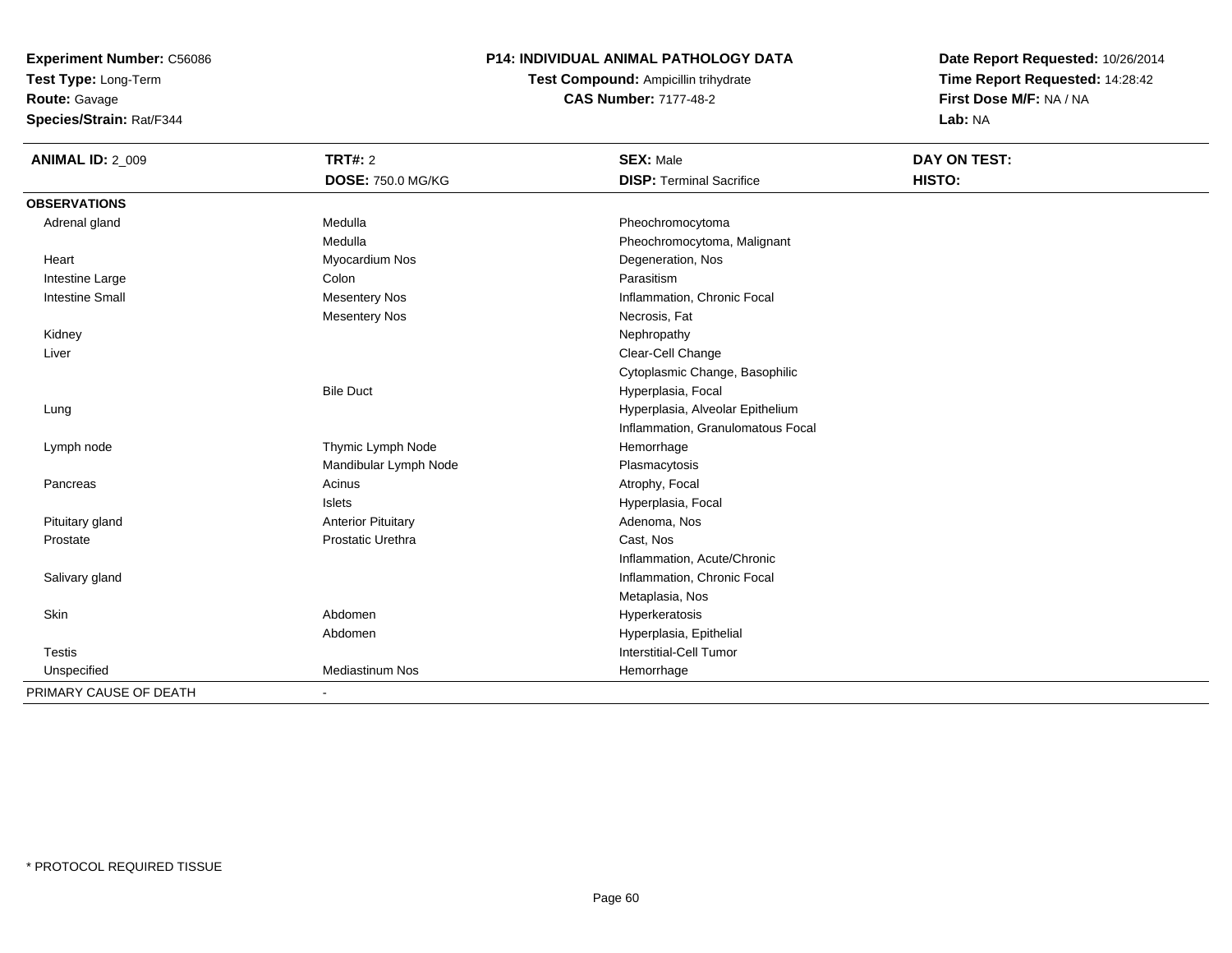| <b>Experiment Number: C56086</b><br><b>Test Type: Long-Term</b><br><b>Route: Gavage</b><br>Species/Strain: Rat/F344 |                                     | <b>P14: INDIVIDUAL ANIMAL PATHOLOGY DATA</b><br>Test Compound: Ampicillin trihydrate<br><b>CAS Number: 7177-48-2</b> | Date Report Requested: 10/26/2014<br>Time Report Requested: 14:28:42<br>First Dose M/F: NA / NA<br>Lab: NA |
|---------------------------------------------------------------------------------------------------------------------|-------------------------------------|----------------------------------------------------------------------------------------------------------------------|------------------------------------------------------------------------------------------------------------|
| <b>ANIMAL ID: 2 010</b>                                                                                             | TRT#: 2<br><b>DOSE: 750.0 MG/KG</b> | <b>SEX: Male</b><br><b>DISP:</b> Natural Death                                                                       | DAY ON TEST:<br>HISTO:                                                                                     |
| <b>OBSERVATIONS</b>                                                                                                 |                                     |                                                                                                                      |                                                                                                            |
| Liver                                                                                                               |                                     | Necrosis, Coagulative                                                                                                |                                                                                                            |
| Lung                                                                                                                |                                     | Hemorrhage                                                                                                           |                                                                                                            |
|                                                                                                                     |                                     | Inflammation, Granulomatous Focal                                                                                    |                                                                                                            |
| Spleen                                                                                                              |                                     | Hemosiderosis                                                                                                        |                                                                                                            |
| PRIMARY CAUSE OF DEATH                                                                                              |                                     |                                                                                                                      |                                                                                                            |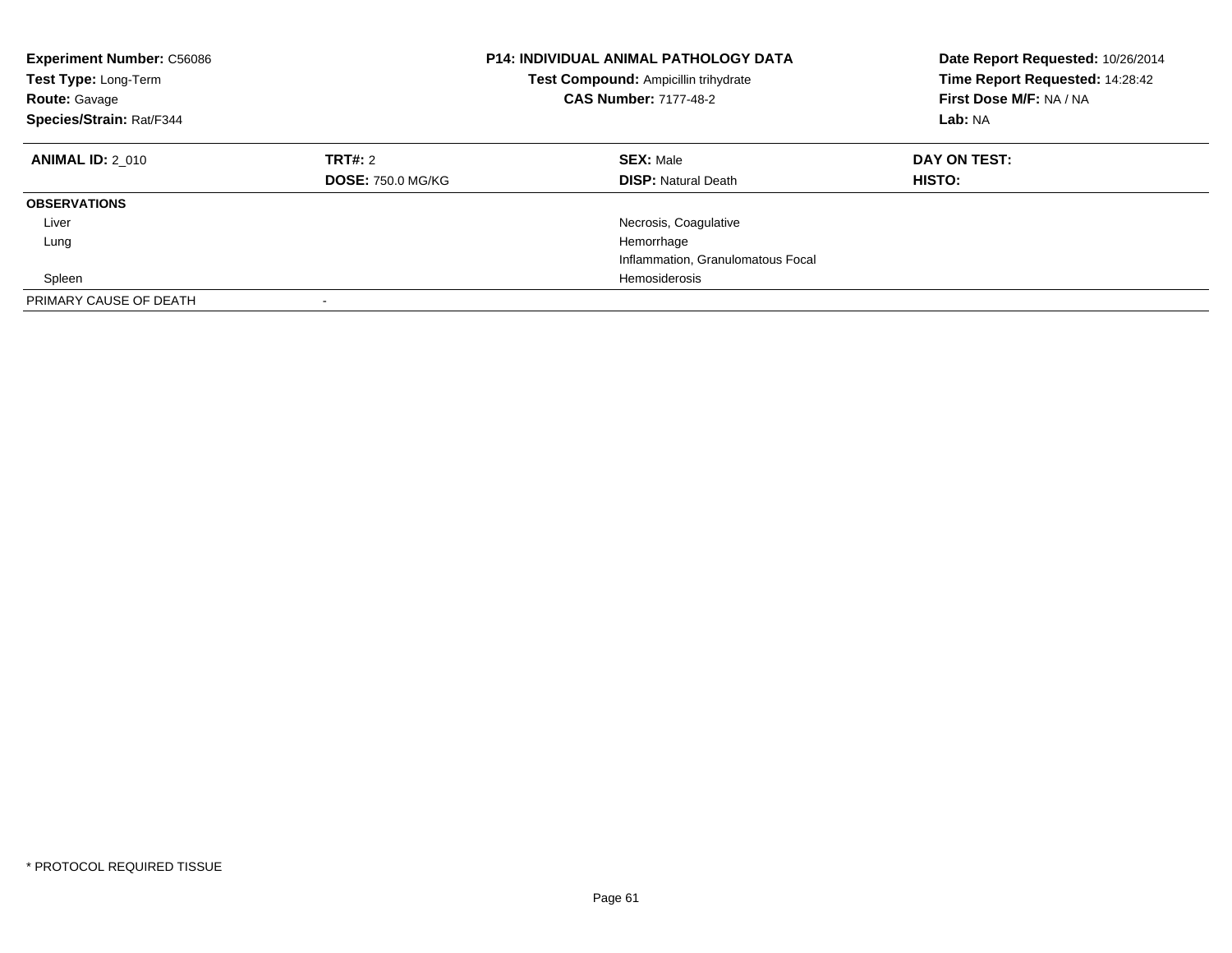**Experiment Number:** C56086**Test Type:** Long-Term**Route:** Gavage **Species/Strain:** Rat/F344**P14: INDIVIDUAL ANIMAL PATHOLOGY DATATest Compound:** Ampicillin trihydrate**CAS Number:** 7177-48-2**Date Report Requested:** 10/26/2014**Time Report Requested:** 14:28:42**First Dose M/F:** NA / NA**Lab:** NA**ANIMAL ID: 2 011 TRT#:** 2 **SEX:** Male **DAY ON TEST: DOSE:** 750.0 MG/KG**DISP:** Terminal Sacrifice **HISTO: OBSERVATIONS** Heart Myocardium Nos Degeneration, Nos Kidneyy the control of the control of the control of the control of the control of the control of the control of the control of the control of the control of the control of the control of the control of the control of the contro Liver Clear-Cell Change Cytoplasmic Change, Basophilic Inflammation, Granulomatous Focal Lung Lymph nodeMandibular Lymph Node Cyst, Nos PancreasAcinus **Acinus** Atrophy, Focal Testis Interstitial-Cell Tumor Thyroid Hyperplasia, C Cell PRIMARY CAUSE OF DEATH-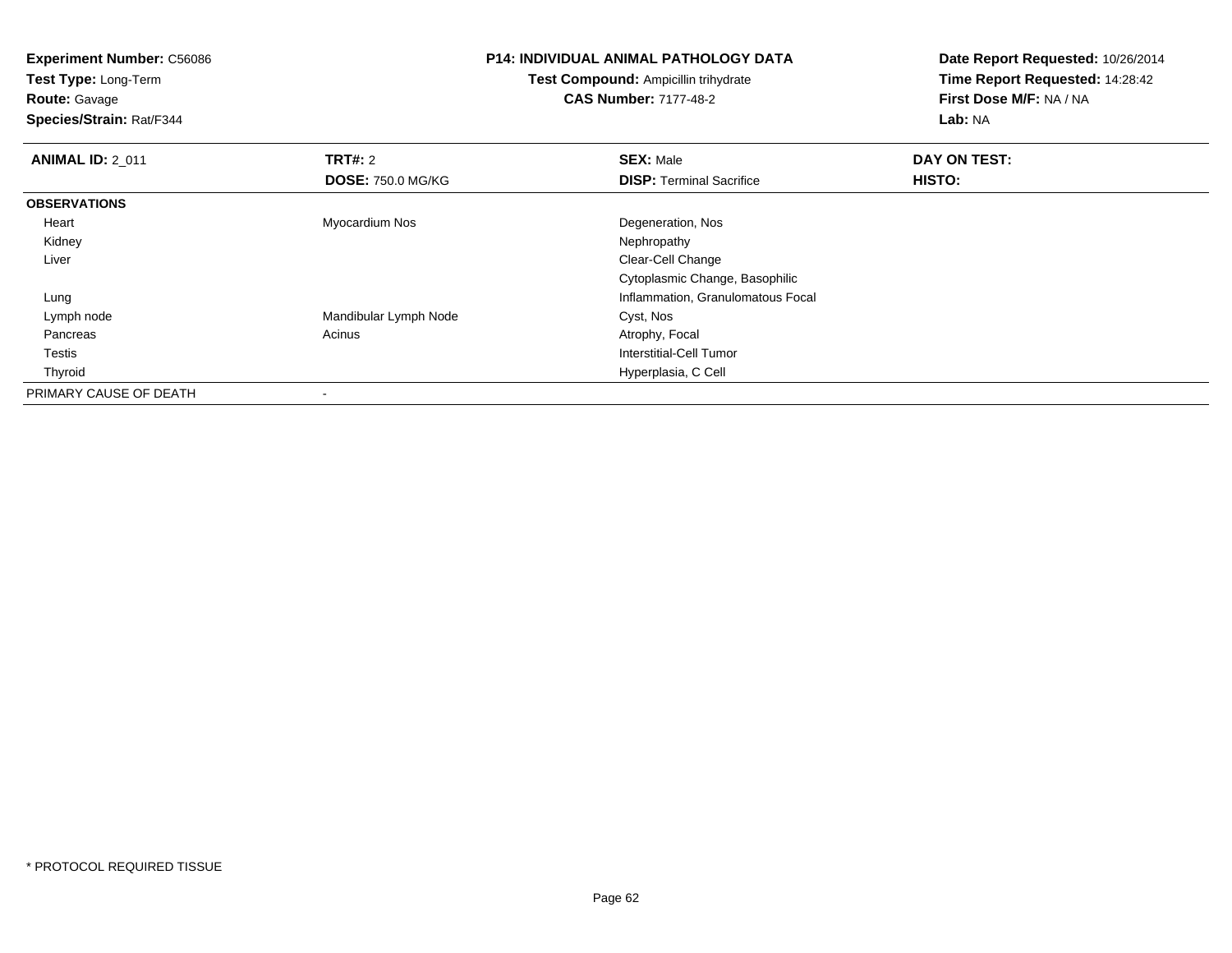**Test Type:** Long-Term

**Route:** Gavage

**Species/Strain:** Rat/F344

# **P14: INDIVIDUAL ANIMAL PATHOLOGY DATA**

**Test Compound:** Ampicillin trihydrate**CAS Number:** 7177-48-2

| <b>ANIMAL ID: 2_012</b> | TRT#: 2<br><b>DOSE: 750.0 MG/KG</b> | <b>SEX: Male</b><br><b>DISP:</b> Moribund Sacrifice | DAY ON TEST:<br>HISTO: |
|-------------------------|-------------------------------------|-----------------------------------------------------|------------------------|
| <b>OBSERVATIONS</b>     |                                     |                                                     |                        |
| Adrenal gland           | <b>Cortex Nos</b>                   | Cytoplasmic Vacuolization                           |                        |
| Heart                   | Myocardium Nos                      | Degeneration, Nos                                   |                        |
| Kidney                  | Pelvis                              | Hyperplasia, Epithelial                             |                        |
|                         |                                     | Nephropathy                                         |                        |
|                         |                                     | Pyelonephritis, Acute                               |                        |
| Liver                   |                                     | Cytoplasmic Change, Basophilic                      |                        |
|                         | <b>Bile Duct</b>                    | Fibrosis, Focal                                     |                        |
|                         | <b>Bile Duct</b>                    | Hyperplasia, Focal                                  |                        |
| Lung                    |                                     | Alveolar/Bronchiolar Adenoma                        |                        |
| Nerve, peripheral       | Spinal Nerve Nos                    | Degeneration, Wallerian                             |                        |
| Skeletal muscle         |                                     | Chordoma                                            |                        |
| Stomach                 | Cardiac Stomach                     | Hyperkeratosis                                      |                        |
|                         | Cardiac Stomach                     | Hyperplasia, Epithelial                             |                        |
|                         | Cardiac Stomach                     | Ulcer, Nos                                          |                        |
| <b>Testis</b>           |                                     | Hyperplasia, Interstitial Cell                      |                        |
|                         |                                     | Interstitial-Cell Tumor                             |                        |
| Urinary bladder         | Serosa                              | Erosion                                             |                        |
|                         |                                     | Hyperplasia, Epithelial                             |                        |
|                         |                                     | Inflammation, Acute/Chronic                         |                        |
| PRIMARY CAUSE OF DEATH  |                                     |                                                     |                        |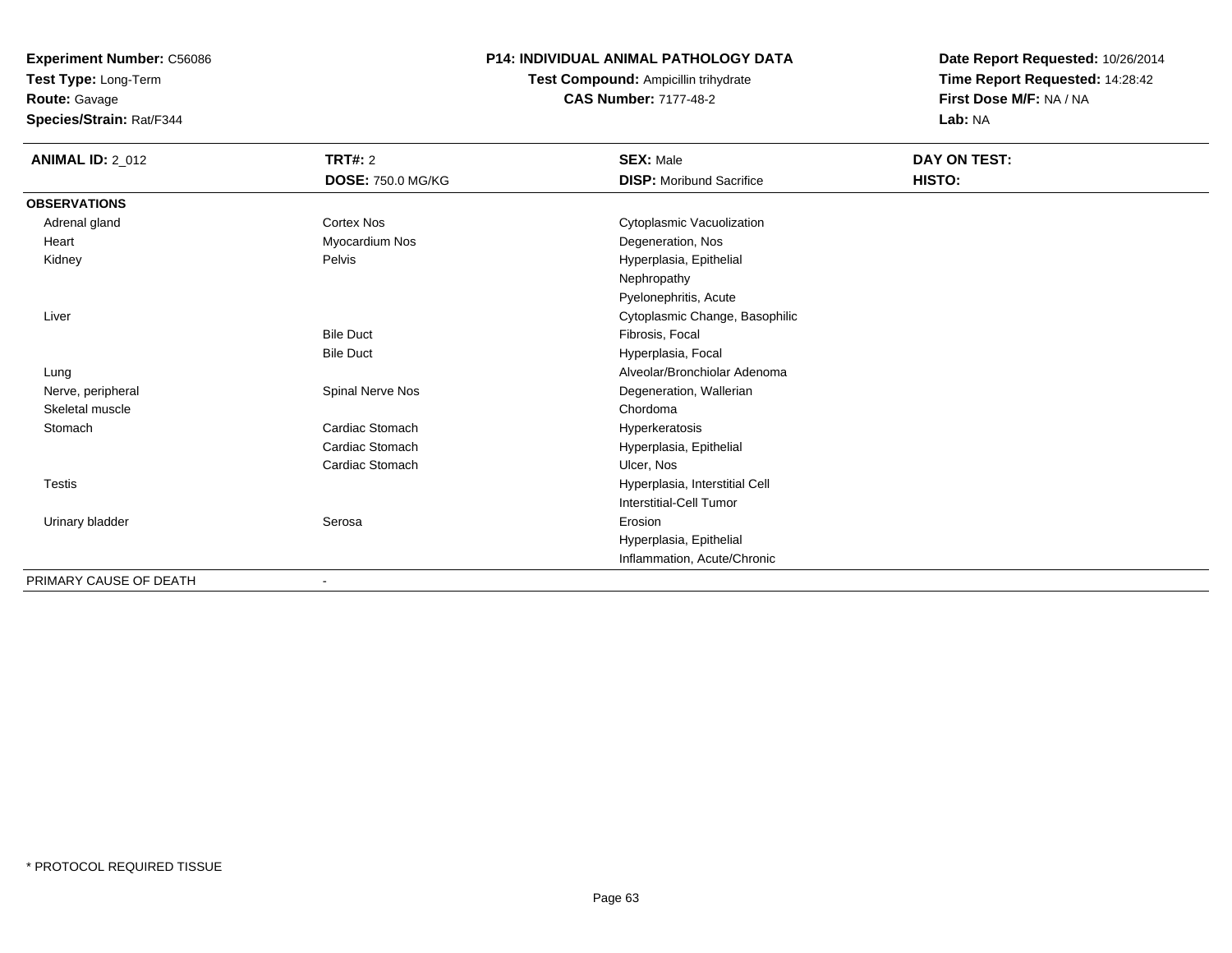**Test Type:** Long-Term**Route:** Gavage

**Species/Strain:** Rat/F344

#### **P14: INDIVIDUAL ANIMAL PATHOLOGY DATA**

**Test Compound:** Ampicillin trihydrate**CAS Number:** 7177-48-2

| <b>ANIMAL ID: 2_013</b> | <b>TRT#: 2</b>           | <b>SEX: Male</b>                | <b>DAY ON TEST:</b> |  |
|-------------------------|--------------------------|---------------------------------|---------------------|--|
|                         | <b>DOSE: 750.0 MG/KG</b> | <b>DISP: Terminal Sacrifice</b> | HISTO:              |  |
| <b>OBSERVATIONS</b>     |                          |                                 |                     |  |
| Adrenal gland           | Cortex Nos               | Hyperplasia, Focal              |                     |  |
|                         | Medulla                  | Hyperplasia, Focal              |                     |  |
| Bone marrow             |                          | Hyperplasia, Hematopoietic      |                     |  |
| Heart                   | Myocardium Nos           | Degeneration, Nos               |                     |  |
| Intestine Large         | Colon                    | Parasitism                      |                     |  |
| Kidney                  |                          | Nephropathy                     |                     |  |
| Liver                   |                          | Cytoplasmic Change, Basophilic  |                     |  |
| Lung                    |                          | Inflammation, Chronic Focal     |                     |  |
| Lymph node              | Mandibular Lymph Node    | Hyperplasia, Lymphoid           |                     |  |
| Pancreas                | Acinus                   | Atrophy, Focal                  |                     |  |
| Prostate                |                          | Inflammation, Chronic Focal     |                     |  |
| Salivary gland          |                          | Metaplasia, Nos                 |                     |  |
| Skin                    | Foot And Toe Nos         | Squamous Cell Papilloma         |                     |  |
| Testis                  |                          | Atrophy, Nos                    |                     |  |
|                         |                          | Interstitial-Cell Tumor         |                     |  |
| Unspecified             | Multiple Organs Nos      | Leukemia, Mononuclear Cell      |                     |  |
| PRIMARY CAUSE OF DEATH  | $\overline{\phantom{a}}$ |                                 |                     |  |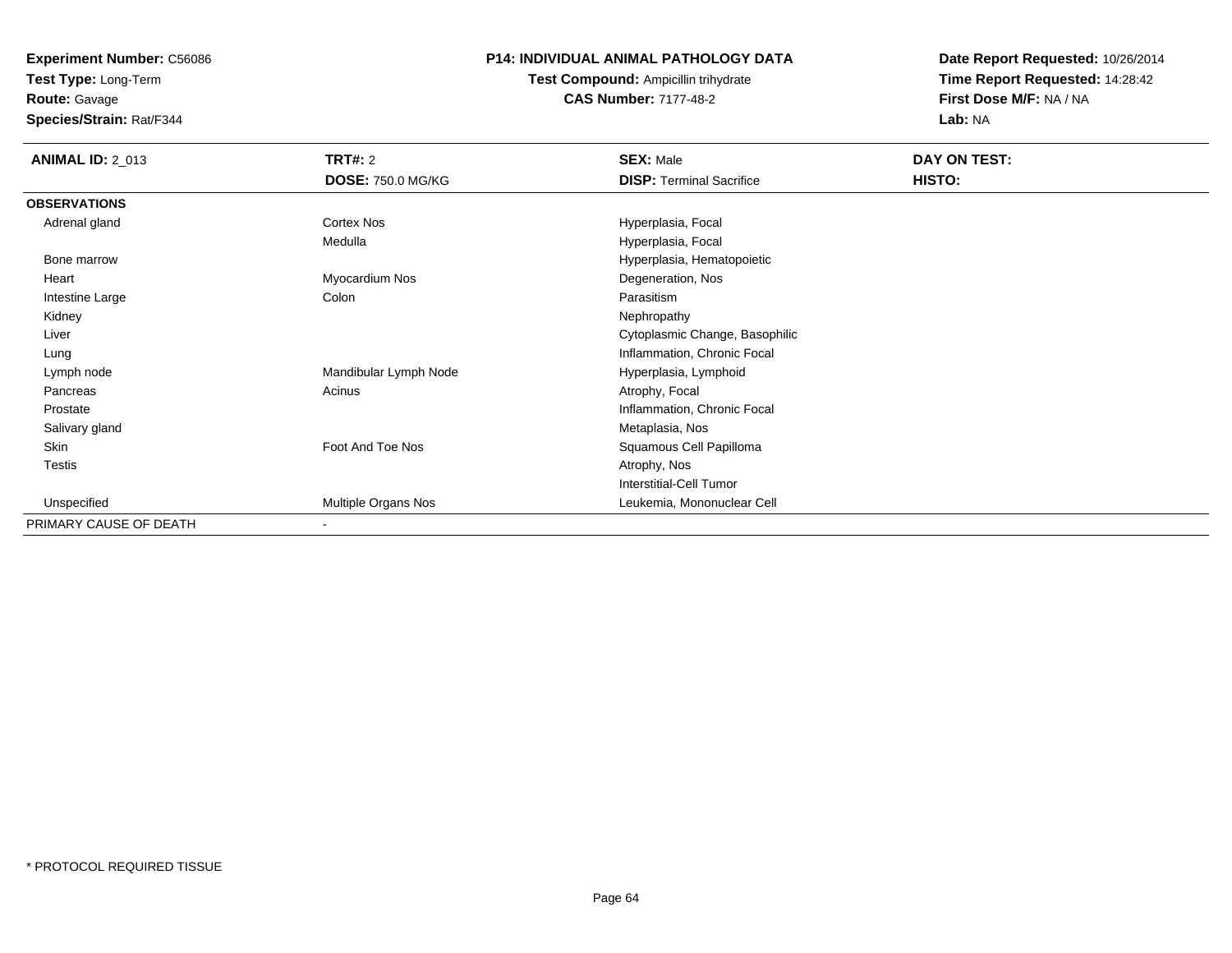| <b>Experiment Number: C56086</b><br>Test Type: Long-Term<br><b>Route: Gavage</b><br>Species/Strain: Rat/F344 |                          | <b>P14: INDIVIDUAL ANIMAL PATHOLOGY DATA</b><br>Test Compound: Ampicillin trihydrate<br><b>CAS Number: 7177-48-2</b> | Date Report Requested: 10/26/2014<br>Time Report Requested: 14:28:42<br>First Dose M/F: NA / NA<br>Lab: NA |
|--------------------------------------------------------------------------------------------------------------|--------------------------|----------------------------------------------------------------------------------------------------------------------|------------------------------------------------------------------------------------------------------------|
| <b>ANIMAL ID: 2 014</b>                                                                                      | <b>TRT#:</b> 2           | <b>SEX: Male</b>                                                                                                     | DAY ON TEST:                                                                                               |
|                                                                                                              | <b>DOSE: 750.0 MG/KG</b> | <b>DISP: Natural Death</b>                                                                                           | HISTO:                                                                                                     |
| <b>OBSERVATIONS</b>                                                                                          |                          |                                                                                                                      |                                                                                                            |
| Bone marrow                                                                                                  |                          | Hyperplasia, Hematopoietic                                                                                           |                                                                                                            |
| Heart                                                                                                        | Myocardium Nos           | Degeneration, Nos                                                                                                    |                                                                                                            |
| Lymph node                                                                                                   | Renal Lymph Node         | Erythrophagocytosis                                                                                                  |                                                                                                            |
| Prostate                                                                                                     | Prostatic Urethra        | Cast, Nos                                                                                                            |                                                                                                            |
| Skin                                                                                                         | Head                     | Basal-Cell Carcinoma                                                                                                 |                                                                                                            |
| Spleen                                                                                                       |                          | Hematopoiesis                                                                                                        |                                                                                                            |
| Testis                                                                                                       |                          | Hyperplasia, Interstitial Cell                                                                                       |                                                                                                            |
| PRIMARY CAUSE OF DEATH                                                                                       |                          |                                                                                                                      |                                                                                                            |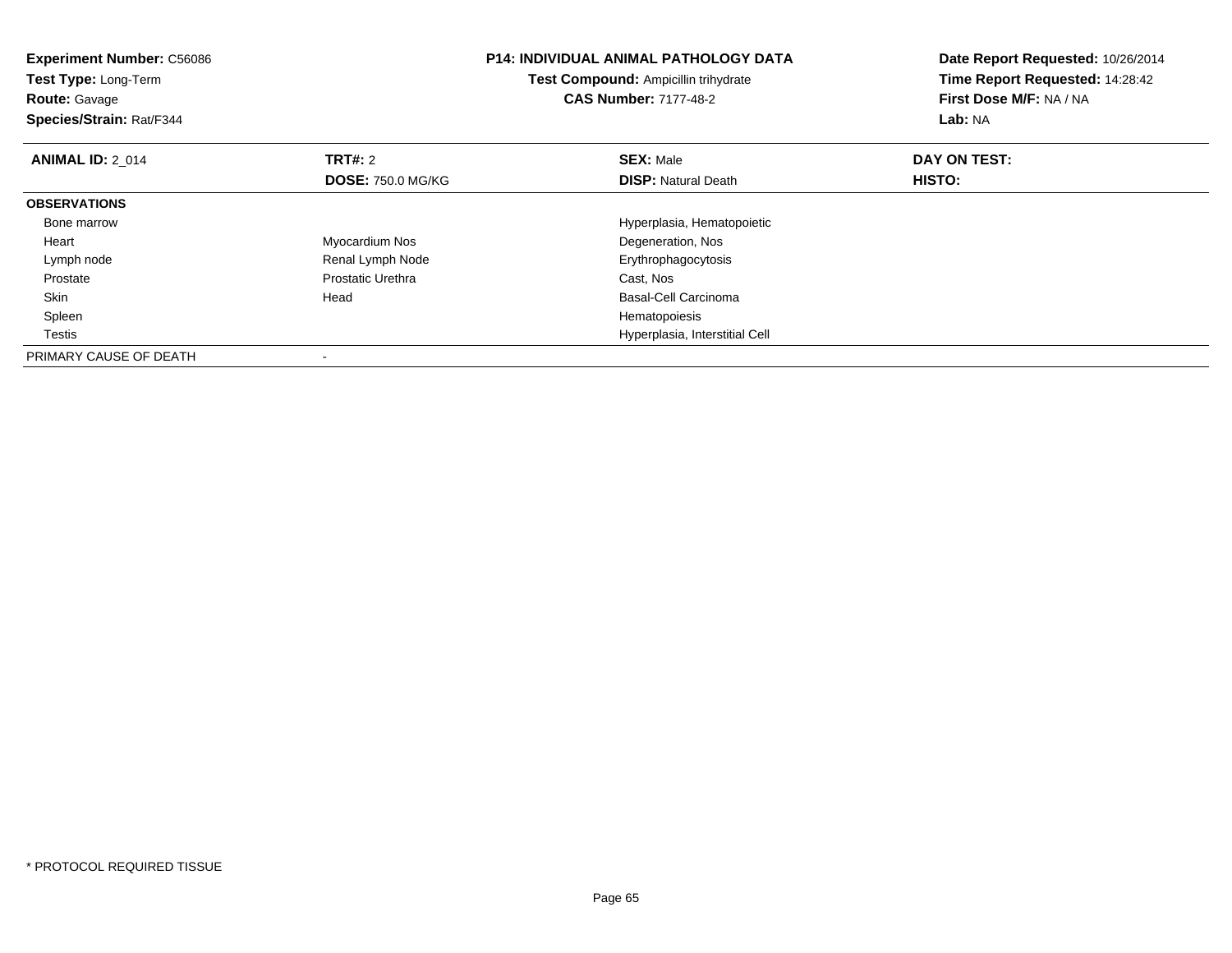**Test Type:** Long-Term

**Route:** Gavage

**Species/Strain:** Rat/F344

### **P14: INDIVIDUAL ANIMAL PATHOLOGY DATA**

**Test Compound:** Ampicillin trihydrate**CAS Number:** 7177-48-2

| <b>ANIMAL ID: 2_015</b> | TRT#: 2                  | <b>SEX: Male</b>                | DAY ON TEST: |  |
|-------------------------|--------------------------|---------------------------------|--------------|--|
|                         | <b>DOSE: 750.0 MG/KG</b> | <b>DISP: Terminal Sacrifice</b> | HISTO:       |  |
| <b>OBSERVATIONS</b>     |                          |                                 |              |  |
| Adrenal gland           | Cortex Nos               | Hyperplasia, Focal              |              |  |
|                         | Medulla                  | Hyperplasia, Focal              |              |  |
|                         | Medulla                  | Pheochromocytoma                |              |  |
| Brain                   | Meninges                 | Inflammation, Chronic Focal     |              |  |
| Heart                   | Myocardium Nos           | Degeneration, Nos               |              |  |
| Kidney                  |                          | Nephropathy                     |              |  |
| Liver                   | <b>Bile Duct</b>         | Hyperplasia, Focal              |              |  |
| Pancreas                | Acinus                   | Inflammation, Chronic Focal     |              |  |
| Prostate                |                          | Inflammation, Acute/Chronic     |              |  |
| Salivary gland          |                          | Inflammation, Chronic Focal     |              |  |
| Testis                  |                          | Hyperplasia, Interstitial Cell  |              |  |
|                         |                          | Interstitial-Cell Tumor         |              |  |
| PRIMARY CAUSE OF DEATH  | $\,$                     |                                 |              |  |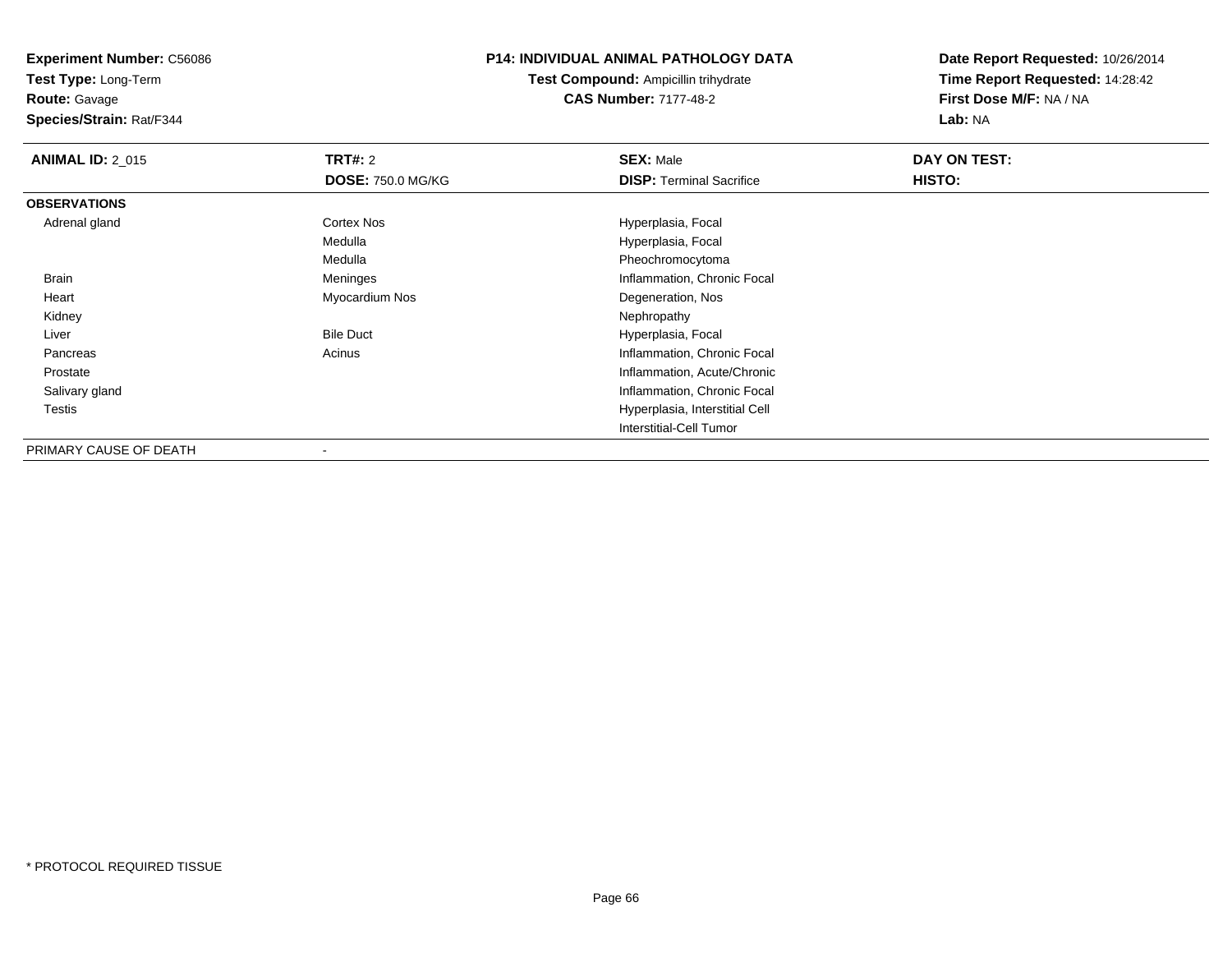| <b>Experiment Number: C56086</b><br>Test Type: Long-Term<br><b>Route: Gavage</b><br>Species/Strain: Rat/F344 |                                     | <b>P14: INDIVIDUAL ANIMAL PATHOLOGY DATA</b><br>Test Compound: Ampicillin trihydrate<br><b>CAS Number: 7177-48-2</b> | Date Report Requested: 10/26/2014<br>Time Report Requested: 14:28:42<br>First Dose M/F: NA / NA<br>Lab: NA |  |
|--------------------------------------------------------------------------------------------------------------|-------------------------------------|----------------------------------------------------------------------------------------------------------------------|------------------------------------------------------------------------------------------------------------|--|
| <b>ANIMAL ID: 2 016</b>                                                                                      | TRT#: 2<br><b>DOSE: 750.0 MG/KG</b> | <b>SEX: Male</b><br><b>DISP: Natural Death</b>                                                                       | DAY ON TEST:<br>HISTO:                                                                                     |  |
|                                                                                                              |                                     |                                                                                                                      |                                                                                                            |  |
| <b>OBSERVATIONS</b>                                                                                          |                                     |                                                                                                                      |                                                                                                            |  |
| Adrenal gland                                                                                                | Medulla                             | Pheochromocytoma                                                                                                     |                                                                                                            |  |
| Bone marrow                                                                                                  |                                     | Hyperplasia, Hematopoietic                                                                                           |                                                                                                            |  |
| Heart                                                                                                        | Myocardium Nos                      | Degeneration, Nos                                                                                                    |                                                                                                            |  |
| Testis                                                                                                       |                                     | Interstitial-Cell Tumor                                                                                              |                                                                                                            |  |
| Unspecified                                                                                                  | Multiple Organs Nos                 | Leukemia, Mononuclear Cell                                                                                           |                                                                                                            |  |
| PRIMARY CAUSE OF DEATH                                                                                       |                                     |                                                                                                                      |                                                                                                            |  |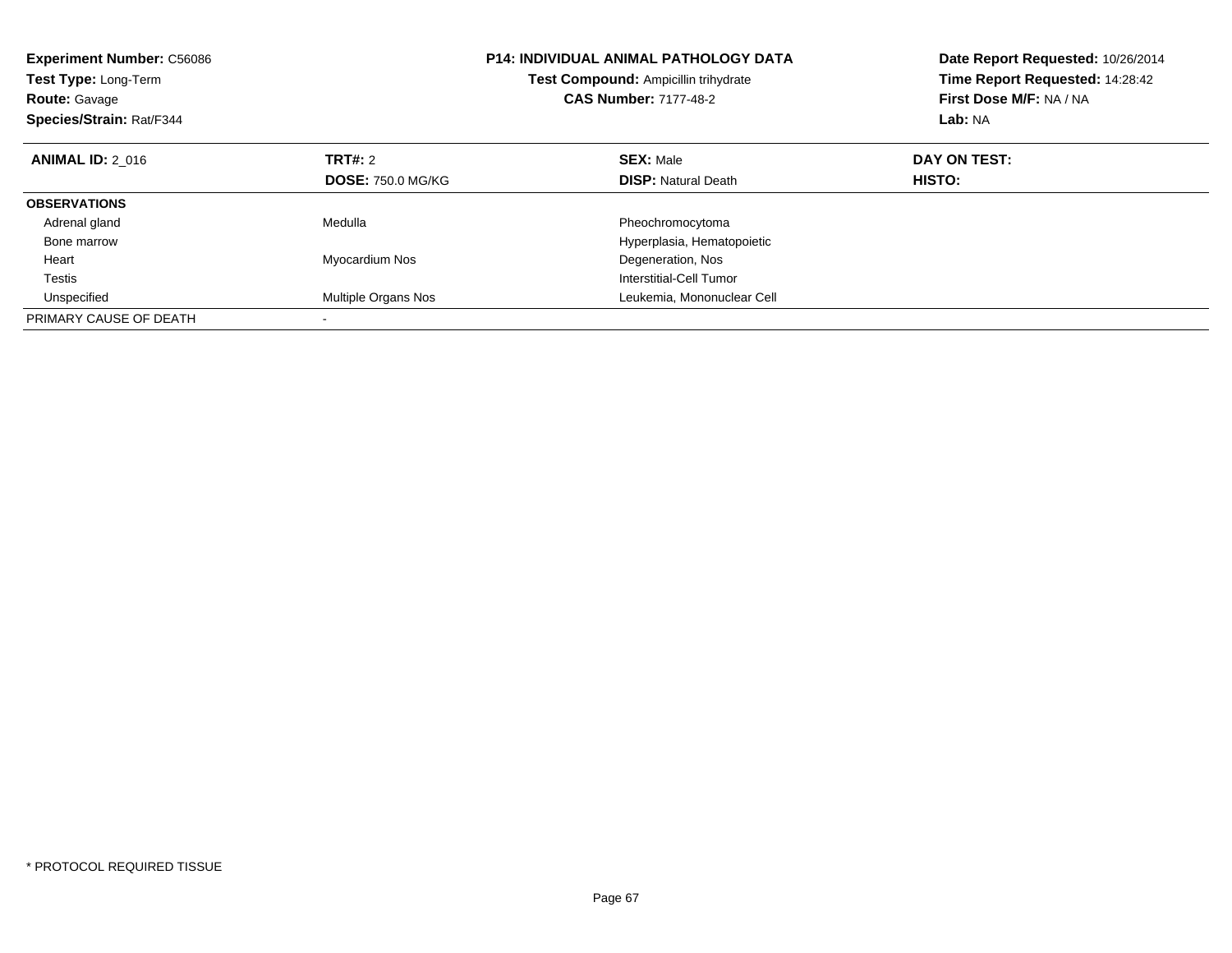**Test Type:** Long-Term

# **Route:** Gavage

**Species/Strain:** Rat/F344

#### **P14: INDIVIDUAL ANIMAL PATHOLOGY DATA**

# **Test Compound:** Ampicillin trihydrate**CAS Number:** 7177-48-2

| <b>ANIMAL ID: 2_017</b> | TRT#: 2                   | <b>SEX: Male</b>                | DAY ON TEST: |  |
|-------------------------|---------------------------|---------------------------------|--------------|--|
|                         | <b>DOSE: 750.0 MG/KG</b>  | <b>DISP:</b> Moribund Sacrifice | HISTO:       |  |
| <b>OBSERVATIONS</b>     |                           |                                 |              |  |
| Adrenal gland           | Cortex Nos                | Cyst, Hemorrhagic               |              |  |
|                         | <b>Cortex Nos</b>         | <b>Focal Cellular Change</b>    |              |  |
| Heart                   | Myocardium Nos            | Degeneration, Nos               |              |  |
| Kidney                  |                           | Nephropathy                     |              |  |
| Liver                   |                           | Clear-Cell Change               |              |  |
|                         |                           | Cytoplasmic Change, Basophilic  |              |  |
|                         | <b>Bile Duct</b>          | Hyperplasia, Focal              |              |  |
| Lymph node              | Mandibular Lymph Node     | Hyperplasia, Lymphoid           |              |  |
| Pituitary gland         | <b>Anterior Pituitary</b> | Adenoma, Nos                    |              |  |
| Salivary gland          |                           | Hyperplasia, Focal              |              |  |
| Seminal vesicle         |                           | Atrophy, Nos                    |              |  |
| Testis                  |                           | Hyperplasia, Interstitial Cell  |              |  |
| PRIMARY CAUSE OF DEATH  |                           |                                 |              |  |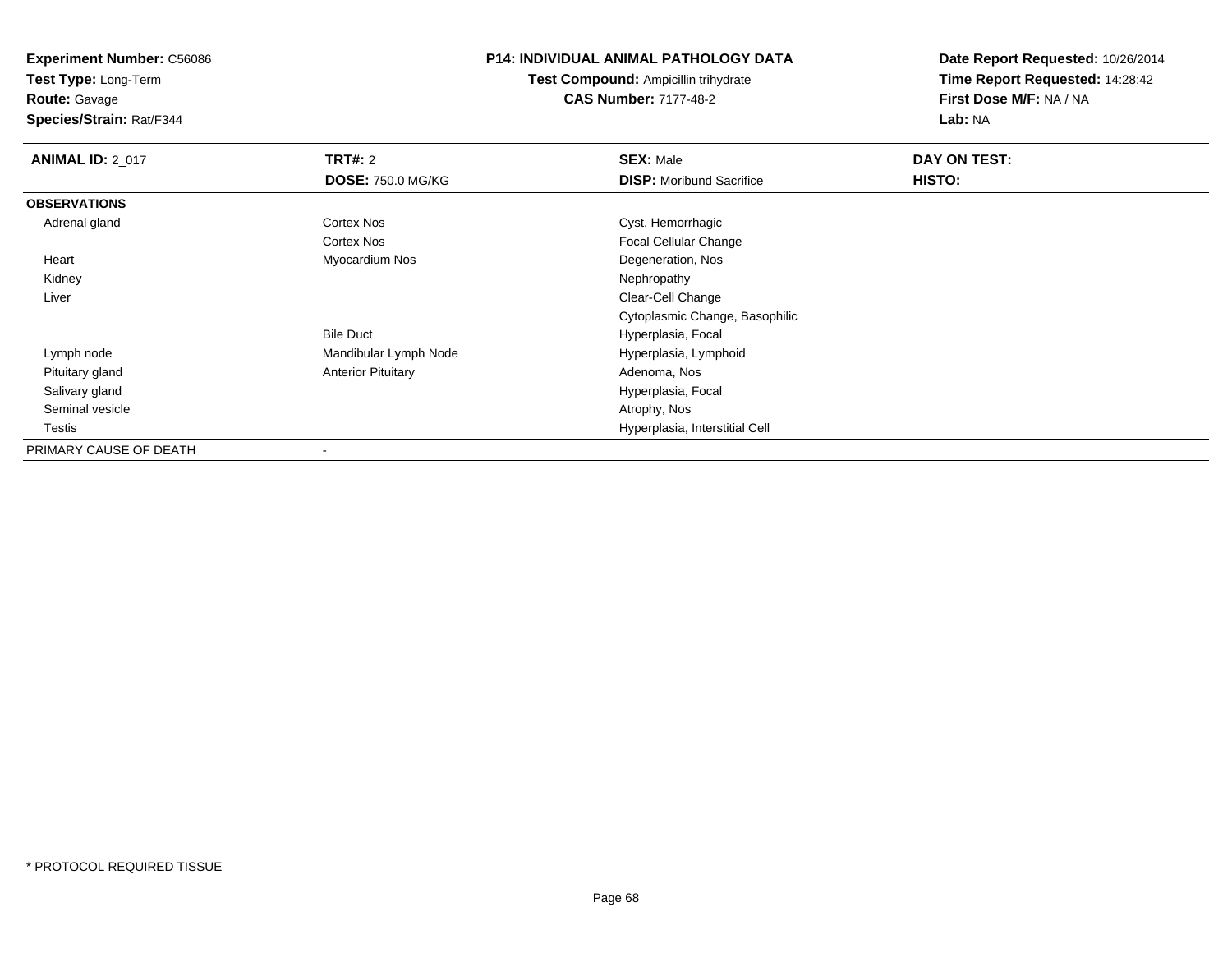**Test Type:** Long-Term

**Route:** Gavage

**Species/Strain:** Rat/F344

#### **P14: INDIVIDUAL ANIMAL PATHOLOGY DATA**

**Test Compound:** Ampicillin trihydrate**CAS Number:** 7177-48-2

| <b>ANIMAL ID: 2_018</b> | <b>TRT#: 2</b>           | <b>SEX: Male</b>                  | DAY ON TEST: |  |
|-------------------------|--------------------------|-----------------------------------|--------------|--|
|                         | <b>DOSE: 750.0 MG/KG</b> | <b>DISP: Terminal Sacrifice</b>   | HISTO:       |  |
| <b>OBSERVATIONS</b>     |                          |                                   |              |  |
| Adrenal gland           | Medulla                  | Pheochromocytoma                  |              |  |
| Heart                   | Myocardium Nos           | Degeneration, Nos                 |              |  |
| Kidney                  |                          | Nephropathy                       |              |  |
| Liver                   |                          | Cytoplasmic Change, Basophilic    |              |  |
|                         |                          | Inflammation, Granulomatous Focal |              |  |
| Lymph node              | Thymic Lymph Node        | Hemorrhage                        |              |  |
|                         | Mandibular Lymph Node    | Plasmacytosis                     |              |  |
| Pancreas                | Duct Nos                 | Inflammation, Chronic Focal       |              |  |
| Prostate                |                          | Inflammation, Chronic Focal       |              |  |
| Seminal vesicle         |                          | Atrophy, Nos                      |              |  |
| Testis                  |                          | Interstitial-Cell Tumor           |              |  |
| Thyroid                 |                          | Hyperplasia, C Cell               |              |  |
| Unspecified             | Multiple Organs Nos      | Leukemia, Mononuclear Cell        |              |  |
| PRIMARY CAUSE OF DEATH  |                          |                                   |              |  |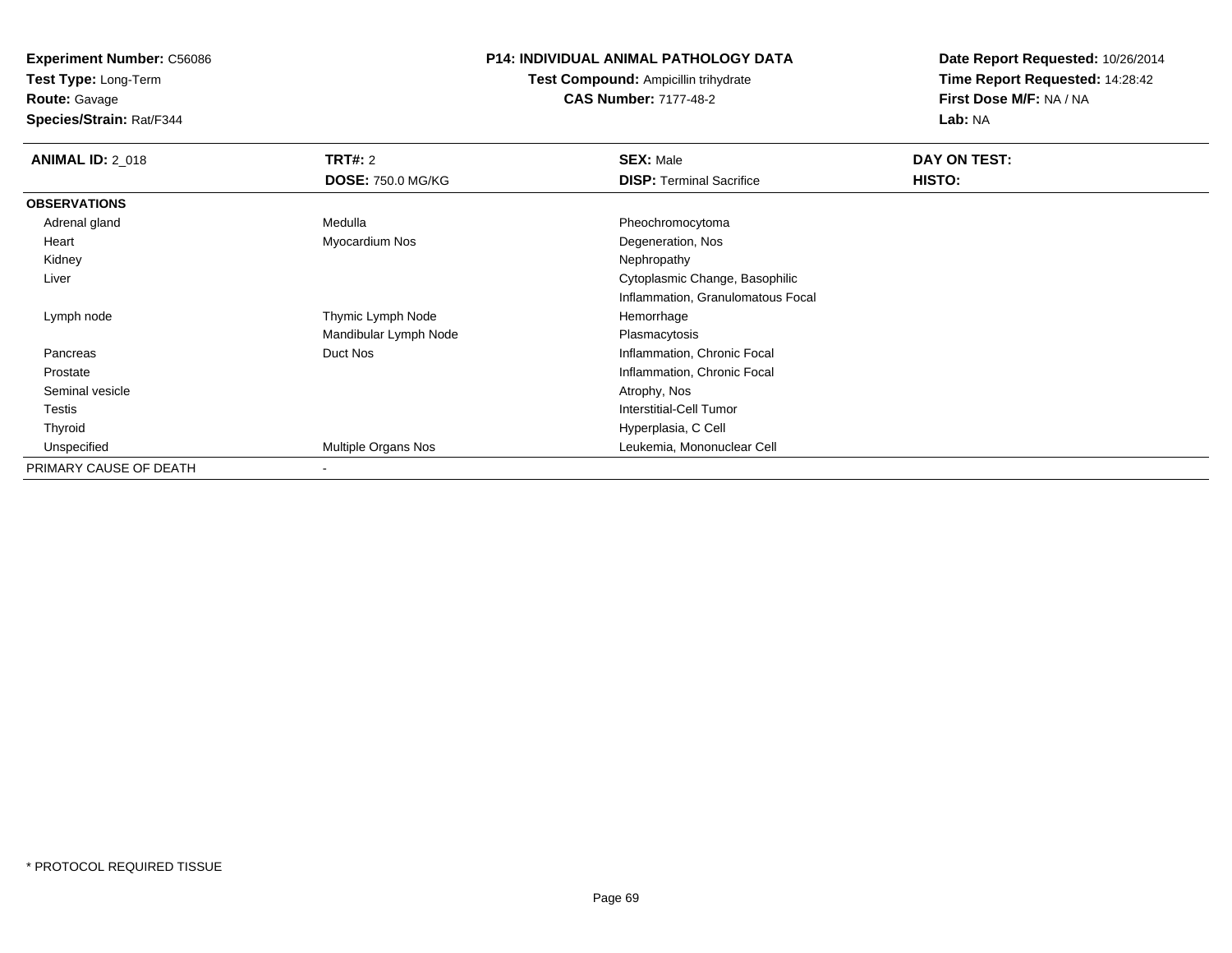**Test Type:** Long-Term

**Route:** Gavage

**Species/Strain:** Rat/F344

### **P14: INDIVIDUAL ANIMAL PATHOLOGY DATA**

**Test Compound:** Ampicillin trihydrate**CAS Number:** 7177-48-2

| <b>ANIMAL ID: 2 019</b> | TRT#: 2                  | <b>SEX: Male</b>                | DAY ON TEST: |  |
|-------------------------|--------------------------|---------------------------------|--------------|--|
|                         | <b>DOSE: 750.0 MG/KG</b> | <b>DISP:</b> Moribund Sacrifice | HISTO:       |  |
| <b>OBSERVATIONS</b>     |                          |                                 |              |  |
| Bone marrow             |                          | Hyperplasia, Hematopoietic      |              |  |
| Heart                   | Myocardium Nos           | Degeneration, Nos               |              |  |
| Kidney                  |                          | Nephropathy                     |              |  |
| Liver                   |                          | Cytoplasmic Change, Basophilic  |              |  |
| Prostate                |                          | Inflammation, Acute/Chronic     |              |  |
| Salivary gland          |                          | Atrophy, Focal                  |              |  |
| Skin                    | Abdomen                  | Hyperkeratosis                  |              |  |
| Stomach                 | Cardiac Stomach          | Hyperkeratosis                  |              |  |
|                         | Cardiac Stomach          | Hyperplasia, Epithelial         |              |  |
| Unspecified             | Multiple Organs Nos      | Leukemia, Mononuclear Cell      |              |  |
| PRIMARY CAUSE OF DEATH  | $\overline{\phantom{a}}$ |                                 |              |  |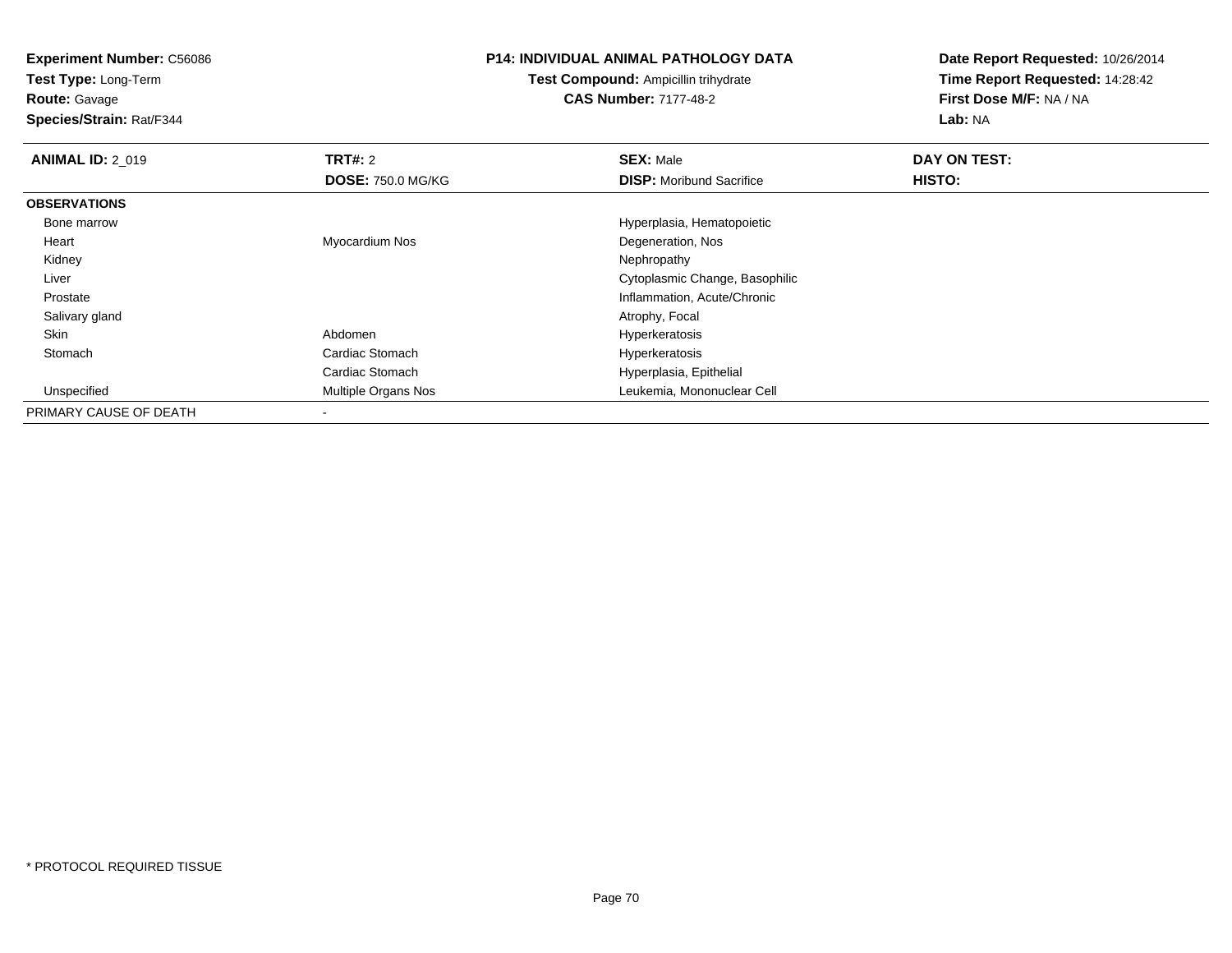**Test Type:** Long-Term

**Route:** Gavage

**Species/Strain:** Rat/F344

# **P14: INDIVIDUAL ANIMAL PATHOLOGY DATA**

**Test Compound:** Ampicillin trihydrate**CAS Number:** 7177-48-2

| <b>ANIMAL ID: 2 020</b> | <b>TRT#: 2</b>            | <b>SEX: Male</b>                  | DAY ON TEST: |  |
|-------------------------|---------------------------|-----------------------------------|--------------|--|
|                         | <b>DOSE: 750.0 MG/KG</b>  | <b>DISP: Terminal Sacrifice</b>   | HISTO:       |  |
| <b>OBSERVATIONS</b>     |                           |                                   |              |  |
| Adrenal gland           | Medulla                   | Pheochromocytoma                  |              |  |
| Heart                   | Myocardium Nos            | Degeneration, Nos                 |              |  |
| Kidney                  |                           | Nephropathy                       |              |  |
| Liver                   |                           | Clear-Cell Change                 |              |  |
|                         |                           | Cytoplasmic Change, Basophilic    |              |  |
|                         | <b>Bile Duct</b>          | Hyperplasia, Focal                |              |  |
| Lung                    |                           | Inflammation, Granulomatous Focal |              |  |
| Pituitary gland         | <b>Anterior Pituitary</b> | Cyst, Multiple                    |              |  |
| Prostate                |                           | Inflammation, Acute/Chronic       |              |  |
| Testis                  |                           | Interstitial-Cell Tumor           |              |  |
| PRIMARY CAUSE OF DEATH  |                           |                                   |              |  |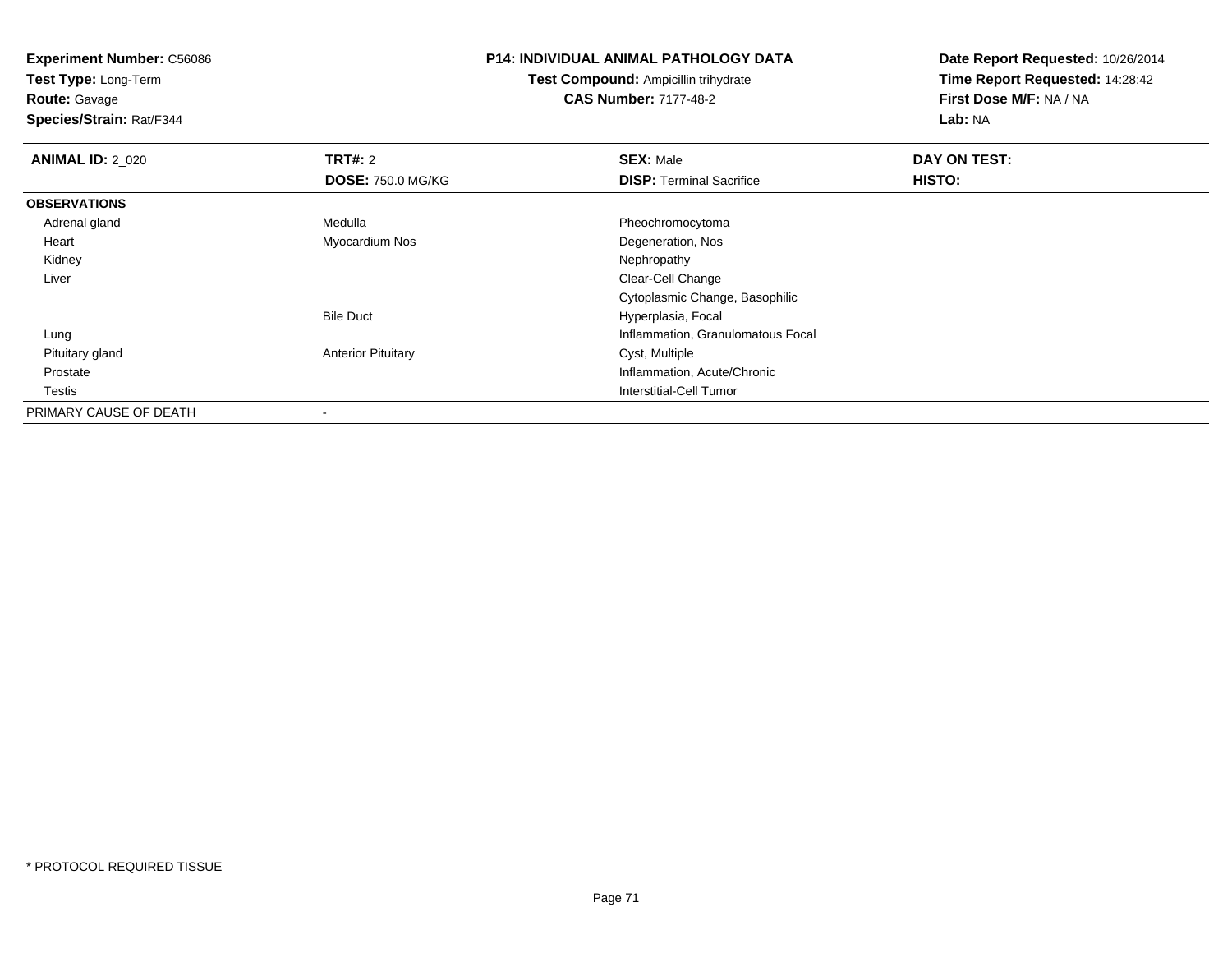**Test Type:** Long-Term

**Route:** Gavage

**Species/Strain:** Rat/F344

#### **P14: INDIVIDUAL ANIMAL PATHOLOGY DATA**

**Test Compound:** Ampicillin trihydrate**CAS Number:** 7177-48-2

| <b>ANIMAL ID: 2_021</b> | <b>TRT#: 2</b>            | <b>SEX: Male</b>                | DAY ON TEST: |  |
|-------------------------|---------------------------|---------------------------------|--------------|--|
|                         | <b>DOSE: 750.0 MG/KG</b>  | <b>DISP:</b> Terminal Sacrifice | HISTO:       |  |
| <b>OBSERVATIONS</b>     |                           |                                 |              |  |
| Adrenal gland           | <b>Cortex Nos</b>         | <b>Focal Cellular Change</b>    |              |  |
| Heart                   | Myocardium Nos            | Degeneration, Nos               |              |  |
|                         | Left Atrium Nos           | Thrombus, Organized             |              |  |
| Kidney                  |                           | Nephropathy                     |              |  |
| Liver                   |                           | Cytoplasmic Change, Basophilic  |              |  |
|                         | <b>Bile Duct</b>          | Hyperplasia, Focal              |              |  |
| Lymph node              | Mandibular Lymph Node     | Hyperplasia, Lymphoid           |              |  |
| Pituitary gland         | <b>Anterior Pituitary</b> | Adenoma, Nos                    |              |  |
| Skin                    | Back                      | Keratoacanthoma                 |              |  |
| Testis                  |                           | Hyperplasia, Interstitial Cell  |              |  |
| Thyroid                 |                           | Hyperplasia, C Cell             |              |  |
| PRIMARY CAUSE OF DEATH  |                           |                                 |              |  |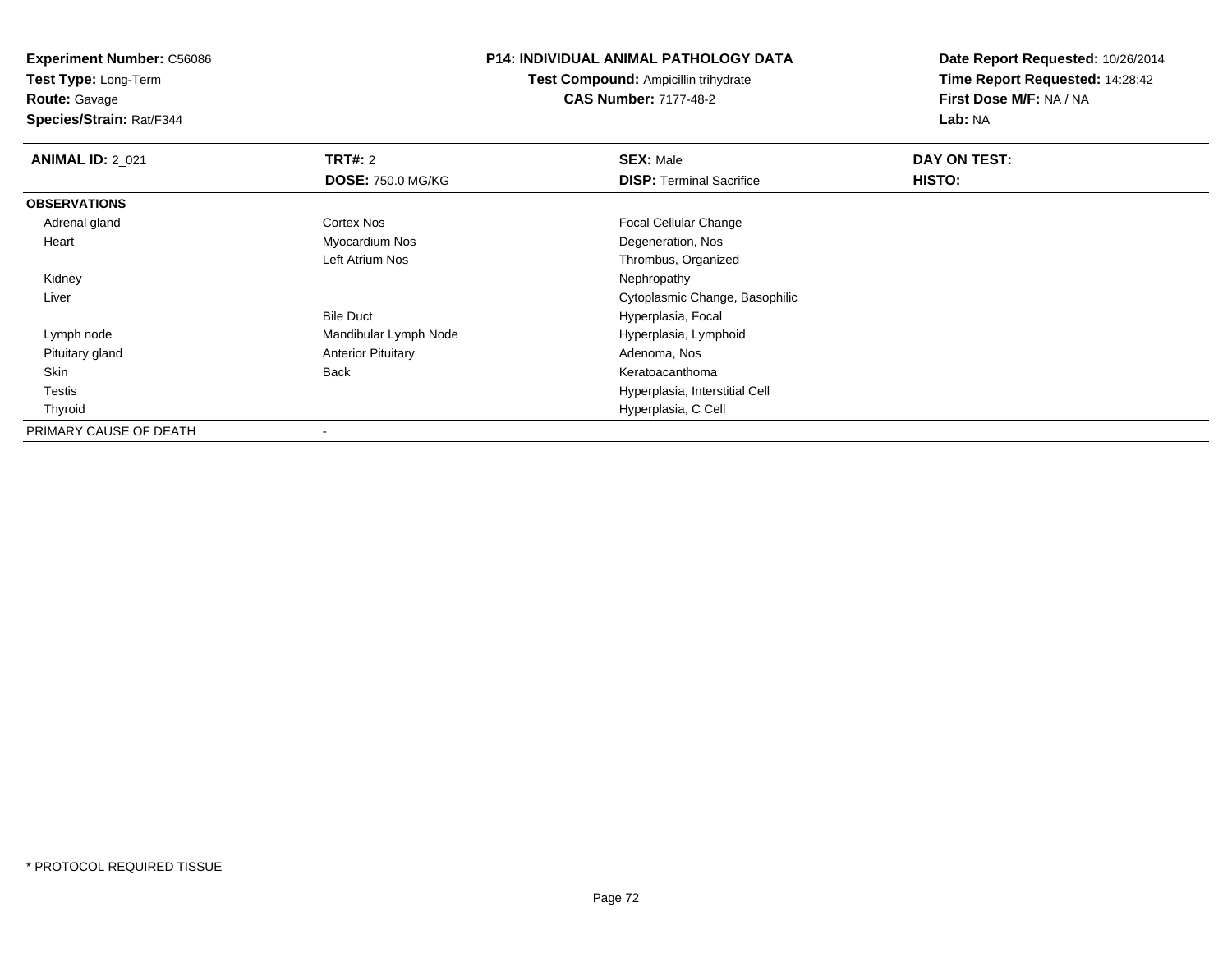**Test Type:** Long-Term

**Route:** Gavage

**Species/Strain:** Rat/F344

#### **P14: INDIVIDUAL ANIMAL PATHOLOGY DATA**

**Test Compound:** Ampicillin trihydrate**CAS Number:** 7177-48-2

| <b>ANIMAL ID: 2_022</b> | TRT#: 2                   | <b>SEX: Male</b>                  | DAY ON TEST: |
|-------------------------|---------------------------|-----------------------------------|--------------|
|                         | <b>DOSE: 750.0 MG/KG</b>  | <b>DISP: Terminal Sacrifice</b>   | HISTO:       |
| <b>OBSERVATIONS</b>     |                           |                                   |              |
| Adrenal gland           | Cortex Nos                | <b>Focal Cellular Change</b>      |              |
|                         | Medulla                   | Hyperplasia, Focal                |              |
| Heart                   | Myocardium Nos            | Degeneration, Nos                 |              |
| Kidney                  |                           | Nephropathy                       |              |
| Liver                   |                           | Clear-Cell Change                 |              |
|                         |                           | Cytoplasmic Change, Basophilic    |              |
|                         |                           | Hematopoiesis                     |              |
|                         | <b>Bile Duct</b>          | Hyperplasia, Focal                |              |
|                         |                           | Inflammation, Granulomatous Focal |              |
| Lung                    |                           | Alveolar/Bronchiolar Adenoma      |              |
|                         |                           | Inflammation, Chronic Focal       |              |
| Mammary gland           |                           | Hyperplasia, Cystic               |              |
| Pituitary gland         | <b>Anterior Pituitary</b> | Hyperplasia, Focal                |              |
| Prostate                |                           | Inflammation, Acute/Chronic       |              |
| <b>Testis</b>           |                           | Hyperplasia, Interstitial Cell    |              |
|                         |                           | Interstitial-Cell Tumor           |              |
| Thyroid                 |                           | Hyperplasia, C Cell               |              |
| PRIMARY CAUSE OF DEATH  | ۰                         |                                   |              |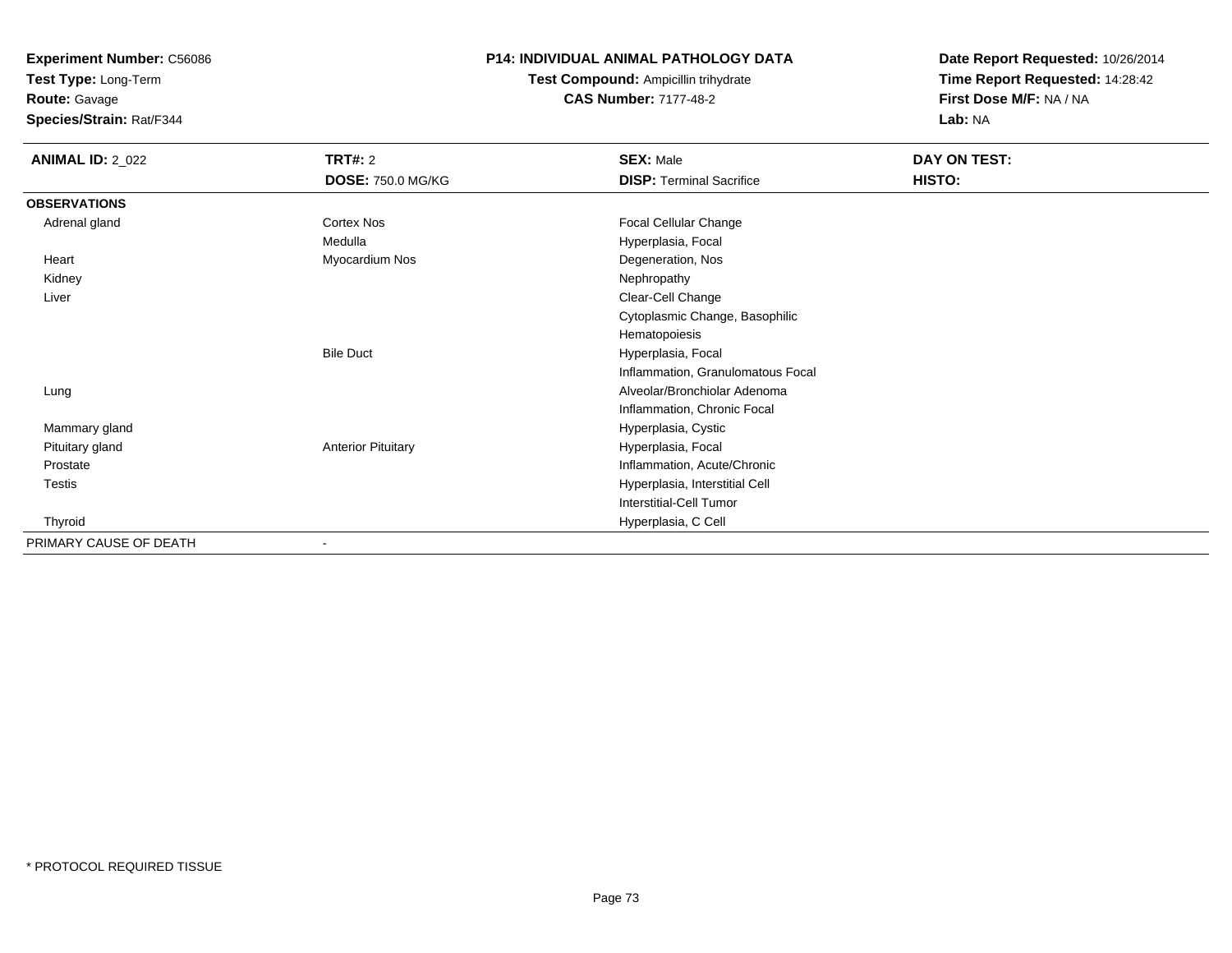| <b>Experiment Number: C56086</b><br><b>Test Type: Long-Term</b> |                          | <b>P14: INDIVIDUAL ANIMAL PATHOLOGY DATA</b><br>Test Compound: Ampicillin trihydrate<br><b>CAS Number: 7177-48-2</b> | Date Report Requested: 10/26/2014<br>Time Report Requested: 14:28:42<br>First Dose M/F: NA / NA |  |
|-----------------------------------------------------------------|--------------------------|----------------------------------------------------------------------------------------------------------------------|-------------------------------------------------------------------------------------------------|--|
| <b>Route: Gavage</b><br>Species/Strain: Rat/F344                |                          |                                                                                                                      | Lab: NA                                                                                         |  |
| <b>ANIMAL ID: 2 023</b>                                         | TRT#: 2                  | <b>SEX: Male</b>                                                                                                     | DAY ON TEST:                                                                                    |  |
|                                                                 | <b>DOSE: 750.0 MG/KG</b> | <b>DISP:</b> Moribund Sacrifice                                                                                      | HISTO:                                                                                          |  |
| <b>OBSERVATIONS</b>                                             |                          |                                                                                                                      |                                                                                                 |  |
| Bone marrow                                                     |                          | Necrosis, Diffuse                                                                                                    |                                                                                                 |  |
| Unspecified                                                     | Multiple Organs Nos      | Lymphoma, Histiocytic-Malignant Type                                                                                 |                                                                                                 |  |
| PRIMARY CAUSE OF DEATH                                          |                          |                                                                                                                      |                                                                                                 |  |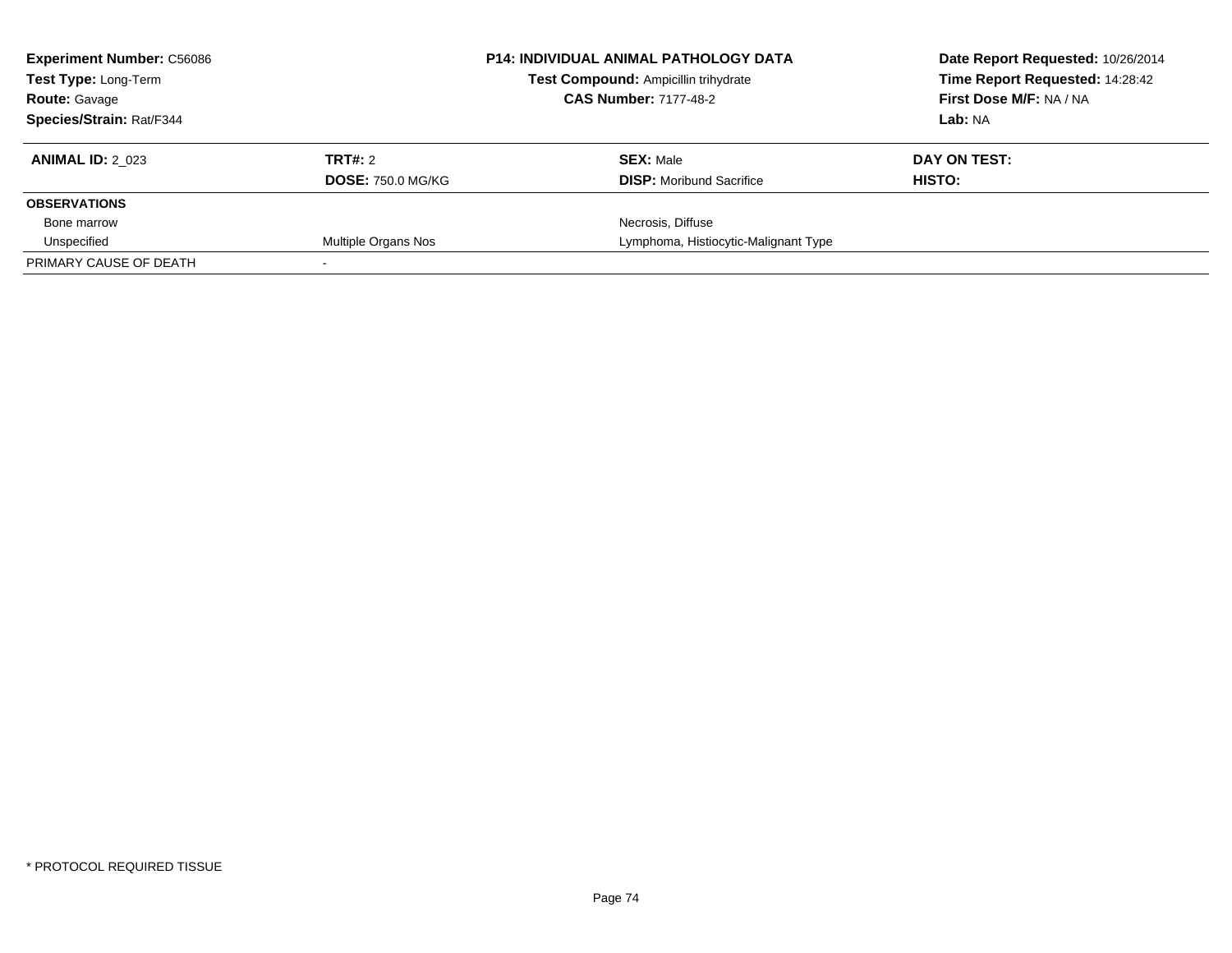**Test Type:** Long-Term

**Route:** Gavage

**Species/Strain:** Rat/F344

#### **P14: INDIVIDUAL ANIMAL PATHOLOGY DATA**

**Test Compound:** Ampicillin trihydrate**CAS Number:** 7177-48-2

| <b>ANIMAL ID: 2 024</b> | <b>TRT#: 2</b>           | <b>SEX: Male</b>               | DAY ON TEST: |  |
|-------------------------|--------------------------|--------------------------------|--------------|--|
|                         | <b>DOSE: 750.0 MG/KG</b> | <b>DISP: Natural Death</b>     | HISTO:       |  |
| <b>OBSERVATIONS</b>     |                          |                                |              |  |
| Adrenal gland           | Medulla                  | Pheochromocytoma               |              |  |
| Bone marrow             |                          | Hyperplasia, Hematopoietic     |              |  |
| Heart                   | Myocardium Nos           | Degeneration, Nos              |              |  |
| <b>Intestine Small</b>  | <b>Mesentery Nos</b>     | Inflammation, Acute/Chronic    |              |  |
|                         | <b>Mesentery Nos</b>     | Necrosis, Fat                  |              |  |
| Liver                   |                          | Cytoplasmic Change, Basophilic |              |  |
|                         | Hepatocytes              | Cytoplasmic Vacuolization      |              |  |
|                         | <b>Bile Duct</b>         | Hyperplasia, Focal             |              |  |
|                         |                          | Necrosis, Coagulative          |              |  |
| Skeletal muscle         | <b>Abdominal Muscle</b>  | Sarcoma, Nos                   |              |  |
| Trachea                 | Gland                    | Dilatation, Nos                |              |  |
| Unspecified             | Multiple Organs Nos      | Sarcoma, Nos, Metastatic       |              |  |
| PRIMARY CAUSE OF DEATH  | $\,$                     |                                |              |  |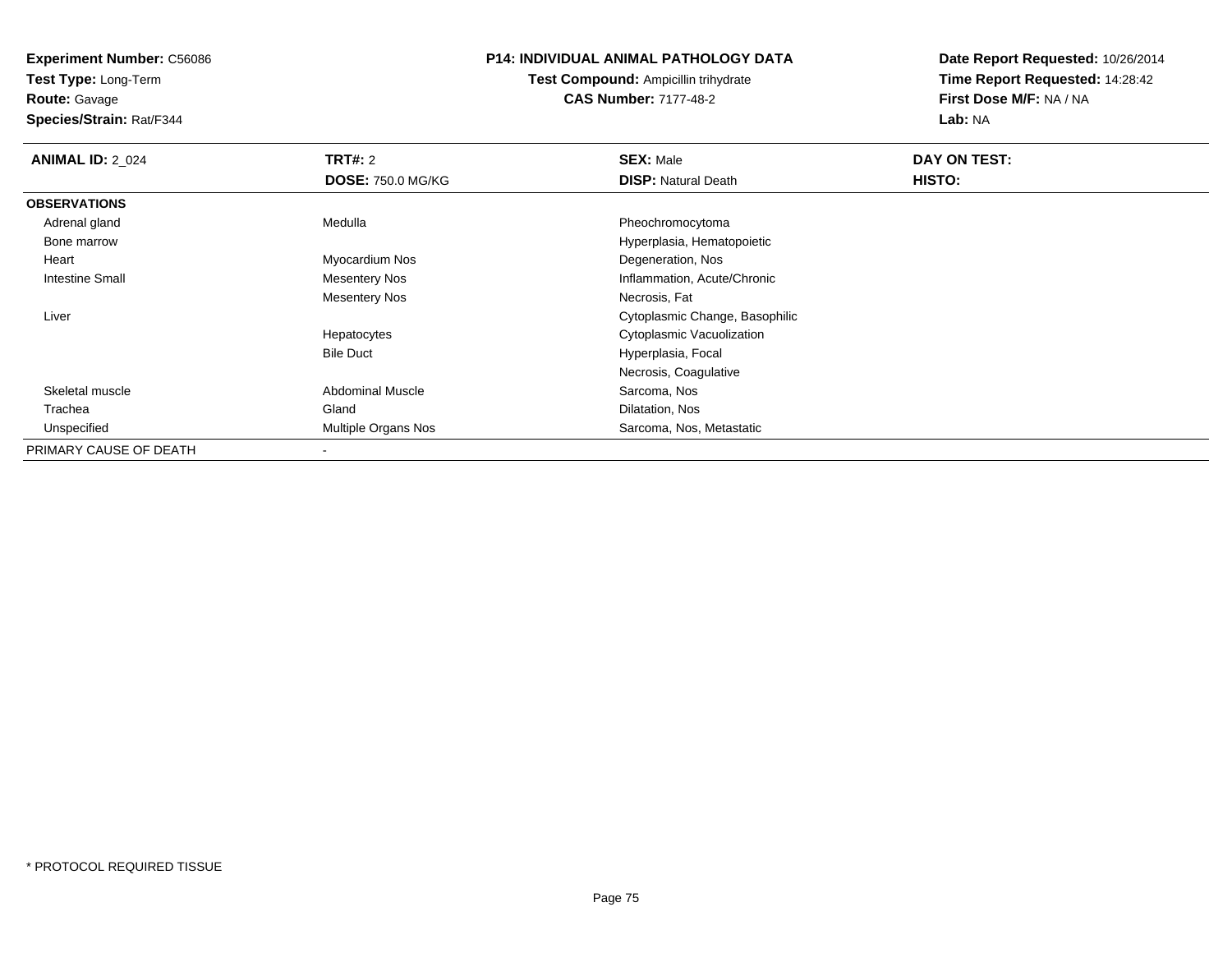**Test Type:** Long-Term

**Route:** Gavage

**Species/Strain:** Rat/F344

#### **P14: INDIVIDUAL ANIMAL PATHOLOGY DATA**

**Test Compound:** Ampicillin trihydrate**CAS Number:** 7177-48-2

| <b>ANIMAL ID: 2_025</b> | <b>TRT#: 2</b>           | <b>SEX: Male</b>                  | DAY ON TEST: |  |
|-------------------------|--------------------------|-----------------------------------|--------------|--|
|                         | <b>DOSE: 750.0 MG/KG</b> | <b>DISP: Terminal Sacrifice</b>   | HISTO:       |  |
| <b>OBSERVATIONS</b>     |                          |                                   |              |  |
| Adrenal gland           | Medulla                  | Hyperplasia, Focal                |              |  |
|                         | Medulla                  | Pheochromocytoma                  |              |  |
| Heart                   | Myocardium Nos           | Degeneration, Nos                 |              |  |
|                         | Left Ventricle Nos       | Hyperplasia, Focal                |              |  |
| Kidney                  |                          | Nephropathy                       |              |  |
| Liver                   |                          | Cytoplasmic Change, Basophilic    |              |  |
|                         | Hepatocytes              | Cytoplasmic Vacuolization         |              |  |
|                         | <b>Bile Duct</b>         | Fibrosis, Focal                   |              |  |
|                         |                          | Hematopoiesis                     |              |  |
|                         |                          | Inflammation, Granulomatous Focal |              |  |
| Lymph node              | Thymic Lymph Node        | Erythrophagocytosis               |              |  |
| Pancreas                | Acinus                   | Atrophy, Focal                    |              |  |
| Prostate                |                          | Inflammation, Acute/Chronic       |              |  |
| Testis                  |                          | Hyperplasia, Interstitial Cell    |              |  |
|                         |                          | <b>Interstitial-Cell Tumor</b>    |              |  |
| Thyroid                 |                          | Hyperplasia, C Cell               |              |  |
| PRIMARY CAUSE OF DEATH  |                          |                                   |              |  |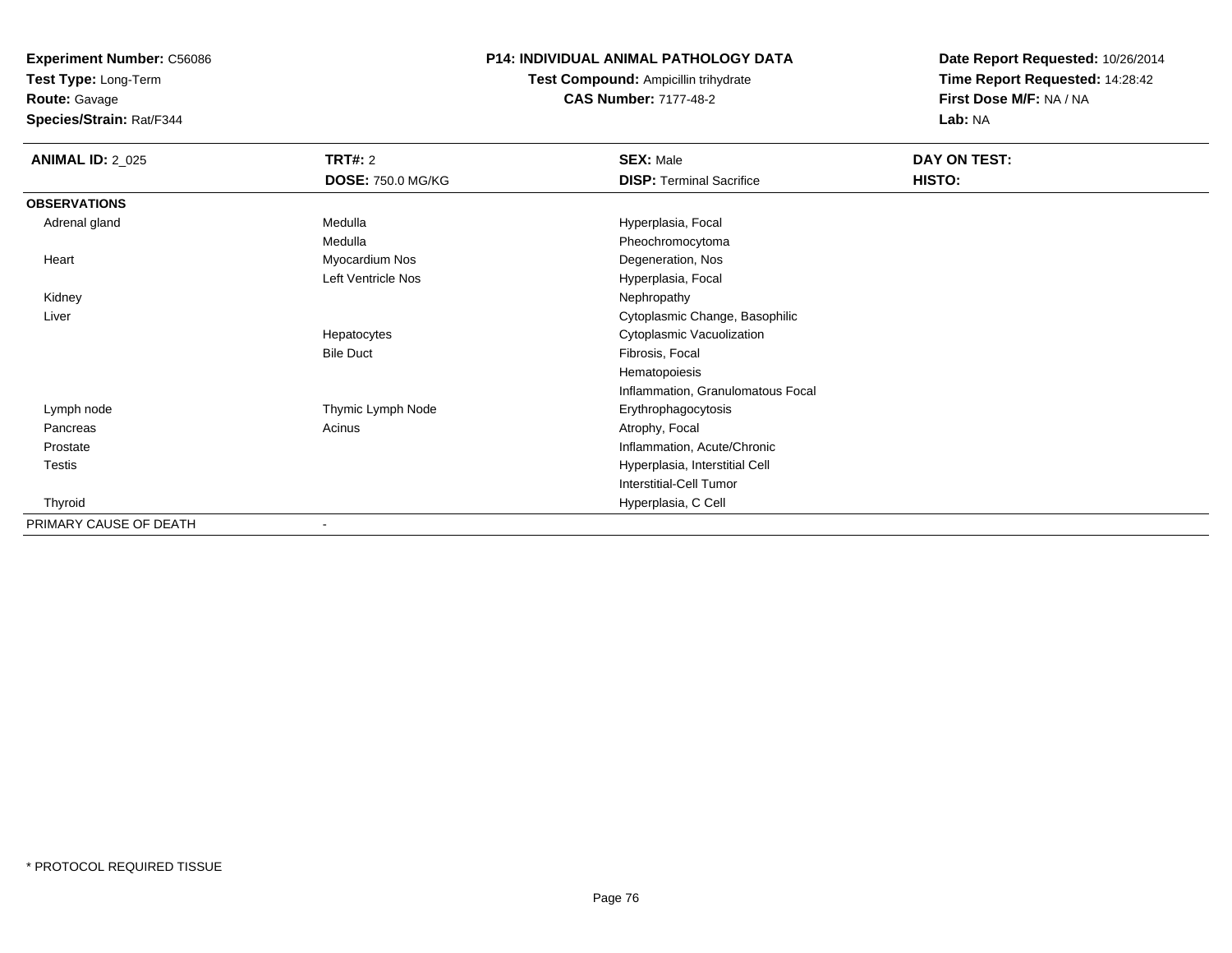**Test Type:** Long-Term

**Route:** Gavage

**Species/Strain:** Rat/F344

#### **P14: INDIVIDUAL ANIMAL PATHOLOGY DATA**

### **Test Compound:** Ampicillin trihydrate**CAS Number:** 7177-48-2

| <b>ANIMAL ID: 2 026</b> | TRT#: 2                    | <b>SEX: Male</b>                | DAY ON TEST: |  |
|-------------------------|----------------------------|---------------------------------|--------------|--|
|                         | <b>DOSE: 750.0 MG/KG</b>   | <b>DISP:</b> Moribund Sacrifice | HISTO:       |  |
| <b>OBSERVATIONS</b>     |                            |                                 |              |  |
| Adrenal gland           | Medulla                    | Pheochromocytoma, Malignant     |              |  |
| Bone marrow             |                            | Hyperplasia, Hematopoietic      |              |  |
| Esophagus               |                            | Inflammation, Acute/Chronic     |              |  |
| Heart                   | Myocardium Nos             | Degeneration, Nos               |              |  |
| Kidney                  |                            | Nephropathy                     |              |  |
| Liver                   | <b>Bile Duct</b>           | Hyperplasia, Focal              |              |  |
| Pituitary gland         | <b>Anterior Pituitary</b>  | Adenoma, Nos                    |              |  |
| Prostate                |                            | Inflammation, Acute/Chronic     |              |  |
| Spleen                  |                            | Depletion, Lymphoid             |              |  |
| Testis                  |                            | Hyperplasia, Interstitial Cell  |              |  |
| Thyroid                 |                            | C-Cell Adenoma                  |              |  |
| Unspecified             | <b>Multiple Organs Nos</b> | Leukemia, Mononuclear Cell      |              |  |
| PRIMARY CAUSE OF DEATH  |                            |                                 |              |  |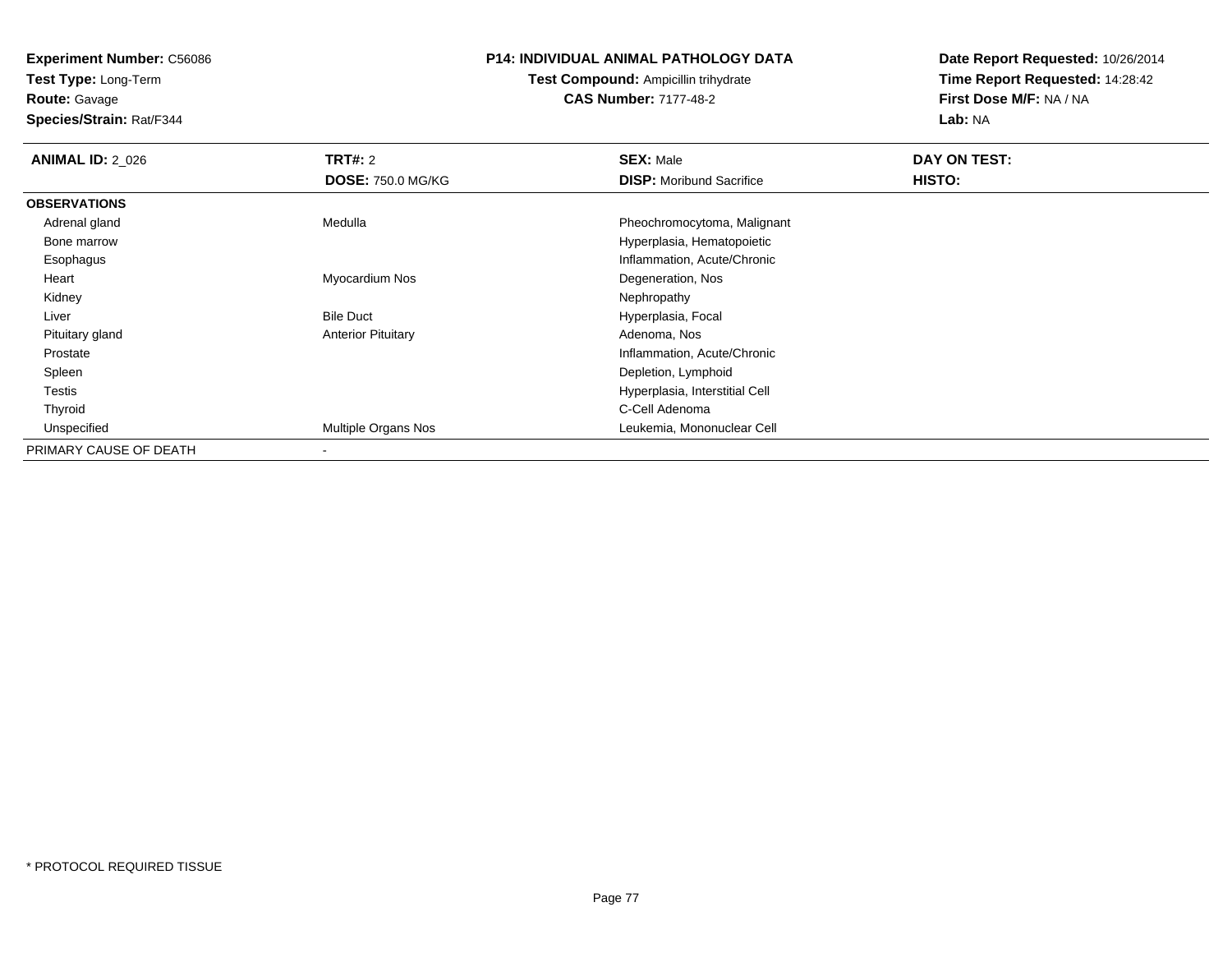**Test Type:** Long-Term**Route:** Gavage

**Species/Strain:** Rat/F344

#### **P14: INDIVIDUAL ANIMAL PATHOLOGY DATA**

# **Test Compound:** Ampicillin trihydrate**CAS Number:** 7177-48-2

| <b>ANIMAL ID: 2_027</b> | <b>TRT#: 2</b>            | <b>SEX: Male</b>                | DAY ON TEST: |  |
|-------------------------|---------------------------|---------------------------------|--------------|--|
|                         | <b>DOSE: 750.0 MG/KG</b>  | <b>DISP:</b> Moribund Sacrifice | HISTO:       |  |
| <b>OBSERVATIONS</b>     |                           |                                 |              |  |
| Adrenal gland           | Cortex Nos                | <b>Accessory Structure</b>      |              |  |
| Esophagus               |                           | Hyperkeratosis                  |              |  |
| Heart                   | Myocardium Nos            | Degeneration, Nos               |              |  |
| Kidney                  |                           | Nephropathy                     |              |  |
| Liver                   |                           | Cytoplasmic Change, Basophilic  |              |  |
| Lung                    |                           | Inflammation, Pyogranulomatous  |              |  |
| Pituitary gland         | <b>Anterior Pituitary</b> | Hyperplasia, Focal              |              |  |
| Prostate                |                           | Inflammation, Active Chronic    |              |  |
| Spleen                  |                           | Hemosiderosis                   |              |  |
| Stomach                 | Cardiac Stomach           | Acanthosis                      |              |  |
|                         | Submucosa                 | Fibrosis, Diffuse               |              |  |
|                         | Cardiac Stomach           | Hyperkeratosis                  |              |  |
|                         | Cardiac Stomach           | Inflammation, Acute Focal       |              |  |
| Testis                  |                           | Hyperplasia, Interstitial Cell  |              |  |
|                         |                           | Interstitial-Cell Tumor         |              |  |
| Thymus                  |                           | Hemorrhage                      |              |  |
| PRIMARY CAUSE OF DEATH  |                           |                                 |              |  |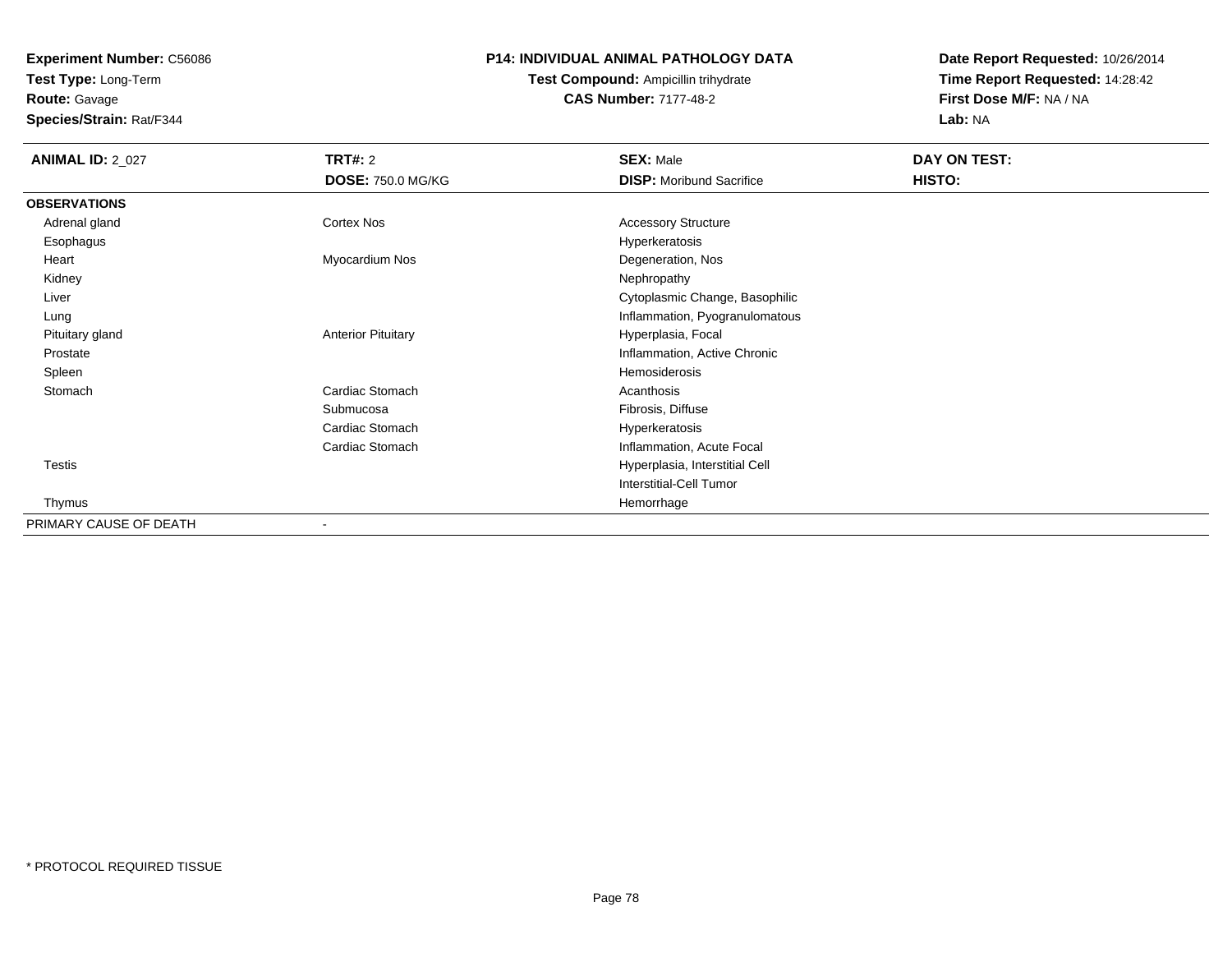**Test Type:** Long-Term

# **Route:** Gavage

**Species/Strain:** Rat/F344

#### **P14: INDIVIDUAL ANIMAL PATHOLOGY DATA**

# **Test Compound:** Ampicillin trihydrate**CAS Number:** 7177-48-2

| <b>ANIMAL ID: 2 028</b> | TRT#: 2                   | <b>SEX: Male</b>                | DAY ON TEST: |  |
|-------------------------|---------------------------|---------------------------------|--------------|--|
|                         | <b>DOSE: 750.0 MG/KG</b>  | <b>DISP:</b> Moribund Sacrifice | HISTO:       |  |
| <b>OBSERVATIONS</b>     |                           |                                 |              |  |
| Bone marrow             |                           | Fibrosis, Myelo                 |              |  |
| Heart                   | Myocardium Nos            | Degeneration, Nos               |              |  |
| Kidney                  |                           | Nephropathy                     |              |  |
| Liver                   | <b>Bile Duct</b>          | Hyperplasia, Focal              |              |  |
| Mammary gland           |                           | Hyperplasia, Focal              |              |  |
| Pancreas                | Acinus                    | Atrophy, Focal                  |              |  |
|                         | Islets                    | Hyperplasia, Focal              |              |  |
|                         | Peripancreatic Tissue     | Inflammation, Acute/Chronic     |              |  |
|                         | Acinus                    | Inflammation, Chronic Focal     |              |  |
| Pituitary gland         | <b>Anterior Pituitary</b> | Adenoma, Nos                    |              |  |
| Testis                  |                           | Interstitial-Cell Tumor         |              |  |
| Unspecified             | Multiple Organs Nos       | Leukemia, Mononuclear Cell      |              |  |
| PRIMARY CAUSE OF DEATH  |                           |                                 |              |  |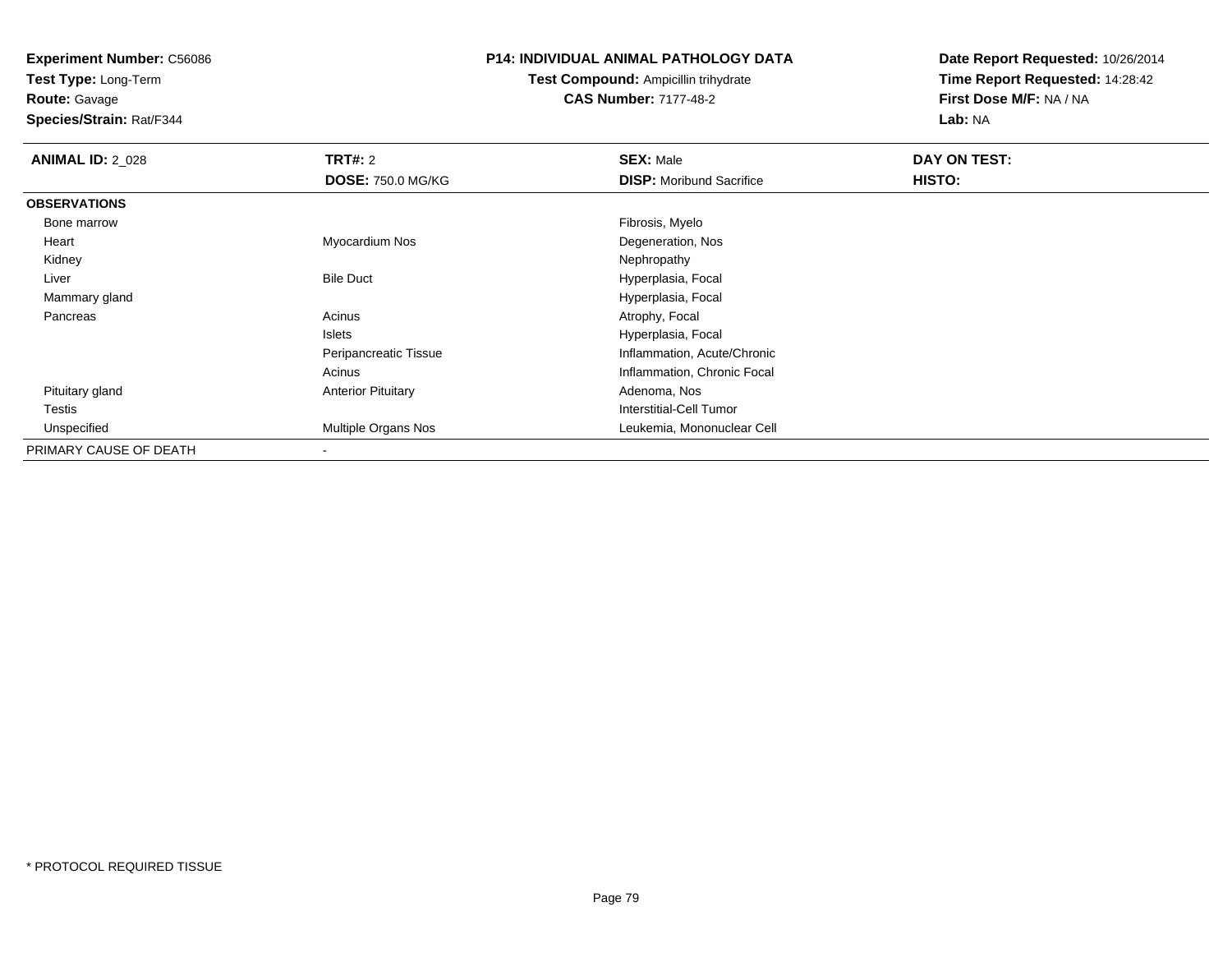| <b>Experiment Number: C56086</b><br>Test Type: Long-Term<br><b>Route: Gavage</b><br>Species/Strain: Rat/F344 |                          | <b>P14: INDIVIDUAL ANIMAL PATHOLOGY DATA</b><br>Test Compound: Ampicillin trihydrate<br><b>CAS Number: 7177-48-2</b> | Date Report Requested: 10/26/2014<br>Time Report Requested: 14:28:42<br>First Dose M/F: NA / NA<br>Lab: NA |
|--------------------------------------------------------------------------------------------------------------|--------------------------|----------------------------------------------------------------------------------------------------------------------|------------------------------------------------------------------------------------------------------------|
| <b>ANIMAL ID: 2 029</b>                                                                                      | <b>TRT#: 2</b>           | <b>SEX: Male</b>                                                                                                     | DAY ON TEST:                                                                                               |
|                                                                                                              | <b>DOSE: 750.0 MG/KG</b> | <b>DISP:</b> Terminal Sacrifice                                                                                      | HISTO:                                                                                                     |
| <b>OBSERVATIONS</b>                                                                                          |                          |                                                                                                                      |                                                                                                            |
| Heart                                                                                                        | Myocardium Nos           | Degeneration, Nos                                                                                                    |                                                                                                            |
| Kidney                                                                                                       |                          | Hemorrhage                                                                                                           |                                                                                                            |
|                                                                                                              |                          | Nephropathy                                                                                                          |                                                                                                            |
| Liver                                                                                                        |                          | Cytoplasmic Change, Basophilic                                                                                       |                                                                                                            |
| Prostate                                                                                                     |                          | Inflammation, Acute/Chronic                                                                                          |                                                                                                            |
| Testis                                                                                                       |                          | <b>Interstitial-Cell Tumor</b>                                                                                       |                                                                                                            |
| Thyroid                                                                                                      |                          | Hyperplasia, C Cell                                                                                                  |                                                                                                            |
| PRIMARY CAUSE OF DEATH                                                                                       |                          |                                                                                                                      |                                                                                                            |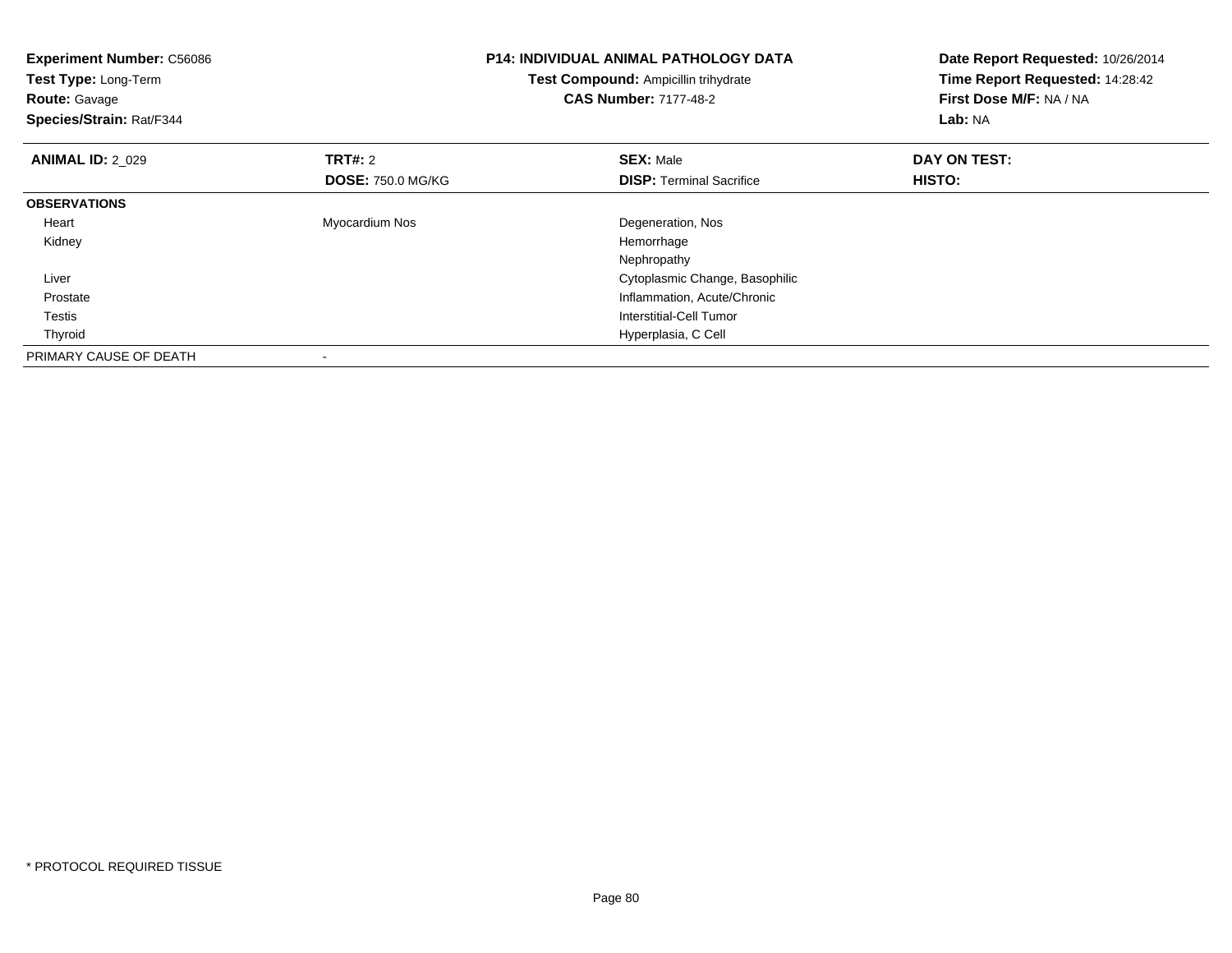**Test Type:** Long-Term

**Route:** Gavage

**Species/Strain:** Rat/F344

#### **P14: INDIVIDUAL ANIMAL PATHOLOGY DATA**

**Test Compound:** Ampicillin trihydrate**CAS Number:** 7177-48-2

| <b>ANIMAL ID: 2 030</b> | TRT#: 2                   | <b>SEX: Male</b>                | DAY ON TEST: |
|-------------------------|---------------------------|---------------------------------|--------------|
|                         | <b>DOSE: 750.0 MG/KG</b>  | <b>DISP: Terminal Sacrifice</b> | HISTO:       |
| <b>OBSERVATIONS</b>     |                           |                                 |              |
| Adrenal gland           | Cortex Nos                | <b>Focal Cellular Change</b>    |              |
|                         | Medulla                   | Hyperplasia, Focal              |              |
| Bone marrow             |                           | Hyperplasia, Hematopoietic      |              |
| Heart                   | Myocardium Nos            | Degeneration, Nos               |              |
| Kidney                  |                           | Cyst, Nos                       |              |
|                         |                           | Nephropathy                     |              |
| Liver                   |                           | Clear-Cell Change               |              |
|                         |                           | Cytoplasmic Change, Basophilic  |              |
| Lymph node              | Mandibular Lymph Node     | Plasmacytosis                   |              |
| Mammary gland           |                           | Fibroadenoma                    |              |
| Pituitary gland         | <b>Anterior Pituitary</b> | Adenoma, Nos                    |              |
| Prostate                |                           | Inflammation, Acute/Chronic     |              |
| Salivary gland          |                           | Metaplasia, Nos                 |              |
| Unspecified             | Multiple Organs Nos       | Leukemia, Mononuclear Cell      |              |
| PRIMARY CAUSE OF DEATH  | $\blacksquare$            |                                 |              |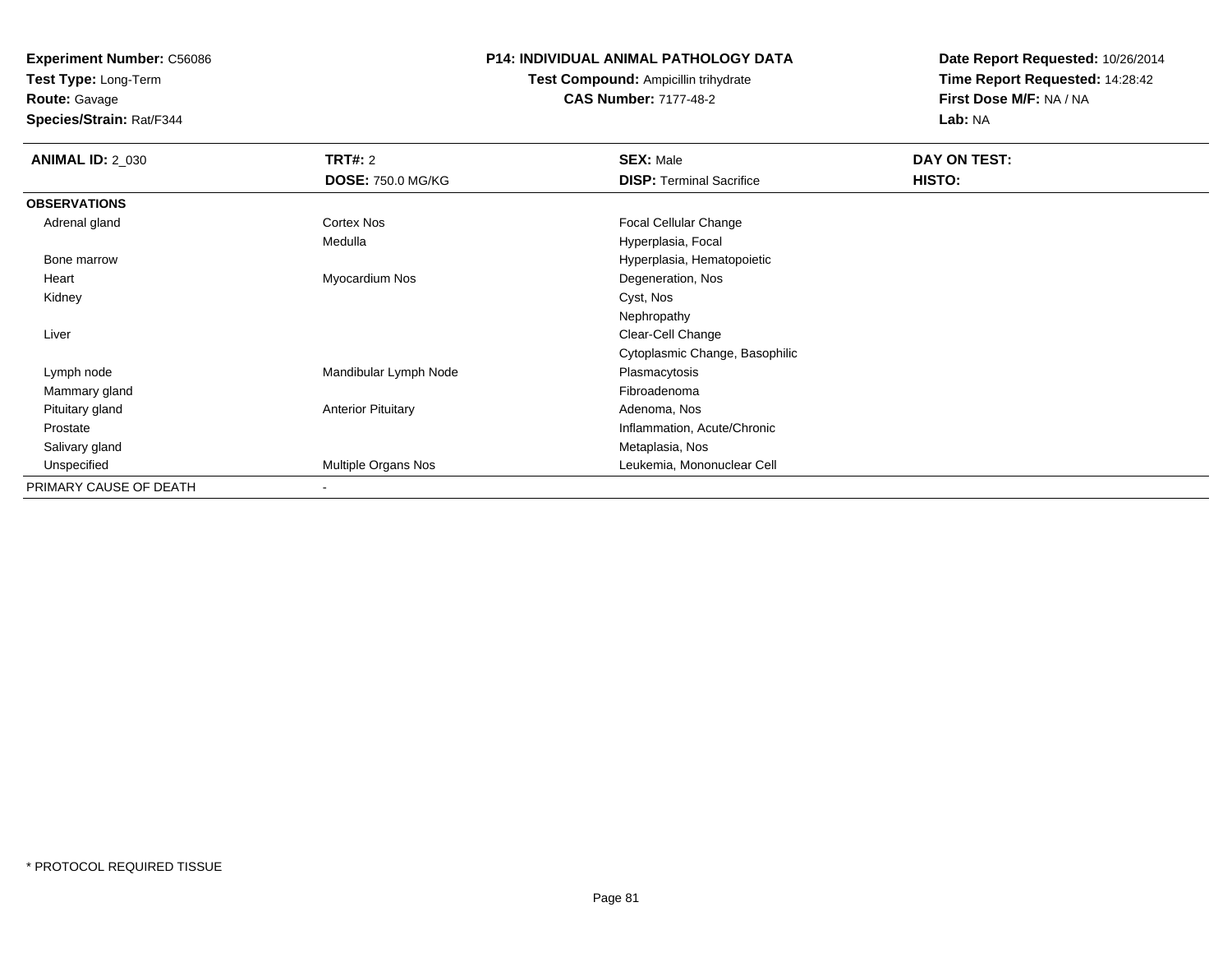**Test Type:** Long-Term

**Route:** Gavage

**Species/Strain:** Rat/F344

#### **P14: INDIVIDUAL ANIMAL PATHOLOGY DATA**

**Test Compound:** Ampicillin trihydrate**CAS Number:** 7177-48-2

| <b>ANIMAL ID: 2 031</b> | <b>TRT#: 2</b>            | <b>SEX: Male</b>                | DAY ON TEST: |
|-------------------------|---------------------------|---------------------------------|--------------|
|                         | <b>DOSE: 750.0 MG/KG</b>  | <b>DISP:</b> Moribund Sacrifice | HISTO:       |
| <b>OBSERVATIONS</b>     |                           |                                 |              |
| Bone marrow             |                           | Hyperplasia, Hematopoietic      |              |
| <b>Brain</b>            | Thalamus                  | Atrophy, Pressure               |              |
| Heart                   | Myocardium Nos            | Degeneration, Nos               |              |
| Kidney                  |                           | Nephropathy                     |              |
| Liver                   | <b>Bile Duct</b>          | Hyperplasia, Focal              |              |
| Mammary gland           |                           | Hyperplasia, Cystic             |              |
| Pituitary gland         | <b>Anterior Pituitary</b> | Carcinoma, Nos                  |              |
| Salivary gland          |                           | Hyperplasia, Focal              |              |
| Skin                    | Hip                       | Squamous Cell Papilloma         |              |
| <b>Testis</b>           |                           | Interstitial-Cell Tumor         |              |
|                         | Tunica Vaginalis          | Mesothelioma, Malignant         |              |
| Unspecified             | Multiple Organs Nos       | Leukemia, Mononuclear Cell      |              |
|                         | Multiple Organs Nos       | Mesothelioma, Metastatic        |              |
| PRIMARY CAUSE OF DEATH  | ۰                         |                                 |              |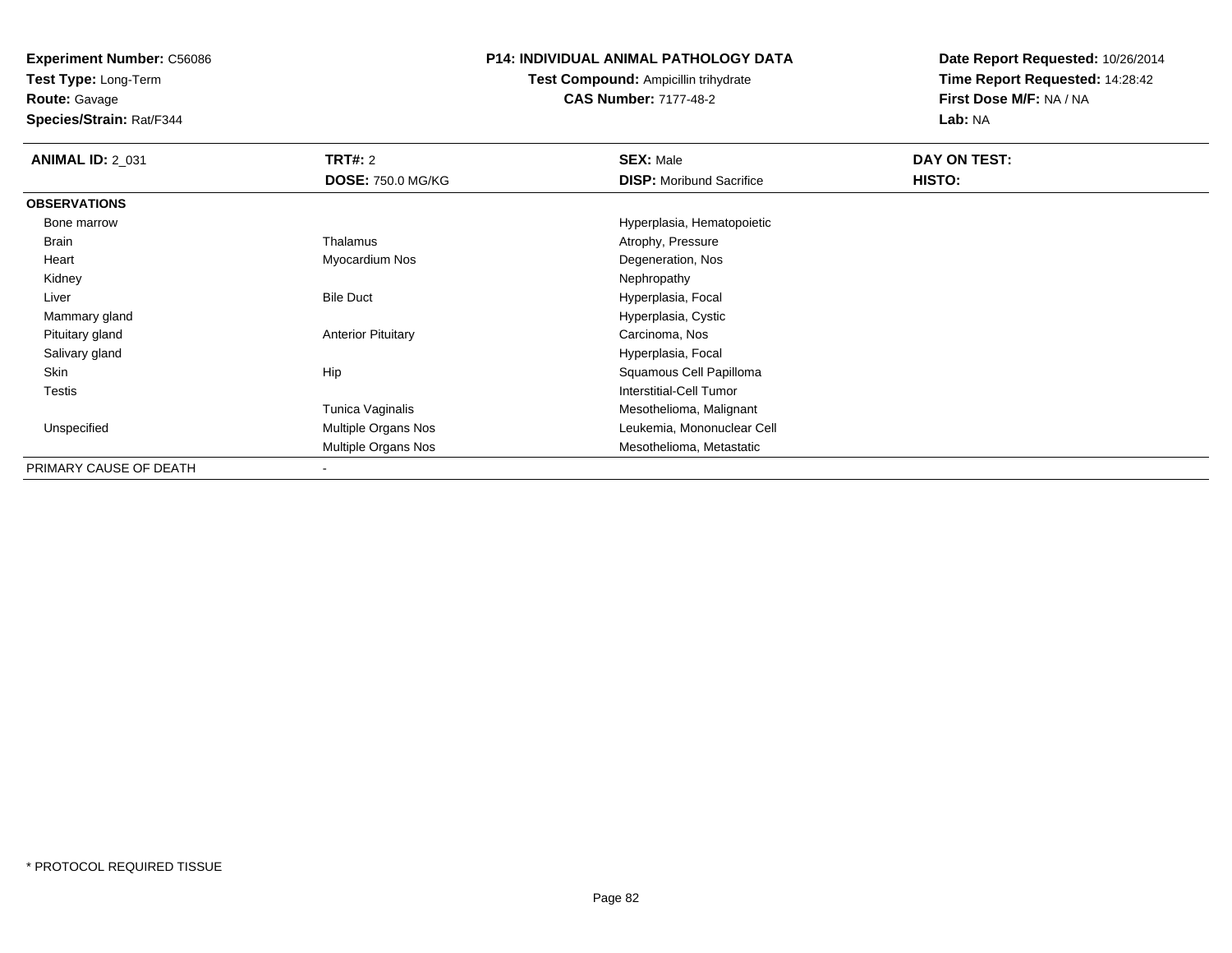**Test Type:** Long-Term

**Route:** Gavage

**Species/Strain:** Rat/F344

#### **P14: INDIVIDUAL ANIMAL PATHOLOGY DATA**

# **Test Compound:** Ampicillin trihydrate**CAS Number:** 7177-48-2

| <b>ANIMAL ID: 2_032</b> | TRT#: 2                   | <b>SEX: Male</b>                | <b>DAY ON TEST:</b> |
|-------------------------|---------------------------|---------------------------------|---------------------|
|                         | <b>DOSE: 750.0 MG/KG</b>  | <b>DISP:</b> Moribund Sacrifice | HISTO:              |
| <b>OBSERVATIONS</b>     |                           |                                 |                     |
| Intestine Large         | Colon                     | Dilatation, Nos                 |                     |
|                         | Colon                     | Hyperplasia, Diffuse            |                     |
| Kidney                  |                           | Nephropathy                     |                     |
|                         |                           | Nephrosis, Hydro                |                     |
| Liver                   |                           | Cytoplasmic Change, Basophilic  |                     |
|                         | <b>Bile Duct</b>          | Hyperplasia, Focal              |                     |
| Lung                    |                           | Hemorrhage                      |                     |
| Pituitary gland         | <b>Anterior Pituitary</b> | Adenoma, Nos                    |                     |
| Prostate                | Prostatic Urethra         | Inflammation, Acute             |                     |
|                         |                           | Inflammation, Acute Diffuse     |                     |
| Spleen                  |                           | Hemosiderosis                   |                     |
| Unspecified             | <b>Abdominal Cavity</b>   | Undifferentiated Carcinoma      |                     |
| Urinary bladder         |                           | Hemorrhage                      |                     |
|                         | Mucosa                    | Hyperplasia, Epithelial         |                     |
|                         |                           | Inflammation, Acute Focal       |                     |
| PRIMARY CAUSE OF DEATH  | $\overline{\phantom{a}}$  |                                 |                     |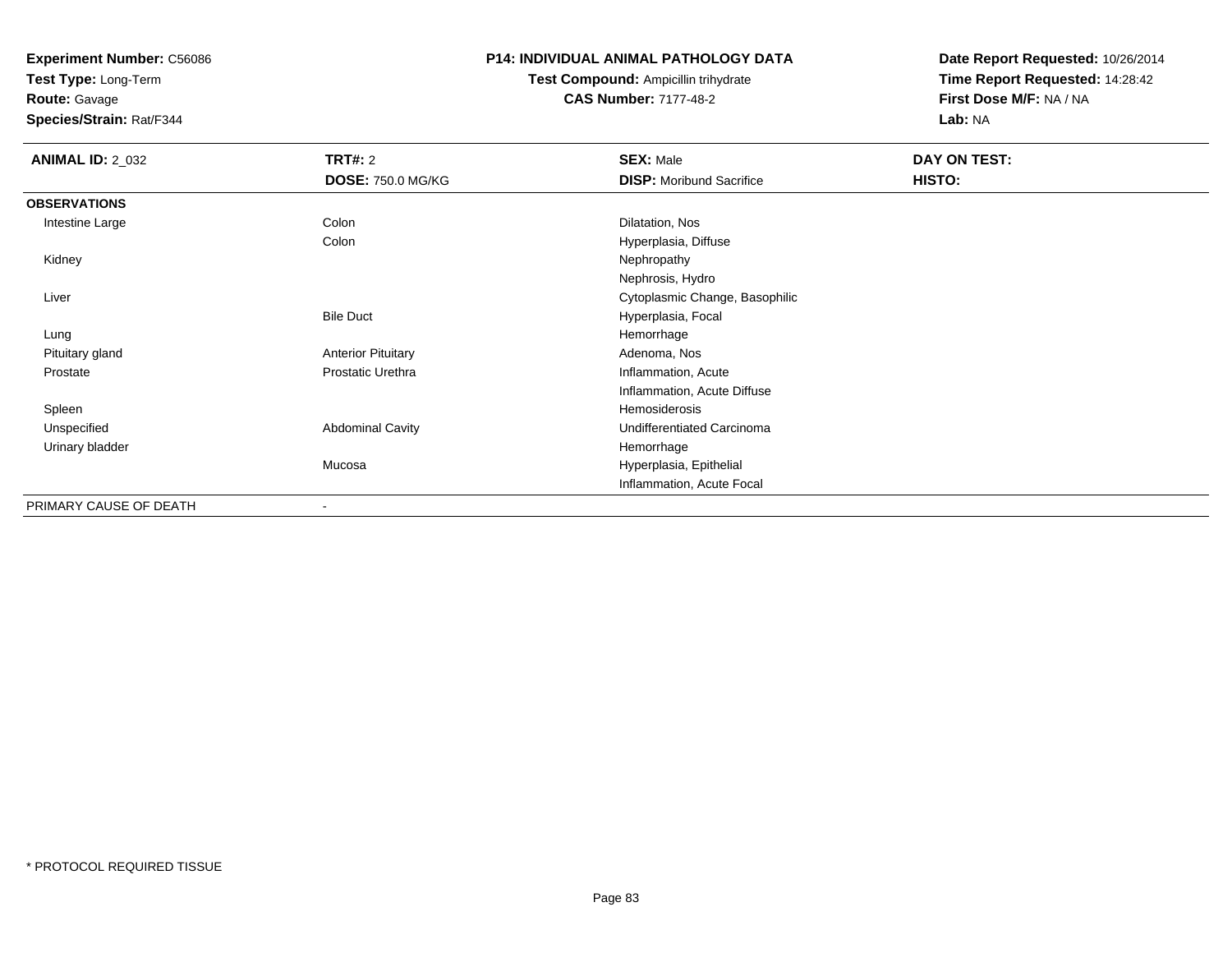**Test Type:** Long-Term

**Route:** Gavage

**Species/Strain:** Rat/F344

#### **P14: INDIVIDUAL ANIMAL PATHOLOGY DATA**

# **Test Compound:** Ampicillin trihydrate**CAS Number:** 7177-48-2

| <b>ANIMAL ID: 2_033</b> | <b>TRT#: 2</b><br><b>DOSE: 750.0 MG/KG</b> | <b>SEX: Male</b><br><b>DISP:</b> Moribund Sacrifice | DAY ON TEST:<br>HISTO: |
|-------------------------|--------------------------------------------|-----------------------------------------------------|------------------------|
| <b>OBSERVATIONS</b>     |                                            |                                                     |                        |
| Bone marrow             |                                            | Fibrosis, Myelo                                     |                        |
|                         |                                            | Hyperplasia, Hematopoietic                          |                        |
| Heart                   | Myocardium Nos                             | Degeneration, Nos                                   |                        |
| Kidney                  |                                            | Nephropathy                                         |                        |
| Liver                   |                                            | Cytoplasmic Change, Basophilic                      |                        |
|                         | <b>Bile Duct</b>                           | Fibrosis, Focal                                     |                        |
|                         | <b>Bile Duct</b>                           | Hyperplasia, Focal                                  |                        |
| Pancreas                | Islets                                     | Hyperplasia, Focal                                  |                        |
| Prostate                |                                            | Inflammation, Acute/Chronic                         |                        |
| Seminal vesicle         |                                            | Atrophy, Nos                                        |                        |
| Skin                    | Abdomen                                    | Hyperkeratosis                                      |                        |
| <b>Testis</b>           |                                            | Hyperplasia, Interstitial Cell                      |                        |
|                         |                                            | Interstitial-Cell Tumor                             |                        |
| Thyroid                 |                                            | Hyperplasia, C Cell                                 |                        |
| Unspecified             | Neck                                       | Fibrosarcoma                                        |                        |
|                         | Multiple Organs Nos                        | Fibrosarcoma, Metastatic                            |                        |
| PRIMARY CAUSE OF DEATH  | $\sim$                                     |                                                     |                        |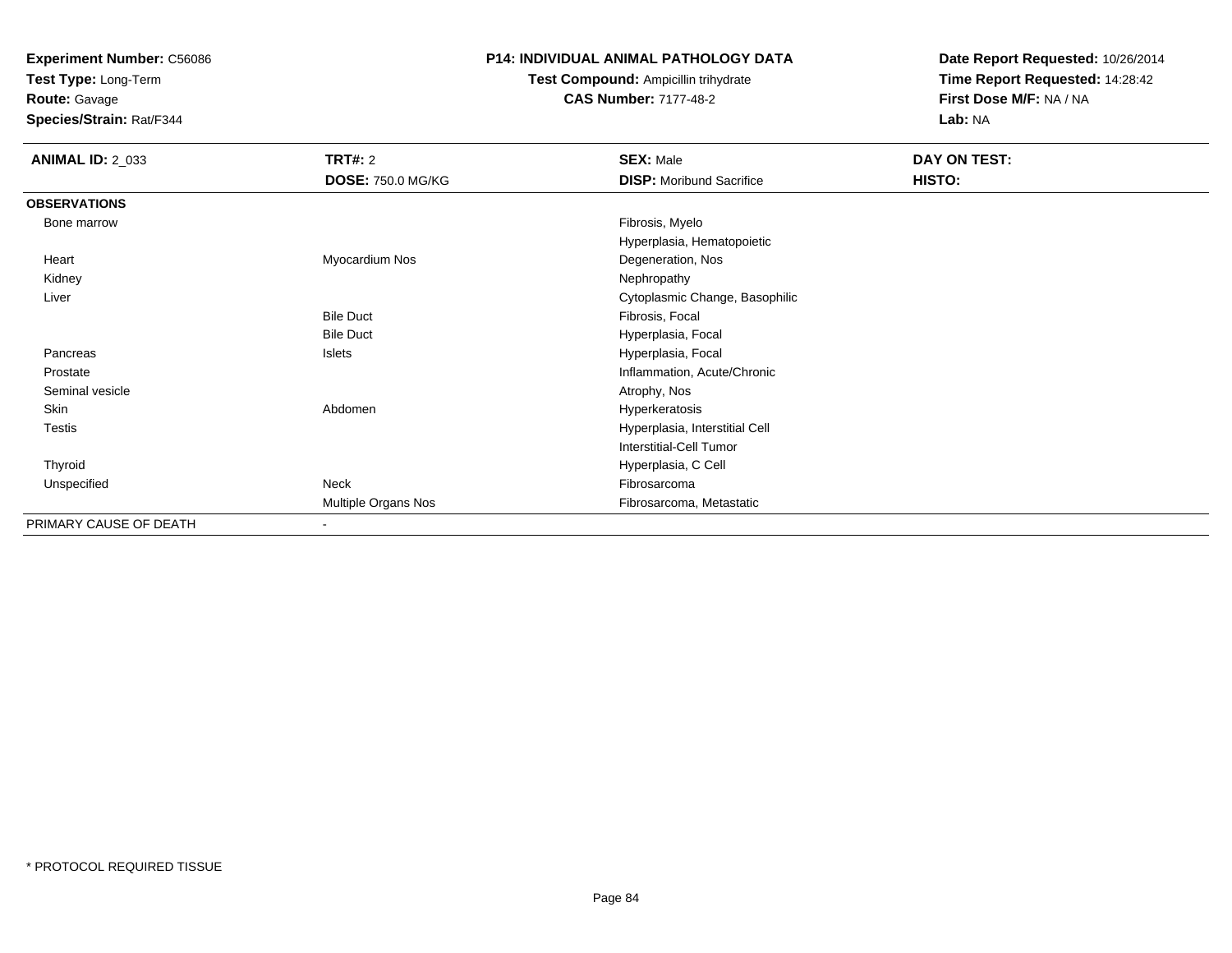**Test Type:** Long-Term

**Route:** Gavage

**Species/Strain:** Rat/F344

#### **P14: INDIVIDUAL ANIMAL PATHOLOGY DATA**

**Test Compound:** Ampicillin trihydrate**CAS Number:** 7177-48-2

| <b>ANIMAL ID: 2_034</b> | <b>TRT#: 2</b>            | <b>SEX: Male</b>                | DAY ON TEST: |  |
|-------------------------|---------------------------|---------------------------------|--------------|--|
|                         | <b>DOSE: 750.0 MG/KG</b>  | <b>DISP: Terminal Sacrifice</b> | HISTO:       |  |
| <b>OBSERVATIONS</b>     |                           |                                 |              |  |
| Adrenal gland           | Medulla                   | Pheochromocytoma                |              |  |
| Bone marrow             |                           | Hyperplasia, Focal              |              |  |
| Heart                   | Myocardium Nos            | Degeneration, Nos               |              |  |
| Kidney                  |                           | Nephropathy                     |              |  |
| Liver                   | <b>Bile Duct</b>          | Hyperplasia, Focal              |              |  |
| Mammary gland           |                           | Hyperplasia, Focal              |              |  |
| Pituitary gland         | <b>Anterior Pituitary</b> | Carcinoma, Nos                  |              |  |
| Preputial gland         |                           | Inflammation, Acute/Chronic     |              |  |
| Prostate                |                           | Inflammation, Chronic Focal     |              |  |
| Testis                  |                           | Interstitial-Cell Tumor         |              |  |
| Thyroid                 |                           | C-Cell Adenoma                  |              |  |
| Unspecified             | Multiple Organs Nos       | Leukemia, Mononuclear Cell      |              |  |
| PRIMARY CAUSE OF DEATH  |                           |                                 |              |  |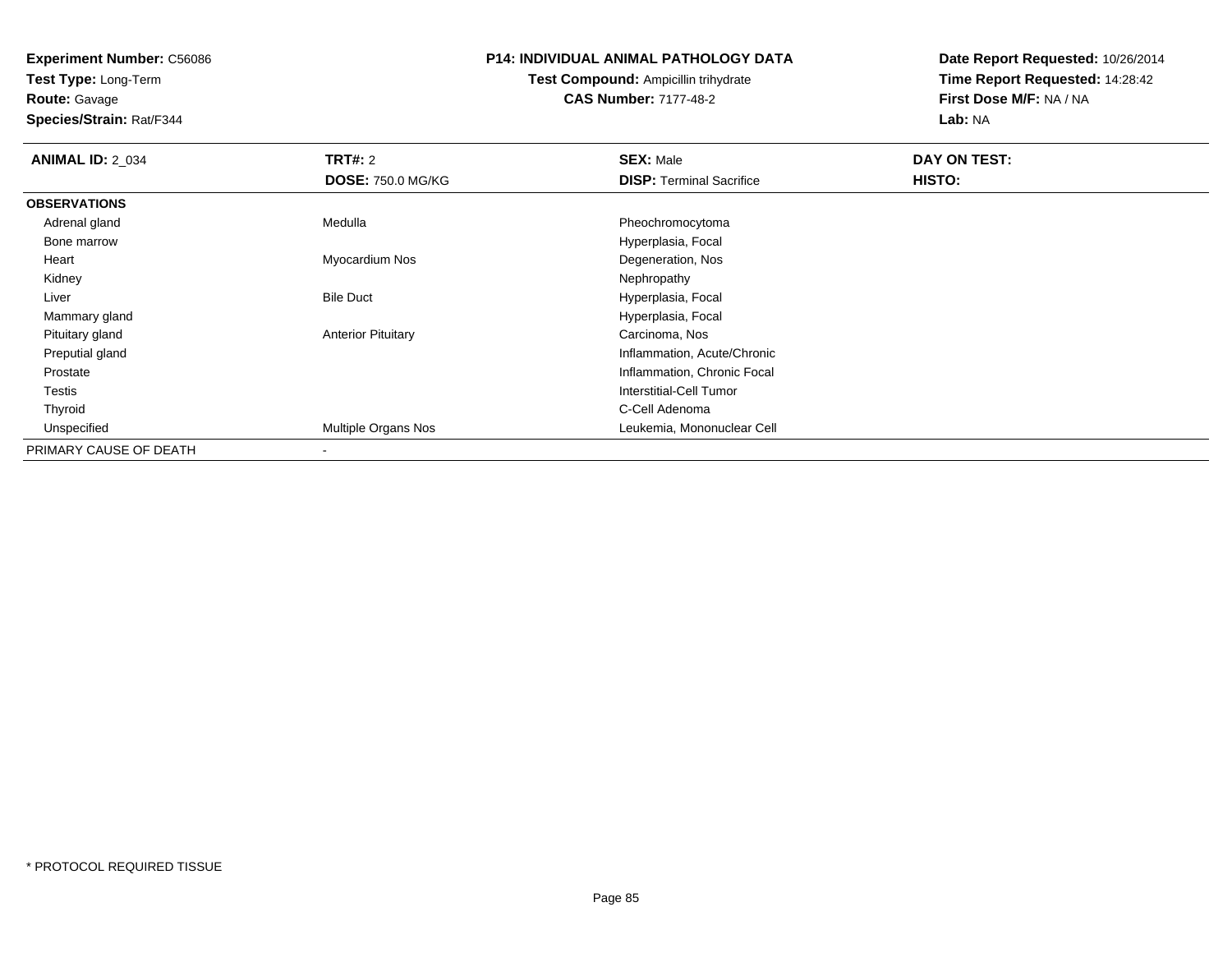**Test Type:** Long-Term

**Route:** Gavage

**Species/Strain:** Rat/F344

#### **P14: INDIVIDUAL ANIMAL PATHOLOGY DATA**

**Test Compound:** Ampicillin trihydrate**CAS Number:** 7177-48-2

| <b>ANIMAL ID: 2_035</b> | <b>TRT#: 2</b>           | <b>SEX: Male</b>                | DAY ON TEST: |  |
|-------------------------|--------------------------|---------------------------------|--------------|--|
|                         | <b>DOSE: 750.0 MG/KG</b> | <b>DISP: Terminal Sacrifice</b> | HISTO:       |  |
| <b>OBSERVATIONS</b>     |                          |                                 |              |  |
| Adrenal gland           | Medulla                  | Pheochromocytoma, Malignant     |              |  |
| Heart                   | Myocardium Nos           | Degeneration, Nos               |              |  |
| <b>Intestine Small</b>  | Mesentery Nos            | Inflammation, Chronic Focal     |              |  |
|                         | <b>Mesentery Nos</b>     | Necrosis, Fat                   |              |  |
| Kidney                  |                          | Nephropathy                     |              |  |
| Liver                   |                          | Clear-Cell Change               |              |  |
|                         |                          | Cytoplasmic Change, Basophilic  |              |  |
|                         | <b>Bile Duct</b>         | Hyperplasia, Focal              |              |  |
| Lymph node              | Mandibular Lymph Node    | Hyperplasia, Lymphoid           |              |  |
| Pancreas                | Acinus                   | Atrophy, Focal                  |              |  |
| Prostate                |                          | Inflammation, Acute/Chronic     |              |  |
| Salivary gland          | <b>Parotid Gland Nos</b> | Fibrosis, Multifocal            |              |  |
| Testis                  |                          | Interstitial-Cell Tumor         |              |  |
| PRIMARY CAUSE OF DEATH  |                          |                                 |              |  |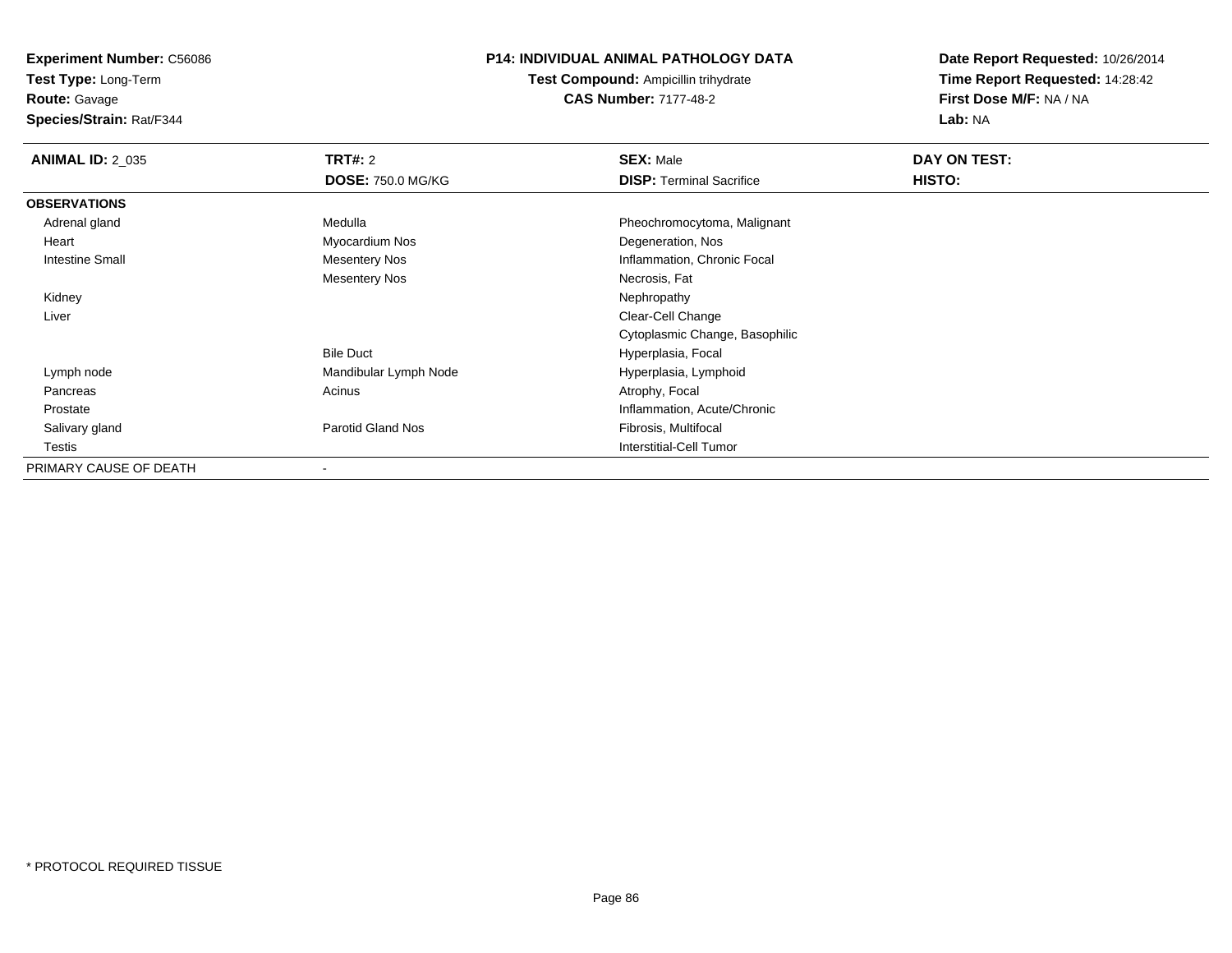**Test Type:** Long-Term

# **Route:** Gavage

**Species/Strain:** Rat/F344

#### **P14: INDIVIDUAL ANIMAL PATHOLOGY DATA**

# **Test Compound:** Ampicillin trihydrate**CAS Number:** 7177-48-2

| <b>ANIMAL ID: 2_036</b> | <b>TRT#:</b> 2            | <b>SEX: Male</b>                  | DAY ON TEST: |  |
|-------------------------|---------------------------|-----------------------------------|--------------|--|
|                         | <b>DOSE: 750.0 MG/KG</b>  | <b>DISP: Terminal Sacrifice</b>   | HISTO:       |  |
| <b>OBSERVATIONS</b>     |                           |                                   |              |  |
| Adrenal gland           | Medulla                   | Hyperplasia, Focal                |              |  |
| Heart                   | Myocardium Nos            | Degeneration, Nos                 |              |  |
| Intestine Large         | Colon                     | Parasitism                        |              |  |
| Kidney                  |                           | Nephropathy                       |              |  |
| Liver                   |                           | Cytoplasmic Change, Basophilic    |              |  |
|                         |                           | Inflammation, Granulomatous Focal |              |  |
| Lymph node              | Thymic Lymph Node         | Hemorrhage                        |              |  |
|                         | Mandibular Lymph Node     | Hyperplasia, Lymphoid             |              |  |
| Pancreas                | Acinus                    | Atrophy, Focal                    |              |  |
| Pituitary gland         | <b>Anterior Pituitary</b> | Hyperplasia, Focal                |              |  |
| Prostate                |                           | Inflammation, Acute/Chronic       |              |  |
| Salivary gland          | Salivary Mucous Gland     | Inflammation, Chronic Focal       |              |  |
|                         | Salivary Mucous Gland     | Metaplasia, Nos                   |              |  |
| <b>Testis</b>           |                           | <b>Interstitial-Cell Tumor</b>    |              |  |
| Unspecified             | Adipose Tissue            | Hemorrhage, Chronic               |              |  |
| PRIMARY CAUSE OF DEATH  |                           |                                   |              |  |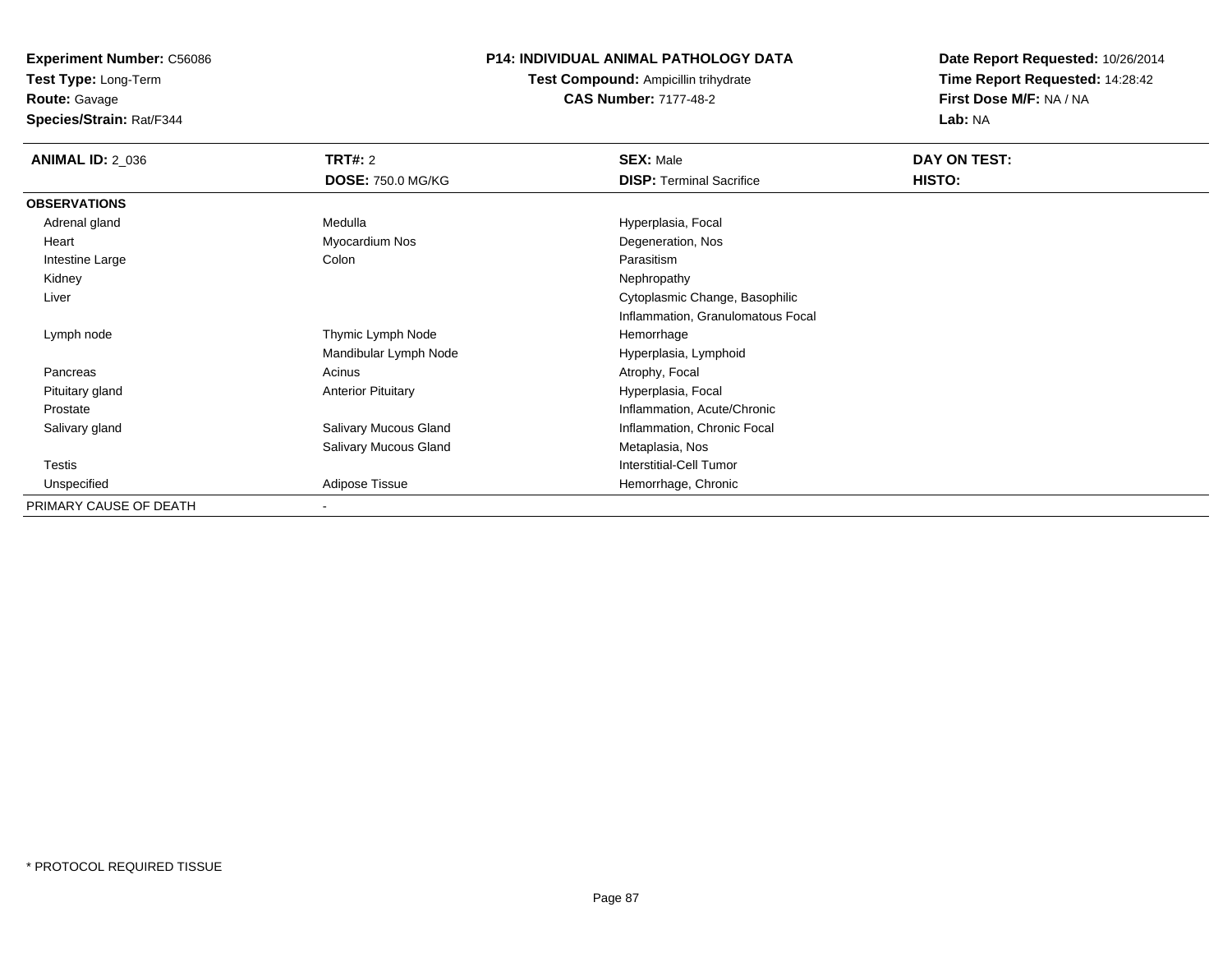| Experiment Number: C56086<br>Test Type: Long-Term<br><b>Route: Gavage</b><br>Species/Strain: Rat/F344 |                          | <b>P14: INDIVIDUAL ANIMAL PATHOLOGY DATA</b><br>Test Compound: Ampicillin trihydrate<br><b>CAS Number: 7177-48-2</b> | Date Report Requested: 10/26/2014<br>Time Report Requested: 14:28:42<br>First Dose M/F: NA / NA<br>Lab: NA |
|-------------------------------------------------------------------------------------------------------|--------------------------|----------------------------------------------------------------------------------------------------------------------|------------------------------------------------------------------------------------------------------------|
| <b>ANIMAL ID: 2 037</b>                                                                               | <b>TRT#:</b> 2           | <b>SEX: Male</b>                                                                                                     | DAY ON TEST:                                                                                               |
|                                                                                                       | <b>DOSE: 750.0 MG/KG</b> | <b>DISP:</b> Terminal Sacrifice                                                                                      | HISTO:                                                                                                     |
| <b>OBSERVATIONS</b>                                                                                   |                          |                                                                                                                      |                                                                                                            |
| Heart                                                                                                 | Myocardium Nos           | Degeneration, Nos                                                                                                    |                                                                                                            |
| Kidney                                                                                                |                          | Nephropathy                                                                                                          |                                                                                                            |
| Liver                                                                                                 |                          | Cytoplasmic Change, Basophilic                                                                                       |                                                                                                            |
| Pancreas                                                                                              | Acinus                   | Atrophy, Focal                                                                                                       |                                                                                                            |
| Testis                                                                                                |                          | Interstitial-Cell Tumor                                                                                              |                                                                                                            |
| Thyroid                                                                                               |                          | C-Cell Carcinoma                                                                                                     |                                                                                                            |
|                                                                                                       |                          | Hyperplasia, C Cell                                                                                                  |                                                                                                            |
| PRIMARY CAUSE OF DEATH                                                                                |                          |                                                                                                                      |                                                                                                            |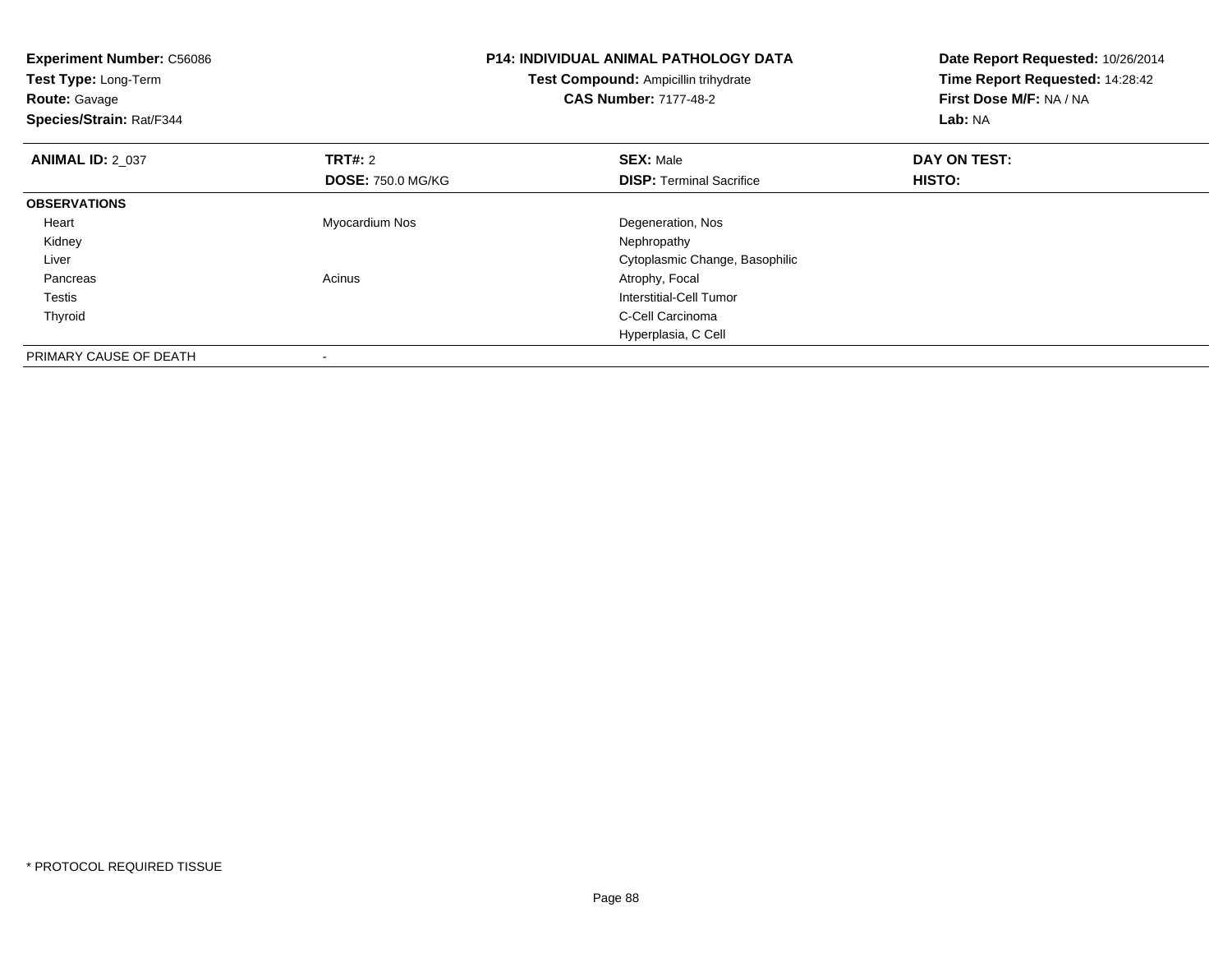**Test Type:** Long-Term

**Route:** Gavage

**Species/Strain:** Rat/F344

#### **P14: INDIVIDUAL ANIMAL PATHOLOGY DATA**

**Test Compound:** Ampicillin trihydrate**CAS Number:** 7177-48-2

| <b>ANIMAL ID: 2_038</b> | <b>TRT#: 2</b>            | <b>SEX: Male</b>                | DAY ON TEST: |  |
|-------------------------|---------------------------|---------------------------------|--------------|--|
|                         | <b>DOSE: 750.0 MG/KG</b>  | <b>DISP: Terminal Sacrifice</b> | HISTO:       |  |
| <b>OBSERVATIONS</b>     |                           |                                 |              |  |
| Adrenal gland           | Medulla                   | Hyperplasia, Focal              |              |  |
|                         | Medulla                   | Pheochromocytoma                |              |  |
| Heart                   | Myocardium Nos            | Degeneration, Nos               |              |  |
| <b>Intestine Small</b>  | <b>Mesentery Nos</b>      | Inflammation, Chronic Diffuse   |              |  |
|                         | Mesentery Nos             | Necrosis, Fat                   |              |  |
| Kidney                  |                           | Nephropathy                     |              |  |
| Liver                   |                           | Cytoplasmic Change, Basophilic  |              |  |
|                         | <b>Bile Duct</b>          | Hyperplasia, Focal              |              |  |
| Lung                    |                           | Hemorrhage                      |              |  |
| Lymph node              | Mandibular Lymph Node     | Plasmacytosis                   |              |  |
| Mammary gland           |                           | Hyperplasia, Cystic             |              |  |
| Pituitary gland         | <b>Anterior Pituitary</b> | Adenoma, Nos                    |              |  |
| Trachea                 | Gland                     | Dilatation, Nos                 |              |  |
| PRIMARY CAUSE OF DEATH  | ۰                         |                                 |              |  |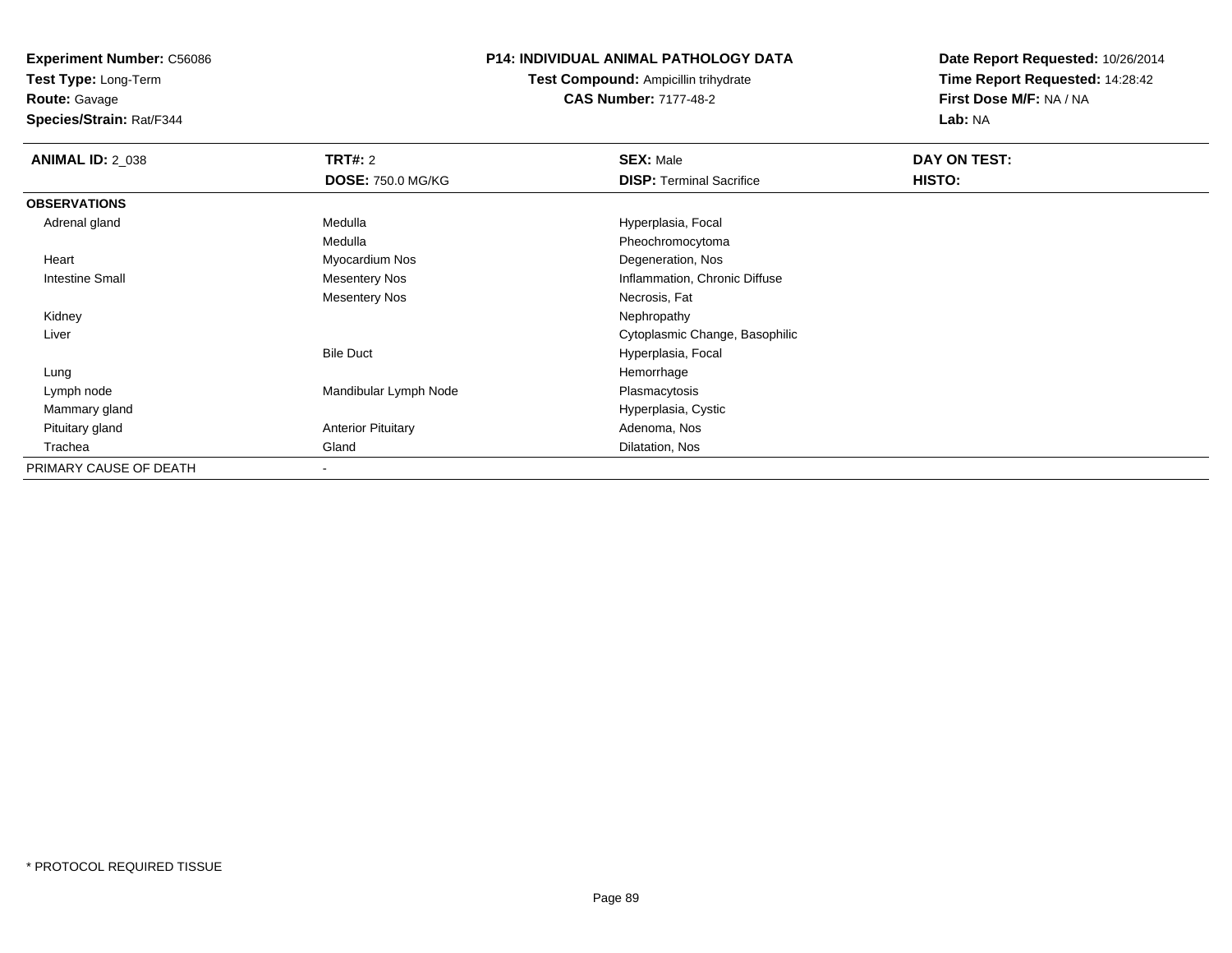| <b>Experiment Number: C56086</b><br>Test Type: Long-Term<br><b>Route: Gavage</b><br>Species/Strain: Rat/F344 |                          | P14: INDIVIDUAL ANIMAL PATHOLOGY DATA<br>Date Report Requested: 10/26/2014<br>Time Report Requested: 14:28:42<br>Test Compound: Ampicillin trihydrate<br>First Dose M/F: NA / NA<br><b>CAS Number: 7177-48-2</b><br>Lab: NA |              |
|--------------------------------------------------------------------------------------------------------------|--------------------------|-----------------------------------------------------------------------------------------------------------------------------------------------------------------------------------------------------------------------------|--------------|
| <b>ANIMAL ID: 2 039</b>                                                                                      | TRT#: 2                  | <b>SEX: Male</b>                                                                                                                                                                                                            | DAY ON TEST: |
|                                                                                                              | <b>DOSE: 750.0 MG/KG</b> | <b>DISP: Natural Death</b>                                                                                                                                                                                                  | HISTO:       |
| <b>OBSERVATIONS</b>                                                                                          |                          |                                                                                                                                                                                                                             |              |
| Lung                                                                                                         |                          | Congestion, Acute Passive                                                                                                                                                                                                   |              |
|                                                                                                              |                          | Edema, Nos                                                                                                                                                                                                                  |              |
| Stomach                                                                                                      | Cardiac Stomach          | Hyperkeratosis                                                                                                                                                                                                              |              |
| PRIMARY CAUSE OF DEATH                                                                                       |                          |                                                                                                                                                                                                                             |              |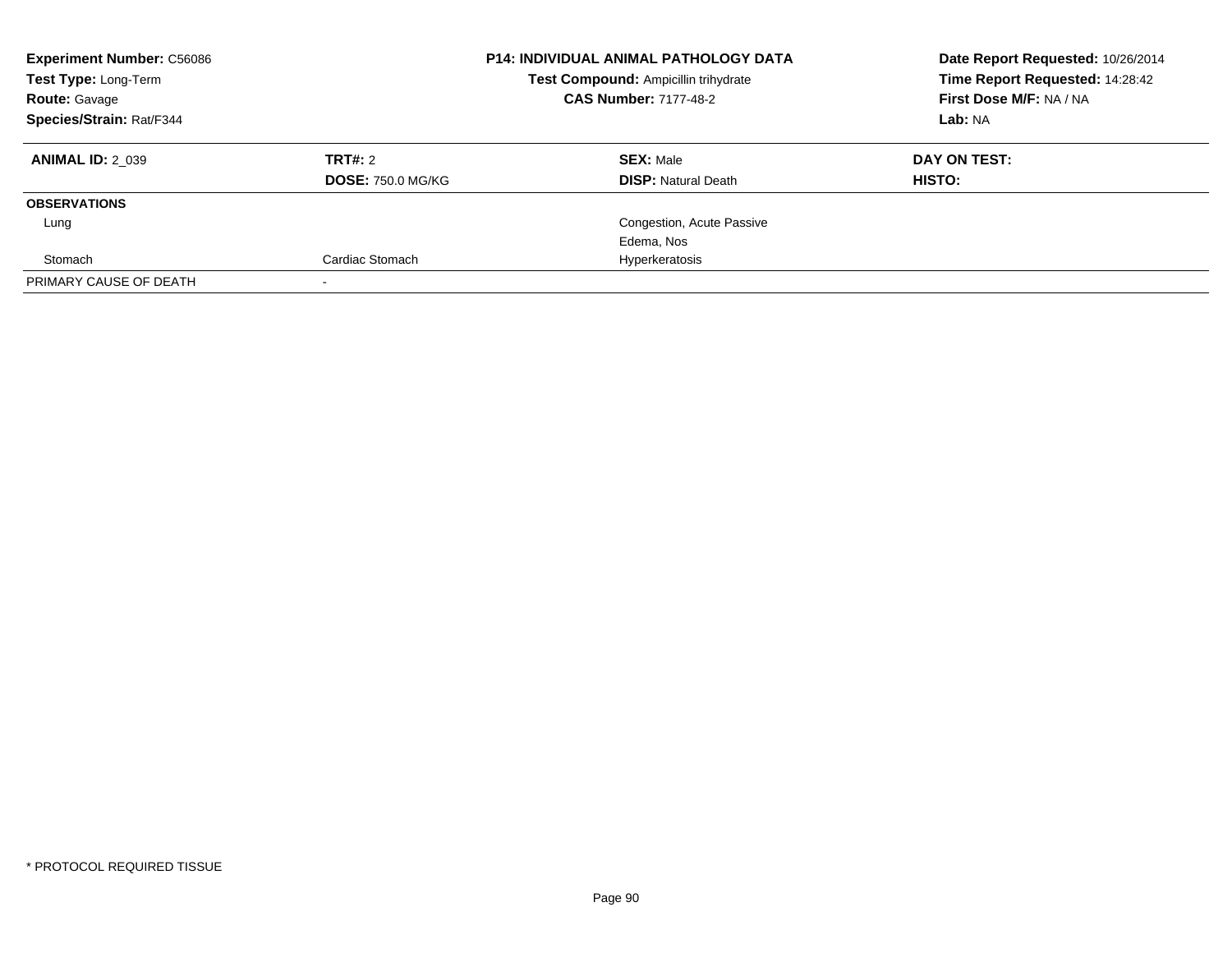**Test Type:** Long-Term**Route:** Gavage

**Species/Strain:** Rat/F344

### **P14: INDIVIDUAL ANIMAL PATHOLOGY DATA**

**Test Compound:** Ampicillin trihydrate**CAS Number:** 7177-48-2

| <b>ANIMAL ID: 2_040</b> | TRT#: 2<br><b>DOSE: 750.0 MG/KG</b> | <b>SEX: Male</b><br><b>DISP: Terminal Sacrifice</b> | DAY ON TEST:<br>HISTO: |
|-------------------------|-------------------------------------|-----------------------------------------------------|------------------------|
| <b>OBSERVATIONS</b>     |                                     |                                                     |                        |
| Adrenal gland           | Medulla                             | Hyperplasia, Focal                                  |                        |
| Bone marrow             |                                     | Hyperplasia, Hematopoietic                          |                        |
| Eye                     | <b>Crystalline Lens</b>             | Cataract                                            |                        |
| Heart                   | Myocardium Nos                      | Degeneration, Nos                                   |                        |
| <b>Intestine Small</b>  | <b>Mesentery Nos</b>                | Inflammation, Chronic Focal                         |                        |
|                         | <b>Mesentery Nos</b>                | Necrosis, Fat                                       |                        |
| Kidney                  |                                     | Nephropathy                                         |                        |
| Liver                   |                                     | Cytoplasmic Change, Basophilic                      |                        |
|                         | Hepatocytes                         | Cytoplasmic Vacuolization                           |                        |
|                         | <b>Bile Duct</b>                    | Hyperplasia, Focal                                  |                        |
| Lung                    |                                     | Congestion, Acute Passive                           |                        |
| Lymph node              | Pancreatic Lymph Node               | Hemorrhage                                          |                        |
|                         | Thymic Lymph Node                   | Hemorrhage                                          |                        |
|                         | Mandibular Lymph Node               | Plasmacytosis                                       |                        |
| Pancreas                | Acinus                              | Atrophy, Focal                                      |                        |
| Pituitary gland         | <b>Anterior Pituitary</b>           | Adenoma, Nos                                        |                        |
| Salivary gland          |                                     | Inflammation, Chronic Focal                         |                        |
| <b>Testis</b>           |                                     | Interstitial-Cell Tumor                             |                        |
| Thymus                  |                                     | Hyperplasia, Epithelial                             |                        |
| Thyroid                 |                                     | C-Cell Carcinoma                                    |                        |
| PRIMARY CAUSE OF DEATH  |                                     |                                                     |                        |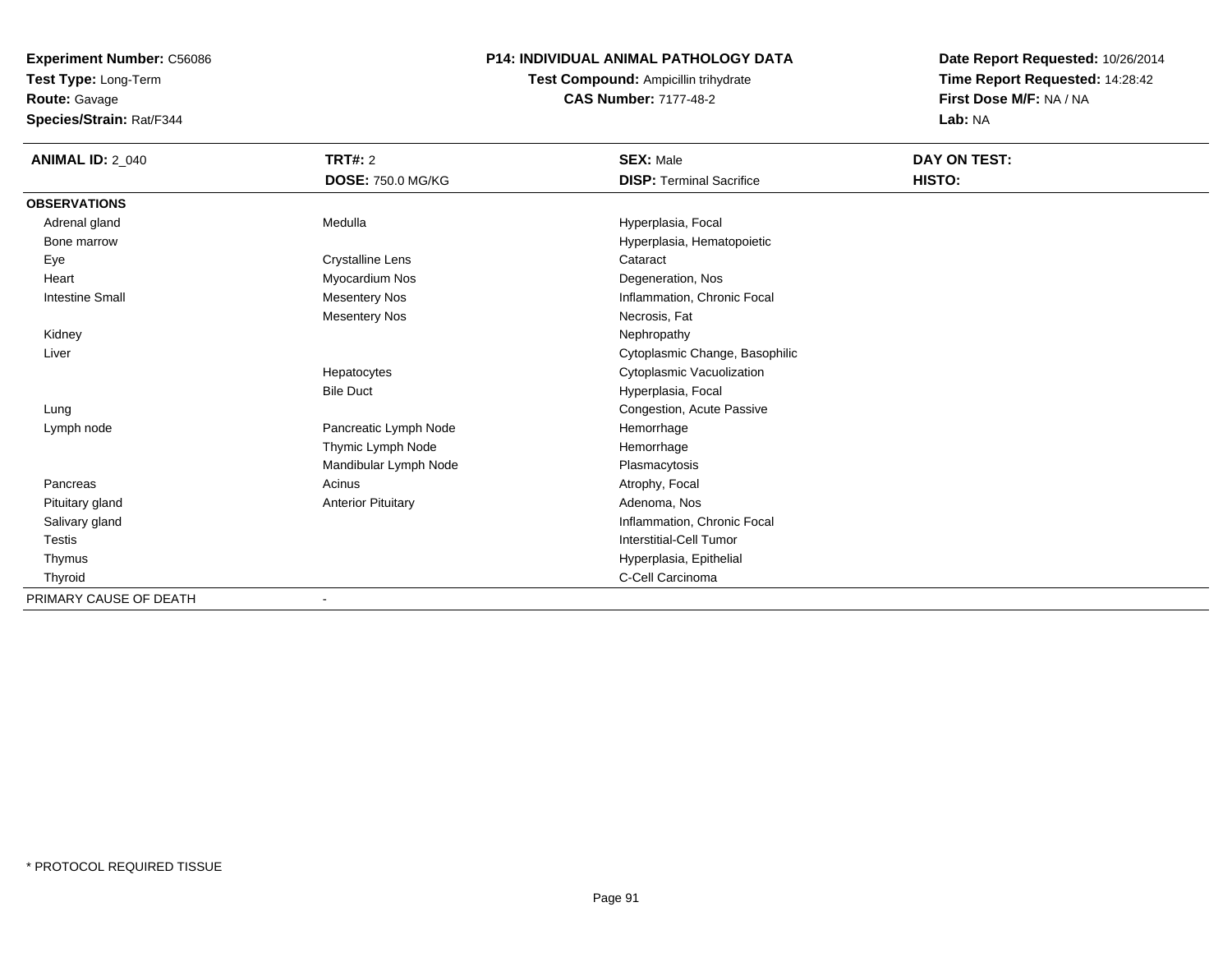| <b>Experiment Number: C56086</b><br>Test Type: Long-Term<br><b>Route: Gavage</b><br>Species/Strain: Rat/F344 |                                            | P14: INDIVIDUAL ANIMAL PATHOLOGY DATA<br>Test Compound: Ampicillin trihydrate<br><b>CAS Number: 7177-48-2</b> | Date Report Requested: 10/26/2014<br>Time Report Requested: 14:28:42<br>First Dose M/F: NA / NA<br>Lab: NA |
|--------------------------------------------------------------------------------------------------------------|--------------------------------------------|---------------------------------------------------------------------------------------------------------------|------------------------------------------------------------------------------------------------------------|
| <b>ANIMAL ID: 2_041</b>                                                                                      | <b>TRT#: 2</b><br><b>DOSE: 750.0 MG/KG</b> | <b>SEX: Male</b><br><b>DISP:</b> Natural Death                                                                | DAY ON TEST:<br>HISTO:                                                                                     |
| <b>OBSERVATIONS</b>                                                                                          |                                            |                                                                                                               |                                                                                                            |
| Heart                                                                                                        | Myocardium Nos                             | Degeneration, Nos                                                                                             |                                                                                                            |
| Liver                                                                                                        |                                            | Cytoplasmic Change, Basophilic                                                                                |                                                                                                            |
|                                                                                                              | Hepatocytes                                | Cytoplasmic Vacuolization                                                                                     |                                                                                                            |
| Lung                                                                                                         |                                            | Congestion, Acute Passive                                                                                     |                                                                                                            |
| Prostate                                                                                                     | <b>Prostatic Urethra</b>                   | Cast, Nos                                                                                                     |                                                                                                            |
|                                                                                                              |                                            | Inflammation, Chronic Focal                                                                                   |                                                                                                            |
| Unspecified                                                                                                  | Abdomen                                    | <b>Steatitis</b>                                                                                              |                                                                                                            |
| PRIMARY CAUSE OF DEATH                                                                                       |                                            |                                                                                                               |                                                                                                            |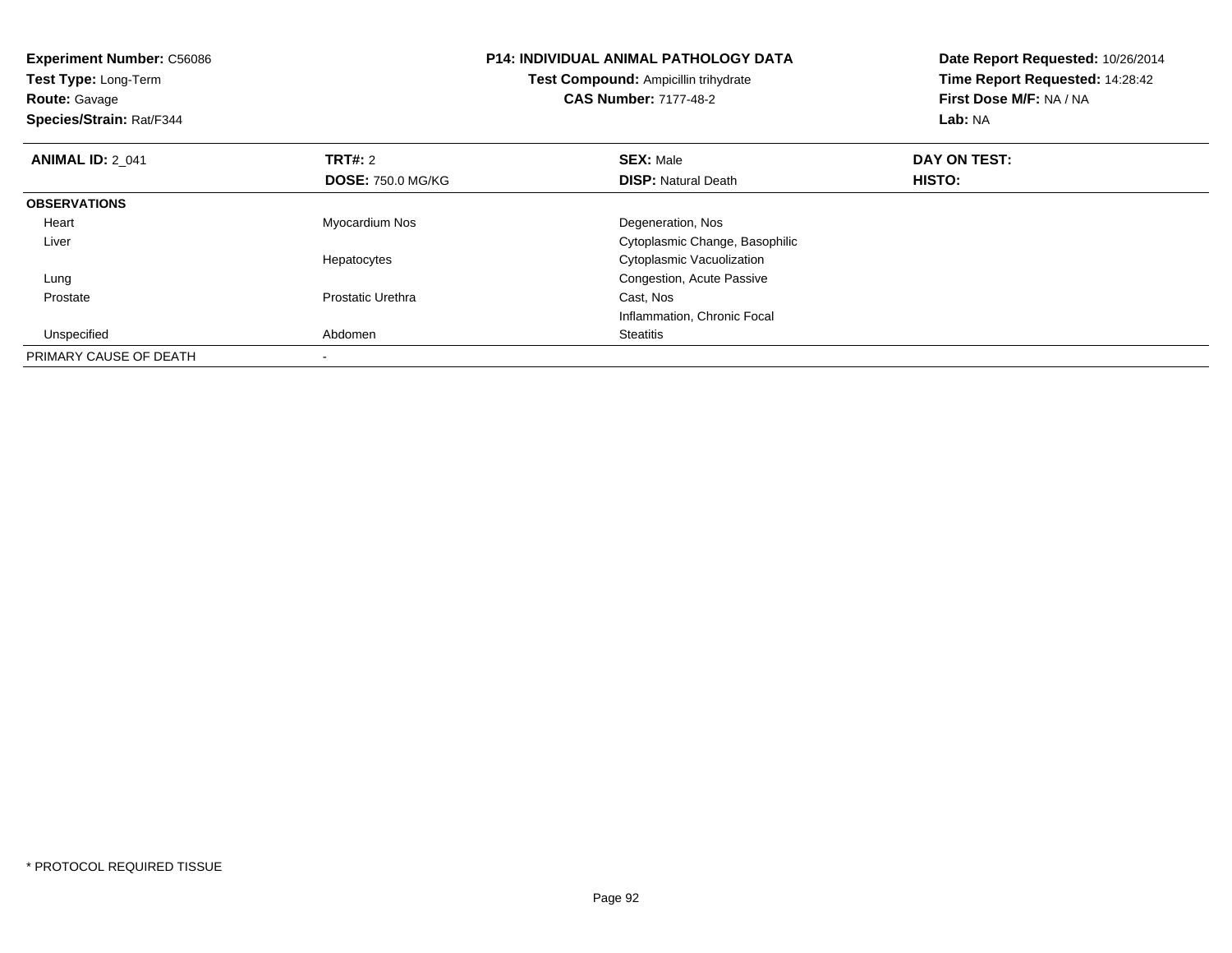**Test Type:** Long-Term

**Route:** Gavage

**Species/Strain:** Rat/F344

#### **P14: INDIVIDUAL ANIMAL PATHOLOGY DATA**

### **Test Compound:** Ampicillin trihydrate**CAS Number:** 7177-48-2

| <b>ANIMAL ID: 2_042</b> | <b>TRT#: 2</b>            | <b>SEX: Male</b>                | DAY ON TEST: |
|-------------------------|---------------------------|---------------------------------|--------------|
|                         | <b>DOSE: 750.0 MG/KG</b>  | <b>DISP: Terminal Sacrifice</b> | HISTO:       |
| <b>OBSERVATIONS</b>     |                           |                                 |              |
| Adrenal gland           |                           | Hematopoiesis                   |              |
| Bone marrow             |                           | Hyperplasia, Hematopoietic      |              |
| Heart                   | Myocardium Nos            | Degeneration, Nos               |              |
| Kidney                  |                           | Nephropathy                     |              |
| Liver                   |                           | Clear-Cell Change               |              |
|                         |                           | Cytoplasmic Change, Basophilic  |              |
| Lung                    |                           | Alveolar/Bronchiolar Carcinoma  |              |
| Pancreas                | Acinus                    | Hyperplasia, Focal              |              |
| Pituitary gland         | <b>Anterior Pituitary</b> | Adenoma, Nos                    |              |
| Salivary gland          |                           | Inflammation, Chronic Focal     |              |
| Testis                  |                           | Interstitial-Cell Tumor         |              |
| Thyroid                 |                           | Hyperplasia, C Cell             |              |
| Unspecified             | Multiple Organs Nos       | Leukemia, Mononuclear Cell      |              |
| PRIMARY CAUSE OF DEATH  |                           |                                 |              |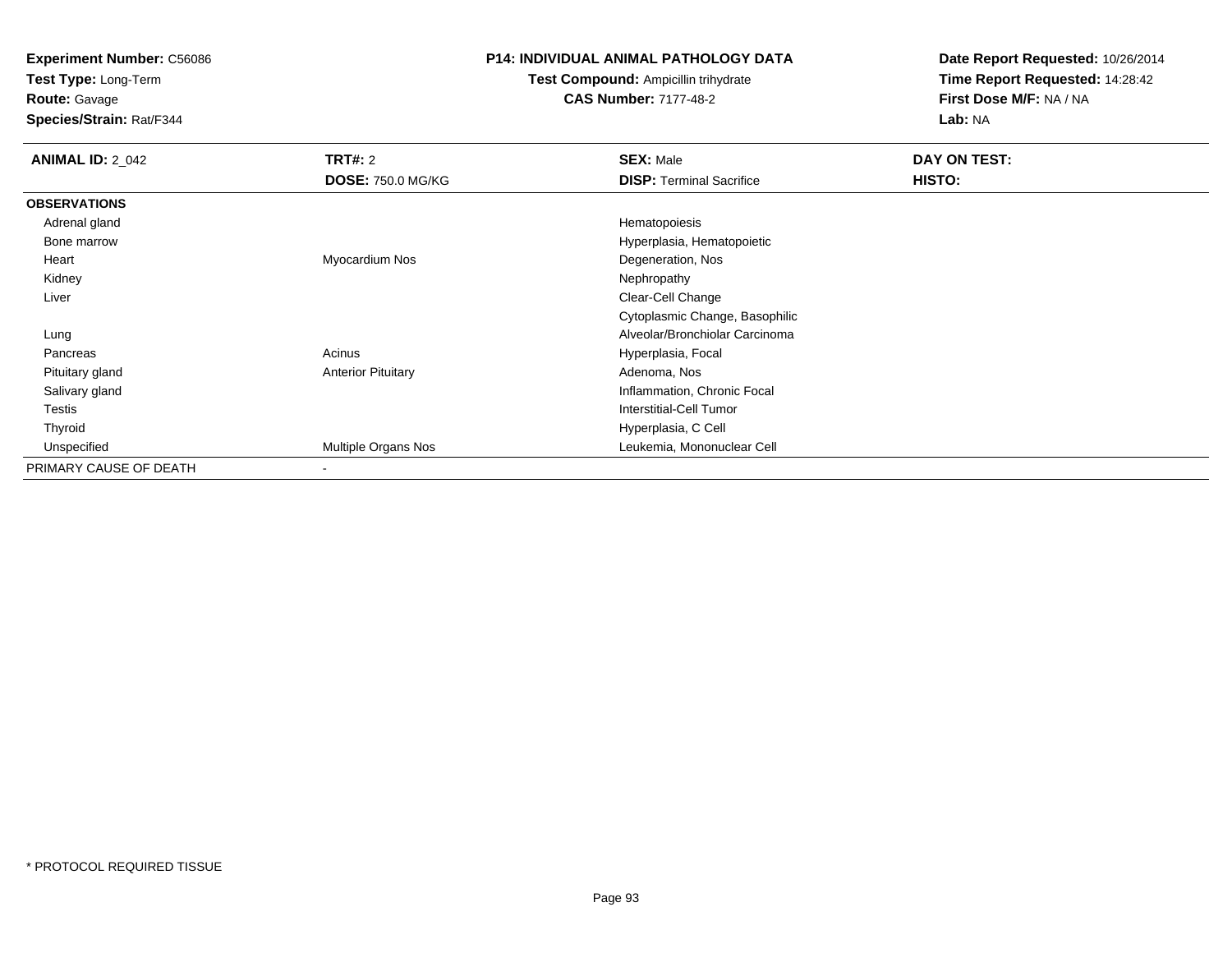| <b>Experiment Number: C56086</b><br>Test Type: Long-Term |                          | <b>P14: INDIVIDUAL ANIMAL PATHOLOGY DATA</b> | Date Report Requested: 10/26/2014 |
|----------------------------------------------------------|--------------------------|----------------------------------------------|-----------------------------------|
|                                                          |                          | Test Compound: Ampicillin trihydrate         | Time Report Requested: 14:28:42   |
| <b>Route: Gavage</b>                                     |                          | <b>CAS Number: 7177-48-2</b>                 | First Dose M/F: NA / NA           |
| Species/Strain: Rat/F344                                 |                          |                                              | Lab: NA                           |
| <b>ANIMAL ID: 2 043</b>                                  | <b>TRT#: 2</b>           | <b>SEX: Male</b>                             | DAY ON TEST:                      |
|                                                          | <b>DOSE: 750.0 MG/KG</b> | <b>DISP: Natural Death</b>                   | <b>HISTO:</b>                     |
| <b>OBSERVATIONS</b>                                      |                          |                                              |                                   |
| Penis                                                    |                          | Papilloma, Nos                               |                                   |
| PRIMARY CAUSE OF DEATH                                   |                          |                                              |                                   |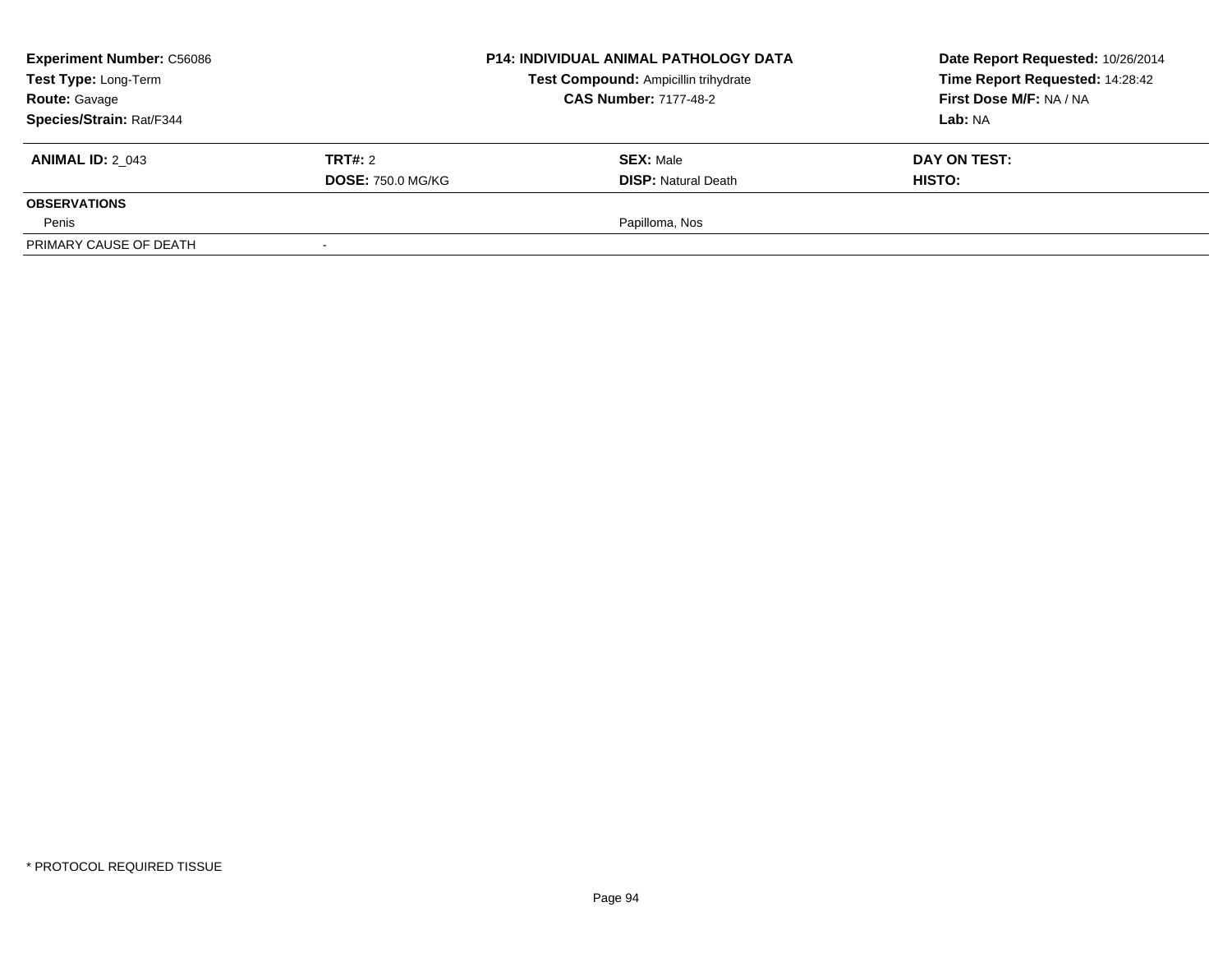**Test Type:** Long-Term

**Route:** Gavage

**Species/Strain:** Rat/F344

#### **P14: INDIVIDUAL ANIMAL PATHOLOGY DATA**

**Test Compound:** Ampicillin trihydrate**CAS Number:** 7177-48-2

| <b>ANIMAL ID: 2 044</b> | TRT#: 2                   | <b>SEX: Male</b>                  | DAY ON TEST: |  |
|-------------------------|---------------------------|-----------------------------------|--------------|--|
|                         | <b>DOSE: 750.0 MG/KG</b>  | <b>DISP: Terminal Sacrifice</b>   | HISTO:       |  |
| <b>OBSERVATIONS</b>     |                           |                                   |              |  |
| Adrenal gland           | Medulla                   | Hyperplasia, Focal                |              |  |
| Heart                   | Myocardium Nos            | Degeneration, Nos                 |              |  |
| <b>Intestine Small</b>  | <b>Mesentery Nos</b>      | Inflammation, Chronic Focal       |              |  |
|                         | <b>Mesentery Nos</b>      | Necrosis, Fat                     |              |  |
| Kidney                  |                           | Nephropathy                       |              |  |
| Liver                   | Hepatocytes               | Cytoplasmic Vacuolization         |              |  |
| Lung                    |                           | Inflammation, Granulomatous Focal |              |  |
| Pituitary gland         | <b>Anterior Pituitary</b> | Adenoma, Nos                      |              |  |
| Testis                  |                           | Hyperplasia, Interstitial Cell    |              |  |
|                         |                           | Interstitial-Cell Tumor           |              |  |
| PRIMARY CAUSE OF DEATH  | -                         |                                   |              |  |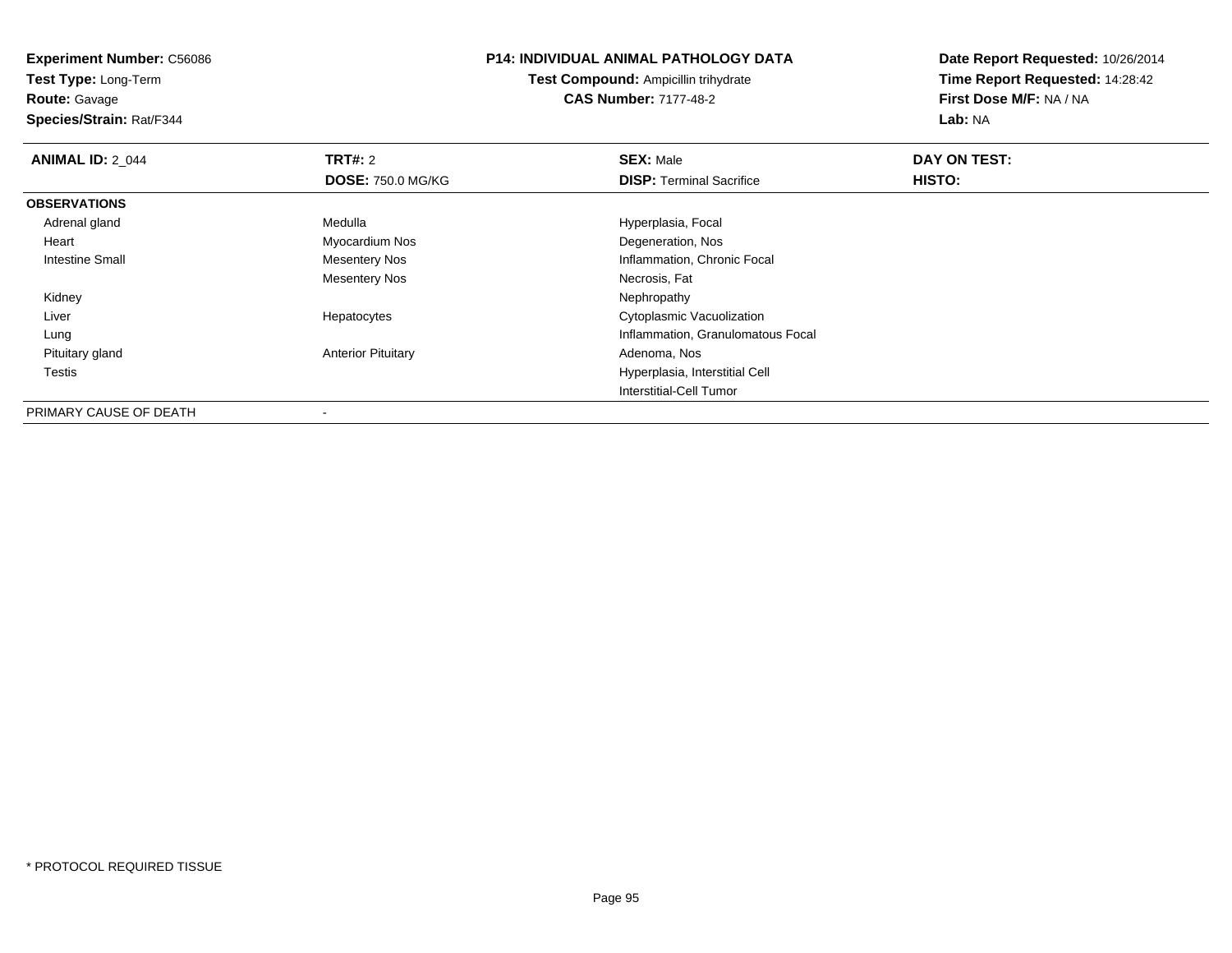**Test Type:** Long-Term

**Route:** Gavage

**Species/Strain:** Rat/F344

#### **P14: INDIVIDUAL ANIMAL PATHOLOGY DATA**

**Test Compound:** Ampicillin trihydrate**CAS Number:** 7177-48-2

| <b>ANIMAL ID: 2_045</b> | TRT#: 2                  | <b>SEX: Male</b>                | DAY ON TEST: |  |
|-------------------------|--------------------------|---------------------------------|--------------|--|
|                         | <b>DOSE: 750.0 MG/KG</b> | <b>DISP: Terminal Sacrifice</b> | HISTO:       |  |
| <b>OBSERVATIONS</b>     |                          |                                 |              |  |
| Bone marrow             |                          | Hyperplasia, Hematopoietic      |              |  |
| Heart                   | Myocardium Nos           | Degeneration, Nos               |              |  |
| Intestine Large         | Colon                    | Parasitism                      |              |  |
| Kidney                  |                          | Nephropathy                     |              |  |
| Liver                   |                          | Clear-Cell Change               |              |  |
|                         |                          | Cytoplasmic Change, Basophilic  |              |  |
|                         | <b>Bile Duct</b>         | Fibrosis, Focal                 |              |  |
|                         |                          | Necrosis, Coagulative           |              |  |
| <b>Testis</b>           |                          | Interstitial-Cell Tumor         |              |  |
| Unspecified             | Multiple Organs Nos      | Leukemia, Mononuclear Cell      |              |  |
| PRIMARY CAUSE OF DEATH  | $\,$ $\,$                |                                 |              |  |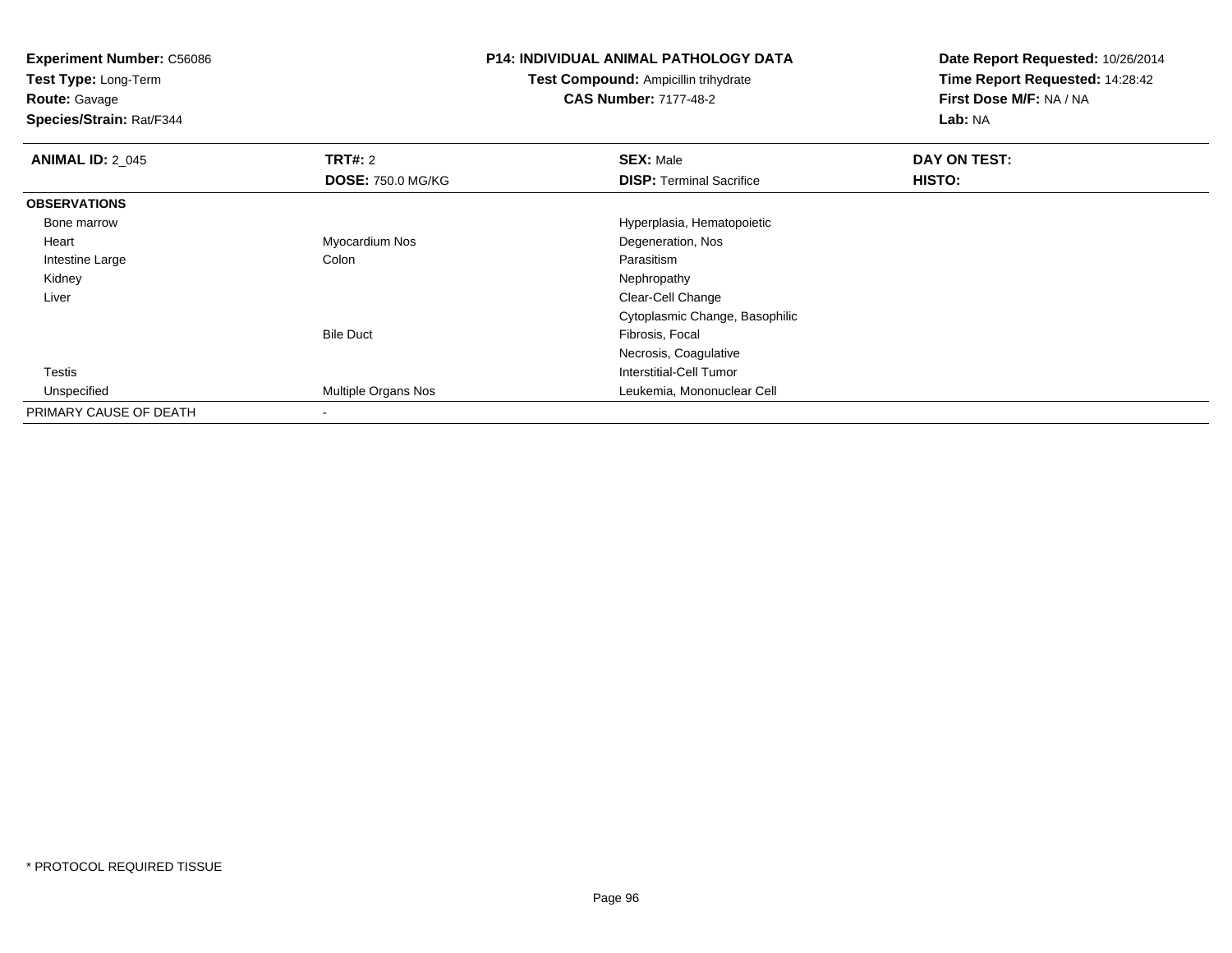**Test Type:** Long-Term

# **Route:** Gavage

**Species/Strain:** Rat/F344

### **P14: INDIVIDUAL ANIMAL PATHOLOGY DATA**

# **Test Compound:** Ampicillin trihydrate**CAS Number:** 7177-48-2

| <b>ANIMAL ID: 2_046</b> | <b>TRT#: 2</b>            | <b>SEX: Male</b>               | DAY ON TEST: |  |
|-------------------------|---------------------------|--------------------------------|--------------|--|
|                         | DOSE: 750.0 MG/KG         | <b>DISP: Natural Death</b>     | HISTO:       |  |
| <b>OBSERVATIONS</b>     |                           |                                |              |  |
| Heart                   | Myocardium Nos            | Degeneration, Nos              |              |  |
| <b>Intestine Small</b>  | <b>Mesentery Nos</b>      | Necrosis, Fat                  |              |  |
| Kidney                  | <b>Perirenal Tissue</b>   | Hemorrhage                     |              |  |
|                         | <b>Perirenal Tissue</b>   | Inflammation, Chronic Focal    |              |  |
|                         |                           | Nephropathy                    |              |  |
| Liver                   |                           | Cytoplasmic Change, Basophilic |              |  |
|                         | <b>Bile Duct</b>          | Hyperplasia, Focal             |              |  |
| Lung                    |                           | Inflammation, Chronic Focal    |              |  |
| Parathyroid gland       |                           | Adenoma, Nos                   |              |  |
| Pituitary gland         | <b>Anterior Pituitary</b> | Adenoma, Nos                   |              |  |
|                         | <b>Anterior Pituitary</b> | Hyperplasia, Focal             |              |  |
| Prostate                | Prostatic Urethra         | Cast, Nos                      |              |  |
|                         |                           | Inflammation, Chronic Focal    |              |  |
| <b>Testis</b>           |                           | Atrophy, Nos                   |              |  |
|                         |                           | Hyperplasia, Interstitial Cell |              |  |
| Thymus                  |                           | Hyperplasia, Epithelial        |              |  |
| Unspecified             | <b>Abdominal Cavity</b>   | Hemorrhage                     |              |  |
| Urinary bladder         |                           | Cast, Nos                      |              |  |
|                         | Mucosa                    | Erosion                        |              |  |
| PRIMARY CAUSE OF DEATH  | $\overline{\phantom{a}}$  |                                |              |  |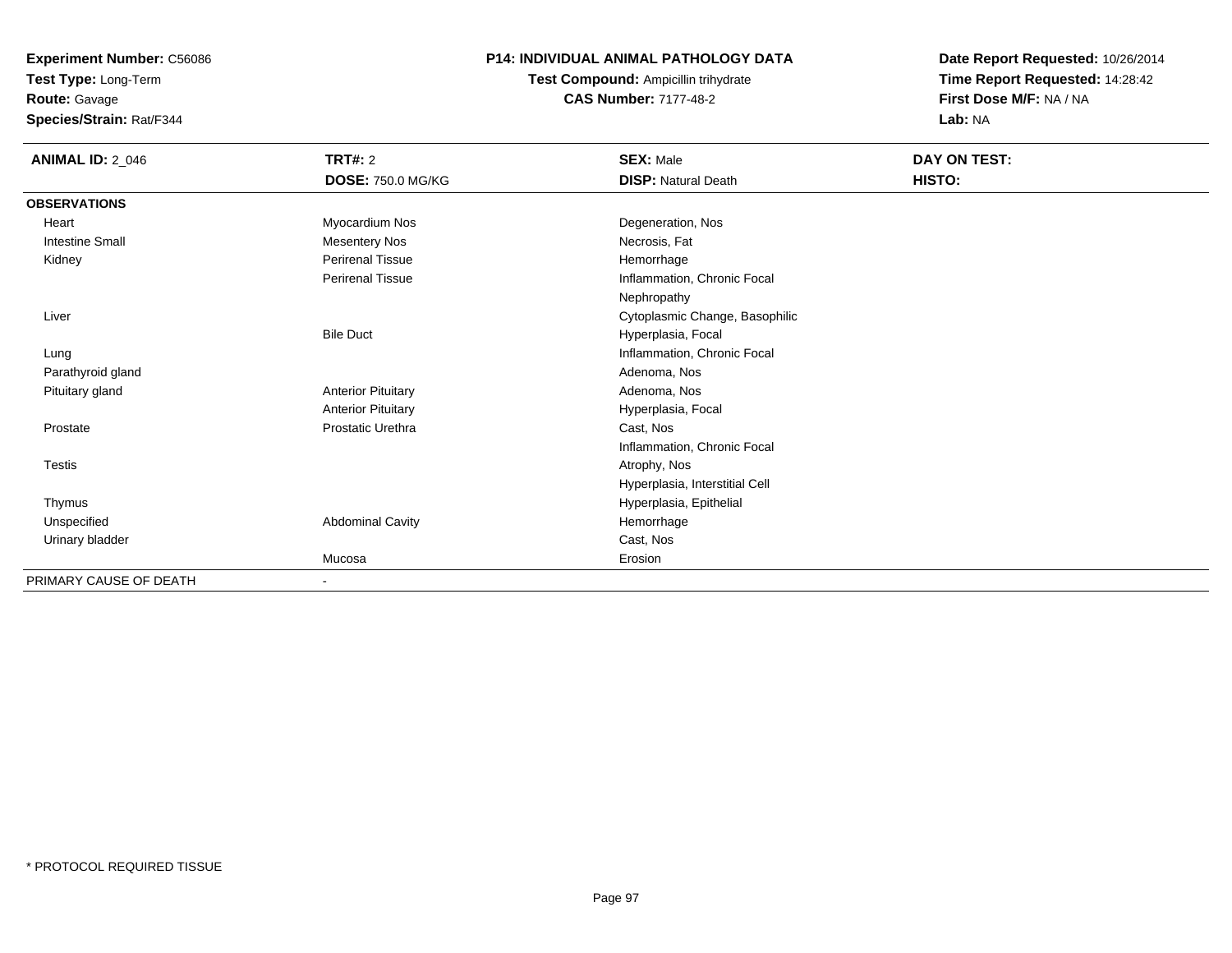**Test Type:** Long-Term

**Route:** Gavage

**Species/Strain:** Rat/F344

#### **P14: INDIVIDUAL ANIMAL PATHOLOGY DATA**

**Test Compound:** Ampicillin trihydrate**CAS Number:** 7177-48-2

| <b>ANIMAL ID: 2_047</b> | <b>TRT#: 2</b>            | <b>SEX: Male</b>                | DAY ON TEST: |  |
|-------------------------|---------------------------|---------------------------------|--------------|--|
|                         | <b>DOSE: 750.0 MG/KG</b>  | <b>DISP:</b> Moribund Sacrifice | HISTO:       |  |
| <b>OBSERVATIONS</b>     |                           |                                 |              |  |
| Adrenal gland           | Cortex Nos                | Cytoplasmic Vacuolization       |              |  |
|                         | Medulla                   | Pheochromocytoma                |              |  |
| Bone marrow             |                           | Hyperplasia, Hematopoietic      |              |  |
| <b>Brain</b>            |                           | Hemorrhage                      |              |  |
| Heart                   | Myocardium Nos            | Degeneration, Nos               |              |  |
| Intestine Large         | Cecum, Colon              | Edema, Nos                      |              |  |
|                         | Colon                     | Hyperplasia, Lymphoid           |              |  |
| Kidney                  |                           | Nephropathy                     |              |  |
| Liver                   | <b>Bile Duct</b>          | Hyperplasia, Focal              |              |  |
| Pancreas                | Acinus                    | Atrophy, Focal                  |              |  |
|                         | Islets                    | Hyperplasia, Focal              |              |  |
| Pituitary gland         | <b>Anterior Pituitary</b> | Cyst, Nos                       |              |  |
| Prostate                |                           | Inflammation, Acute/Chronic     |              |  |
| Salivary gland          |                           | Inflammation, Chronic Diffuse   |              |  |
| Unspecified             | Adipose Tissue            | Inflammation, Chronic Focal     |              |  |
|                         | Multiple Organs Nos       | Leukemia, Mononuclear Cell      |              |  |
| PRIMARY CAUSE OF DEATH  | $\overline{\phantom{a}}$  |                                 |              |  |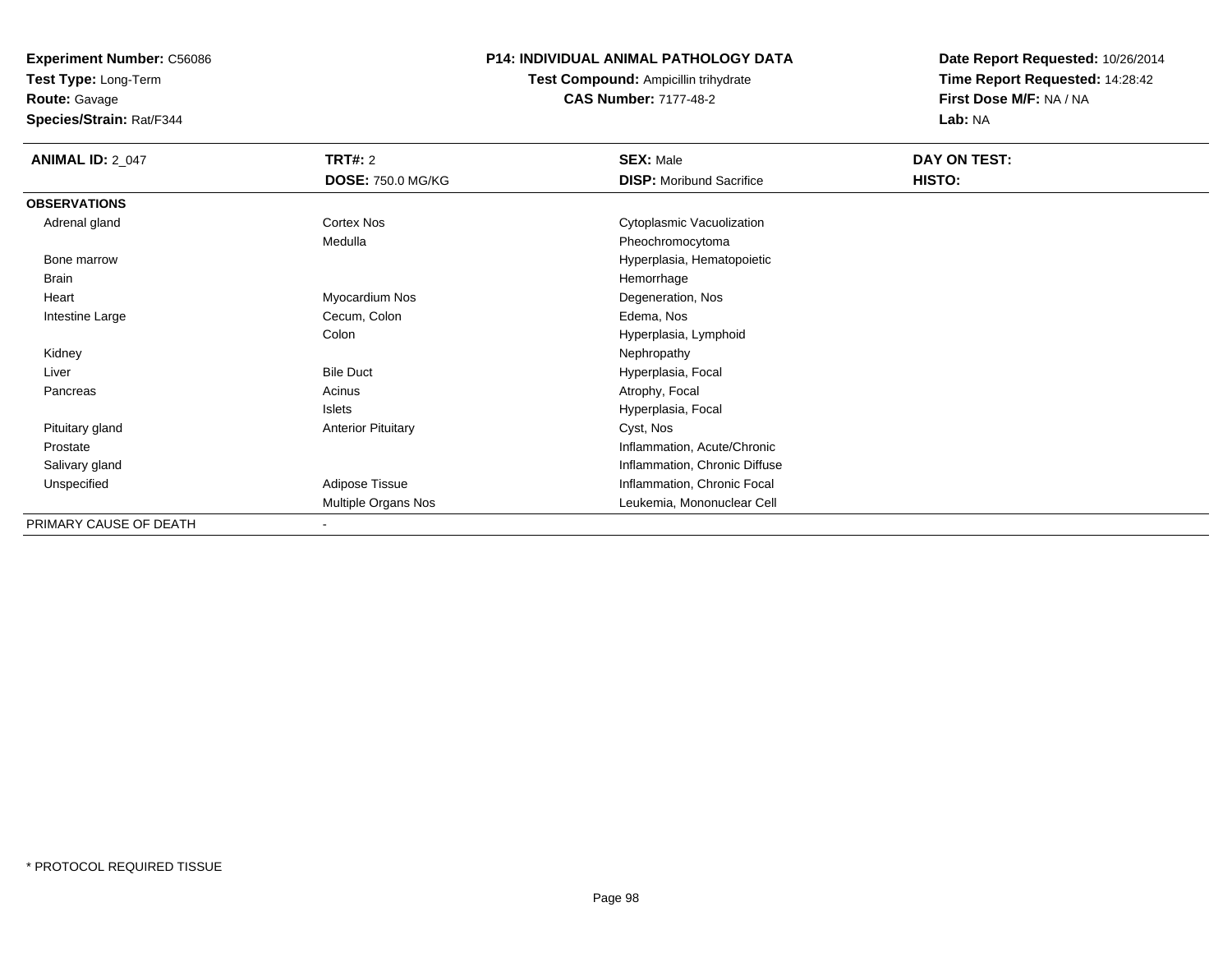| <b>Experiment Number: C56086</b><br>Test Type: Long-Term<br><b>Route: Gavage</b><br>Species/Strain: Rat/F344 |                          | <b>P14: INDIVIDUAL ANIMAL PATHOLOGY DATA</b><br>Test Compound: Ampicillin trihydrate<br><b>CAS Number: 7177-48-2</b> | Date Report Requested: 10/26/2014<br>Time Report Requested: 14:28:42<br>First Dose M/F: NA / NA<br>Lab: NA |
|--------------------------------------------------------------------------------------------------------------|--------------------------|----------------------------------------------------------------------------------------------------------------------|------------------------------------------------------------------------------------------------------------|
| <b>ANIMAL ID: 2 048</b>                                                                                      | TRT#: 2                  | <b>SEX: Male</b>                                                                                                     | DAY ON TEST:                                                                                               |
|                                                                                                              | <b>DOSE: 750.0 MG/KG</b> | <b>DISP:</b> Natural Death                                                                                           | HISTO:                                                                                                     |
| <b>OBSERVATIONS</b>                                                                                          |                          |                                                                                                                      |                                                                                                            |
| Heart                                                                                                        | Myocardium Nos           | Degeneration, Nos                                                                                                    |                                                                                                            |
| Prostate                                                                                                     |                          | Abscess, Nos                                                                                                         |                                                                                                            |
| Spleen                                                                                                       |                          | Amyloidosis                                                                                                          |                                                                                                            |
|                                                                                                              |                          | Depletion, Lymphoid                                                                                                  |                                                                                                            |
| Unspecified                                                                                                  | Multiple Organs Nos      | Lymphoma, Mixed-Malignant Type                                                                                       |                                                                                                            |
| PRIMARY CAUSE OF DEATH                                                                                       |                          |                                                                                                                      |                                                                                                            |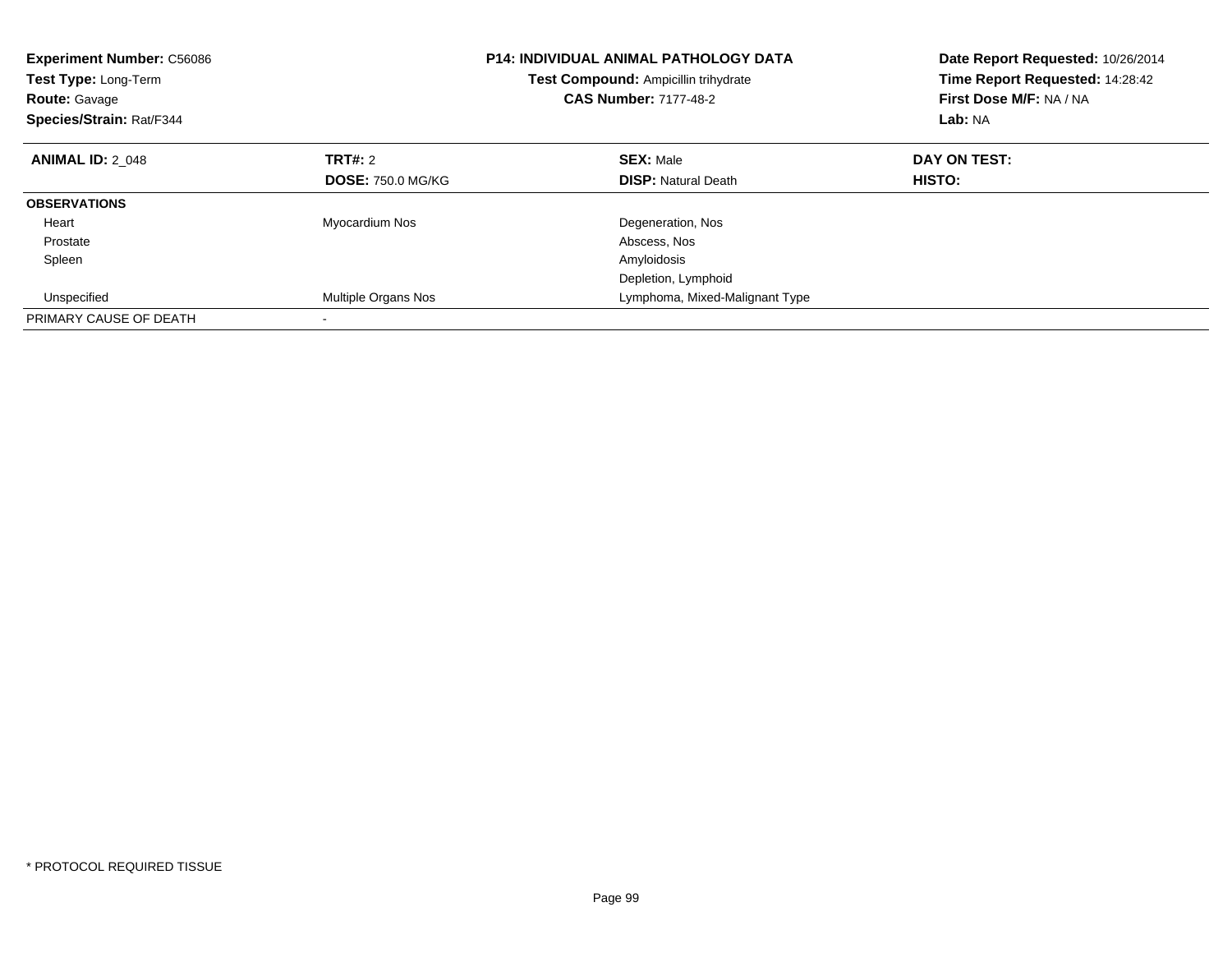**Test Type:** Long-Term

# **Route:** Gavage

**Species/Strain:** Rat/F344

#### **P14: INDIVIDUAL ANIMAL PATHOLOGY DATA**

### **Test Compound:** Ampicillin trihydrate**CAS Number:** 7177-48-2

| <b>ANIMAL ID: 2_049</b> | TRT#: 2                    | <b>SEX: Male</b>                | DAY ON TEST: |
|-------------------------|----------------------------|---------------------------------|--------------|
|                         | <b>DOSE: 750.0 MG/KG</b>   | <b>DISP: Terminal Sacrifice</b> | HISTO:       |
| <b>OBSERVATIONS</b>     |                            |                                 |              |
| Adrenal gland           | Cortex Nos                 | Focal Cellular Change           |              |
| Bone                    | Skull                      | Osteosclerosis                  |              |
| Bone marrow             |                            | Hemorrhage                      |              |
|                         |                            | Hyperplasia, Hematopoietic      |              |
| Heart                   | Myocardium Nos             | Degeneration, Nos               |              |
| Kidney                  |                            | Cyst, Nos                       |              |
|                         |                            | Nephropathy                     |              |
| Liver                   |                            | Hematopoiesis                   |              |
|                         | <b>Bile Duct</b>           | Hyperplasia, Focal              |              |
| Lung                    | Pleura Nos                 | Mesothelioma, Metastatic        |              |
| Lymph node              | Thymic Lymph Node          | Hemorrhage                      |              |
|                         |                            | Hemorrhage                      |              |
| Pituitary gland         | <b>Anterior Pituitary</b>  | Hyperplasia, Focal              |              |
| Prostate                |                            | Inflammation, Acute Focal       |              |
| Spleen                  |                            | Hematopoiesis                   |              |
| Testis                  |                            | <b>Interstitial-Cell Tumor</b>  |              |
| Thyroid                 |                            | Hyperplasia, C Cell             |              |
| Unspecified             | <b>Thoracic Cavity Nos</b> | Mesothelioma, Malignant         |              |
| PRIMARY CAUSE OF DEATH  | $\overline{\phantom{a}}$   |                                 |              |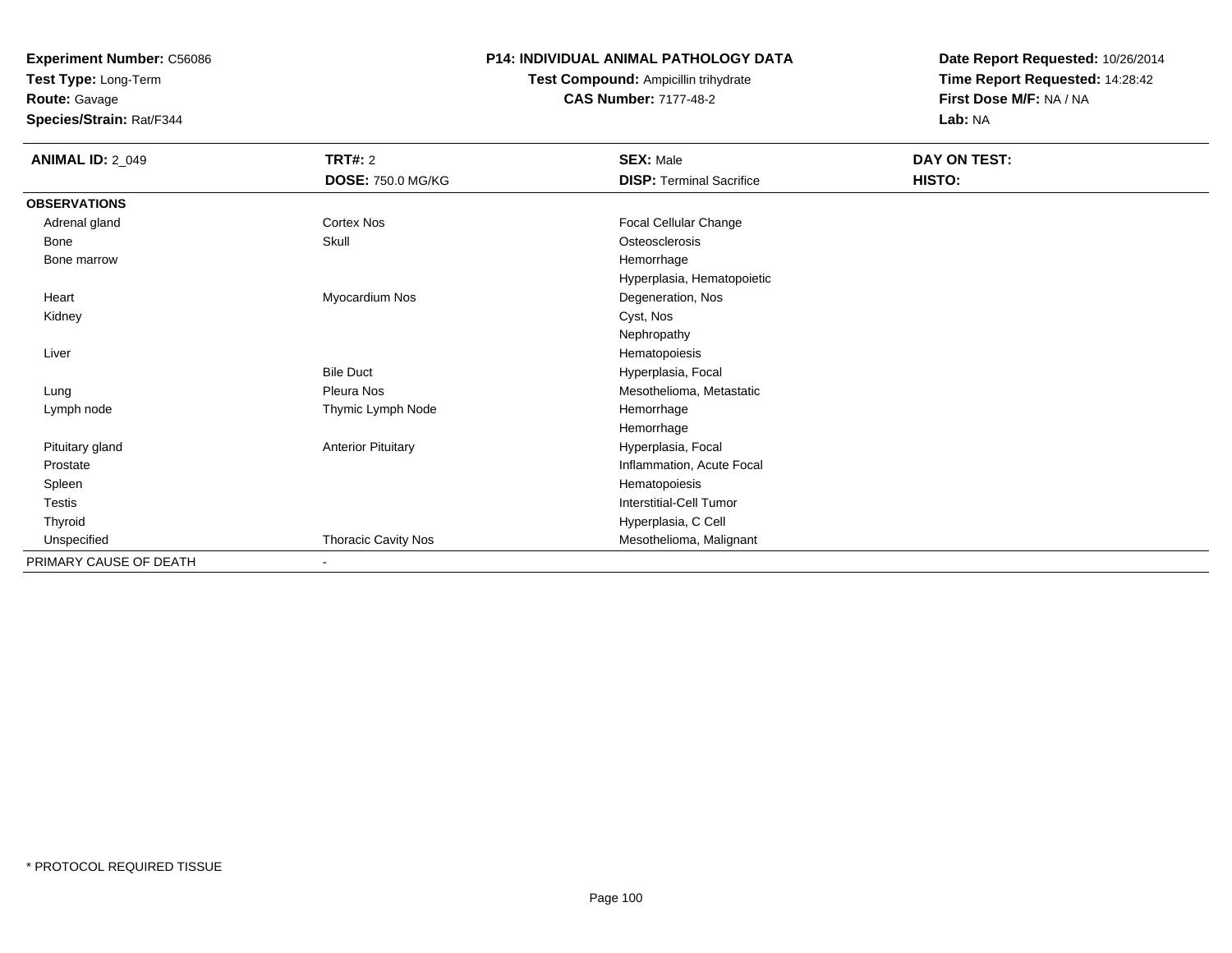**Test Type:** Long-Term

**Route:** Gavage

**Species/Strain:** Rat/F344

#### **P14: INDIVIDUAL ANIMAL PATHOLOGY DATA**

**Test Compound:** Ampicillin trihydrate**CAS Number:** 7177-48-2

| <b>ANIMAL ID: 2_050</b> | <b>TRT#: 2</b>            | <b>SEX: Male</b>                | DAY ON TEST: |
|-------------------------|---------------------------|---------------------------------|--------------|
|                         | <b>DOSE: 750.0 MG/KG</b>  | <b>DISP: Terminal Sacrifice</b> | HISTO:       |
| <b>OBSERVATIONS</b>     |                           |                                 |              |
| Adrenal gland           | Medulla                   | Pheochromocytoma, Malignant     |              |
| Heart                   | Myocardium Nos            | Degeneration, Nos               |              |
| <b>Intestine Small</b>  | <b>Mesentery Nos</b>      | Inflammation, Chronic Diffuse   |              |
|                         | <b>Mesentery Nos</b>      | Inflammation, Diffuse           |              |
|                         | <b>Mesentery Nos</b>      | Mineralization                  |              |
|                         | <b>Mesentery Nos</b>      | Necrosis, Fat                   |              |
| Kidney                  |                           | Nephropathy                     |              |
| Liver                   |                           | Cytoplasmic Change, Basophilic  |              |
| Lung                    |                           | Hemorrhage                      |              |
|                         |                           | Inflammation, Chronic Focal     |              |
| Lymph node              | Renal Lymph Node          | Hemorrhage                      |              |
| Mammary gland           |                           | Hyperplasia, Cystic             |              |
| Pituitary gland         | <b>Anterior Pituitary</b> | Adenoma, Nos                    |              |
|                         | <b>Anterior Pituitary</b> | Cyst, Multiple                  |              |
| Prostate                |                           | Inflammation, Chronic Focal     |              |
| <b>Testis</b>           |                           | Interstitial-Cell Tumor         |              |
| Thyroid                 |                           | C-Cell Carcinoma                |              |
| PRIMARY CAUSE OF DEATH  | ۰                         |                                 |              |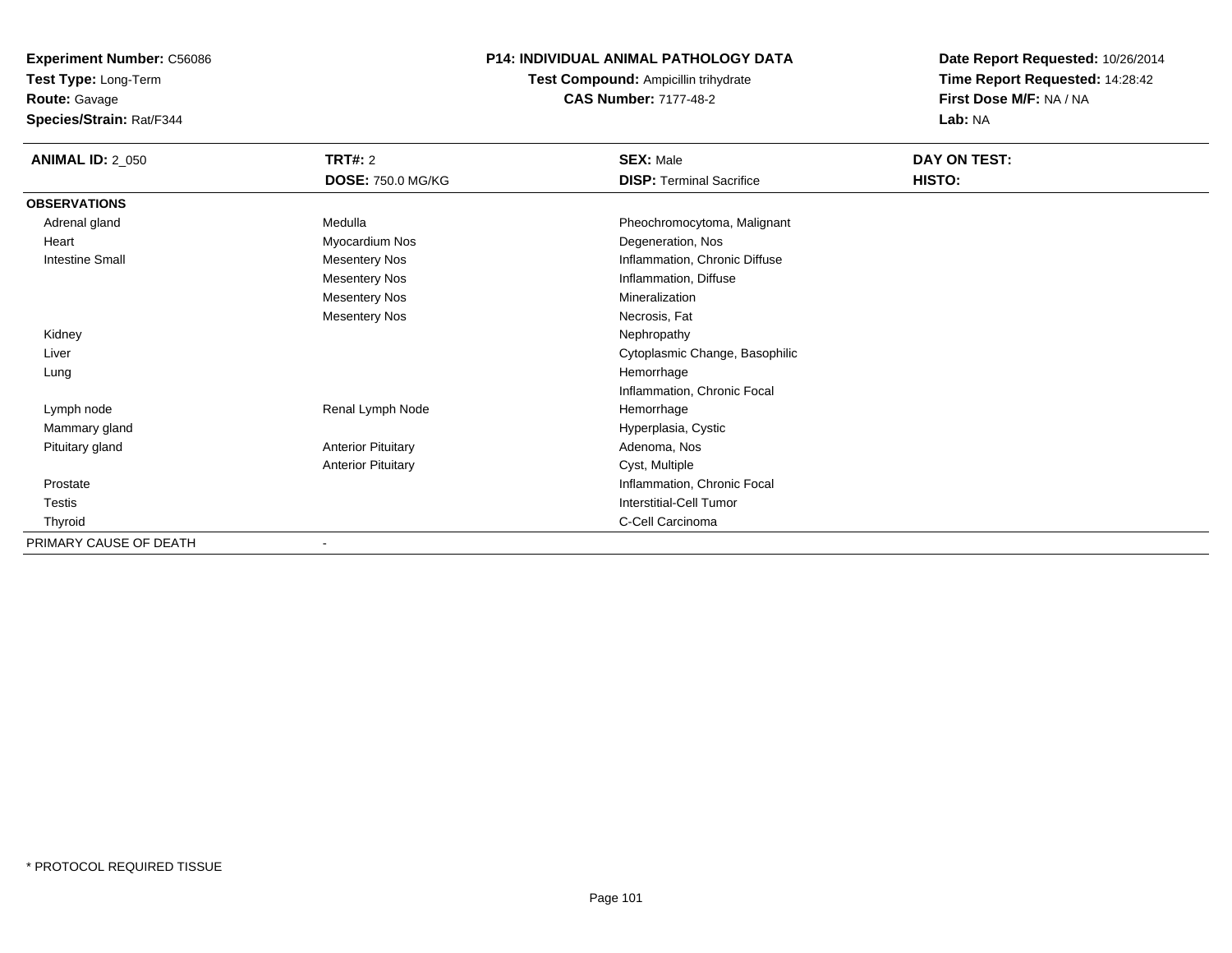**Test Type:** Long-Term

**Route:** Gavage

**Species/Strain:** Rat/F344

#### **P14: INDIVIDUAL ANIMAL PATHOLOGY DATA**

# **Test Compound:** Ampicillin trihydrate**CAS Number:** 7177-48-2

| <b>ANIMAL ID: 3_001</b> | <b>TRT#: 3</b>            | <b>SEX: Male</b>            | DAY ON TEST: |  |
|-------------------------|---------------------------|-----------------------------|--------------|--|
|                         | <b>DOSE: 0</b>            | <b>DISP: Natural Death</b>  | HISTO:       |  |
| <b>OBSERVATIONS</b>     |                           |                             |              |  |
| <b>Brain</b>            | Thalamus                  | Atrophy, Pressure           |              |  |
|                         | Thalamus                  | Carcinoma, Nos, Invasive    |              |  |
|                         |                           | Hemorrhage                  |              |  |
|                         |                           | Hydrocephalus, Nos          |              |  |
| Heart                   | Myocardium Nos            | Degeneration, Nos           |              |  |
| Liver                   |                           | Congestion, Acute Passive   |              |  |
|                         | <b>Bile Duct</b>          | Hyperplasia, Focal          |              |  |
| Lung                    |                           | Congestion, Acute Passive   |              |  |
|                         |                           | Inflammation, Chronic Focal |              |  |
| Lymph node              | Thymic Lymph Node         | Hemorrhage                  |              |  |
| Pituitary gland         | <b>Anterior Pituitary</b> | Carcinoma, Nos              |              |  |
| Prostate                | Prostatic Urethra         | Cast, Nos                   |              |  |
|                         |                           | Inflammation, Acute Focal   |              |  |
| Spleen                  |                           | Hemosiderosis               |              |  |
| PRIMARY CAUSE OF DEATH  | $\overline{\phantom{a}}$  |                             |              |  |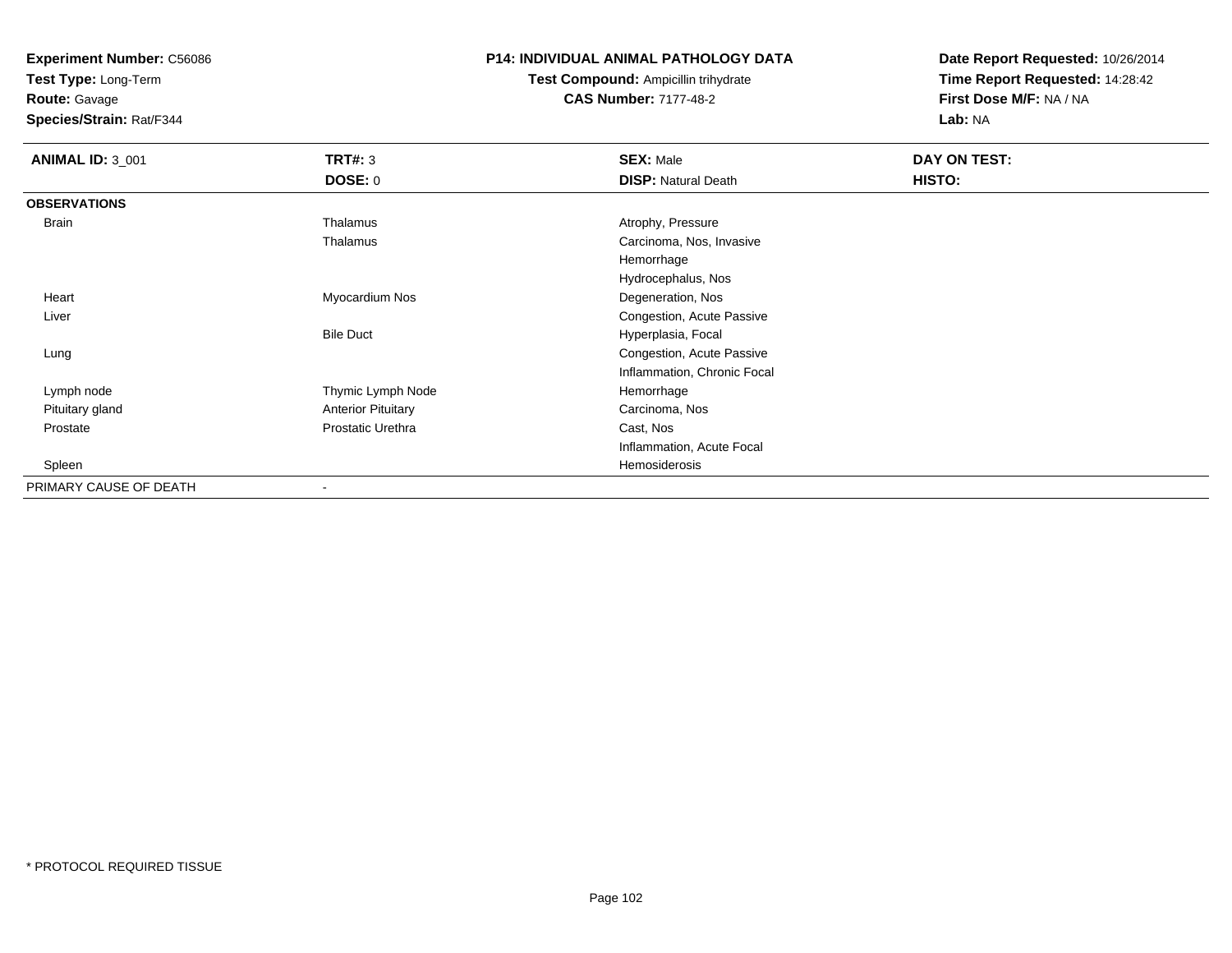**Test Type:** Long-Term

**Route:** Gavage

**Species/Strain:** Rat/F344

#### **P14: INDIVIDUAL ANIMAL PATHOLOGY DATA**

# **Test Compound:** Ampicillin trihydrate**CAS Number:** 7177-48-2

| <b>ANIMAL ID: 3_002</b> | <b>TRT#: 3</b>            | <b>SEX: Male</b>                    | DAY ON TEST: |
|-------------------------|---------------------------|-------------------------------------|--------------|
|                         | <b>DOSE: 0</b>            | <b>DISP: Terminal Sacrifice</b>     | HISTO:       |
| <b>OBSERVATIONS</b>     |                           |                                     |              |
| Eye                     |                           | Cataract                            |              |
|                         | Retina                    | Degeneration, Nos                   |              |
|                         |                           | Hemorrhage                          |              |
|                         |                           | Synechia, Posterior                 |              |
| Heart                   | Myocardium Nos            | Degeneration, Nos                   |              |
| Kidney                  |                           | Nephropathy                         |              |
| Liver                   |                           | Cytoplasmic Change, Basophilic      |              |
|                         | <b>Bile Duct</b>          | Hyperplasia, Focal                  |              |
| Lung                    |                           | Inflammation, Granulomatous Focal   |              |
|                         |                           | Lymphocytic Inflammatory Infiltrate |              |
| Pituitary gland         | <b>Anterior Pituitary</b> | Hyperplasia, Focal                  |              |
| Prostate                | Prostatic Urethra         | Cast, Nos                           |              |
|                         |                           | Inflammation, Acute/Chronic         |              |
| Testis                  |                           | <b>Interstitial-Cell Tumor</b>      |              |
| PRIMARY CAUSE OF DEATH  | ۰                         |                                     |              |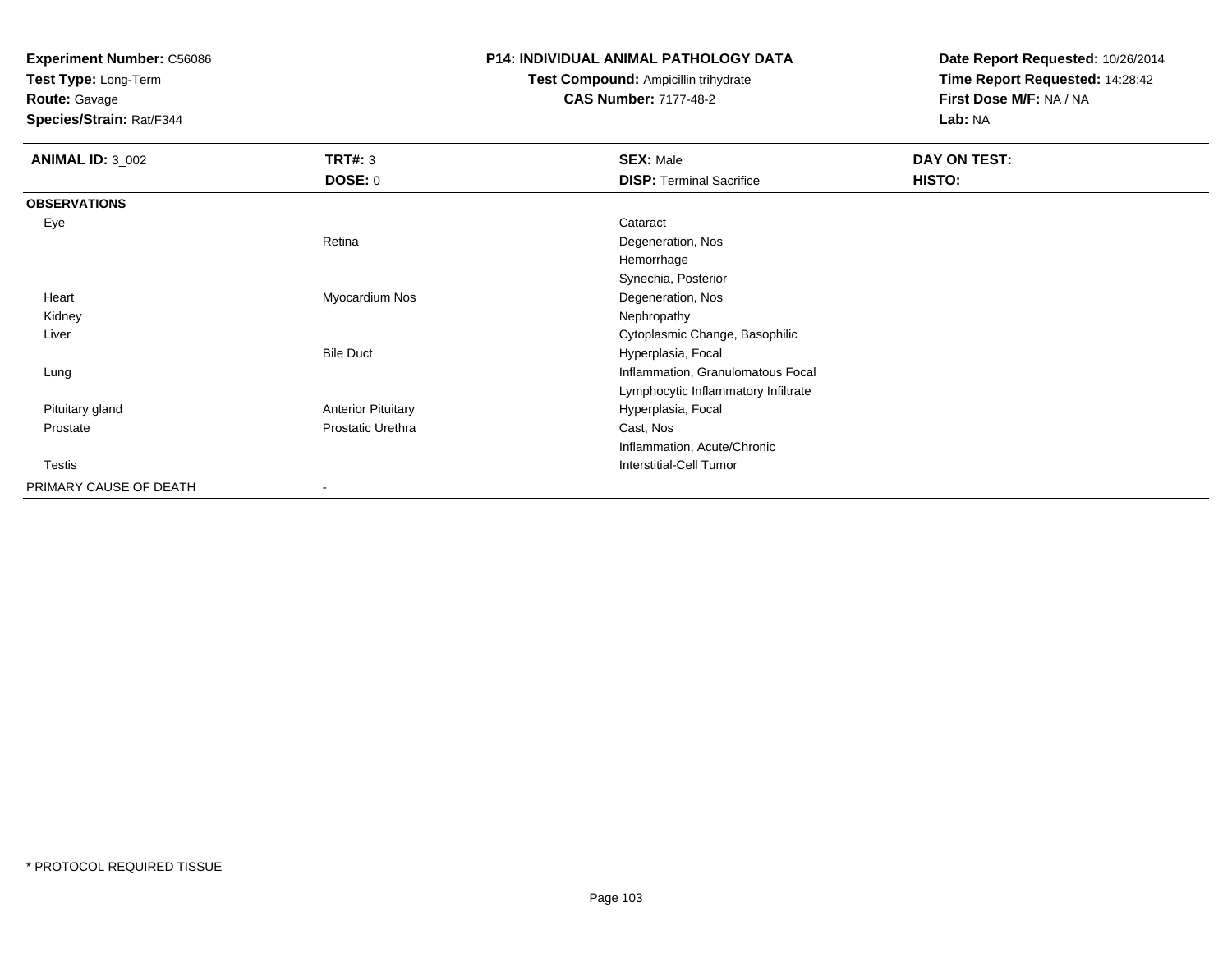| <b>Experiment Number: C56086</b><br>Test Type: Long-Term<br><b>Route: Gavage</b><br>Species/Strain: Rat/F344 |                  | <b>P14: INDIVIDUAL ANIMAL PATHOLOGY DATA</b><br>Test Compound: Ampicillin trihydrate<br><b>CAS Number: 7177-48-2</b> | Date Report Requested: 10/26/2014<br>Time Report Requested: 14:28:42<br>First Dose M/F: NA / NA<br>Lab: NA |
|--------------------------------------------------------------------------------------------------------------|------------------|----------------------------------------------------------------------------------------------------------------------|------------------------------------------------------------------------------------------------------------|
| <b>ANIMAL ID: 3 003</b>                                                                                      | <b>TRT#: 3</b>   | <b>SEX: Male</b>                                                                                                     | DAY ON TEST:                                                                                               |
|                                                                                                              | DOSE: 0          | <b>DISP:</b> Moribund Sacrifice                                                                                      | <b>HISTO:</b>                                                                                              |
| <b>OBSERVATIONS</b>                                                                                          |                  |                                                                                                                      |                                                                                                            |
| Kidney                                                                                                       |                  | Nephropathy                                                                                                          |                                                                                                            |
| Liver                                                                                                        |                  | Clear-Cell Change                                                                                                    |                                                                                                            |
|                                                                                                              |                  | Cytoplasmic Change, Basophilic                                                                                       |                                                                                                            |
|                                                                                                              | <b>Bile Duct</b> | Hyperplasia, Focal                                                                                                   |                                                                                                            |
| Lung                                                                                                         |                  | Histiocytosis                                                                                                        |                                                                                                            |
| Testis                                                                                                       |                  | Hyperplasia, Interstitial Cell                                                                                       |                                                                                                            |
| Unspecified                                                                                                  | Abdomen          | Fibroma                                                                                                              |                                                                                                            |
| PRIMARY CAUSE OF DEATH                                                                                       |                  |                                                                                                                      |                                                                                                            |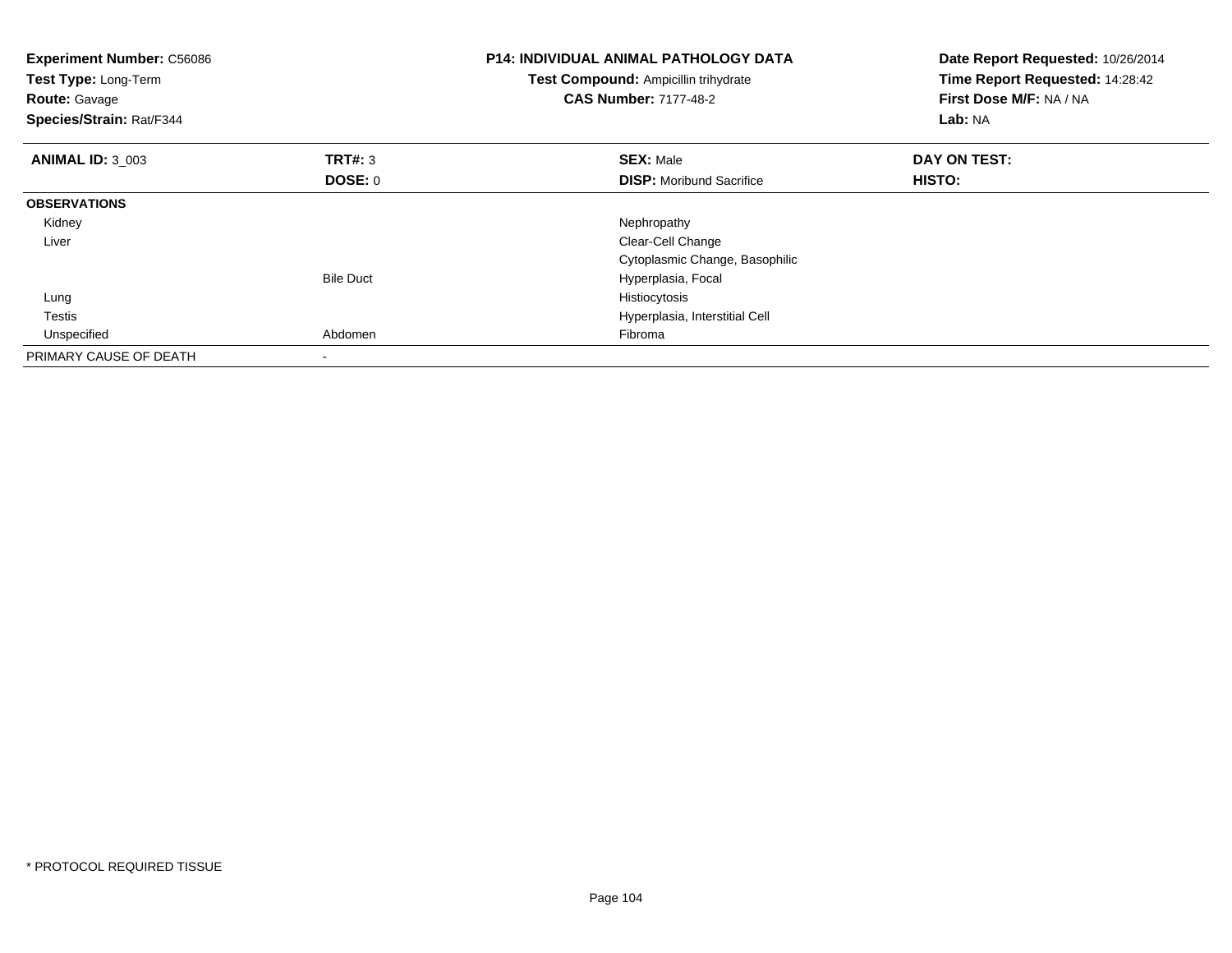**Test Type:** Long-Term

**Route:** Gavage

**Species/Strain:** Rat/F344

#### **P14: INDIVIDUAL ANIMAL PATHOLOGY DATA**

**Test Compound:** Ampicillin trihydrate**CAS Number:** 7177-48-2

| <b>ANIMAL ID: 3_004</b> | <b>TRT#: 3</b>            | <b>SEX: Male</b>                    | DAY ON TEST: |
|-------------------------|---------------------------|-------------------------------------|--------------|
|                         | <b>DOSE: 0</b>            | <b>DISP: Terminal Sacrifice</b>     | HISTO:       |
| <b>OBSERVATIONS</b>     |                           |                                     |              |
| Adrenal gland           | Medulla                   | Pheochromocytoma                    |              |
| Eye                     |                           | Cataract                            |              |
|                         | Retina                    | Degeneration, Nos                   |              |
|                         |                           | Hemorrhage                          |              |
|                         |                           | Synechia, Posterior                 |              |
| Heart                   | Myocardium Nos            | Degeneration, Nos                   |              |
| Kidney                  |                           | Nephropathy                         |              |
| Liver                   |                           | Cytoplasmic Change, Basophilic      |              |
|                         | <b>Bile Duct</b>          | Hyperplasia, Focal                  |              |
| Lung                    |                           | Hyperplasia, Alveolar Epithelium    |              |
|                         |                           | Inflammation, Granulomatous Focal   |              |
|                         |                           | Lymphocytic Inflammatory Infiltrate |              |
| Pancreas                | Acinus                    | Atrophy, Focal                      |              |
| Pituitary gland         | <b>Anterior Pituitary</b> | Adenoma, Nos                        |              |
| Prostate                |                           | Adenoma, Nos                        |              |
|                         |                           | Inflammation, Chronic Focal         |              |
| Seminal vesicle         |                           | Atrophy, Nos                        |              |
| Testis                  |                           | Hyperplasia, Interstitial Cell      |              |
|                         |                           | <b>Interstitial-Cell Tumor</b>      |              |
| Unspecified             | Multiple Organs Nos       | Leukemia, Mononuclear Cell          |              |
| PRIMARY CAUSE OF DEATH  |                           |                                     |              |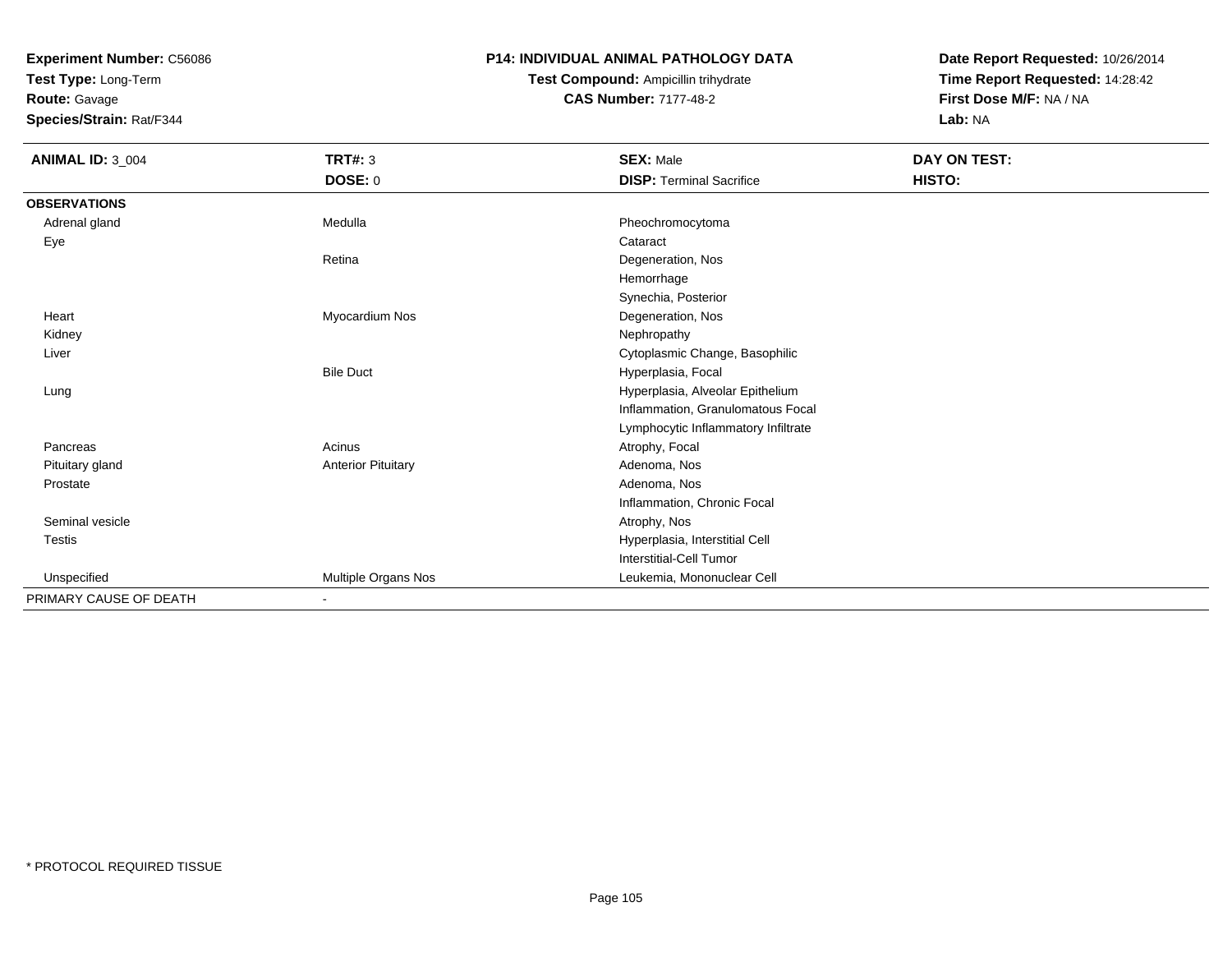**Test Type:** Long-Term

**Route:** Gavage

**Species/Strain:** Rat/F344

#### **P14: INDIVIDUAL ANIMAL PATHOLOGY DATA**

**Test Compound:** Ampicillin trihydrate**CAS Number:** 7177-48-2

| <b>ANIMAL ID: 3_005</b> | <b>TRT#: 3</b>           | <b>SEX: Male</b>                  | DAY ON TEST: |
|-------------------------|--------------------------|-----------------------------------|--------------|
|                         | <b>DOSE: 0</b>           | <b>DISP: Terminal Sacrifice</b>   | HISTO:       |
| <b>OBSERVATIONS</b>     |                          |                                   |              |
| Adrenal gland           | Medulla                  | Hyperplasia, Focal                |              |
| Eye                     | <b>Crystalline Lens</b>  | Cataract                          |              |
|                         | Retina                   | Degeneration, Nos                 |              |
| Heart                   | Myocardium Nos           | Degeneration, Nos                 |              |
| Kidney                  |                          | Nephropathy                       |              |
| Liver                   |                          | Clear-Cell Change                 |              |
|                         |                          | Cytoplasmic Change, Basophilic    |              |
|                         | <b>Bile Duct</b>         | Hyperplasia, Focal                |              |
| Lung                    |                          | Inflammation, Granulomatous Focal |              |
| Salivary gland          |                          | Inflammation, Chronic Focal       |              |
| Seminal vesicle         |                          | Cast, Nos                         |              |
| Skin                    | Abdomen                  | Hyperkeratosis                    |              |
| Testis                  |                          | Atrophy, Nos                      |              |
|                         |                          | Hyperplasia, Interstitial Cell    |              |
|                         |                          | Interstitial-Cell Tumor           |              |
| PRIMARY CAUSE OF DEATH  | $\overline{\phantom{a}}$ |                                   |              |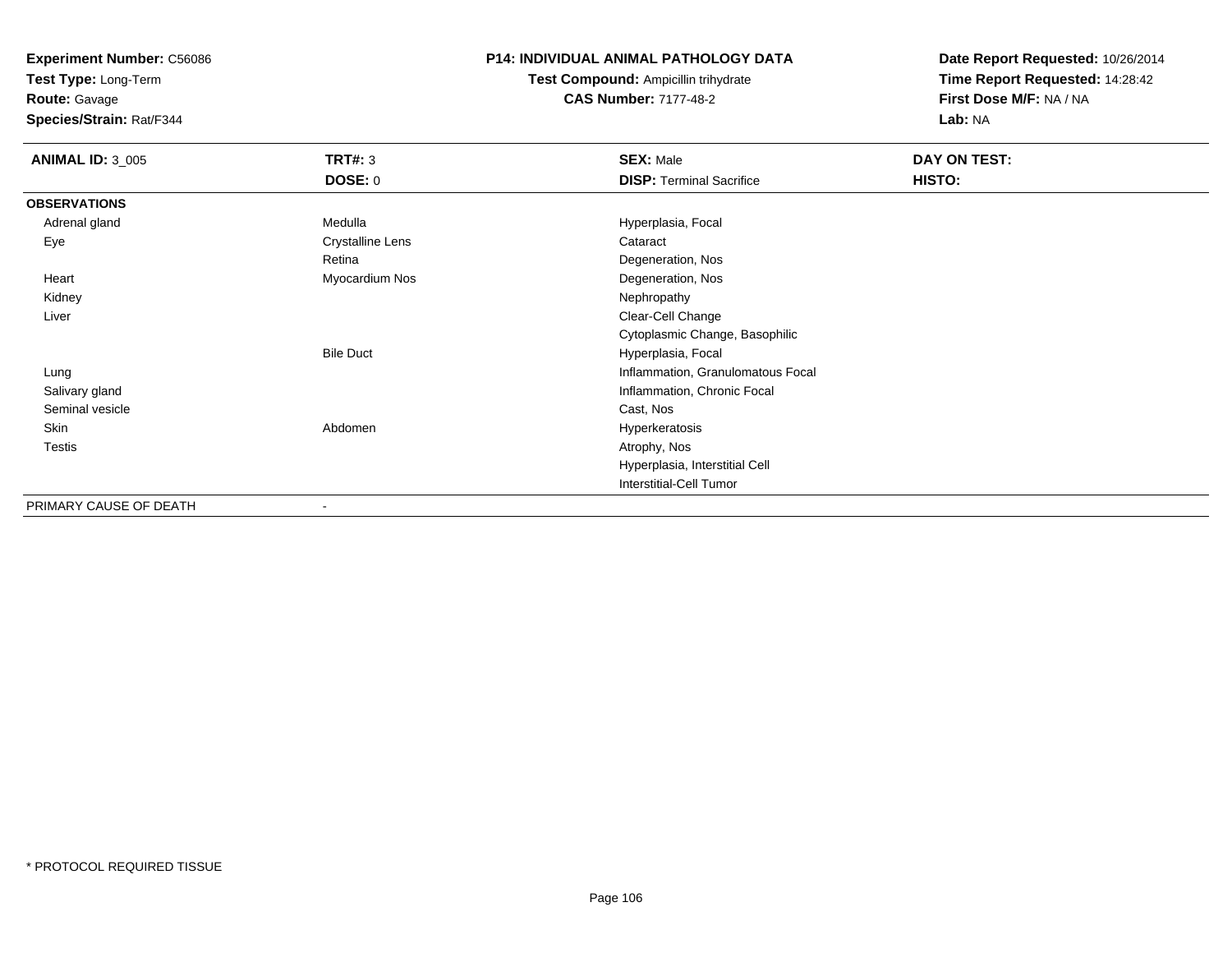**Test Type:** Long-Term

**Route:** Gavage

**Species/Strain:** Rat/F344

#### **P14: INDIVIDUAL ANIMAL PATHOLOGY DATA**

# **Test Compound:** Ampicillin trihydrate**CAS Number:** 7177-48-2

| <b>ANIMAL ID: 3_006</b> | TRT#: 3                   | <b>SEX: Male</b>                    | DAY ON TEST: |
|-------------------------|---------------------------|-------------------------------------|--------------|
|                         | <b>DOSE: 0</b>            | <b>DISP: Terminal Sacrifice</b>     | HISTO:       |
| <b>OBSERVATIONS</b>     |                           |                                     |              |
| Adrenal gland           | Medulla                   | Hyperplasia, Focal                  |              |
| Eye                     |                           | Cataract                            |              |
|                         | Retina                    | Degeneration, Nos                   |              |
|                         |                           | Hemorrhage                          |              |
|                         |                           | Synechia, Posterior                 |              |
| Heart                   | Myocardium Nos            | Degeneration, Nos                   |              |
| <b>Intestine Small</b>  | <b>Mesentery Nos</b>      | Necrosis, Fat                       |              |
| Kidney                  |                           | Nephropathy                         |              |
| Liver                   |                           | Cytoplasmic Change, Basophilic      |              |
|                         |                           | Cytoplasmic Change, Eosinophilic    |              |
|                         | <b>Bile Duct</b>          | Hyperplasia, Focal                  |              |
| Pituitary gland         | <b>Anterior Pituitary</b> | Adenoma, Nos                        |              |
| Salivary gland          | Parotid Gland Nos         | Atrophy, Focal                      |              |
|                         |                           | Lymphocytic Inflammatory Infiltrate |              |
|                         |                           | Metaplasia, Nos                     |              |
| <b>Testis</b>           |                           | Hyperplasia, Interstitial Cell      |              |
| Trachea                 | Gland                     | Dilatation, Nos                     |              |
| PRIMARY CAUSE OF DEATH  | $\,$ $\,$                 |                                     |              |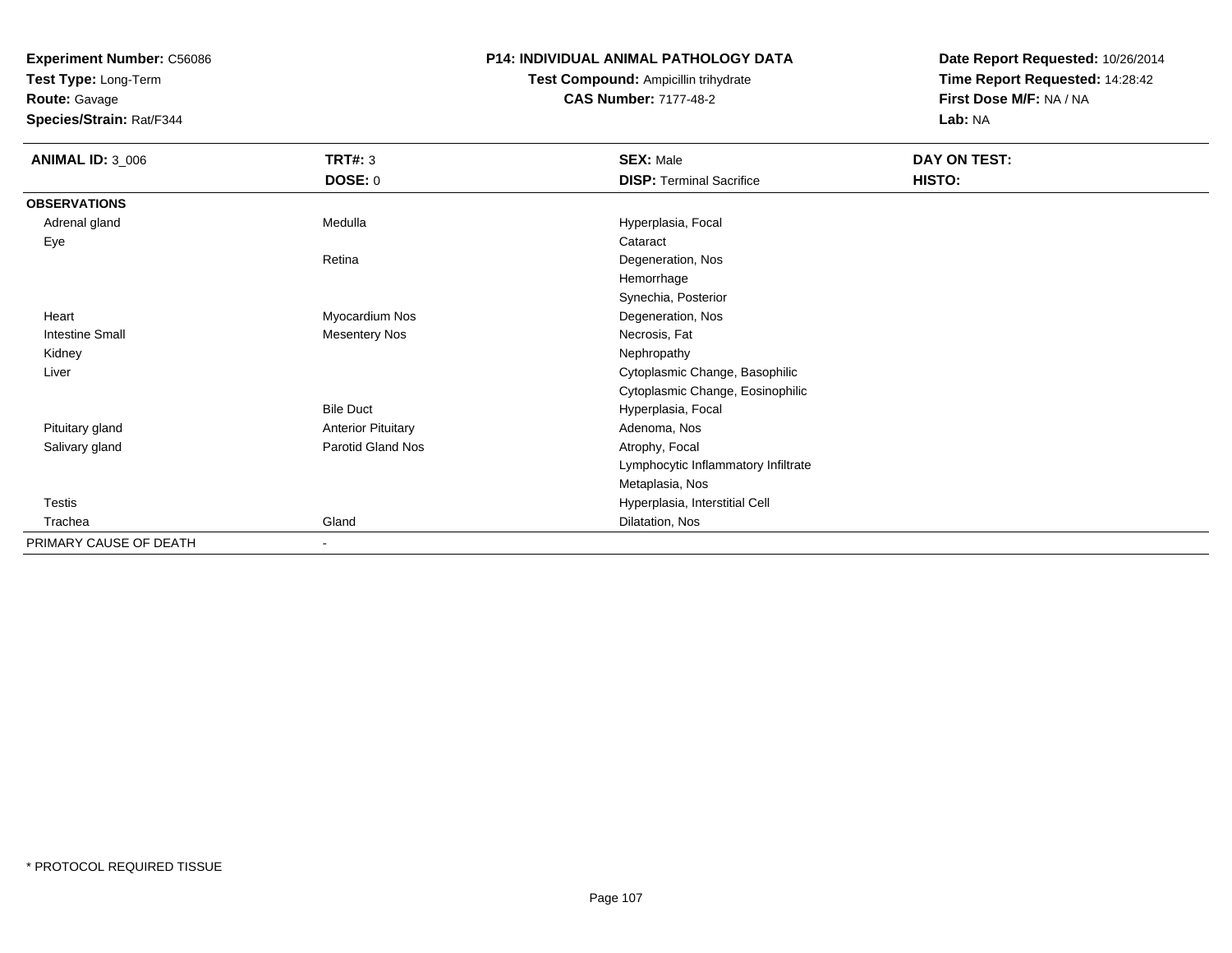**Test Type:** Long-Term

**Route:** Gavage

**Species/Strain:** Rat/F344

#### **P14: INDIVIDUAL ANIMAL PATHOLOGY DATA**

**Test Compound:** Ampicillin trihydrate**CAS Number:** 7177-48-2

| <b>ANIMAL ID: 3_007</b> | <b>TRT#: 3</b>            | <b>SEX: Male</b>                | DAY ON TEST: |
|-------------------------|---------------------------|---------------------------------|--------------|
|                         | <b>DOSE: 0</b>            | <b>DISP: Terminal Sacrifice</b> | HISTO:       |
| <b>OBSERVATIONS</b>     |                           |                                 |              |
| Adrenal gland           | Medulla                   | Hyperplasia, Focal              |              |
| Eye                     |                           | Cataract                        |              |
|                         | Retina                    | Degeneration, Nos               |              |
|                         |                           | Hemorrhage                      |              |
|                         |                           | Synechia, Posterior             |              |
| Heart                   | Myocardium Nos            | Degeneration, Nos               |              |
| Kidney                  |                           | Nephropathy                     |              |
| Liver                   |                           | Cytoplasmic Change, Basophilic  |              |
| Lung                    |                           | Alveolar/Bronchiolar Adenoma    |              |
| Lymph node              | Mandibular Lymph Node     | Plasmacytosis                   |              |
| Pancreas                | Islets                    | Hyperplasia, Focal              |              |
| Pituitary gland         | <b>Anterior Pituitary</b> | Hyperplasia, Focal              |              |
| Salivary gland          |                           | Inflammation, Chronic Diffuse   |              |
| Spleen                  |                           | Hemorrhage                      |              |
| Testis                  |                           | Interstitial-Cell Tumor         |              |
| PRIMARY CAUSE OF DEATH  | $\overline{\phantom{a}}$  |                                 |              |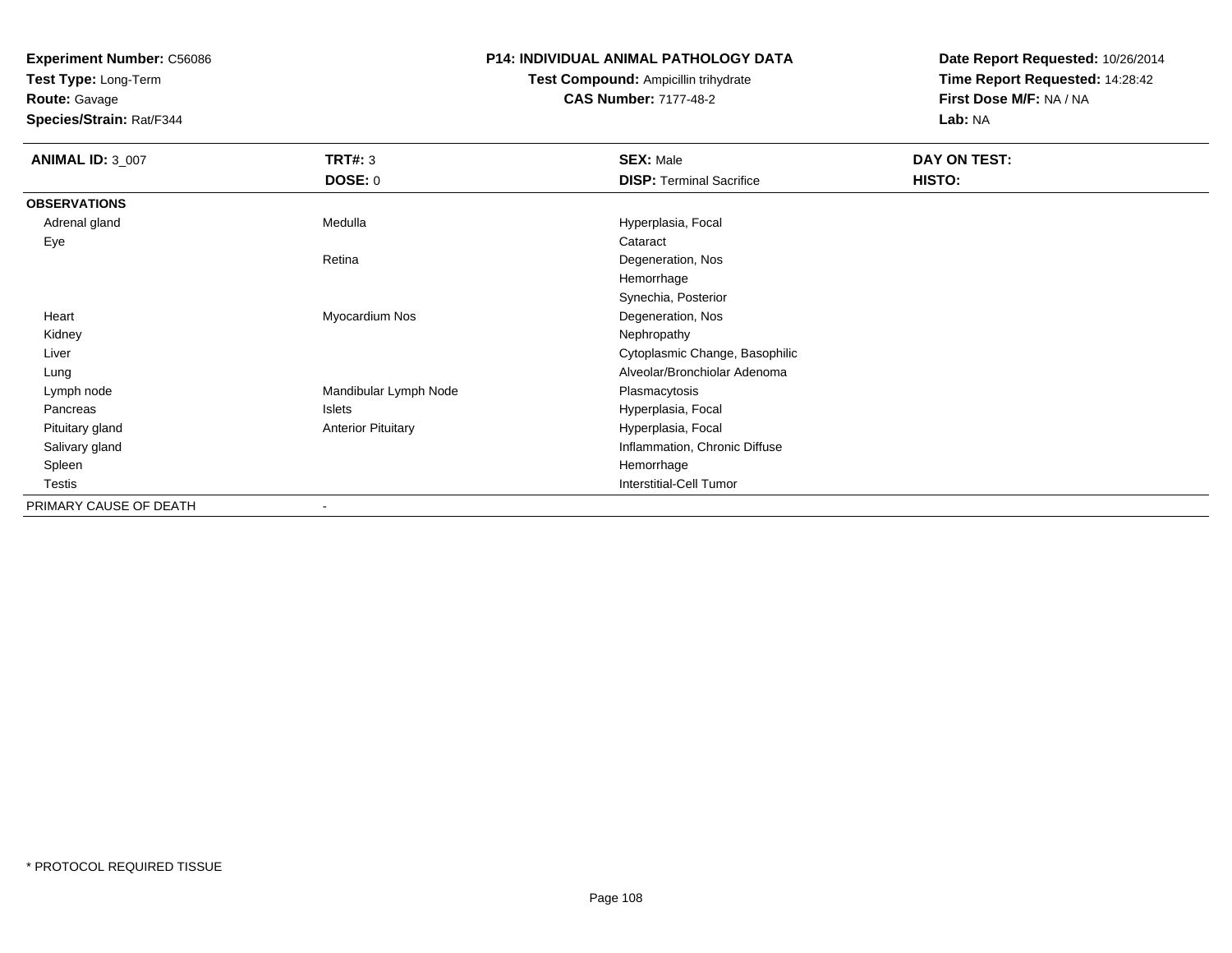**Test Type:** Long-Term

**Route:** Gavage

**Species/Strain:** Rat/F344

## **P14: INDIVIDUAL ANIMAL PATHOLOGY DATA**

**Test Compound:** Ampicillin trihydrate**CAS Number:** 7177-48-2

| <b>ANIMAL ID: 3_008</b> | TRT#: 3                   | <b>SEX: Male</b>                  | DAY ON TEST: |
|-------------------------|---------------------------|-----------------------------------|--------------|
|                         | DOSE: 0                   | <b>DISP: Terminal Sacrifice</b>   | HISTO:       |
| <b>OBSERVATIONS</b>     |                           |                                   |              |
| Eye                     | <b>Crystalline Lens</b>   | Cataract                          |              |
|                         | Retina                    | Degeneration, Nos                 |              |
|                         |                           | Hemorrhage                        |              |
| Heart                   | Myocardium Nos            | Degeneration, Nos                 |              |
| Kidney                  |                           | Nephropathy                       |              |
| Liver                   |                           | Cytoplasmic Change, Basophilic    |              |
| Lung                    |                           | Inflammation, Granulomatous Focal |              |
| Lymph node              | Thymic Lymph Node         | Plasmacytosis                     |              |
| Pituitary gland         | <b>Anterior Pituitary</b> | Adenoma, Nos                      |              |
| Prostate                |                           | Inflammation, Acute/Chronic       |              |
| Skin                    | Tail                      | Squamous Cell Papilloma           |              |
| Stomach                 | Cardiac Stomach           | Hyperkeratosis                    |              |
|                         | Cardiac Stomach           | Hyperplasia, Epithelial           |              |
| Testis                  |                           | <b>Interstitial-Cell Tumor</b>    |              |
| PRIMARY CAUSE OF DEATH  | $\overline{\phantom{a}}$  |                                   |              |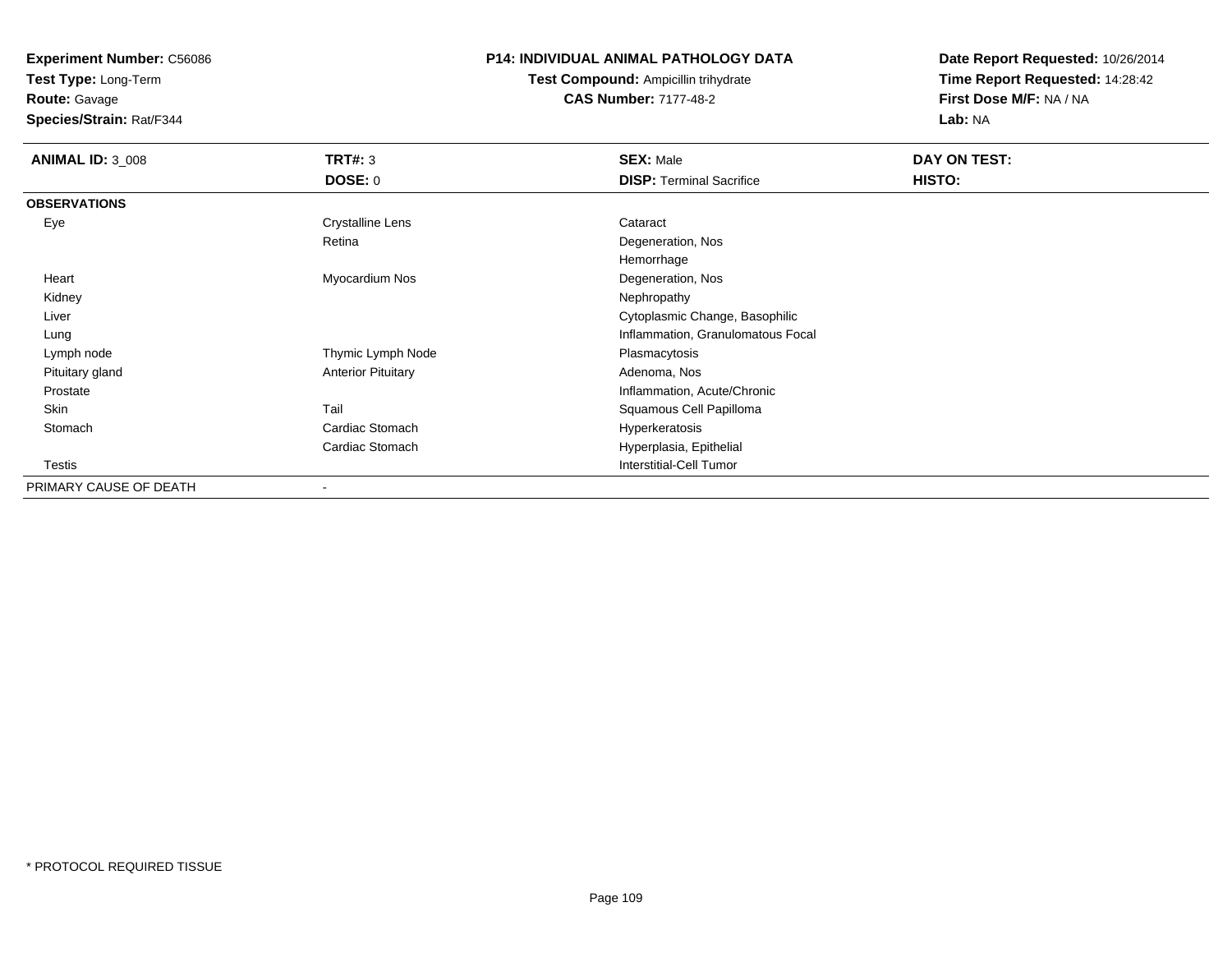**Test Type:** Long-Term

**Route:** Gavage

**Species/Strain:** Rat/F344

# **P14: INDIVIDUAL ANIMAL PATHOLOGY DATA**

**Test Compound:** Ampicillin trihydrate**CAS Number:** 7177-48-2

| <b>ANIMAL ID: 3_009</b> | <b>TRT#: 3</b>            | <b>SEX: Male</b>                  | DAY ON TEST: |
|-------------------------|---------------------------|-----------------------------------|--------------|
|                         | <b>DOSE: 0</b>            | <b>DISP: Terminal Sacrifice</b>   | HISTO:       |
| <b>OBSERVATIONS</b>     |                           |                                   |              |
| Adrenal gland           | Medulla                   | Hyperplasia, Focal                |              |
| Brain                   | Cerebellum Nos            | Malacia                           |              |
| Eye                     | Retina                    | Degeneration, Nos                 |              |
|                         |                           | Hemorrhage, Chronic               |              |
|                         |                           | Synechia, Anterior                |              |
| Heart                   | Myocardium Nos            | Degeneration, Nos                 |              |
| Kidney                  |                           | Nephropathy                       |              |
| Liver                   | <b>Bile Duct</b>          | Hyperplasia, Focal                |              |
| Lung                    |                           | Inflammation, Granulomatous Focal |              |
| Pancreas                | Islets                    | Islet-Cell Adenoma                |              |
| Pituitary gland         | <b>Anterior Pituitary</b> | Hemorrhage                        |              |
|                         | <b>Anterior Pituitary</b> | Necrosis, Focal                   |              |
| Prostate                | Prostatic Urethra         | Cast, Nos                         |              |
|                         | Prostatic Urethra         | Erosion                           |              |
|                         |                           | Hyperplasia, Focal                |              |
|                         |                           | Inflammation, Acute/Chronic       |              |
| Thymus                  |                           | Hyperplasia, Epithelial           |              |
| PRIMARY CAUSE OF DEATH  |                           |                                   |              |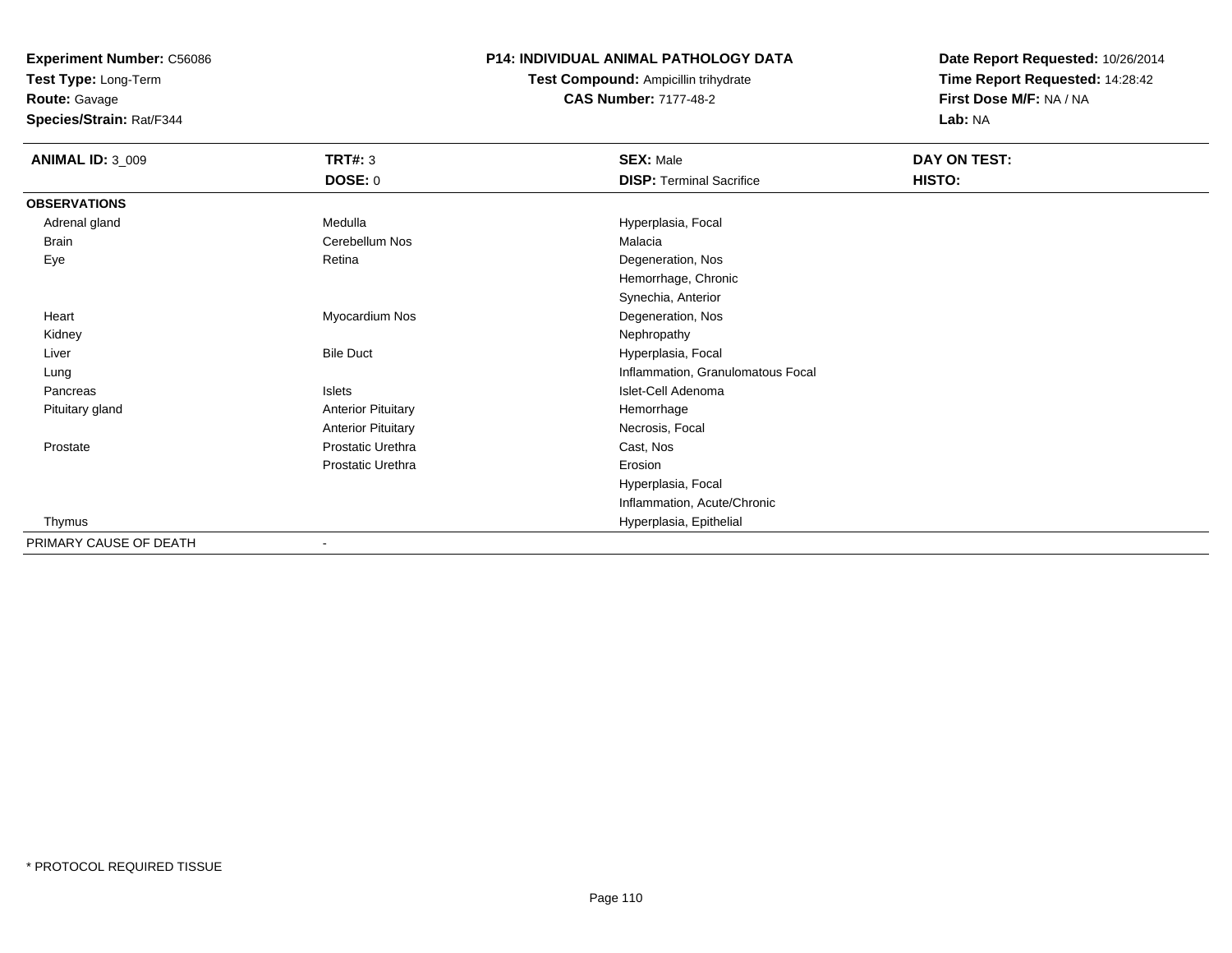**Test Type:** Long-Term

**Route:** Gavage

**Species/Strain:** Rat/F344

# **P14: INDIVIDUAL ANIMAL PATHOLOGY DATA**

**Test Compound:** Ampicillin trihydrate**CAS Number:** 7177-48-2

| <b>ANIMAL ID: 3_010</b> | <b>TRT#: 3</b>            | <b>SEX: Male</b>                  | DAY ON TEST: |  |
|-------------------------|---------------------------|-----------------------------------|--------------|--|
|                         | <b>DOSE: 0</b>            | <b>DISP: Terminal Sacrifice</b>   | HISTO:       |  |
| <b>OBSERVATIONS</b>     |                           |                                   |              |  |
| Adrenal gland           | Medulla                   | Pheochromocytoma                  |              |  |
| <b>Brain</b>            |                           | Hemorrhage                        |              |  |
| Eye                     | <b>Crystalline Lens</b>   | Cataract                          |              |  |
|                         | Retina                    | Degeneration, Nos                 |              |  |
|                         |                           | Hemorrhage, Chronic               |              |  |
|                         |                           | Synechia, Posterior               |              |  |
| Heart                   | Myocardium Nos            | Degeneration, Nos                 |              |  |
| Kidney                  |                           | Nephropathy                       |              |  |
| Liver                   |                           | Clear-Cell Change                 |              |  |
|                         |                           | Cytoplasmic Change, Basophilic    |              |  |
|                         | <b>Bile Duct</b>          | Hyperplasia, Focal                |              |  |
| Lung                    |                           | Inflammation, Granulomatous Focal |              |  |
| Pancreas                | Acinus                    | Atrophy, Focal                    |              |  |
|                         | Acinus                    | Inflammation, Chronic Focal       |              |  |
| Pituitary gland         | <b>Anterior Pituitary</b> | Cyst, Nos                         |              |  |
| Salivary gland          |                           | Inflammation, Chronic Focal       |              |  |
| Testis                  |                           | Hyperplasia, Interstitial Cell    |              |  |
|                         |                           | Interstitial-Cell Tumor           |              |  |
| Unspecified             | Flank                     | Fibroma                           |              |  |
| PRIMARY CAUSE OF DEATH  |                           |                                   |              |  |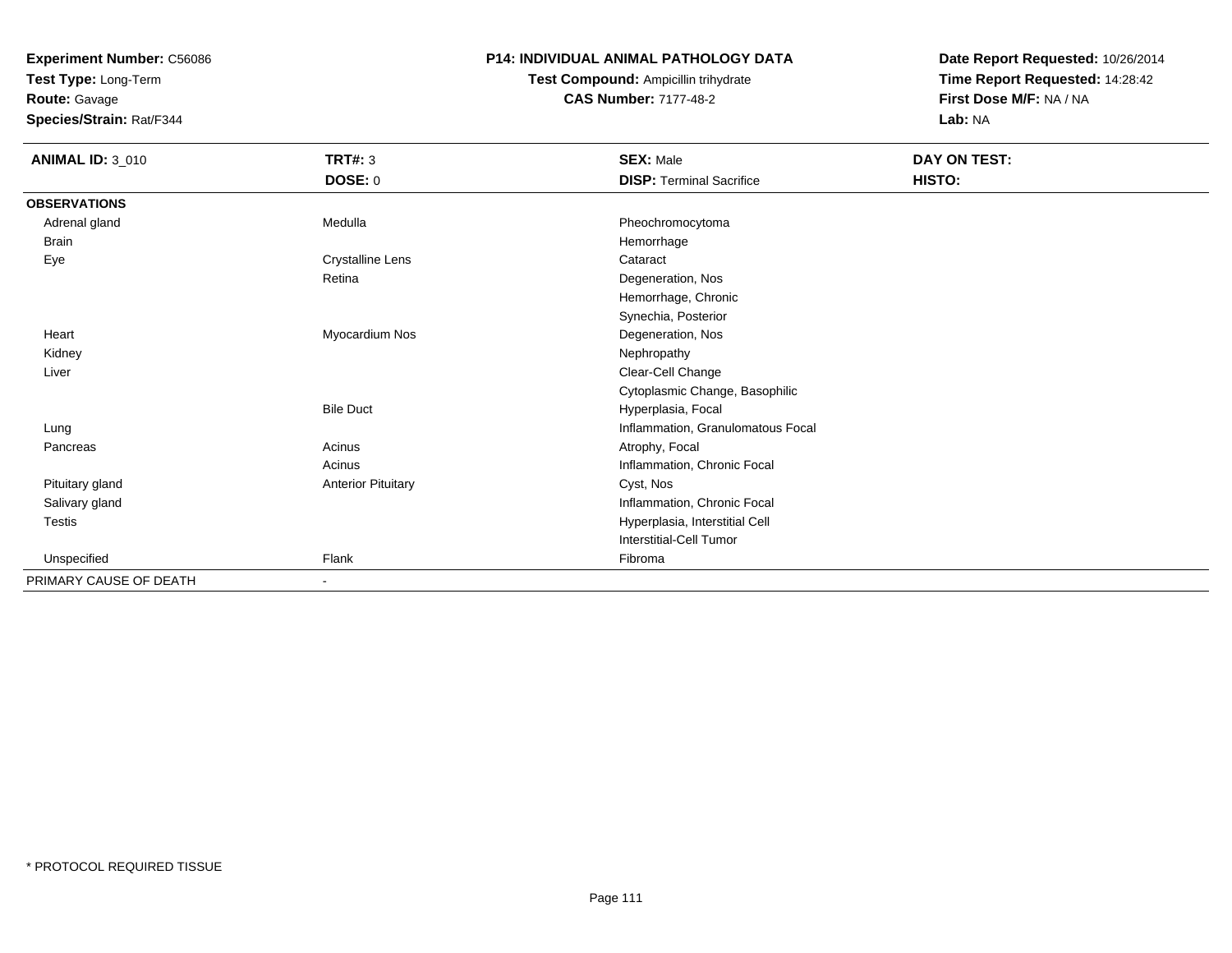**Test Type:** Long-Term

**Route:** Gavage

**Species/Strain:** Rat/F344

# **P14: INDIVIDUAL ANIMAL PATHOLOGY DATA**

# **Test Compound:** Ampicillin trihydrate**CAS Number:** 7177-48-2

| <b>ANIMAL ID: 3_011</b> | <b>TRT#: 3</b>           | <b>SEX: Male</b>                  | DAY ON TEST: |
|-------------------------|--------------------------|-----------------------------------|--------------|
|                         | <b>DOSE: 0</b>           | <b>DISP: Terminal Sacrifice</b>   | HISTO:       |
| <b>OBSERVATIONS</b>     |                          |                                   |              |
| Eye                     |                          | Cataract                          |              |
|                         | Retina                   | Degeneration, Nos                 |              |
|                         |                          | Synechia, Posterior               |              |
| Heart                   | Myocardium Nos           | Degeneration, Nos                 |              |
| Kidney                  |                          | Nephropathy                       |              |
| Liver                   |                          | Clear-Cell Change                 |              |
|                         |                          | Cytoplasmic Change, Basophilic    |              |
|                         | <b>Bile Duct</b>         | Hyperplasia, Focal                |              |
| Lung                    |                          | Inflammation, Granulomatous Focal |              |
| Lymph node              | Mandibular Lymph Node    | Plasmacytosis                     |              |
| Pancreas                | Acinus                   | Atrophy, Diffuse                  |              |
|                         | Acinus                   | Inflammation, Chronic Diffuse     |              |
| Salivary gland          |                          | Metaplasia, Nos                   |              |
| Testis                  |                          | <b>Interstitial-Cell Tumor</b>    |              |
| PRIMARY CAUSE OF DEATH  | $\overline{\phantom{a}}$ |                                   |              |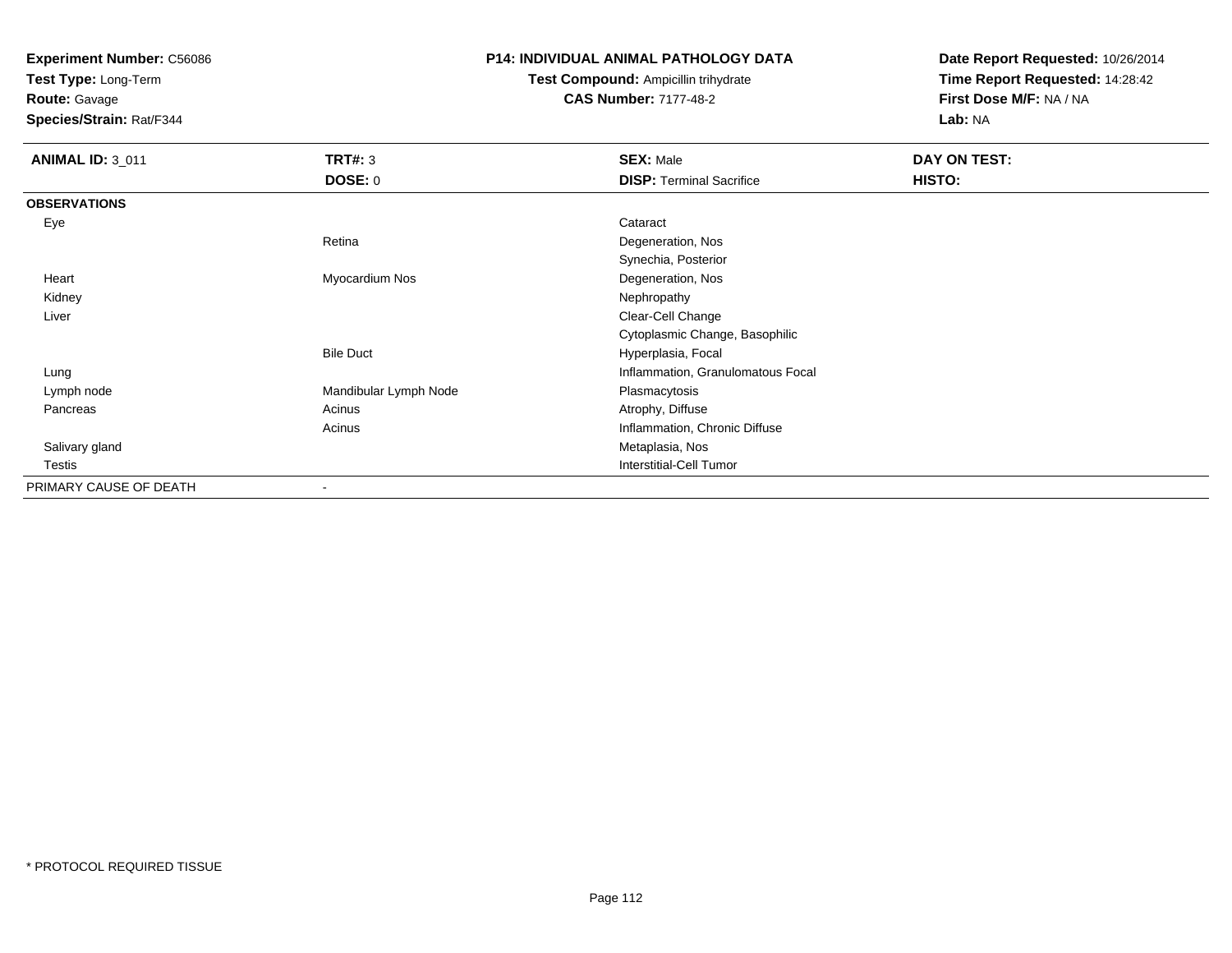**Test Type:** Long-Term

**Route:** Gavage

**Species/Strain:** Rat/F344

#### **P14: INDIVIDUAL ANIMAL PATHOLOGY DATA**

# **Test Compound:** Ampicillin trihydrate**CAS Number:** 7177-48-2

| <b>ANIMAL ID: 3_012</b> | TRT#: 3             | <b>SEX: Male</b>                  | DAY ON TEST: |  |
|-------------------------|---------------------|-----------------------------------|--------------|--|
|                         | <b>DOSE: 0</b>      | <b>DISP:</b> Moribund Sacrifice   | HISTO:       |  |
| <b>OBSERVATIONS</b>     |                     |                                   |              |  |
| Bone marrow             |                     | Hemorrhage                        |              |  |
|                         |                     | Necrosis, Focal                   |              |  |
| Heart                   | Myocardium Nos      | Degeneration, Nos                 |              |  |
| Kidney                  |                     | Nephropathy                       |              |  |
| Lung                    |                     | Alveolar/Bronchiolar Carcinoma    |              |  |
|                         |                     | Inflammation, Granulomatous Focal |              |  |
| Stomach                 | Cardiac Stomach     | Hyperkeratosis                    |              |  |
|                         | Cardiac Stomach     | Hyperplasia, Epithelial           |              |  |
| <b>Testis</b>           |                     | Hyperplasia, Interstitial Cell    |              |  |
| Thyroid                 |                     | Hyperplasia, C Cell               |              |  |
| Unspecified             | Multiple Organs Nos | Lymphoma, Mixed-Malignant Type    |              |  |
| PRIMARY CAUSE OF DEATH  |                     |                                   |              |  |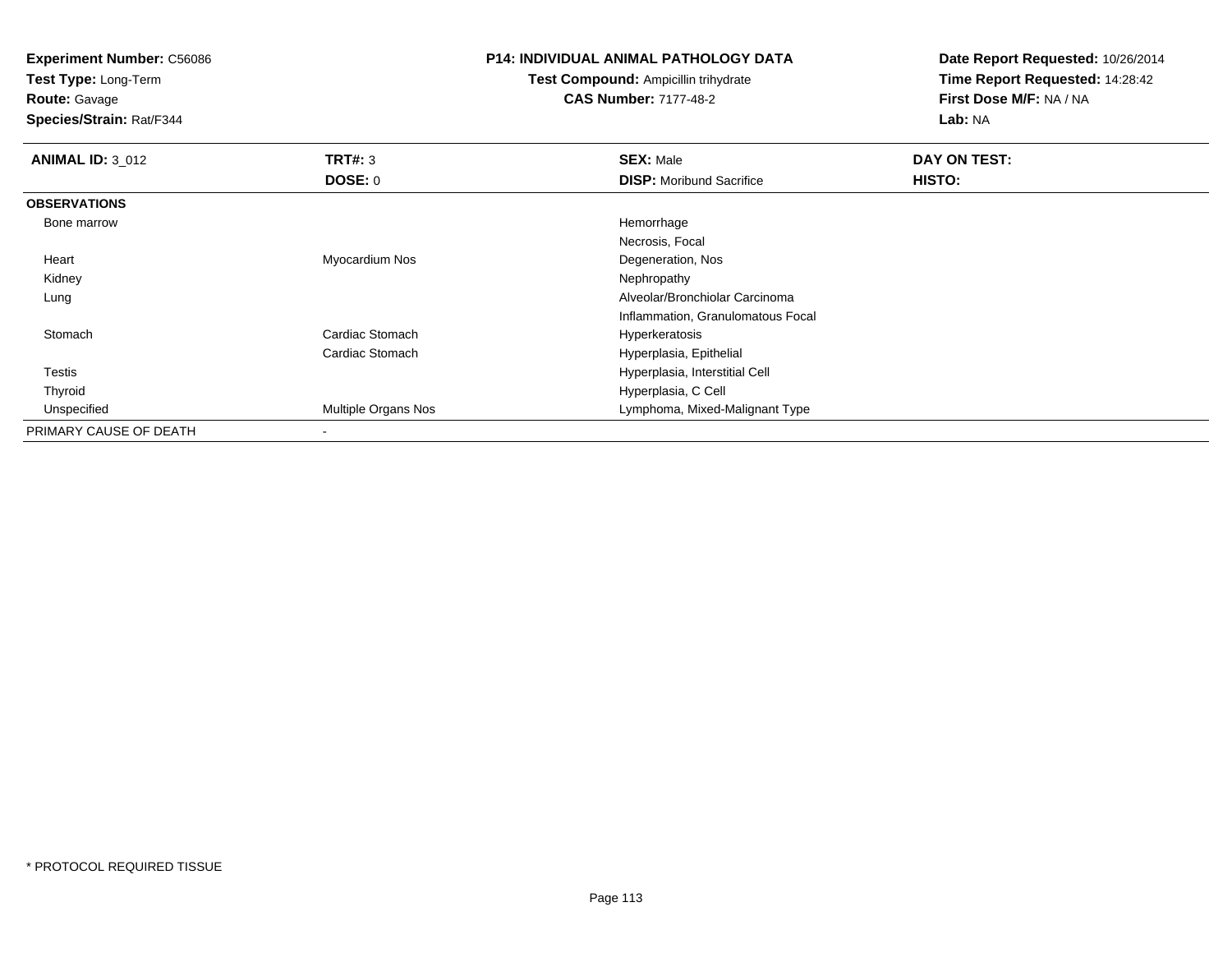**Test Type:** Long-Term

**Route:** Gavage

**Species/Strain:** Rat/F344

# **P14: INDIVIDUAL ANIMAL PATHOLOGY DATA**

**Test Compound:** Ampicillin trihydrate**CAS Number:** 7177-48-2

| <b>ANIMAL ID: 3_013</b> | TRT#: 3                 | <b>SEX: Male</b>                  | DAY ON TEST: |
|-------------------------|-------------------------|-----------------------------------|--------------|
|                         | DOSE: 0                 | <b>DISP: Terminal Sacrifice</b>   | HISTO:       |
| <b>OBSERVATIONS</b>     |                         |                                   |              |
| Adrenal gland           | Medulla                 | Pheochromocytoma                  |              |
|                         | Medulla                 | Pheochromocytoma, Malignant       |              |
| Eye                     | <b>Crystalline Lens</b> | Cataract                          |              |
|                         | Retina                  | Degeneration, Nos                 |              |
|                         |                         | Hemorrhage                        |              |
|                         |                         | Synechia, Posterior               |              |
| Heart                   | Myocardium Nos          | Degeneration, Nos                 |              |
| Kidney                  |                         | Nephropathy                       |              |
|                         |                         | Nephrosis, Nos                    |              |
| Liver                   |                         | Cytoplasmic Change, Basophilic    |              |
|                         | <b>Bile Duct</b>        | Hyperplasia, Focal                |              |
| Lung                    |                         | Inflammation, Granulomatous Focal |              |
| Lymph node              | Thymic Lymph Node       | Hemorrhage                        |              |
| Pancreas                | Acinus                  | Atrophy, Focal                    |              |
|                         | Acinus                  | Inflammation, Chronic Focal       |              |
| Salivary gland          | Parotid Gland Nos       | Atrophy, Focal                    |              |
|                         | Parotid Gland Nos       | Inflammation, Chronic Focal       |              |
| Testis                  |                         | Interstitial-Cell Tumor           |              |
| PRIMARY CAUSE OF DEATH  | ٠                       |                                   |              |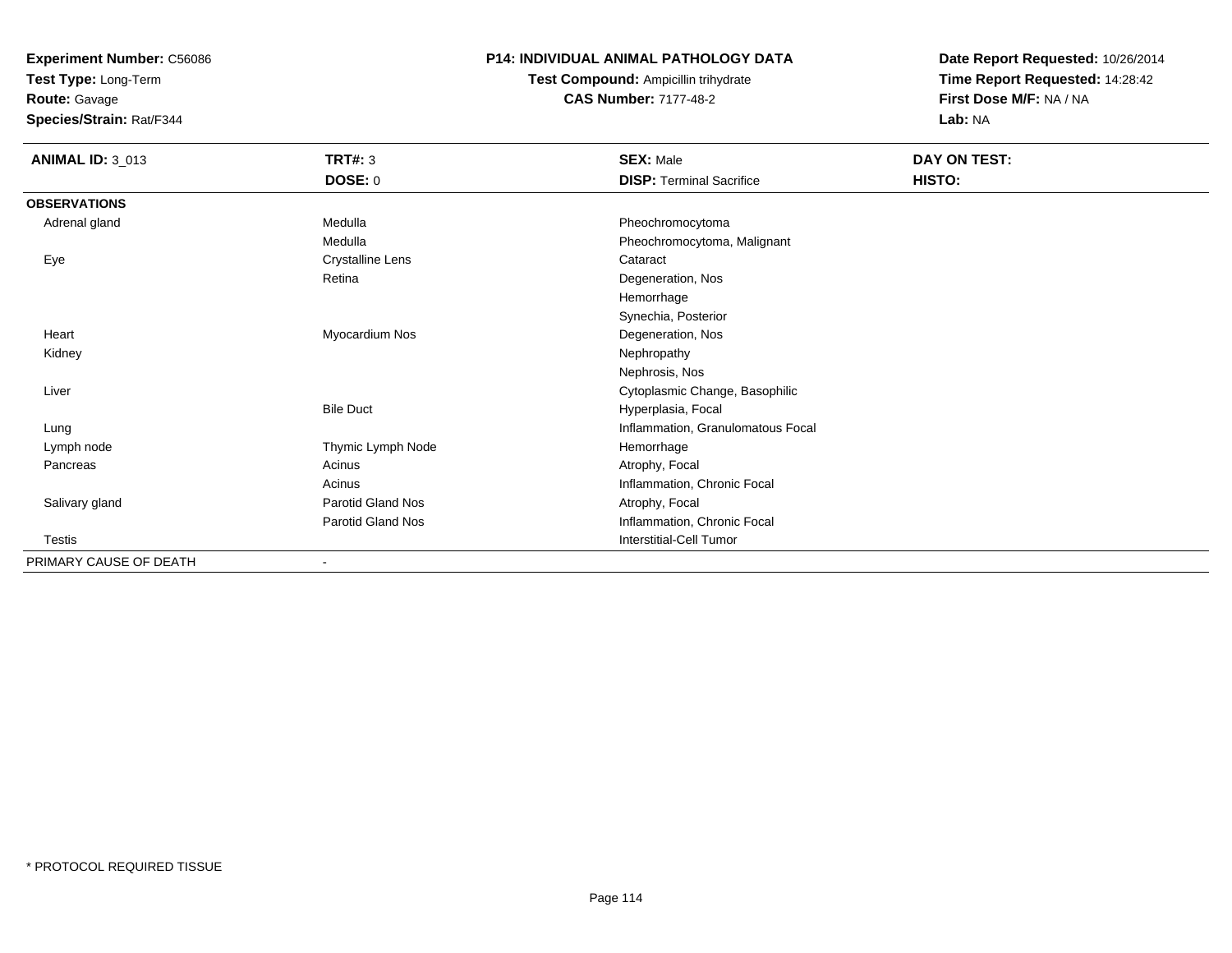| <b>Experiment Number: C56086</b><br>Test Type: Long-Term<br><b>Route: Gavage</b><br>Species/Strain: Rat/F344 |                   | P14: INDIVIDUAL ANIMAL PATHOLOGY DATA<br>Test Compound: Ampicillin trihydrate<br><b>CAS Number: 7177-48-2</b> | Date Report Requested: 10/26/2014<br>Time Report Requested: 14:28:42<br>First Dose M/F: NA / NA<br>Lab: NA |
|--------------------------------------------------------------------------------------------------------------|-------------------|---------------------------------------------------------------------------------------------------------------|------------------------------------------------------------------------------------------------------------|
| <b>ANIMAL ID: 3 014</b>                                                                                      | <b>TRT#: 3</b>    | <b>SEX: Male</b>                                                                                              | DAY ON TEST:                                                                                               |
|                                                                                                              | DOSE: 0           | <b>DISP:</b> Natural Death                                                                                    | <b>HISTO:</b>                                                                                              |
| <b>OBSERVATIONS</b>                                                                                          |                   |                                                                                                               |                                                                                                            |
| Liver                                                                                                        |                   | Congestion, Acute Passive                                                                                     |                                                                                                            |
| Lung                                                                                                         |                   | Congestion, Acute Passive                                                                                     |                                                                                                            |
|                                                                                                              |                   | Inflammation, Chronic Focal                                                                                   |                                                                                                            |
| Prostate                                                                                                     | Prostatic Urethra | Cast, Nos                                                                                                     |                                                                                                            |
|                                                                                                              |                   | Inflammation, Acute Focal                                                                                     |                                                                                                            |
| Thymus                                                                                                       |                   | Congestion, Acute Passive                                                                                     |                                                                                                            |
| Urinary bladder                                                                                              |                   | Cast, Nos                                                                                                     |                                                                                                            |
| PRIMARY CAUSE OF DEATH                                                                                       |                   |                                                                                                               |                                                                                                            |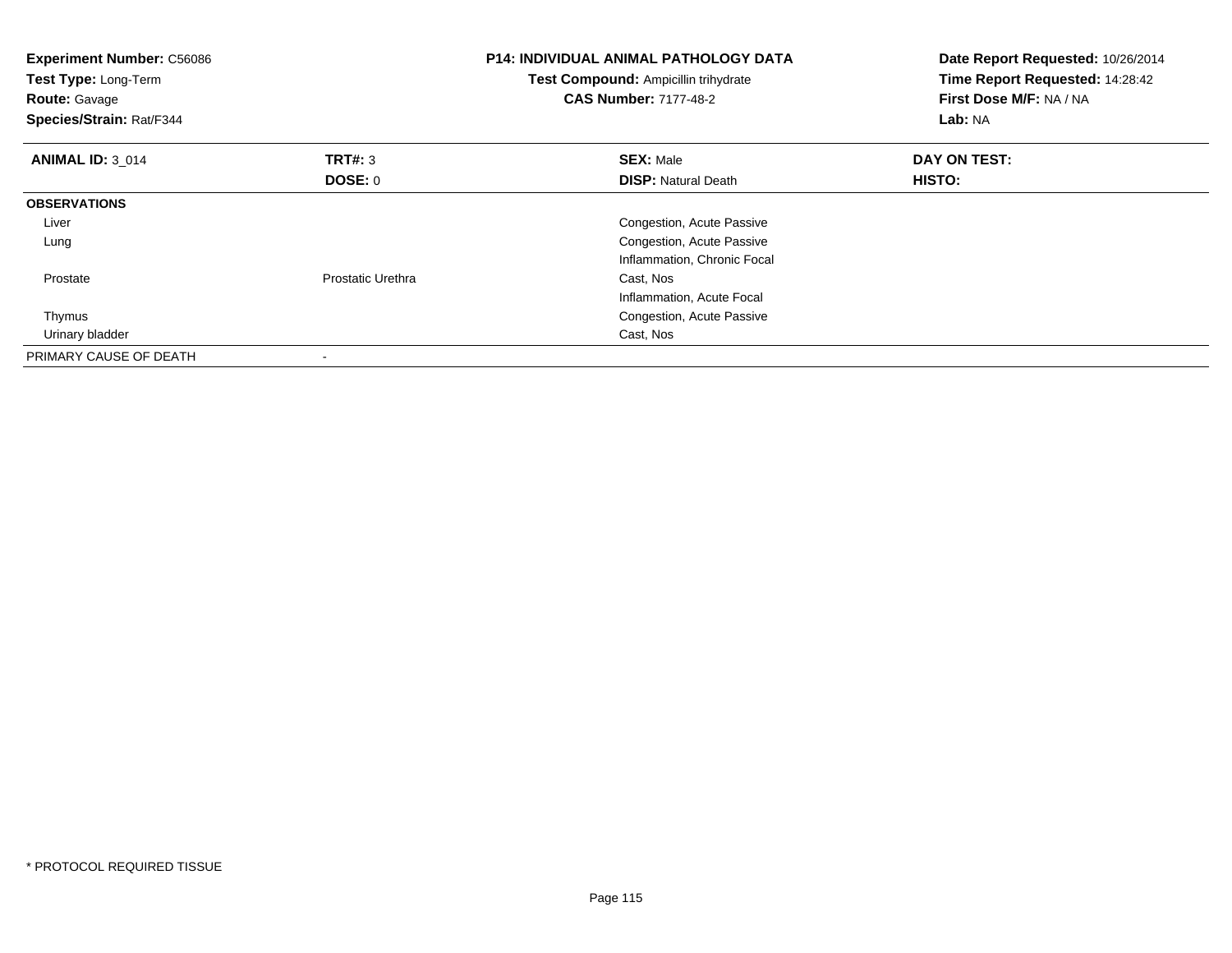| <b>Experiment Number: C56086</b><br>Test Type: Long-Term<br><b>Route: Gavage</b><br>Species/Strain: Rat/F344 |                | <b>P14: INDIVIDUAL ANIMAL PATHOLOGY DATA</b><br>Date Report Requested: 10/26/2014<br>Time Report Requested: 14:28:42<br>Test Compound: Ampicillin trihydrate<br>First Dose M/F: NA / NA<br><b>CAS Number: 7177-48-2</b><br>Lab: NA |               |
|--------------------------------------------------------------------------------------------------------------|----------------|------------------------------------------------------------------------------------------------------------------------------------------------------------------------------------------------------------------------------------|---------------|
| <b>ANIMAL ID: 3 015</b>                                                                                      | TRT#: 3        | <b>SEX: Male</b>                                                                                                                                                                                                                   | DAY ON TEST:  |
|                                                                                                              | <b>DOSE: 0</b> | <b>DISP:</b> Dosing Accident                                                                                                                                                                                                       | <b>HISTO:</b> |
| <b>OBSERVATIONS</b>                                                                                          |                |                                                                                                                                                                                                                                    |               |
| Kidney                                                                                                       |                | Nephropathy                                                                                                                                                                                                                        |               |
| Liver                                                                                                        |                | Congestion, Acute Passive                                                                                                                                                                                                          |               |
| Lung                                                                                                         |                | Foreign Body, Nos                                                                                                                                                                                                                  |               |
| Pituitary gland                                                                                              | Intermedia     | Adenoma, Nos                                                                                                                                                                                                                       |               |
| Prostate                                                                                                     |                | Inflammation, Acute/Chronic                                                                                                                                                                                                        |               |
| Spleen                                                                                                       |                | <b>Hemosiderosis</b>                                                                                                                                                                                                               |               |
| Urinary bladder                                                                                              |                | Cast, Nos                                                                                                                                                                                                                          |               |
| PRIMARY CAUSE OF DEATH                                                                                       |                |                                                                                                                                                                                                                                    |               |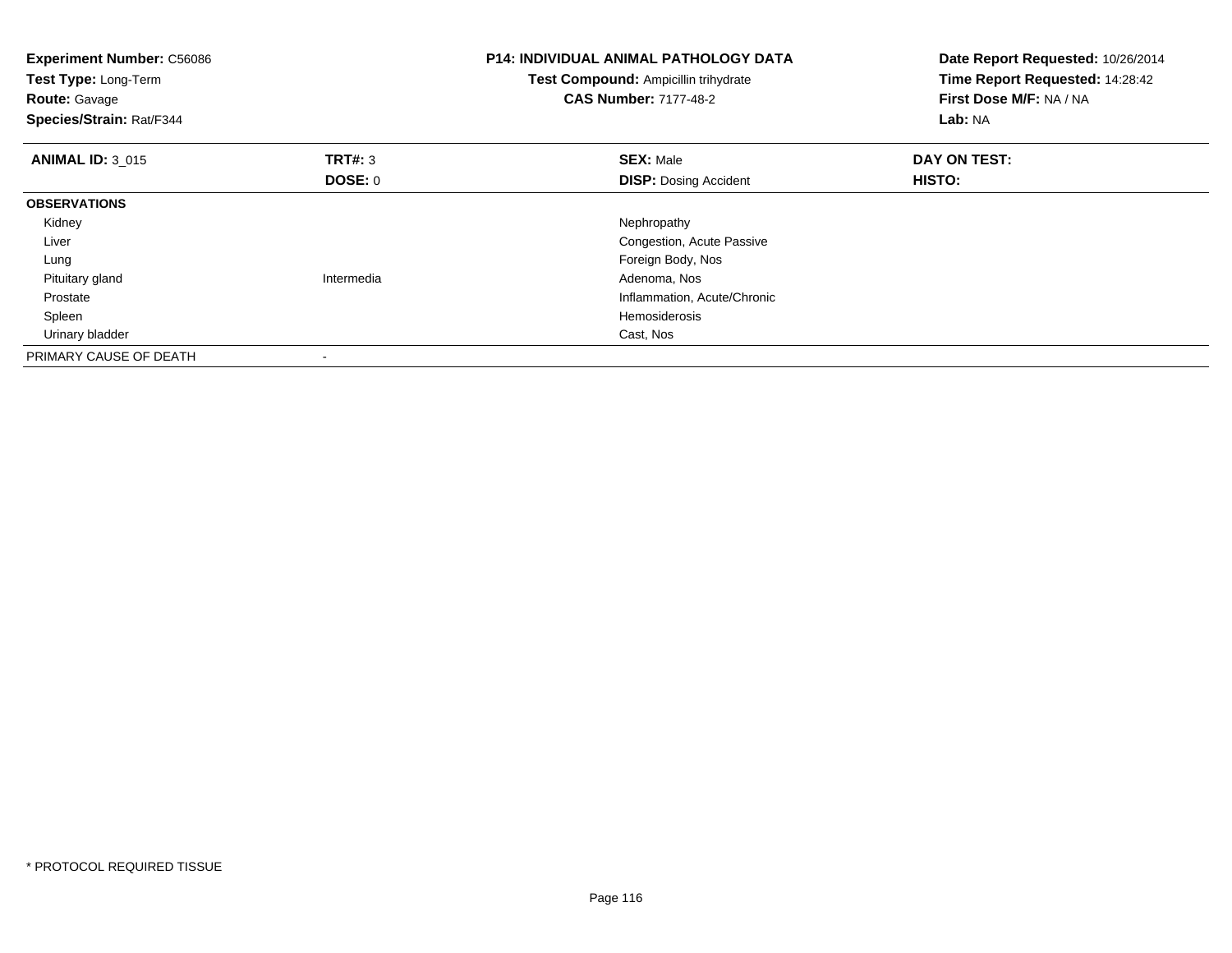| <b>Experiment Number: C56086</b><br>Test Type: Long-Term<br><b>Route: Gavage</b><br>Species/Strain: Rat/F344 |                     | <b>P14: INDIVIDUAL ANIMAL PATHOLOGY DATA</b><br><b>Test Compound: Ampicillin trihydrate</b><br><b>CAS Number: 7177-48-2</b> | Date Report Requested: 10/26/2014<br>Time Report Requested: 14:28:42<br>First Dose M/F: NA / NA<br>Lab: NA |
|--------------------------------------------------------------------------------------------------------------|---------------------|-----------------------------------------------------------------------------------------------------------------------------|------------------------------------------------------------------------------------------------------------|
| <b>ANIMAL ID: 3_016</b>                                                                                      | TRT#: 3             | <b>SEX: Male</b>                                                                                                            | DAY ON TEST:                                                                                               |
|                                                                                                              | DOSE: 0             | <b>DISP:</b> Moribund Sacrifice                                                                                             | HISTO:                                                                                                     |
| <b>OBSERVATIONS</b>                                                                                          |                     |                                                                                                                             |                                                                                                            |
| Adrenal gland                                                                                                | Medulla             | Hyperplasia, Focal                                                                                                          |                                                                                                            |
| Bone marrow                                                                                                  |                     | Fibrosis, Myelo                                                                                                             |                                                                                                            |
| Kidney                                                                                                       |                     | Nephropathy                                                                                                                 |                                                                                                            |
| Lung                                                                                                         |                     | Histiocytosis                                                                                                               |                                                                                                            |
| Prostate                                                                                                     |                     | Inflammation, Chronic Focal                                                                                                 |                                                                                                            |
| Stomach                                                                                                      | Cardiac Stomach     | Inflammation, Chronic Focal                                                                                                 |                                                                                                            |
| Testis                                                                                                       |                     | Hyperplasia, Interstitial Cell                                                                                              |                                                                                                            |
| Unspecified                                                                                                  | Multiple Organs Nos | Leukemia, Mononuclear Cell                                                                                                  |                                                                                                            |
| Urinary bladder                                                                                              |                     | Inflammation, Chronic Focal                                                                                                 |                                                                                                            |
| PRIMARY CAUSE OF DEATH                                                                                       |                     |                                                                                                                             |                                                                                                            |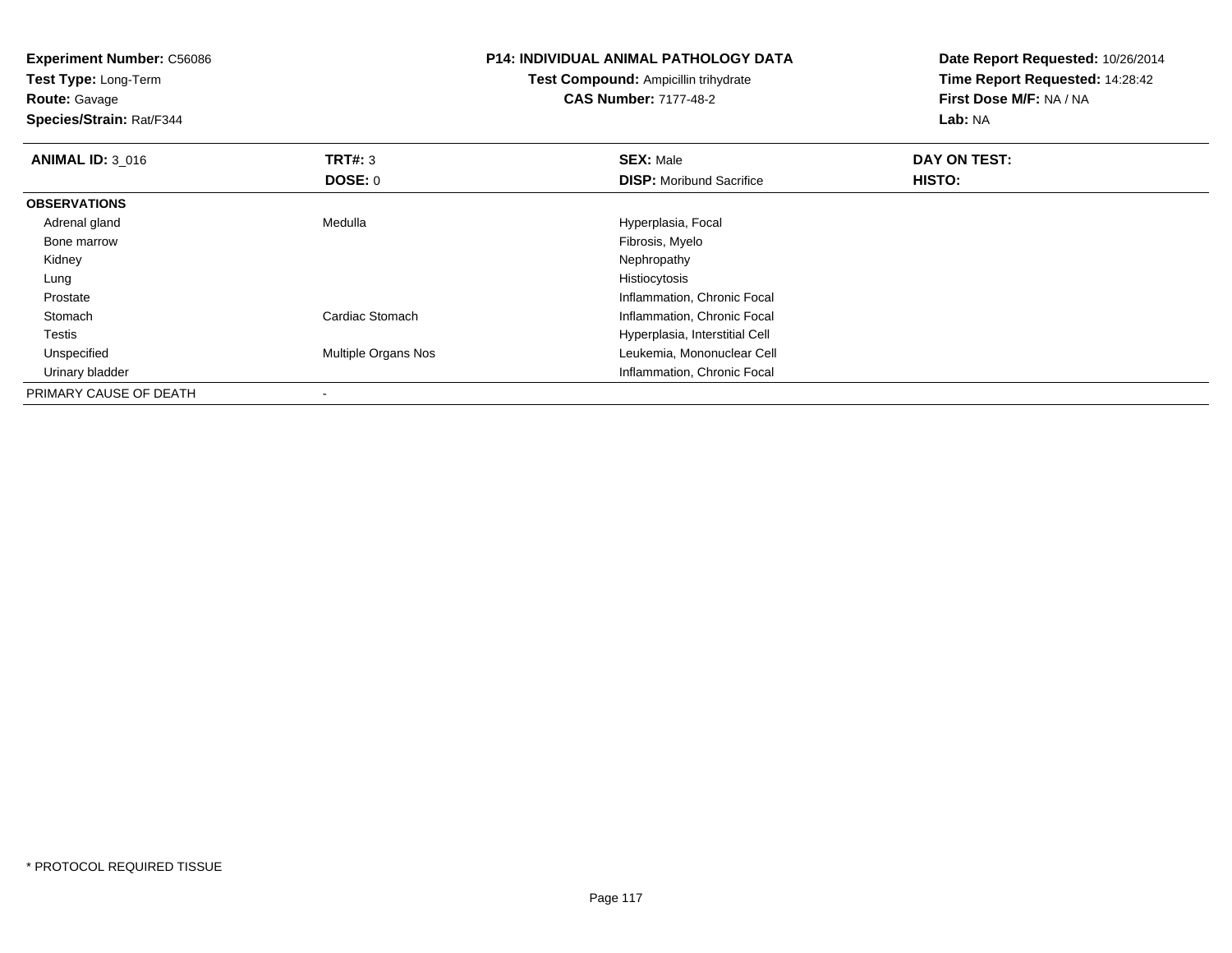**Test Type:** Long-Term

**Route:** Gavage

**Species/Strain:** Rat/F344

### **P14: INDIVIDUAL ANIMAL PATHOLOGY DATA**

# **Test Compound:** Ampicillin trihydrate**CAS Number:** 7177-48-2

| <b>ANIMAL ID: 3_017</b> | <b>TRT#: 3</b>            | <b>SEX: Male</b>                  | DAY ON TEST: |
|-------------------------|---------------------------|-----------------------------------|--------------|
|                         | DOSE: 0                   | <b>DISP: Terminal Sacrifice</b>   | HISTO:       |
| <b>OBSERVATIONS</b>     |                           |                                   |              |
| Adrenal gland           | Medulla                   | Pheochromocytoma                  |              |
| Eye                     | Retina                    | Degeneration, Nos                 |              |
|                         |                           | Hemorrhage, Chronic               |              |
|                         |                           | Synechia, Posterior               |              |
| Heart                   | Myocardium Nos            | Degeneration, Nos                 |              |
| Kidney                  |                           | Nephropathy                       |              |
| Liver                   |                           | Cytoplasmic Change, Basophilic    |              |
|                         | <b>Bile Duct</b>          | Hyperplasia, Focal                |              |
|                         |                           | Inflammation, Granulomatous Focal |              |
| Lung                    |                           | Inflammation, Chronic Focal       |              |
| Lymph node              | Thymic Lymph Node         | Plasmacytosis                     |              |
| Pancreas                | Acinus                    | Atrophy, Focal                    |              |
| Pituitary gland         | <b>Anterior Pituitary</b> | Adenoma, Nos                      |              |
| Prostate                | Prostatic Urethra         | Cast, Nos                         |              |
| Testis                  |                           | Atrophy, Nos                      |              |
|                         |                           | Hyperplasia, Interstitial Cell    |              |
|                         |                           | <b>Interstitial-Cell Tumor</b>    |              |
| PRIMARY CAUSE OF DEATH  | $\blacksquare$            |                                   |              |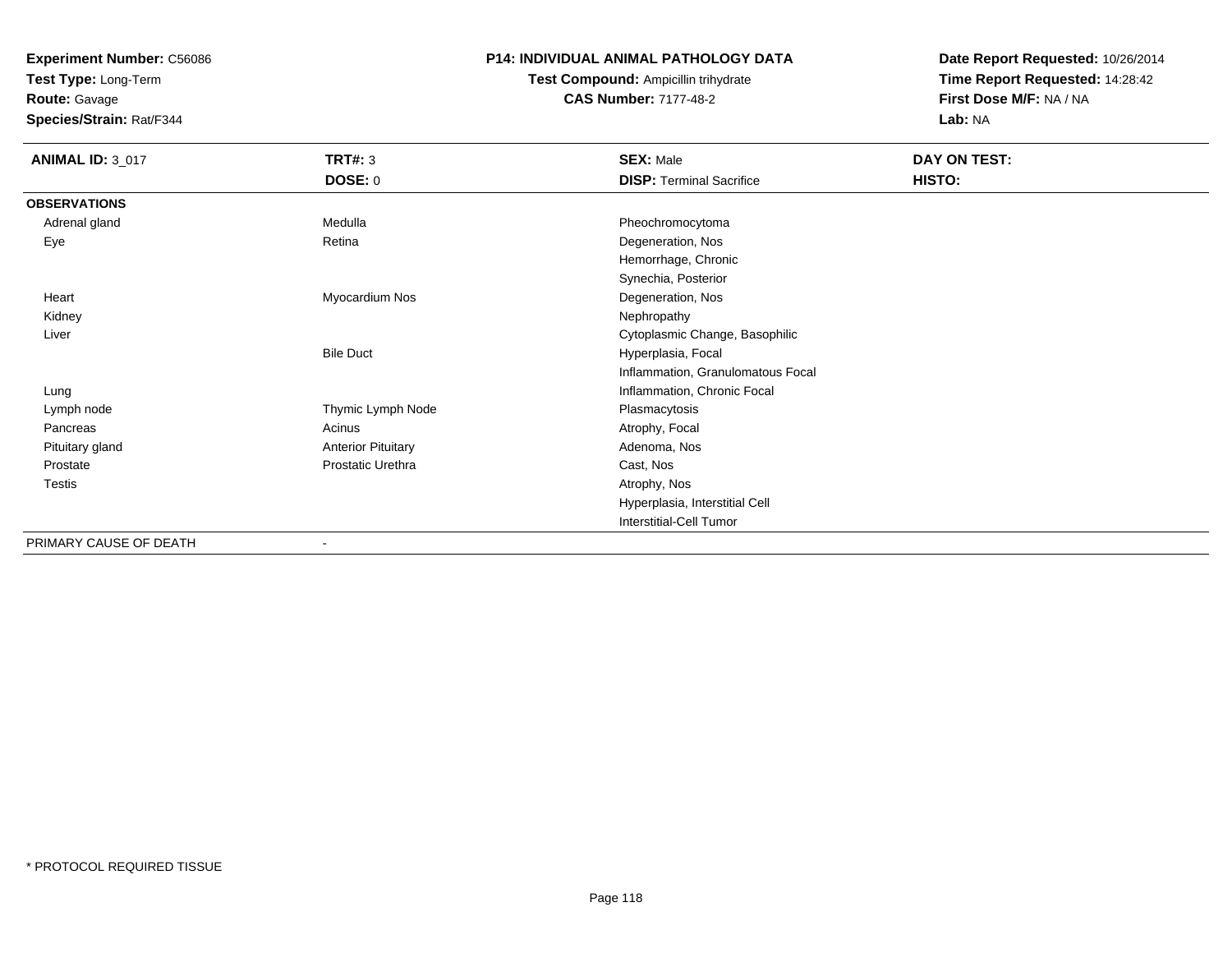**Test Type:** Long-Term

**Route:** Gavage

**Species/Strain:** Rat/F344

#### **P14: INDIVIDUAL ANIMAL PATHOLOGY DATA**

**Test Compound:** Ampicillin trihydrate**CAS Number:** 7177-48-2

| <b>ANIMAL ID: 3_018</b> | <b>TRT#: 3</b>          | <b>SEX: Male</b>                 | DAY ON TEST: |  |
|-------------------------|-------------------------|----------------------------------|--------------|--|
|                         | <b>DOSE: 0</b>          | <b>DISP: Terminal Sacrifice</b>  | HISTO:       |  |
| <b>OBSERVATIONS</b>     |                         |                                  |              |  |
| Adrenal gland           | Medulla                 | Focal Cellular Change            |              |  |
|                         | Medulla                 | Pheochromocytoma                 |              |  |
| Eye                     | <b>Crystalline Lens</b> | Cataract                         |              |  |
|                         | Retina                  | Degeneration, Nos                |              |  |
|                         |                         | Hemorrhage                       |              |  |
| Heart                   | Myocardium Nos          | Degeneration, Nos                |              |  |
| Kidney                  |                         | Nephropathy                      |              |  |
| Liver                   |                         | Cytoplasmic Change, Basophilic   |              |  |
|                         | <b>Bile Duct</b>        | Hyperplasia, Focal               |              |  |
| Lung                    |                         | Hyperplasia, Alveolar Epithelium |              |  |
| Lymph node              | Mandibular Lymph Node   | Plasmacytosis                    |              |  |
| Salivary gland          |                         | Fibrosarcoma                     |              |  |
| Testis                  |                         | Interstitial-Cell Tumor          |              |  |
| PRIMARY CAUSE OF DEATH  |                         |                                  |              |  |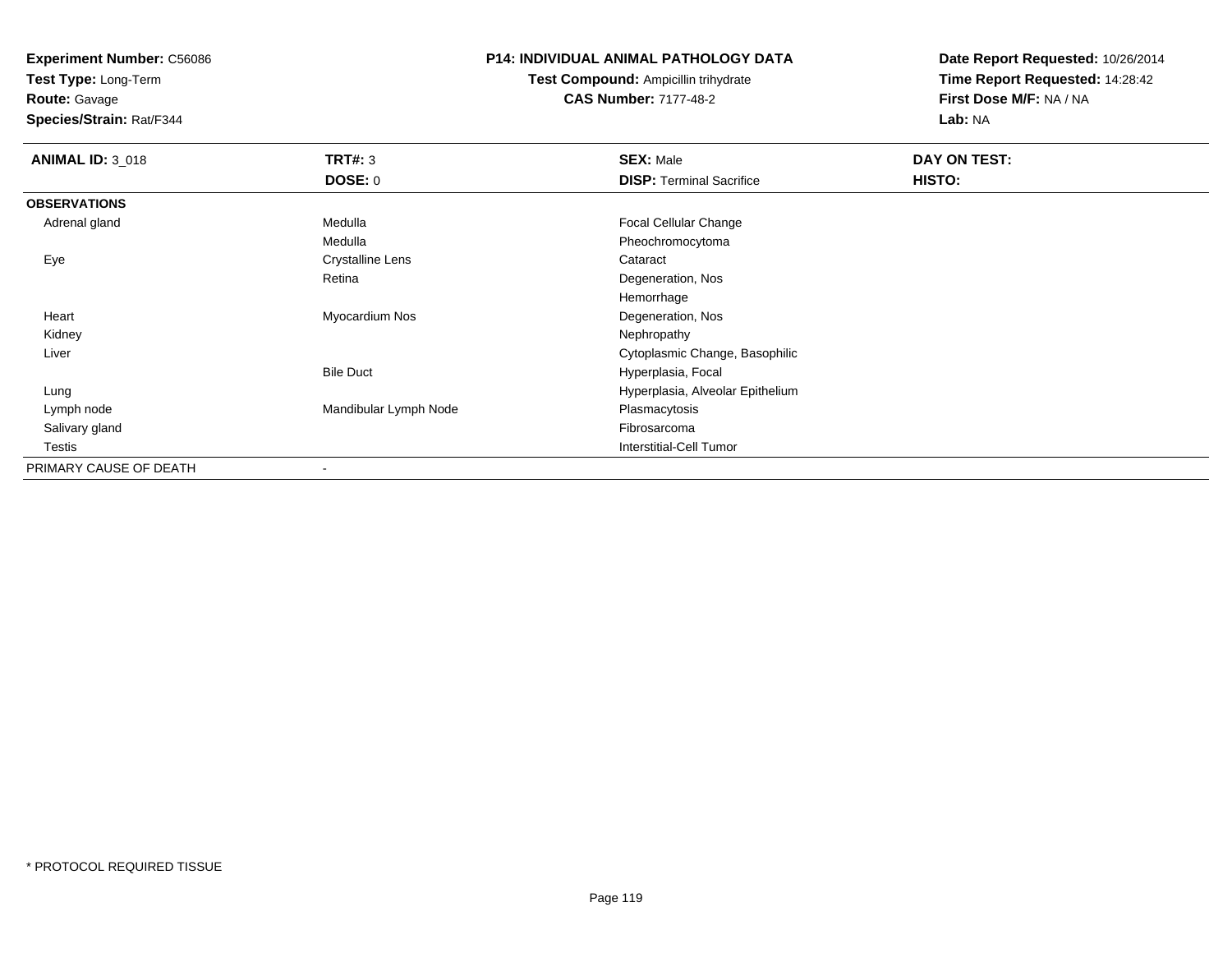**Test Type:** Long-Term

**Route:** Gavage

**Species/Strain:** Rat/F344

### **P14: INDIVIDUAL ANIMAL PATHOLOGY DATA**

**Test Compound:** Ampicillin trihydrate**CAS Number:** 7177-48-2

| <b>ANIMAL ID: 3_019</b> | <b>TRT#: 3</b>            | <b>SEX: Male</b>                           | DAY ON TEST: |
|-------------------------|---------------------------|--------------------------------------------|--------------|
|                         | <b>DOSE: 0</b>            | <b>DISP: Terminal Sacrifice</b>            | HISTO:       |
| <b>OBSERVATIONS</b>     |                           |                                            |              |
| Adrenal gland           | Medulla                   | Hyperplasia, Focal                         |              |
| Eye                     | <b>Crystalline Lens</b>   | Cataract                                   |              |
|                         | Retina                    | Degeneration, Nos                          |              |
|                         |                           | Hemorrhage, Chronic                        |              |
|                         |                           | Synechia, Posterior                        |              |
| Heart                   | Myocardium Nos            | Degeneration, Nos                          |              |
| Kidney                  |                           | Alveolar/Bronchiolar Carcinoma, Metastatic |              |
|                         |                           | Nephropathy                                |              |
| Liver                   |                           | Cyst, Nos                                  |              |
|                         | <b>Bile Duct</b>          | Hyperplasia, Focal                         |              |
| Lung                    |                           | Alveolar/Bronchiolar Carcinoma             |              |
| Lymph node              | Thymic Lymph Node         | Hemorrhage                                 |              |
|                         | Mandibular Lymph Node     | Plasmacytosis                              |              |
| Pituitary gland         | <b>Anterior Pituitary</b> | Adenoma, Nos                               |              |
| Prostate                |                           | Inflammation, Acute/Chronic                |              |
| Testis                  |                           | <b>Interstitial-Cell Tumor</b>             |              |
| PRIMARY CAUSE OF DEATH  |                           |                                            |              |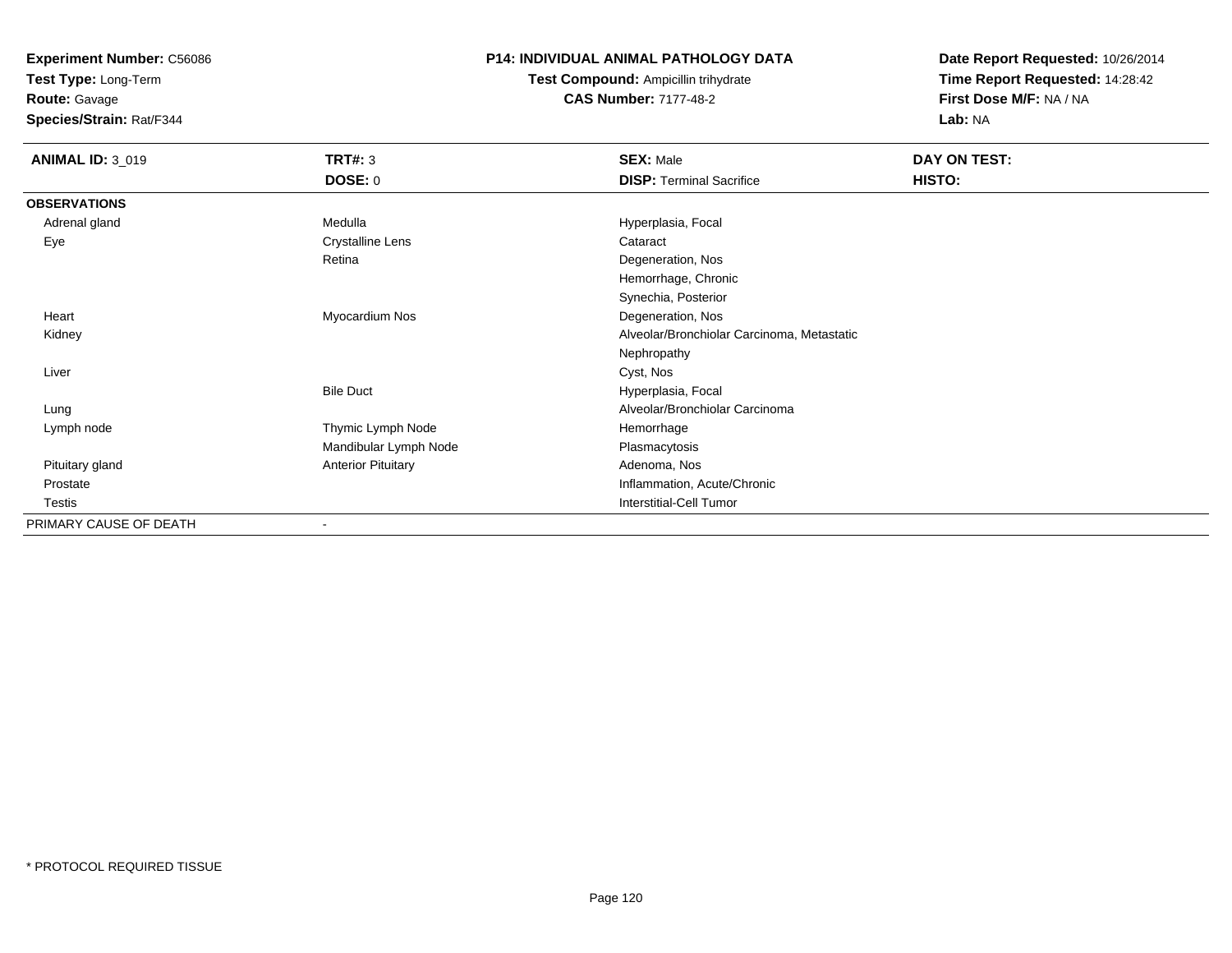**Test Type:** Long-Term

**Route:** Gavage

**Species/Strain:** Rat/F344

# **P14: INDIVIDUAL ANIMAL PATHOLOGY DATA**

**Test Compound:** Ampicillin trihydrate**CAS Number:** 7177-48-2

| <b>ANIMAL ID: 3_020</b> | TRT#: 3                  | <b>SEX: Male</b>                | DAY ON TEST: |  |
|-------------------------|--------------------------|---------------------------------|--------------|--|
|                         | <b>DOSE: 0</b>           | <b>DISP:</b> Moribund Sacrifice | HISTO:       |  |
| <b>OBSERVATIONS</b>     |                          |                                 |              |  |
| Bone marrow             |                          | Hyperplasia, Hematopoietic      |              |  |
| Kidney                  | Tubule                   | Cast, Nos                       |              |  |
|                         |                          | Glomerulonephritis, Nos         |              |  |
| Liver                   |                          | Congestion, Chronic Passive     |              |  |
|                         |                          | Cytoplasmic Change, Basophilic  |              |  |
| Lung                    |                          | Histiocytosis                   |              |  |
| Mammary gland           |                          | Fibroadenoma                    |              |  |
| Pancreas                | Acinus                   | Atrophy, Diffuse                |              |  |
| Spleen                  |                          | Hematopoiesis                   |              |  |
|                         | Follicles                | Necrosis, Focal                 |              |  |
| PRIMARY CAUSE OF DEATH  | $\overline{\phantom{a}}$ |                                 |              |  |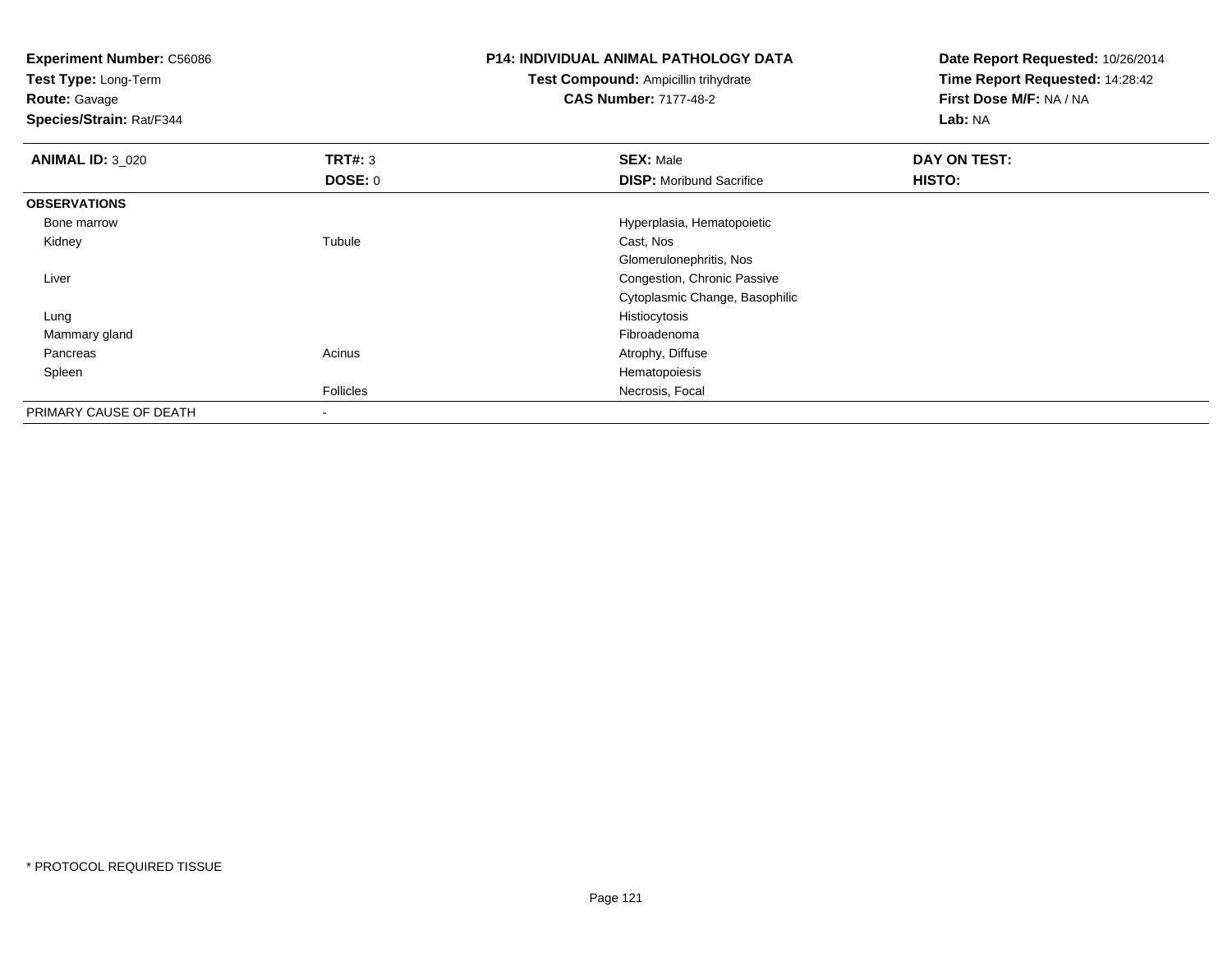**Test Type:** Long-Term

**Route:** Gavage

**Species/Strain:** Rat/F344

# **P14: INDIVIDUAL ANIMAL PATHOLOGY DATA**

**Test Compound:** Ampicillin trihydrate**CAS Number:** 7177-48-2

| <b>ANIMAL ID: 3_021</b> | <b>TRT#: 3</b>            | <b>SEX: Male</b>                  | <b>DAY ON TEST:</b> |  |
|-------------------------|---------------------------|-----------------------------------|---------------------|--|
|                         | <b>DOSE: 0</b>            | <b>DISP: Terminal Sacrifice</b>   | HISTO:              |  |
| <b>OBSERVATIONS</b>     |                           |                                   |                     |  |
| Adrenal gland           | Cortex Nos                | Focal Cellular Change             |                     |  |
|                         | <b>Cortex Nos</b>         | Hyperplasia, Focal                |                     |  |
|                         | Medulla                   | Hyperplasia, Focal                |                     |  |
| Eye                     |                           | Cataract                          |                     |  |
|                         | Retina                    | Degeneration, Nos                 |                     |  |
|                         |                           | Hemorrhage, Chronic               |                     |  |
|                         |                           | Synechia, Posterior               |                     |  |
| Heart                   | Myocardium Nos            | Degeneration, Nos                 |                     |  |
| <b>Intestine Small</b>  | <b>Mesentery Nos</b>      | Inflammation, Chronic Focal       |                     |  |
|                         | <b>Mesentery Nos</b>      | Necrosis, Fat                     |                     |  |
| Kidney                  |                           | Nephropathy                       |                     |  |
| Liver                   |                           | Cytoplasmic Change, Basophilic    |                     |  |
|                         | <b>Bile Duct</b>          | Hyperplasia, Focal                |                     |  |
| Lung                    |                           | Inflammation, Granulomatous Focal |                     |  |
| Lymph node              | Mandibular Lymph Node     | Histiocytosis                     |                     |  |
|                         | Mandibular Lymph Node     | Plasmacytosis                     |                     |  |
| Pancreas                | Islets                    | Hyperplasia, Focal                |                     |  |
| Pituitary gland         | <b>Anterior Pituitary</b> | Adenoma, Nos                      |                     |  |
| Seminal vesicle         |                           | Atrophy, Nos                      |                     |  |
| Skin                    | Flank                     | Squamous Cell Papilloma           |                     |  |
|                         | Lower Leg                 | Squamous Cell Papilloma           |                     |  |
| <b>Testis</b>           |                           | Atrophy, Nos                      |                     |  |
|                         |                           | Hyperplasia, Interstitial Cell    |                     |  |
|                         |                           | Interstitial-Cell Tumor           |                     |  |
| PRIMARY CAUSE OF DEATH  |                           |                                   |                     |  |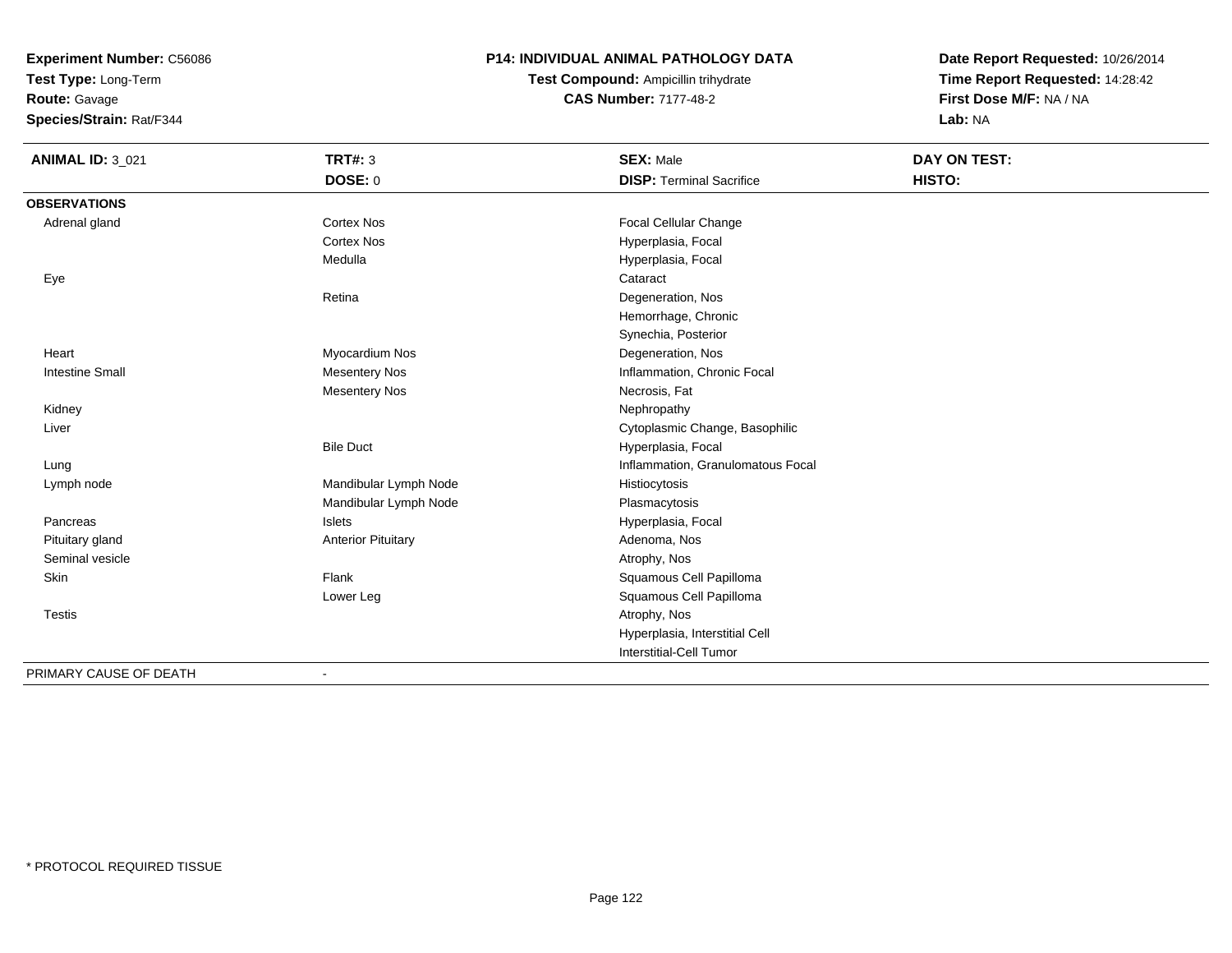**Test Type:** Long-Term

**Route:** Gavage

**Species/Strain:** Rat/F344

#### **P14: INDIVIDUAL ANIMAL PATHOLOGY DATA**

**Test Compound:** Ampicillin trihydrate**CAS Number:** 7177-48-2

| <b>ANIMAL ID: 3_022</b> | TRT#: 3                   | <b>SEX: Male</b>                | DAY ON TEST: |
|-------------------------|---------------------------|---------------------------------|--------------|
|                         | <b>DOSE: 0</b>            | <b>DISP: Terminal Sacrifice</b> | HISTO:       |
| <b>OBSERVATIONS</b>     |                           |                                 |              |
| Adrenal gland           | Medulla                   | Pheochromocytoma                |              |
| Bone marrow             |                           | Hyperplasia, Hematopoietic      |              |
| Eye                     | <b>Crystalline Lens</b>   | Cataract                        |              |
|                         | Retina                    | Degeneration, Nos               |              |
|                         |                           | Hemorrhage, Chronic             |              |
|                         |                           | Synechia, Posterior             |              |
| Heart                   | Myocardium Nos            | Degeneration, Nos               |              |
| Intestine Large         | Colon                     | Parasitism                      |              |
| Kidney                  | Pelvis                    | Hyperplasia, Epithelial         |              |
|                         |                           | Nephropathy                     |              |
| Liver                   |                           | Clear-Cell Change               |              |
|                         |                           | Cytoplasmic Change, Basophilic  |              |
|                         | <b>Bile Duct</b>          | Hyperplasia, Focal              |              |
| Pituitary gland         | <b>Anterior Pituitary</b> | Cyst, Nos                       |              |
| Prostate                |                           | Hemorrhage                      |              |
| Testis                  |                           | <b>Interstitial-Cell Tumor</b>  |              |
| PRIMARY CAUSE OF DEATH  |                           |                                 |              |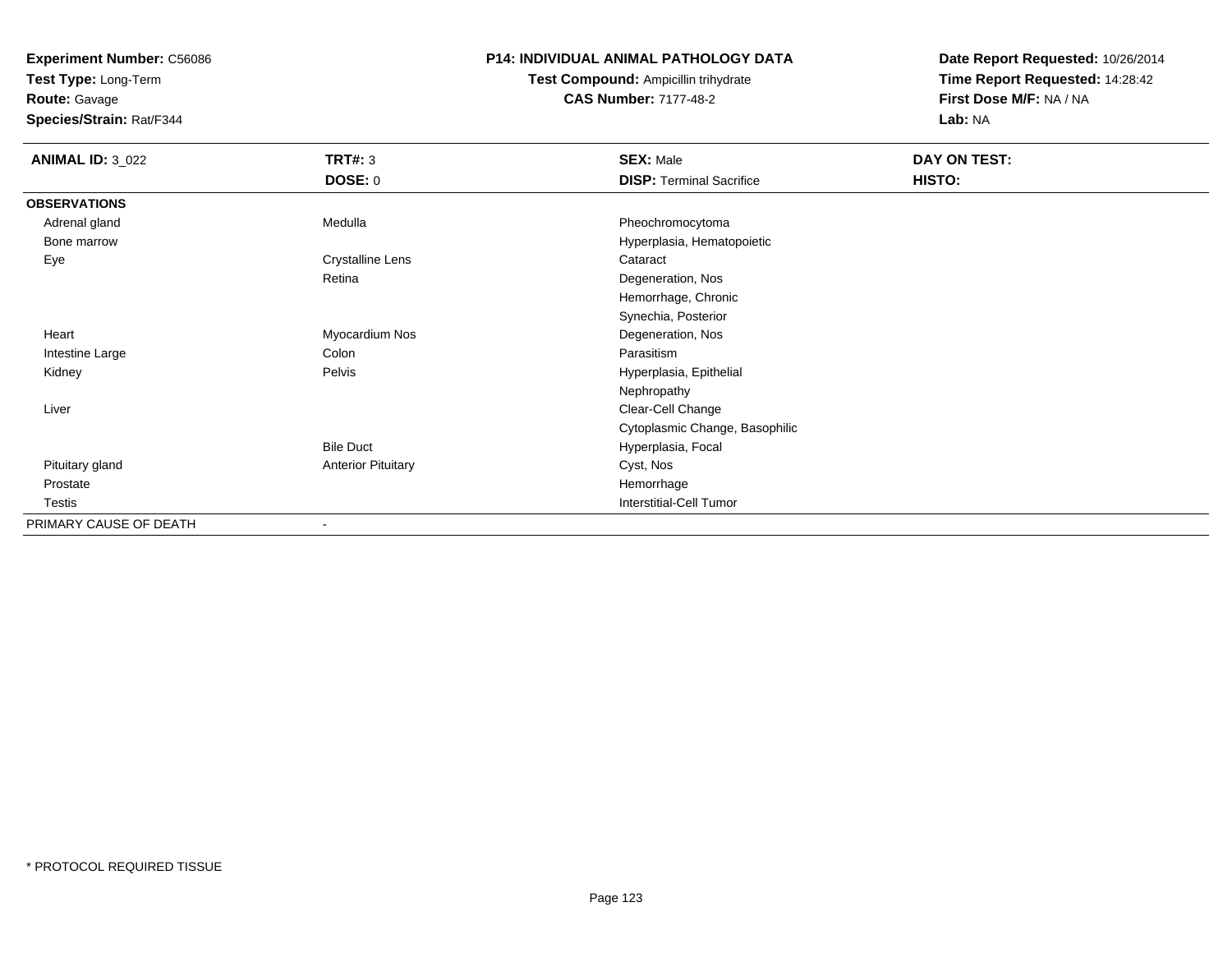**Test Type:** Long-Term

**Route:** Gavage

**Species/Strain:** Rat/F344

## **P14: INDIVIDUAL ANIMAL PATHOLOGY DATA**

# **Test Compound:** Ampicillin trihydrate**CAS Number:** 7177-48-2

| <b>ANIMAL ID: 3_023</b> | <b>TRT#: 3</b>            | <b>SEX: Male</b>                | DAY ON TEST: |  |
|-------------------------|---------------------------|---------------------------------|--------------|--|
|                         | DOSE: 0                   | <b>DISP: Terminal Sacrifice</b> | HISTO:       |  |
| <b>OBSERVATIONS</b>     |                           |                                 |              |  |
| Eye                     | Retina                    | Degeneration, Nos               |              |  |
|                         |                           | Hemorrhage                      |              |  |
|                         |                           | Synechia, Posterior             |              |  |
| Heart                   | Myocardium Nos            | Degeneration, Nos               |              |  |
| Kidney                  |                           | Nephropathy                     |              |  |
| Liver                   |                           | Clear-Cell Change               |              |  |
|                         |                           | Cytoplasmic Change, Basophilic  |              |  |
|                         | <b>Bile Duct</b>          | Hyperplasia, Focal              |              |  |
| Lung                    |                           | Histiocytosis                   |              |  |
| Lymph node              | Thymic Lymph Node         | Erythrophagocytosis             |              |  |
| Pancreas                | Islets                    | Islet-Cell Adenoma              |              |  |
| Pituitary gland         | <b>Anterior Pituitary</b> | Adenoma, Nos                    |              |  |
| Prostate                |                           | Inflammation, Acute Focal       |              |  |
| Testis                  |                           | Interstitial-Cell Tumor         |              |  |
| PRIMARY CAUSE OF DEATH  | $\overline{\phantom{a}}$  |                                 |              |  |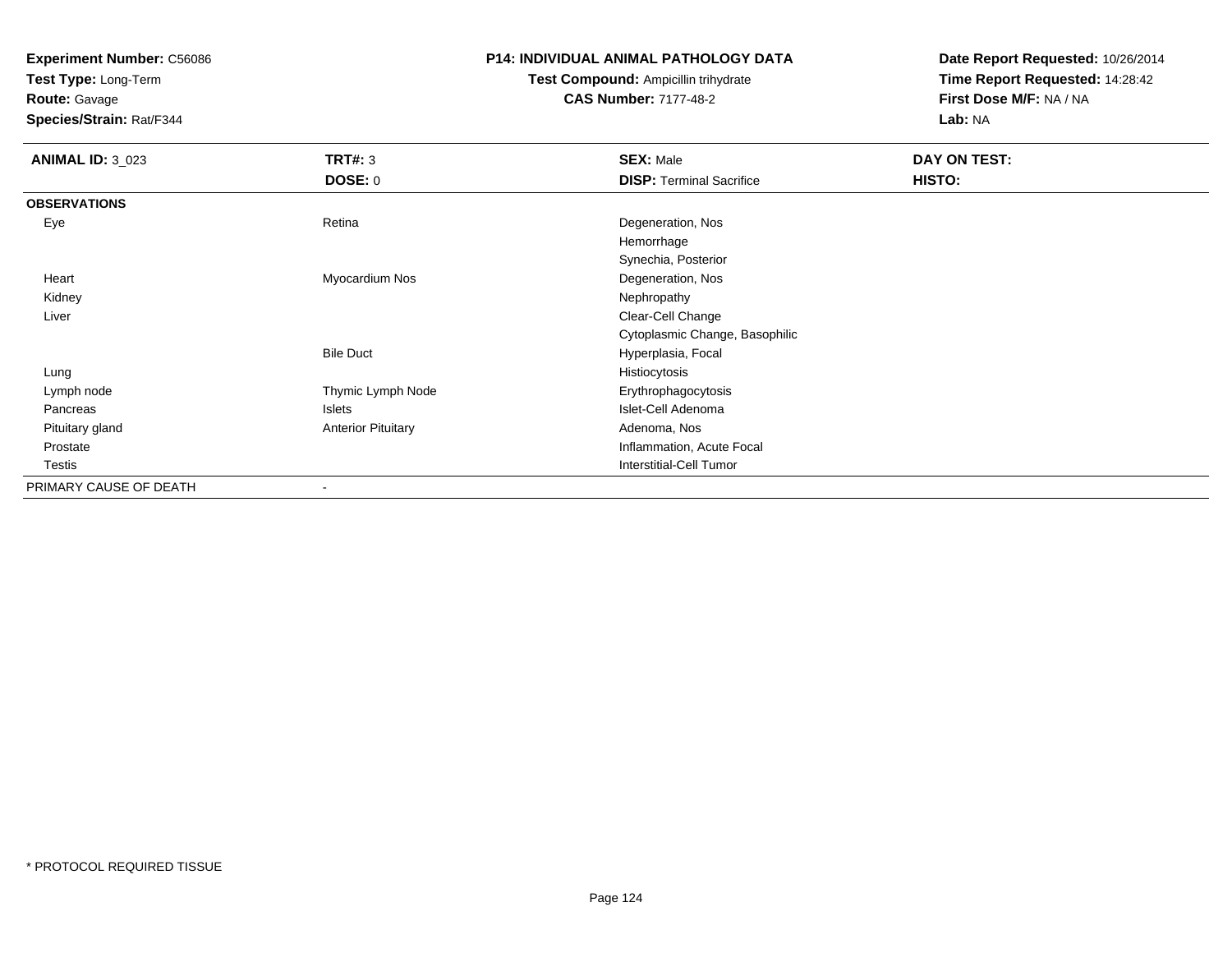**Test Type:** Long-Term

**Route:** Gavage

**Species/Strain:** Rat/F344

# **P14: INDIVIDUAL ANIMAL PATHOLOGY DATA**

**Test Compound:** Ampicillin trihydrate**CAS Number:** 7177-48-2

| <b>ANIMAL ID: 3_024</b> | TRT#: 3                  | <b>SEX: Male</b>                  | DAY ON TEST: |  |
|-------------------------|--------------------------|-----------------------------------|--------------|--|
|                         | <b>DOSE: 0</b>           | <b>DISP: Terminal Sacrifice</b>   | HISTO:       |  |
| <b>OBSERVATIONS</b>     |                          |                                   |              |  |
| Eye                     | <b>Crystalline Lens</b>  | Cataract                          |              |  |
|                         | Retina                   | Degeneration, Nos                 |              |  |
|                         |                          | Hemorrhage, Chronic               |              |  |
|                         |                          | Synechia, Posterior               |              |  |
| Heart                   | Myocardium Nos           | Degeneration, Nos                 |              |  |
| Kidney                  |                          | Nephropathy                       |              |  |
| Liver                   |                          | Clear-Cell Change                 |              |  |
|                         |                          | Cytoplasmic Change, Basophilic    |              |  |
|                         | <b>Bile Duct</b>         | Hyperplasia, Focal                |              |  |
| Lung                    |                          | Congestion, Acute Passive         |              |  |
|                         |                          | Hemorrhage                        |              |  |
|                         |                          | Inflammation, Granulomatous Focal |              |  |
| Testis                  |                          | <b>Interstitial-Cell Tumor</b>    |              |  |
| PRIMARY CAUSE OF DEATH  | $\overline{\phantom{a}}$ |                                   |              |  |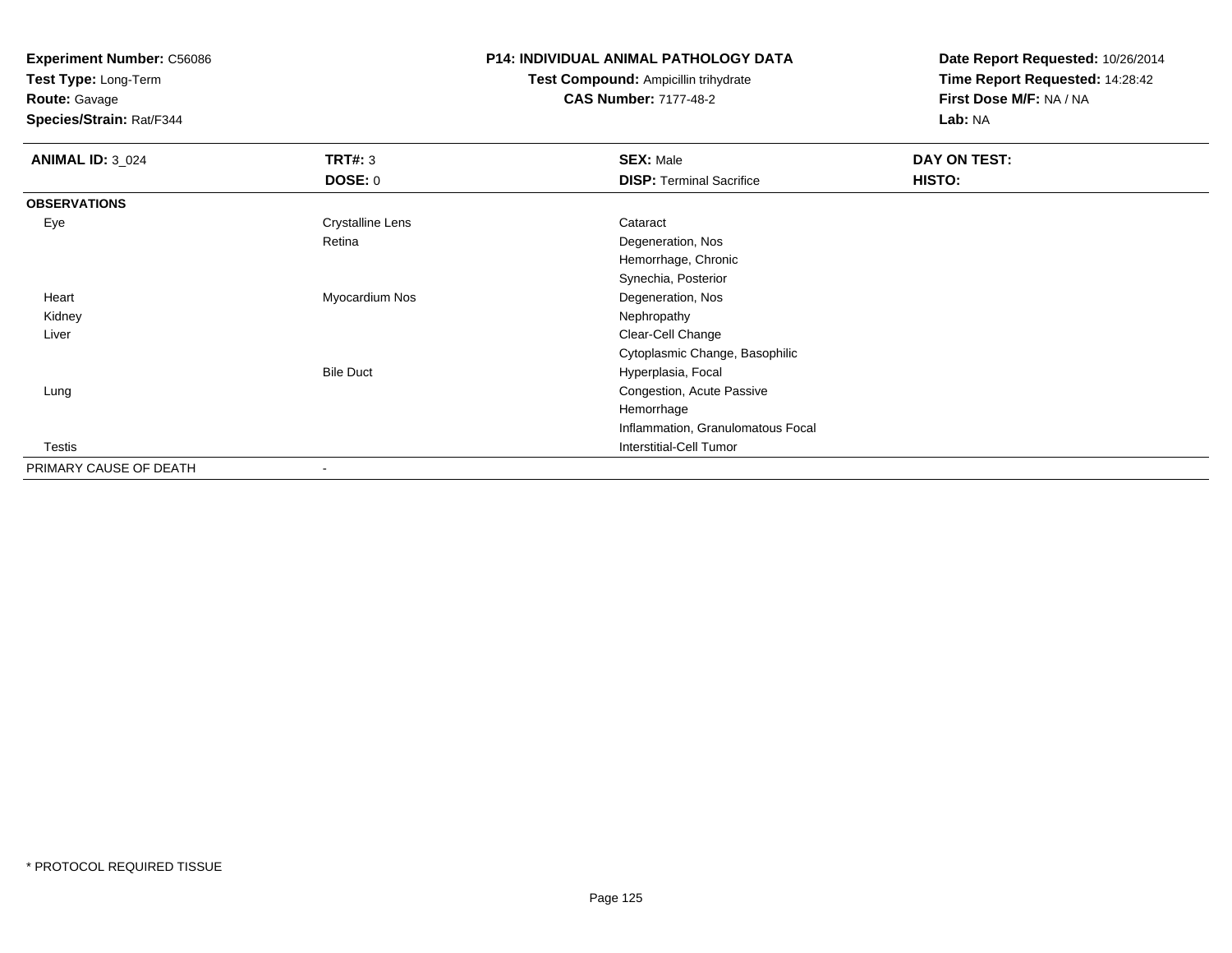**Test Type:** Long-Term

**Route:** Gavage

**Species/Strain:** Rat/F344

#### **P14: INDIVIDUAL ANIMAL PATHOLOGY DATA**

**Test Compound:** Ampicillin trihydrate**CAS Number:** 7177-48-2

| <b>ANIMAL ID: 3_025</b> | TRT#: 3               | <b>SEX: Male</b>                | DAY ON TEST: |  |
|-------------------------|-----------------------|---------------------------------|--------------|--|
|                         | DOSE: 0               | <b>DISP:</b> Moribund Sacrifice | HISTO:       |  |
| <b>OBSERVATIONS</b>     |                       |                                 |              |  |
| Adrenal gland           | Medulla               | Hyperplasia, Focal              |              |  |
| Eye                     |                       | Hemorrhage                      |              |  |
|                         |                       | Inflammation, Acute Diffuse     |              |  |
| Heart                   | Myocardium Nos        | Degeneration, Nos               |              |  |
| Intestine Large         | Colon                 | Parasitism                      |              |  |
| Kidney                  |                       | Nephropathy                     |              |  |
| Liver                   | <b>Bile Duct</b>      | Hyperplasia, Focal              |              |  |
| Lymph node              | Mandibular Lymph Node | Hyperplasia, Lymphoid           |              |  |
|                         | Mandibular Lymph Node | Necrosis, Focal                 |              |  |
| <b>Testis</b>           |                       | Hyperplasia, Interstitial Cell  |              |  |
|                         |                       | Interstitial-Cell Tumor         |              |  |
| PRIMARY CAUSE OF DEATH  | $\blacksquare$        |                                 |              |  |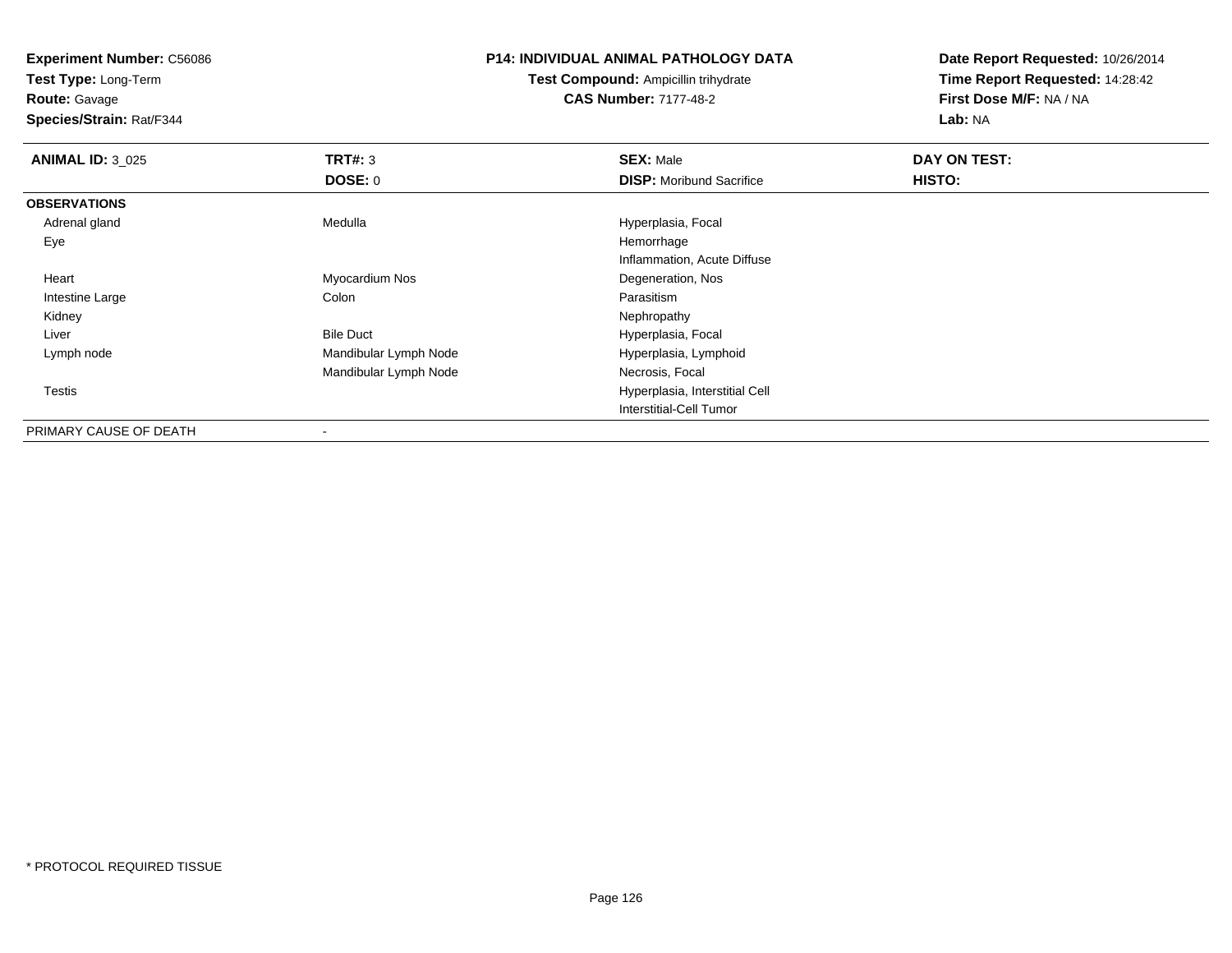**Test Type:** Long-Term

**Route:** Gavage

**Species/Strain:** Rat/F344

## **P14: INDIVIDUAL ANIMAL PATHOLOGY DATA**

**Test Compound:** Ampicillin trihydrate**CAS Number:** 7177-48-2

| <b>ANIMAL ID: 3_026</b> | <b>TRT#: 3</b>            | <b>SEX: Male</b>                  | DAY ON TEST: |  |
|-------------------------|---------------------------|-----------------------------------|--------------|--|
|                         | <b>DOSE: 0</b>            | <b>DISP: Terminal Sacrifice</b>   | HISTO:       |  |
| <b>OBSERVATIONS</b>     |                           |                                   |              |  |
| Adrenal gland           | Medulla                   | Pheochromocytoma                  |              |  |
| Heart                   | Myocardium Nos            | Degeneration, Nos                 |              |  |
| Kidney                  |                           | Nephropathy                       |              |  |
| Liver                   |                           | Clear-Cell Change                 |              |  |
|                         |                           | Cytoplasmic Change, Basophilic    |              |  |
|                         | <b>Bile Duct</b>          | Hyperplasia, Focal                |              |  |
| Lung                    |                           | Inflammation, Granulomatous Focal |              |  |
| Lymph node              | Mandibular Lymph Node     | Hyperplasia, Lymphoid             |              |  |
| Pituitary gland         | <b>Anterior Pituitary</b> | Hemorrhage                        |              |  |
| Prostate                |                           | Inflammation, Acute/Chronic       |              |  |
| Seminal vesicle         |                           | Cast, Nos                         |              |  |
| Testis                  |                           | Hyperplasia, Interstitial Cell    |              |  |
|                         |                           | <b>Interstitial-Cell Tumor</b>    |              |  |
| Thyroid                 |                           | C-Cell Adenoma                    |              |  |
| PRIMARY CAUSE OF DEATH  | ٠                         |                                   |              |  |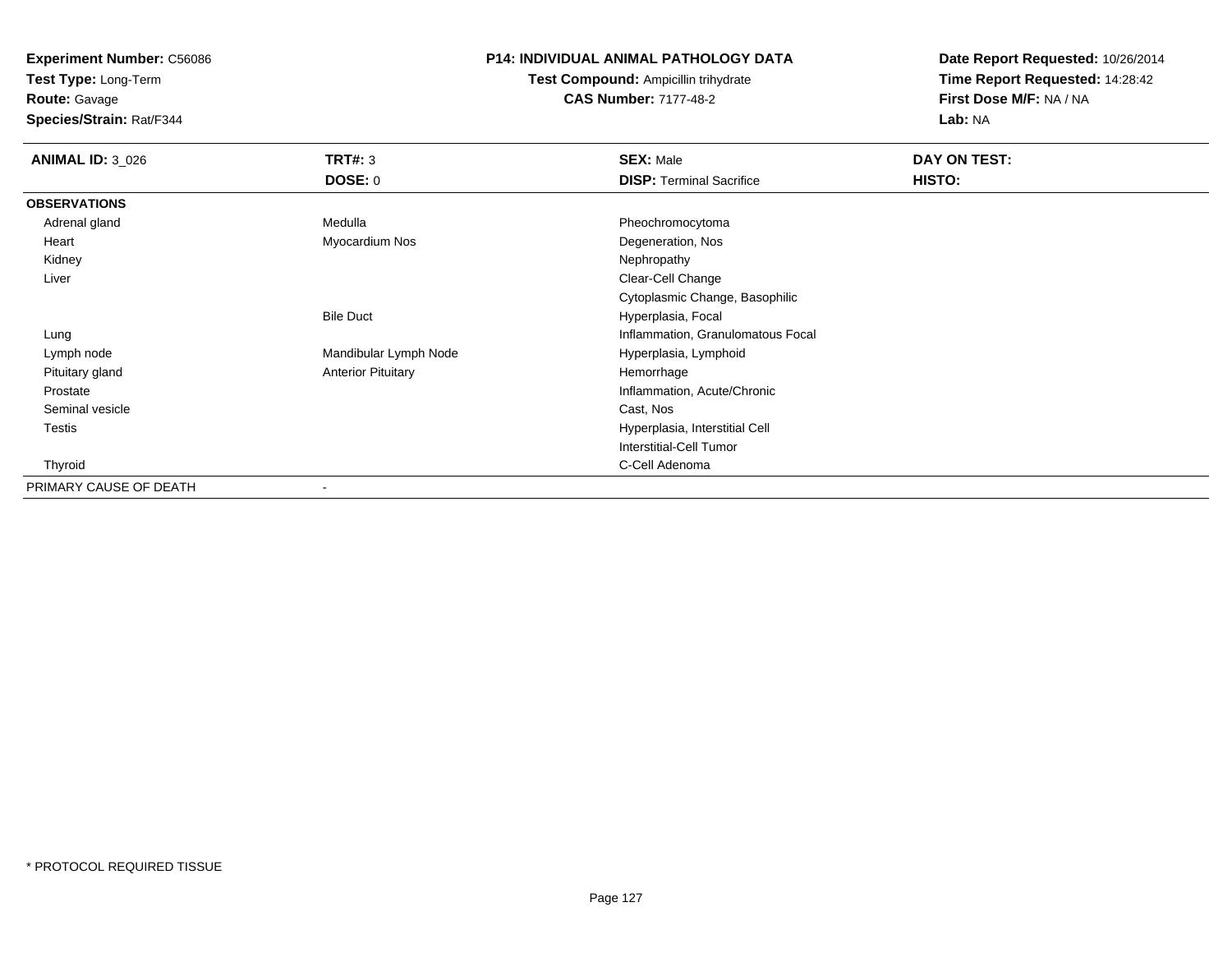**Test Type:** Long-Term

**Route:** Gavage

**Species/Strain:** Rat/F344

### **P14: INDIVIDUAL ANIMAL PATHOLOGY DATA**

**Test Compound:** Ampicillin trihydrate**CAS Number:** 7177-48-2

| <b>ANIMAL ID: 3 027</b> | TRT#: 3        | <b>SEX: Male</b>                  | DAY ON TEST: |
|-------------------------|----------------|-----------------------------------|--------------|
|                         | DOSE: 0        | <b>DISP: Terminal Sacrifice</b>   | HISTO:       |
| <b>OBSERVATIONS</b>     |                |                                   |              |
| Heart                   | Myocardium Nos | Degeneration, Nos                 |              |
| Kidney                  |                | Nephropathy                       |              |
| Liver                   |                | Clear-Cell Change                 |              |
|                         |                | Cytoplasmic Change, Basophilic    |              |
| Lung                    |                | Inflammation, Granulomatous Focal |              |
| Pancreas                | Islets         | Hyperplasia, Focal                |              |
|                         | Acinus         | Inflammation, Chronic Focal       |              |
| Prostate                |                | Inflammation, Acute/Chronic       |              |
| Salivary gland          |                | Fibrosis, Multifocal              |              |
|                         |                | Hyperplasia, Focal                |              |
| Spleen                  |                | Amyloidosis                       |              |
| Testis                  |                | <b>Interstitial-Cell Tumor</b>    |              |
| PRIMARY CAUSE OF DEATH  | $\,$           |                                   |              |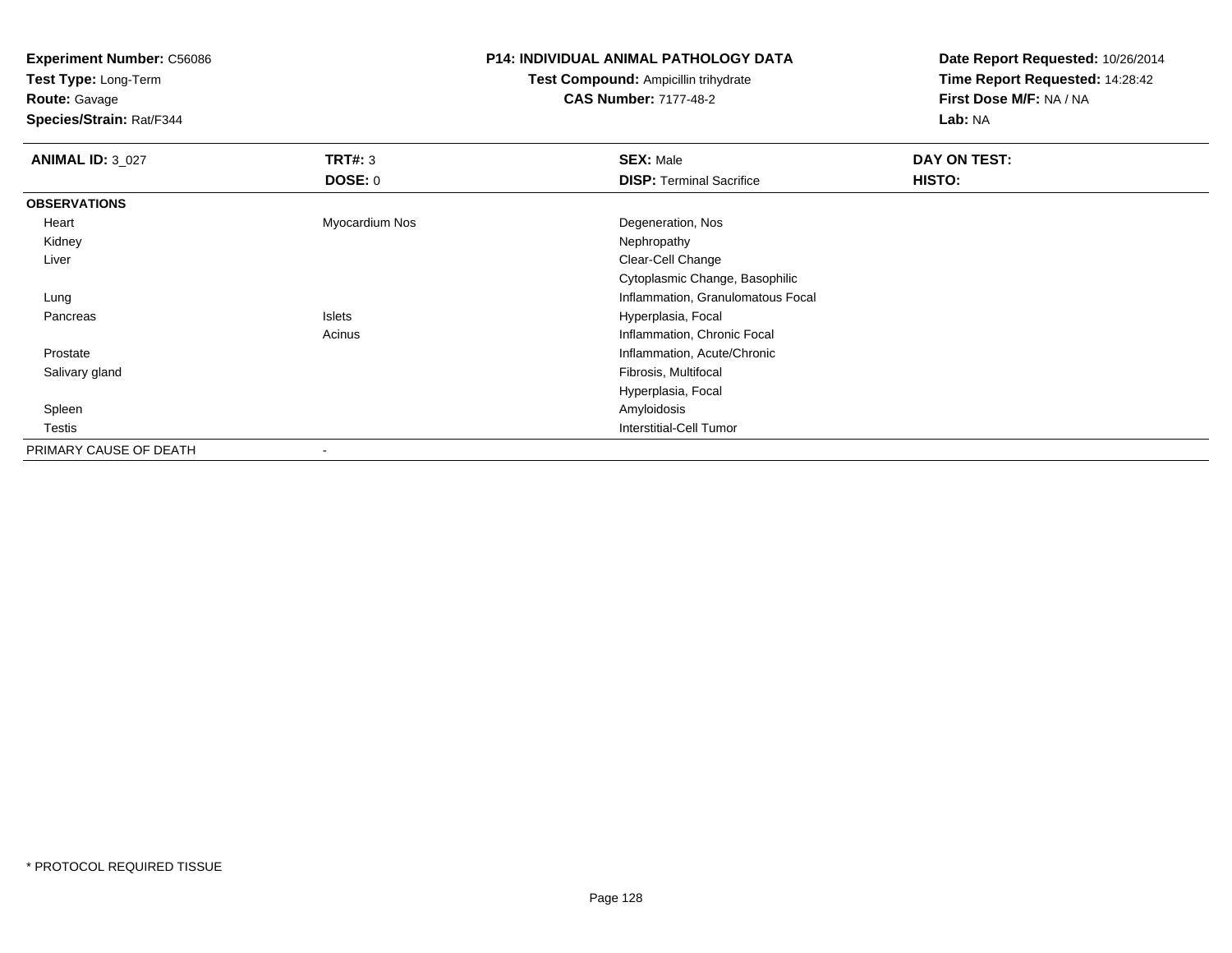**Test Type:** Long-Term

**Route:** Gavage

**Species/Strain:** Rat/F344

#### **P14: INDIVIDUAL ANIMAL PATHOLOGY DATA**

**Test Compound:** Ampicillin trihydrate**CAS Number:** 7177-48-2

| <b>ANIMAL ID: 3 028</b> | TRT#: 3          | <b>SEX: Male</b>                | DAY ON TEST: |  |
|-------------------------|------------------|---------------------------------|--------------|--|
|                         | <b>DOSE: 0</b>   | <b>DISP:</b> Moribund Sacrifice | HISTO:       |  |
| <b>OBSERVATIONS</b>     |                  |                                 |              |  |
| Bone marrow             |                  | Hyperplasia, Hematopoietic      |              |  |
| Kidney                  |                  | Nephropathy                     |              |  |
| Liver                   |                  | <b>Cell-Size Alteration</b>     |              |  |
|                         |                  | Clear-Cell Change               |              |  |
|                         |                  | Cytoplasmic Change, Basophilic  |              |  |
|                         | <b>Bile Duct</b> | Hyperplasia, Focal              |              |  |
| Lung                    |                  | Inflammation, Chronic Focal     |              |  |
| Prostate                |                  | Hyperplasia, Focal              |              |  |
|                         |                  | Inflammation, Chronic Focal     |              |  |
| Spleen                  |                  | Sarcoma, Nos                    |              |  |
| Stomach                 | Cardiac Stomach  | Necrosis, Focal                 |              |  |
| PRIMARY CAUSE OF DEATH  | $\blacksquare$   |                                 |              |  |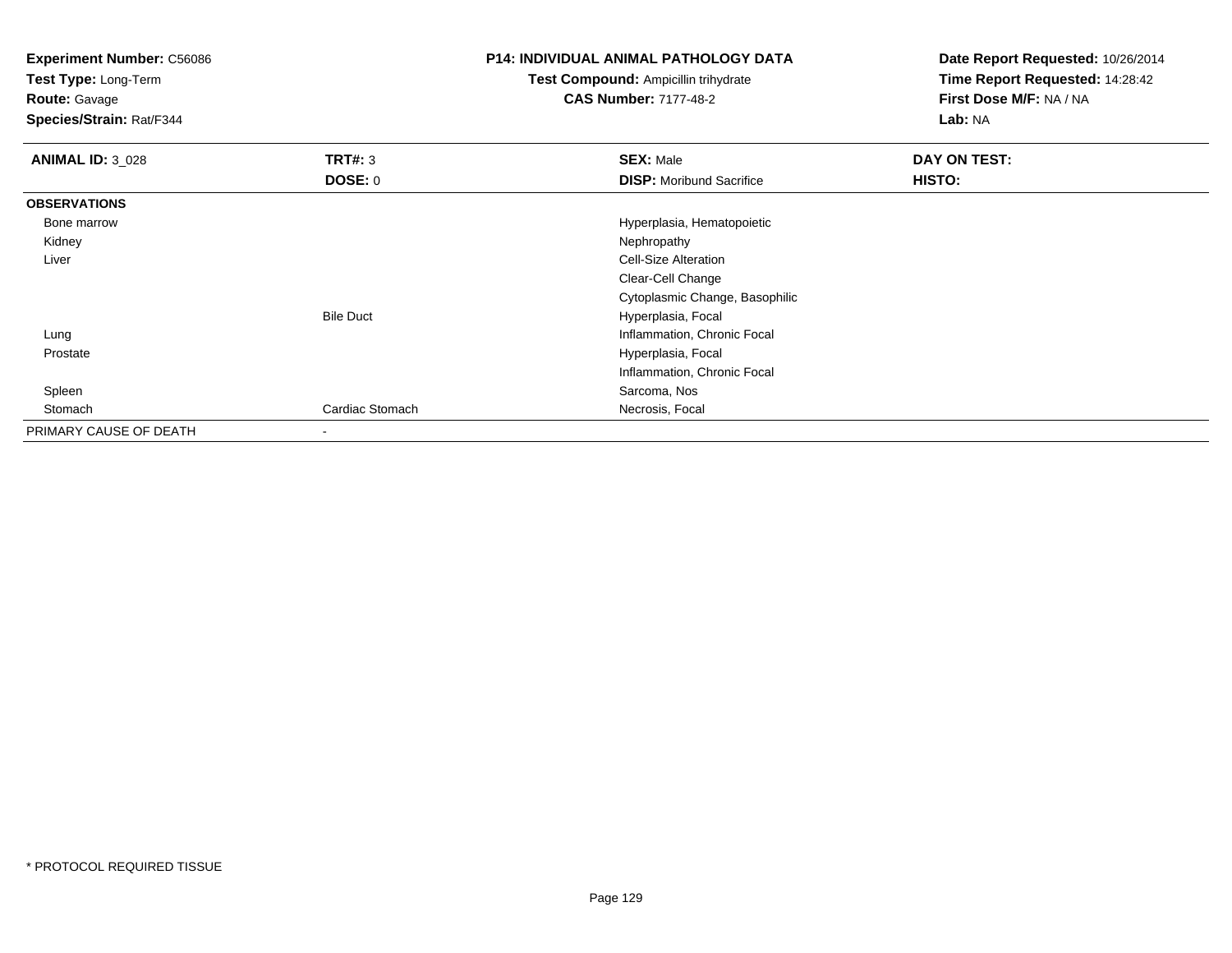**Test Type:** Long-Term

**Route:** Gavage

**Species/Strain:** Rat/F344

## **P14: INDIVIDUAL ANIMAL PATHOLOGY DATA**

**Test Compound:** Ampicillin trihydrate**CAS Number:** 7177-48-2

| <b>ANIMAL ID: 3_029</b> | TRT#: 3           | <b>SEX: Male</b>                  | DAY ON TEST: |
|-------------------------|-------------------|-----------------------------------|--------------|
|                         | <b>DOSE: 0</b>    | <b>DISP: Terminal Sacrifice</b>   | HISTO:       |
| <b>OBSERVATIONS</b>     |                   |                                   |              |
| Adrenal gland           | Medulla           | Hyperplasia, Focal                |              |
| Heart                   | Myocardium Nos    | Degeneration, Nos                 |              |
| Intestine Large         | Colon             | Parasitism                        |              |
| Kidney                  |                   | Nephropathy                       |              |
| Liver                   |                   | Clear-Cell Change                 |              |
|                         |                   | Cytoplasmic Change, Basophilic    |              |
|                         | <b>Bile Duct</b>  | Hyperplasia, Focal                |              |
| Lung                    |                   | Inflammation, Granulomatous Focal |              |
| Pancreas                | Acinus            | Atrophy, Focal                    |              |
| Prostate                | Prostatic Urethra | Cast, Nos                         |              |
|                         |                   | Inflammation, Acute/Chronic       |              |
| <b>Testis</b>           |                   | Interstitial-Cell Tumor           |              |
| Unspecified             | Axilla            | Fibroma                           |              |
| Urinary bladder         |                   | Cast, Nos                         |              |
|                         |                   | Hemorrhage                        |              |
| PRIMARY CAUSE OF DEATH  | ٠                 |                                   |              |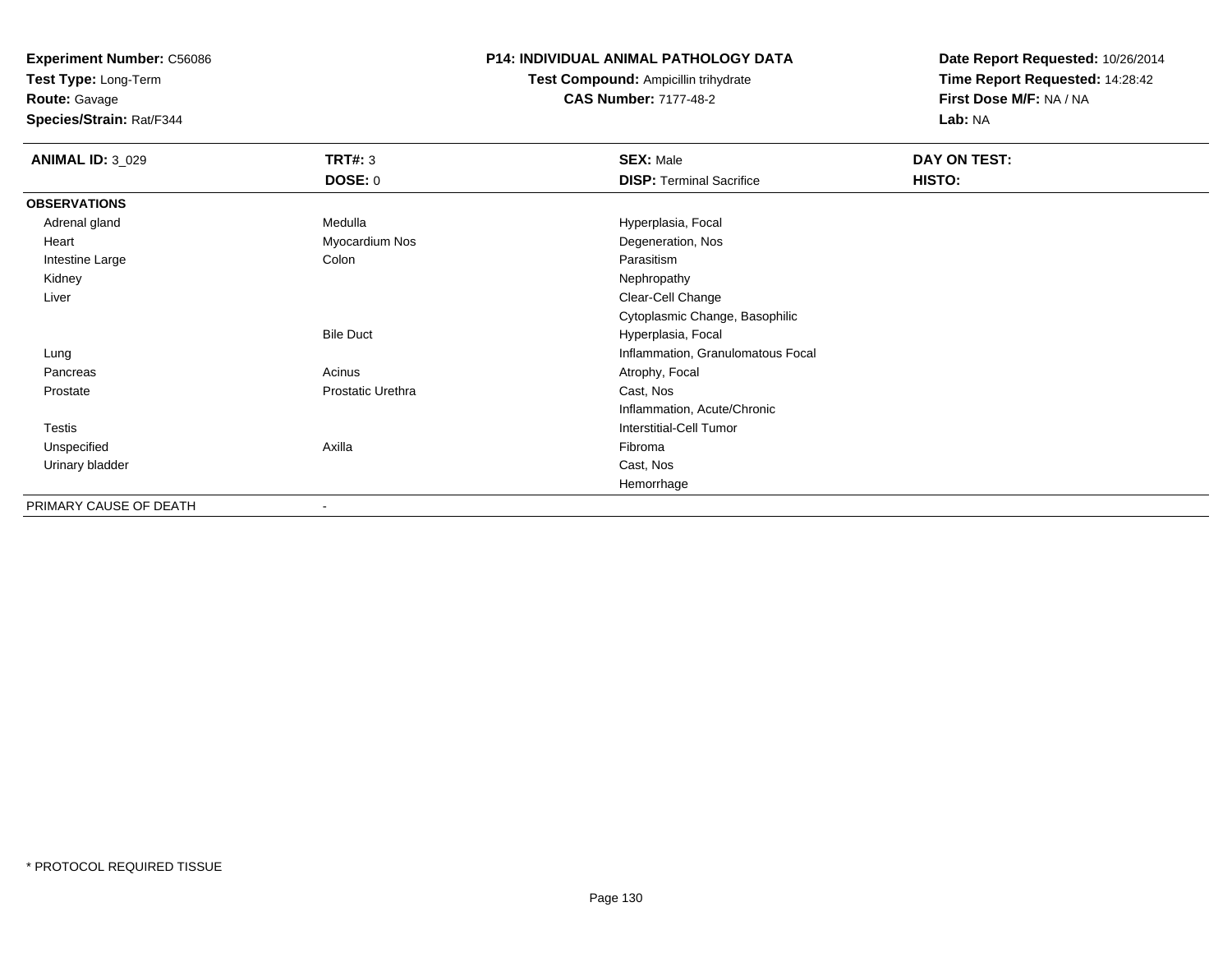**Experiment Number:** C56086**Test Type:** Long-Term**Route:** Gavage **Species/Strain:** Rat/F344**P14: INDIVIDUAL ANIMAL PATHOLOGY DATATest Compound:** Ampicillin trihydrate**CAS Number:** 7177-48-2**Date Report Requested:** 10/26/2014**Time Report Requested:** 14:28:42**First Dose M/F:** NA / NA**Lab:** NA**ANIMAL ID:** 3\_030**C DAY ON TEST: TRT#:** 3 **SEX:** Male **SEX:** Male **DOSE:** 0**DISP:** Terminal Sacrifice **HISTO: OBSERVATIONS** Heart Myocardium Nos Degeneration, Nos Kidneyy the control of the control of the control of the control of the control of the control of the control of the control of the control of the control of the control of the control of the control of the control of the contro Liver Cytoplasmic Change, BasophilicBile Duct Hyperplasia, Focal Pancreas Islets Islet-Cell Carcinoma Preputial glandd and the control of the control of the control of the control of the control of the control of the control of the control of the control of the control of the control of the control of the control of the control of the co Salivary gland Hyperplasia, Focal Spleen Hyperplasia, Lymphoid Testis Interstitial-Cell Tumor Thyroid Hyperplasia, C Cell PRIMARY CAUSE OF DEATH-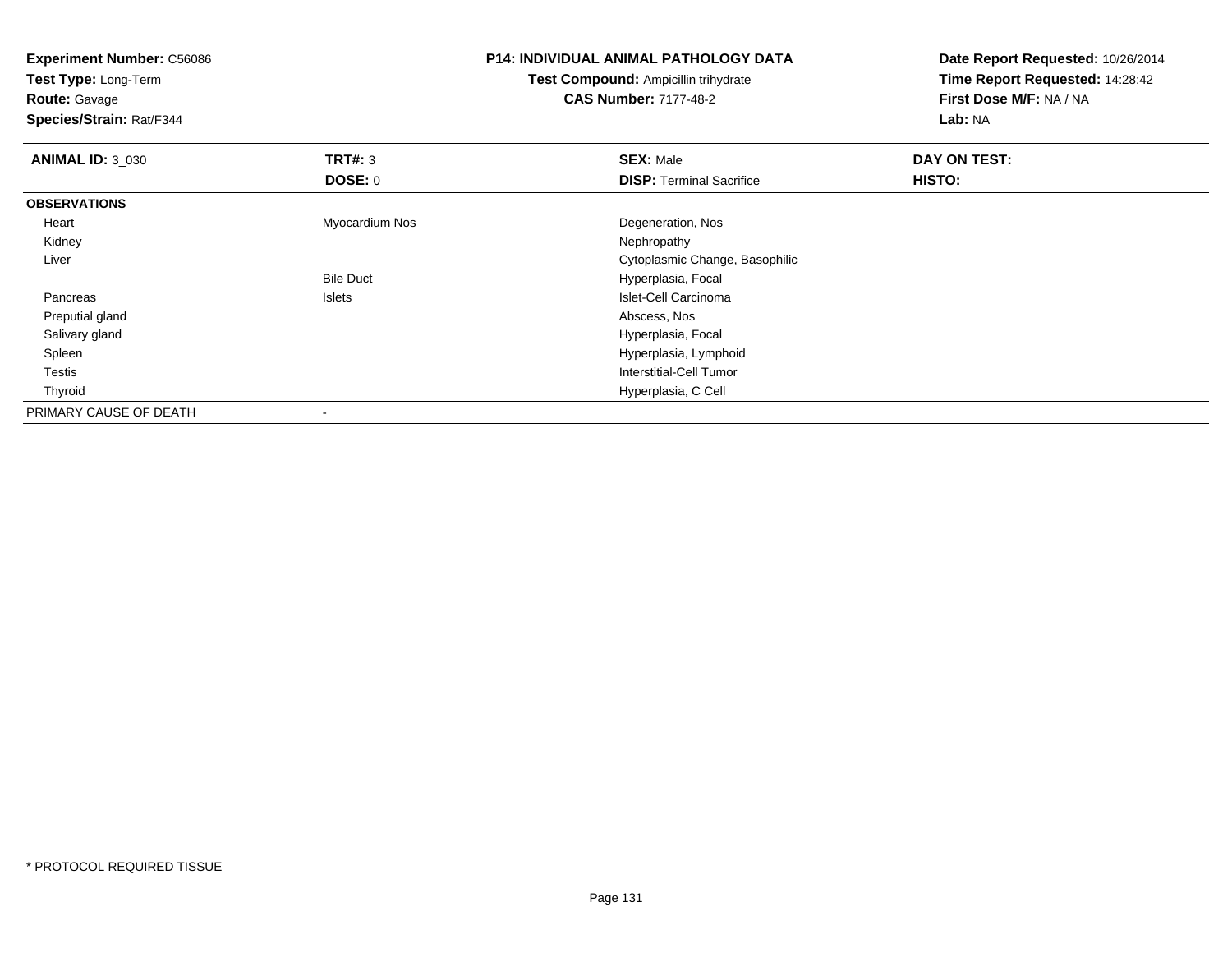**Test Type:** Long-Term

**Route:** Gavage

**Species/Strain:** Rat/F344

#### **P14: INDIVIDUAL ANIMAL PATHOLOGY DATA**

**Test Compound:** Ampicillin trihydrate**CAS Number:** 7177-48-2

| <b>ANIMAL ID: 3 031</b> | TRT#: 3              | <b>SEX: Male</b>                | DAY ON TEST: |  |
|-------------------------|----------------------|---------------------------------|--------------|--|
|                         | DOSE: 0              | <b>DISP: Terminal Sacrifice</b> | HISTO:       |  |
| <b>OBSERVATIONS</b>     |                      |                                 |              |  |
| Adrenal gland           | Medulla              | Pheochromocytoma                |              |  |
| Heart                   | Myocardium Nos       | Degeneration, Nos               |              |  |
| <b>Intestine Small</b>  | <b>Mesentery Nos</b> | Hemorrhage                      |              |  |
|                         | <b>Mesentery Nos</b> | Inflammation, Chronic Focal     |              |  |
|                         | <b>Mesentery Nos</b> | Necrosis, Fat                   |              |  |
| Kidney                  |                      | Nephropathy                     |              |  |
| Liver                   |                      | Cytoplasmic Change, Basophilic  |              |  |
|                         | <b>Bile Duct</b>     | Hyperplasia, Focal              |              |  |
| Lung                    |                      | Foreign Body, Nos               |              |  |
| Testis                  |                      | Hyperplasia, Interstitial Cell  |              |  |
|                         |                      | Interstitial-Cell Tumor         |              |  |
| Urinary bladder         |                      | Inflammation, Chronic Focal     |              |  |
| PRIMARY CAUSE OF DEATH  |                      |                                 |              |  |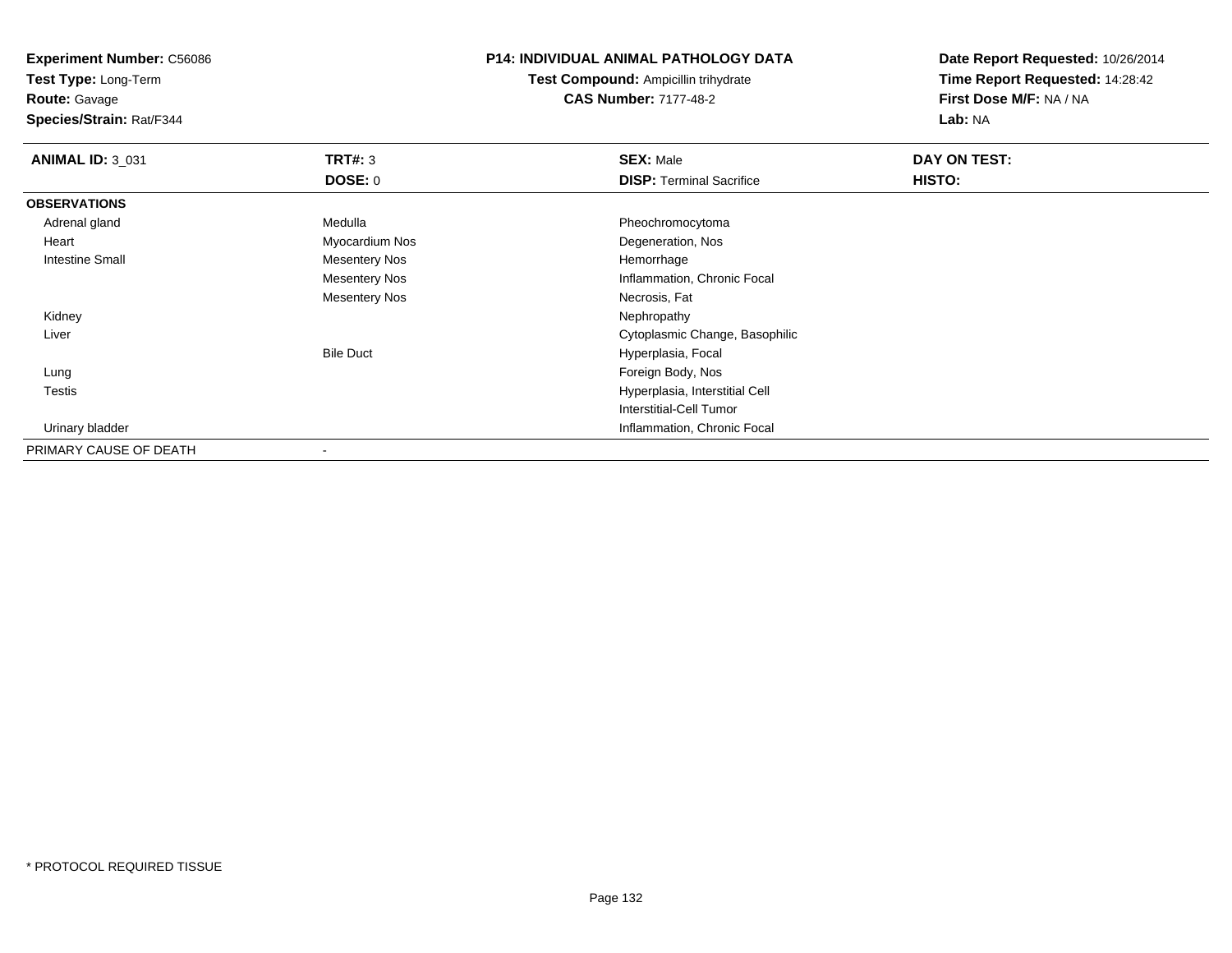**Test Type:** Long-Term

**Route:** Gavage

**Species/Strain:** Rat/F344

## **P14: INDIVIDUAL ANIMAL PATHOLOGY DATA**

**Test Compound:** Ampicillin trihydrate**CAS Number:** 7177-48-2

| <b>ANIMAL ID: 3_032</b> | TRT#: 3                   | <b>SEX: Male</b>                | DAY ON TEST: |  |
|-------------------------|---------------------------|---------------------------------|--------------|--|
|                         | <b>DOSE: 0</b>            | <b>DISP: Terminal Sacrifice</b> | HISTO:       |  |
| <b>OBSERVATIONS</b>     |                           |                                 |              |  |
| Adrenal gland           | Medulla                   | Hyperplasia, Focal              |              |  |
| Heart                   | Myocardium Nos            | Degeneration, Nos               |              |  |
| Intestine Large         | Colon                     | Parasitism                      |              |  |
| Kidney                  |                           | Nephropathy                     |              |  |
| Liver                   |                           | Cytoplasmic Change, Basophilic  |              |  |
|                         | <b>Bile Duct</b>          | Hyperplasia, Focal              |              |  |
| Lymph node              | Thymic Lymph Node         | Histiocytosis                   |              |  |
|                         | Mandibular Lymph Node     | Hyperplasia, Lymphoid           |              |  |
| Pancreas                | Islets                    | Islet-Cell Adenoma              |              |  |
| Pituitary gland         | <b>Anterior Pituitary</b> | Adenoma, Nos                    |              |  |
| Skin                    | Scrotum                   | Squamous Cell Papilloma         |              |  |
| Testis                  |                           | <b>Interstitial-Cell Tumor</b>  |              |  |
| Thyroid                 |                           | Hyperplasia, C Cell             |              |  |
| PRIMARY CAUSE OF DEATH  |                           |                                 |              |  |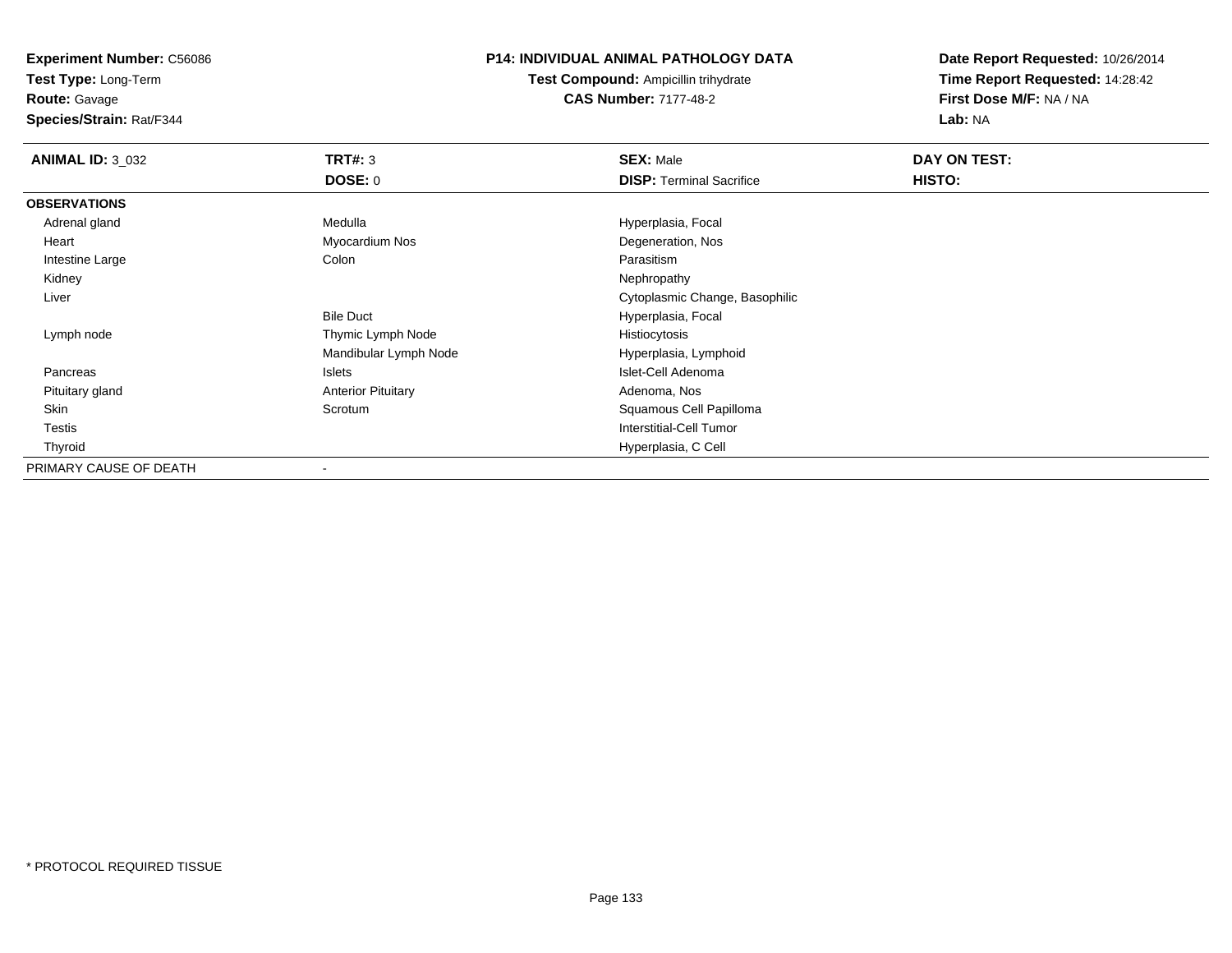**Test Type:** Long-Term

**Route:** Gavage

**Species/Strain:** Rat/F344

#### **P14: INDIVIDUAL ANIMAL PATHOLOGY DATA**

**Test Compound:** Ampicillin trihydrate**CAS Number:** 7177-48-2

| <b>ANIMAL ID: 3_033</b> | TRT#: 3                   | <b>SEX: Male</b>                | DAY ON TEST: |  |
|-------------------------|---------------------------|---------------------------------|--------------|--|
|                         | DOSE: 0                   | <b>DISP:</b> Moribund Sacrifice | HISTO:       |  |
| <b>OBSERVATIONS</b>     |                           |                                 |              |  |
| Brain                   | Thalamus                  | Atrophy, Pressure               |              |  |
| Heart                   | Myocardium Nos            | Degeneration, Nos               |              |  |
| Kidney                  |                           | Nephropathy                     |              |  |
| Liver                   |                           | Cytoplasmic Change, Basophilic  |              |  |
|                         | <b>Bile Duct</b>          | Hyperplasia, Focal              |              |  |
| Lymph node              | Mandibular Lymph Node     | Hyperplasia, Plasma Cell        |              |  |
| Pancreas                | Acinus                    | Atrophy, Focal                  |              |  |
| Pituitary gland         | <b>Anterior Pituitary</b> | Adenoma, Nos                    |              |  |
| Prostate                | Periprostatic Tissue      | Inflammation, Acute/Chronic     |              |  |
| Salivary gland          |                           | Inflammation, Chronic Focal     |              |  |
|                         |                           | Metaplasia, Nos                 |              |  |
| Spleen                  |                           | Hemosiderosis                   |              |  |
| PRIMARY CAUSE OF DEATH  |                           |                                 |              |  |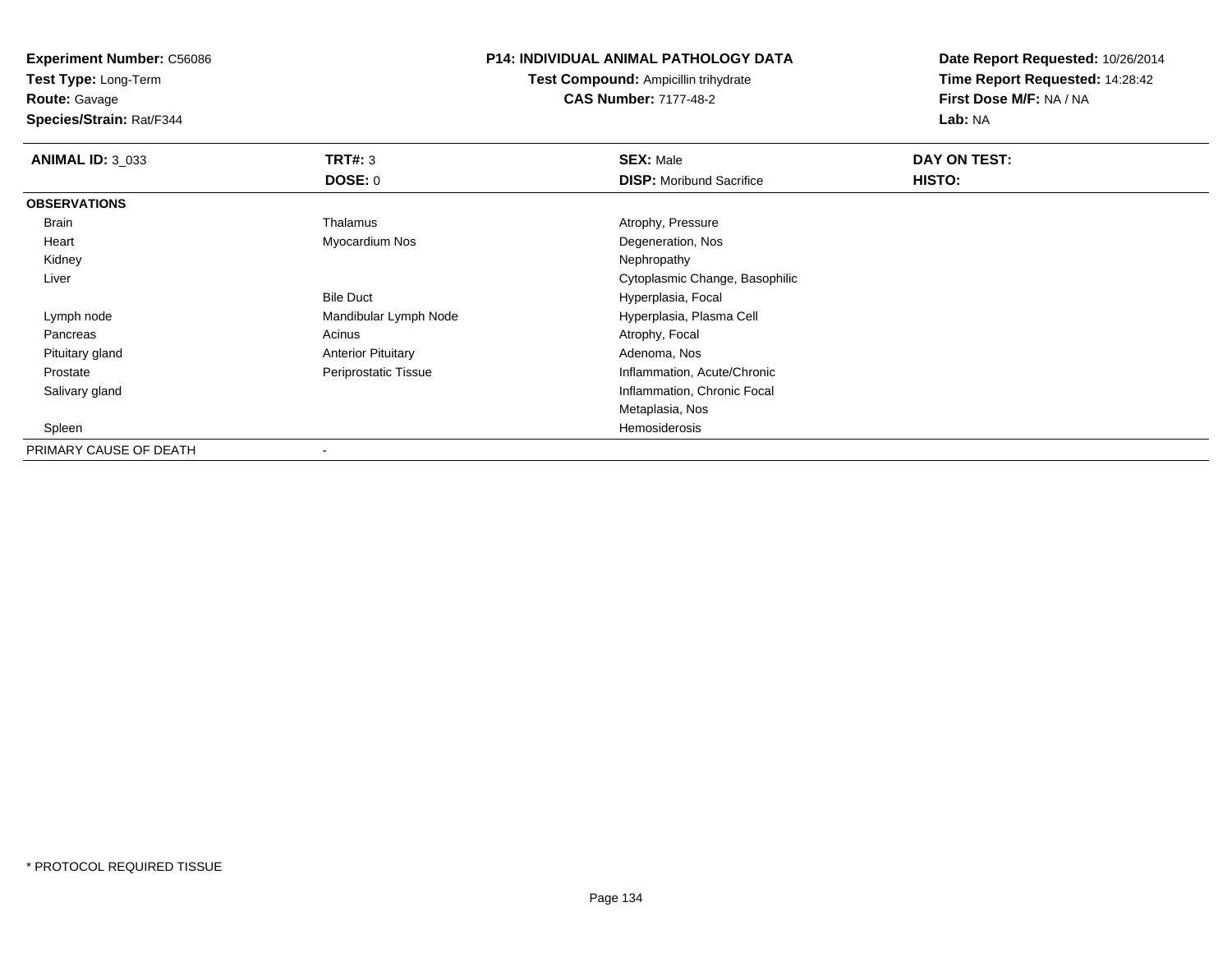**Test Type:** Long-Term

**Route:** Gavage

**Species/Strain:** Rat/F344

# **P14: INDIVIDUAL ANIMAL PATHOLOGY DATA**

# **Test Compound:** Ampicillin trihydrate**CAS Number:** 7177-48-2

| <b>ANIMAL ID: 3_034</b> | <b>TRT#: 3</b>               | <b>SEX: Male</b>                  | DAY ON TEST: |
|-------------------------|------------------------------|-----------------------------------|--------------|
|                         | <b>DOSE: 0</b>               | <b>DISP: Terminal Sacrifice</b>   | HISTO:       |
| <b>OBSERVATIONS</b>     |                              |                                   |              |
| Eye                     |                              | Hemorrhage                        |              |
|                         |                              | Inflammation, Acute/Chronic       |              |
| Heart                   | Myocardium Nos               | Degeneration, Nos                 |              |
|                         | Left Ventricle Nos           | Inflammation, Focal               |              |
| Kidney                  |                              | Nephropathy                       |              |
| Liver                   |                              | Clear-Cell Change                 |              |
|                         |                              | Cytoplasmic Change, Basophilic    |              |
|                         | Hepatocytes                  | Cytoplasmic Vacuolization         |              |
|                         |                              | Hematopoiesis                     |              |
|                         | <b>Bile Duct</b>             | Hyperplasia, Focal                |              |
| Lung                    |                              | Inflammation, Chronic Focal       |              |
| Lymph node              | Mandibular Lymph Node        | Plasmacytosis                     |              |
| Preputial gland         |                              | Adenocarcinoma, Nos               |              |
| Prostate                |                              | Inflammation, Acute/Chronic       |              |
| <b>Testis</b>           |                              | Hyperplasia, Interstitial Cell    |              |
|                         |                              | <b>Interstitial-Cell Tumor</b>    |              |
| Thymus                  |                              | Hyperplasia, Epithelial           |              |
| Trachea                 | Gland                        | Hyperplasia, Focal                |              |
| Unspecified             | <b>Mediastinum Nos</b>       | Foreign Body, Nos                 |              |
|                         | <b>Mediastinum Nos</b>       | Inflammation, Granulomatous Focal |              |
| PRIMARY CAUSE OF DEATH  | $\qquad \qquad \blacksquare$ |                                   |              |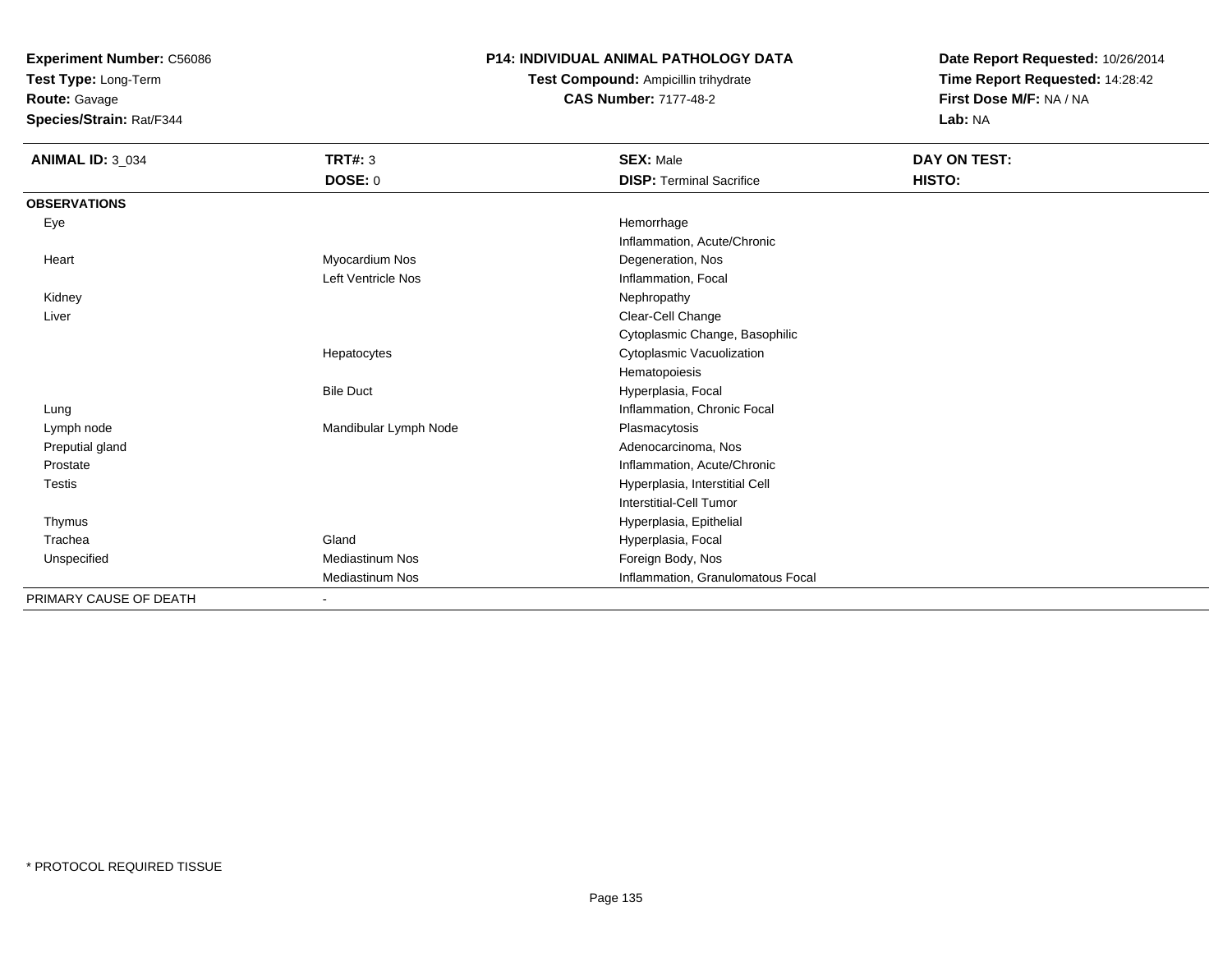**Test Type:** Long-Term

**Route:** Gavage

**Species/Strain:** Rat/F344

### **P14: INDIVIDUAL ANIMAL PATHOLOGY DATA**

**Test Compound:** Ampicillin trihydrate**CAS Number:** 7177-48-2

| <b>ANIMAL ID: 3_035</b> | TRT#: 3<br><b>DOSE: 0</b> | <b>SEX: Male</b>                | DAY ON TEST:<br>HISTO: |
|-------------------------|---------------------------|---------------------------------|------------------------|
|                         |                           | <b>DISP:</b> Moribund Sacrifice |                        |
| <b>OBSERVATIONS</b>     |                           |                                 |                        |
| Adrenal gland           | Medulla                   | Pheochromocytoma                |                        |
| Bone marrow             |                           | Hyperplasia, Hematopoietic      |                        |
| Eye                     | <b>Crystalline Lens</b>   | Cataract                        |                        |
| Heart                   | Myocardium Nos            | Degeneration, Nos               |                        |
| <b>Intestine Small</b>  | <b>Mesentery Nos</b>      | Necrosis, Fat                   |                        |
| Kidney                  |                           | Nephropathy                     |                        |
| Liver                   |                           | Clear-Cell Change               |                        |
|                         |                           | Cytoplasmic Change, Basophilic  |                        |
|                         | <b>Bile Duct</b>          | Hyperplasia, Focal              |                        |
| Lung                    |                           | Inflammation, Chronic Focal     |                        |
| Lymph node              | Mandibular Lymph Node     | Plasmacytosis                   |                        |
| Pancreas                | Acinus                    | Atrophy, Focal                  |                        |
| Pituitary gland         | <b>Anterior Pituitary</b> | Cyst, Nos                       |                        |
| Stomach                 | Cardiac Stomach           | Hyperkeratosis                  |                        |
|                         | Cardiac Stomach           | Hyperplasia, Epithelial         |                        |
|                         | Cardiac Stomach           | Inflammation, Chronic Focal     |                        |
| Testis                  |                           | Hyperplasia, Interstitial Cell  |                        |
| Zymbal gland            |                           | Carcinoma, Nos                  |                        |
| PRIMARY CAUSE OF DEATH  |                           |                                 |                        |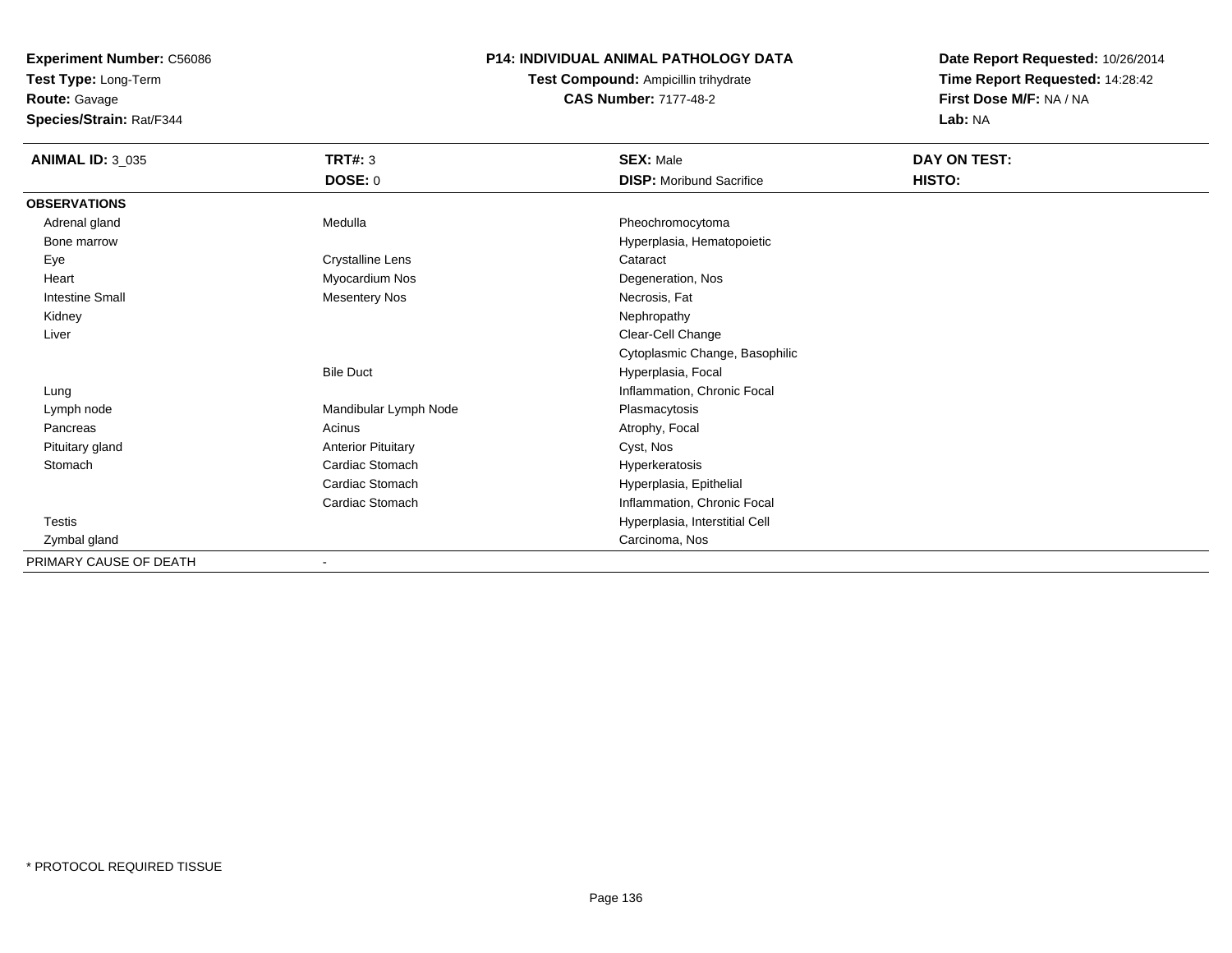**Test Type:** Long-Term

**Route:** Gavage

**Species/Strain:** Rat/F344

#### **P14: INDIVIDUAL ANIMAL PATHOLOGY DATA**

**Test Compound:** Ampicillin trihydrate**CAS Number:** 7177-48-2

| <b>ANIMAL ID: 3_036</b> | <b>TRT#: 3</b>           | <b>SEX: Male</b>                  | DAY ON TEST: |  |
|-------------------------|--------------------------|-----------------------------------|--------------|--|
|                         | DOSE: 0                  | <b>DISP: Terminal Sacrifice</b>   | HISTO:       |  |
| <b>OBSERVATIONS</b>     |                          |                                   |              |  |
| Adrenal gland           | Medulla                  | Hyperplasia, Focal                |              |  |
|                         | Medulla                  | Pheochromocytoma                  |              |  |
| Heart                   | Myocardium Nos           | Degeneration, Nos                 |              |  |
| Kidney                  |                          | Nephropathy                       |              |  |
| Liver                   |                          | Cytoplasmic Change, Basophilic    |              |  |
|                         | <b>Bile Duct</b>         | Hyperplasia, Focal                |              |  |
| Lung                    |                          | Inflammation, Granulomatous Focal |              |  |
| Mammary gland           |                          | Hyperplasia, Focal                |              |  |
| Pancreas                | Acinus                   | Inflammation, Chronic Focal       |              |  |
| Prostate                |                          | Inflammation, Acute/Chronic       |              |  |
| Spleen                  |                          | Hematopoiesis                     |              |  |
| Testis                  |                          | Hyperplasia, Interstitial Cell    |              |  |
|                         |                          | <b>Interstitial-Cell Tumor</b>    |              |  |
| Thymus                  |                          | Hyperplasia, Epithelial           |              |  |
| PRIMARY CAUSE OF DEATH  | $\overline{\phantom{a}}$ |                                   |              |  |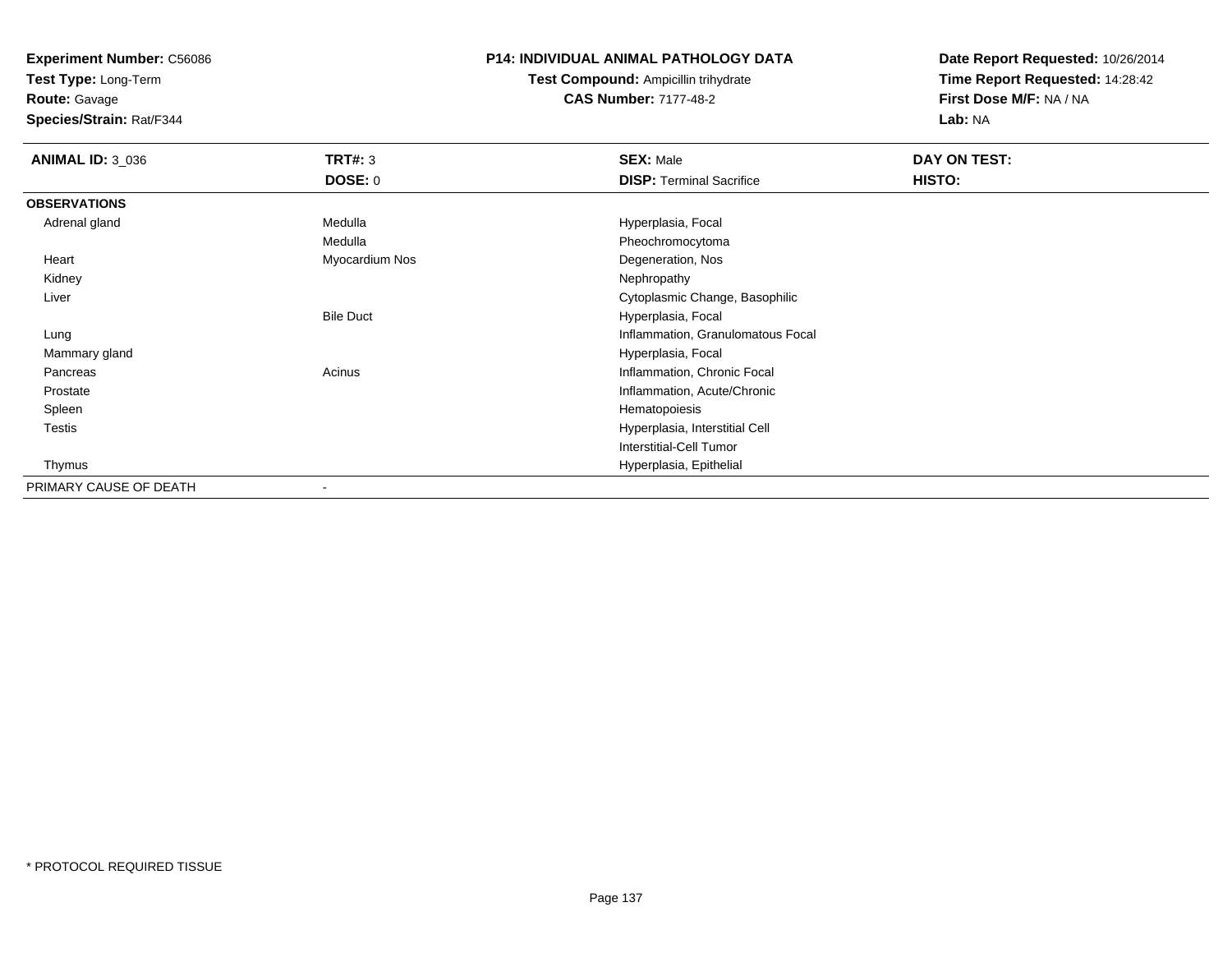**Test Type:** Long-Term

**Route:** Gavage

**Species/Strain:** Rat/F344

#### **P14: INDIVIDUAL ANIMAL PATHOLOGY DATA**

**Test Compound:** Ampicillin trihydrate**CAS Number:** 7177-48-2

| <b>ANIMAL ID: 3 037</b> | TRT#: 3          | <b>SEX: Male</b>                  | DAY ON TEST: |
|-------------------------|------------------|-----------------------------------|--------------|
|                         | <b>DOSE: 0</b>   | <b>DISP: Terminal Sacrifice</b>   | HISTO:       |
| <b>OBSERVATIONS</b>     |                  |                                   |              |
| Heart                   | Myocardium Nos   | Degeneration, Nos                 |              |
| Kidney                  |                  | Nephropathy                       |              |
| Liver                   |                  | Cytoplasmic Change, Basophilic    |              |
|                         | <b>Bile Duct</b> | Hyperplasia, Focal                |              |
| Lung                    |                  | Inflammation, Granulomatous Focal |              |
| Mammary gland           |                  | Hyperplasia, Focal                |              |
| Pancreas                | Acinus           | Atrophy, Focal                    |              |
| Prostate                |                  | Inflammation, Chronic Focal       |              |
| Salivary gland          |                  | Metaplasia, Nos                   |              |
| Spleen                  |                  | Hemosiderosis                     |              |
| <b>Testis</b>           |                  | Interstitial-Cell Tumor           |              |
| Thyroid                 |                  | C-Cell Adenoma                    |              |
| PRIMARY CAUSE OF DEATH  | ۰                |                                   |              |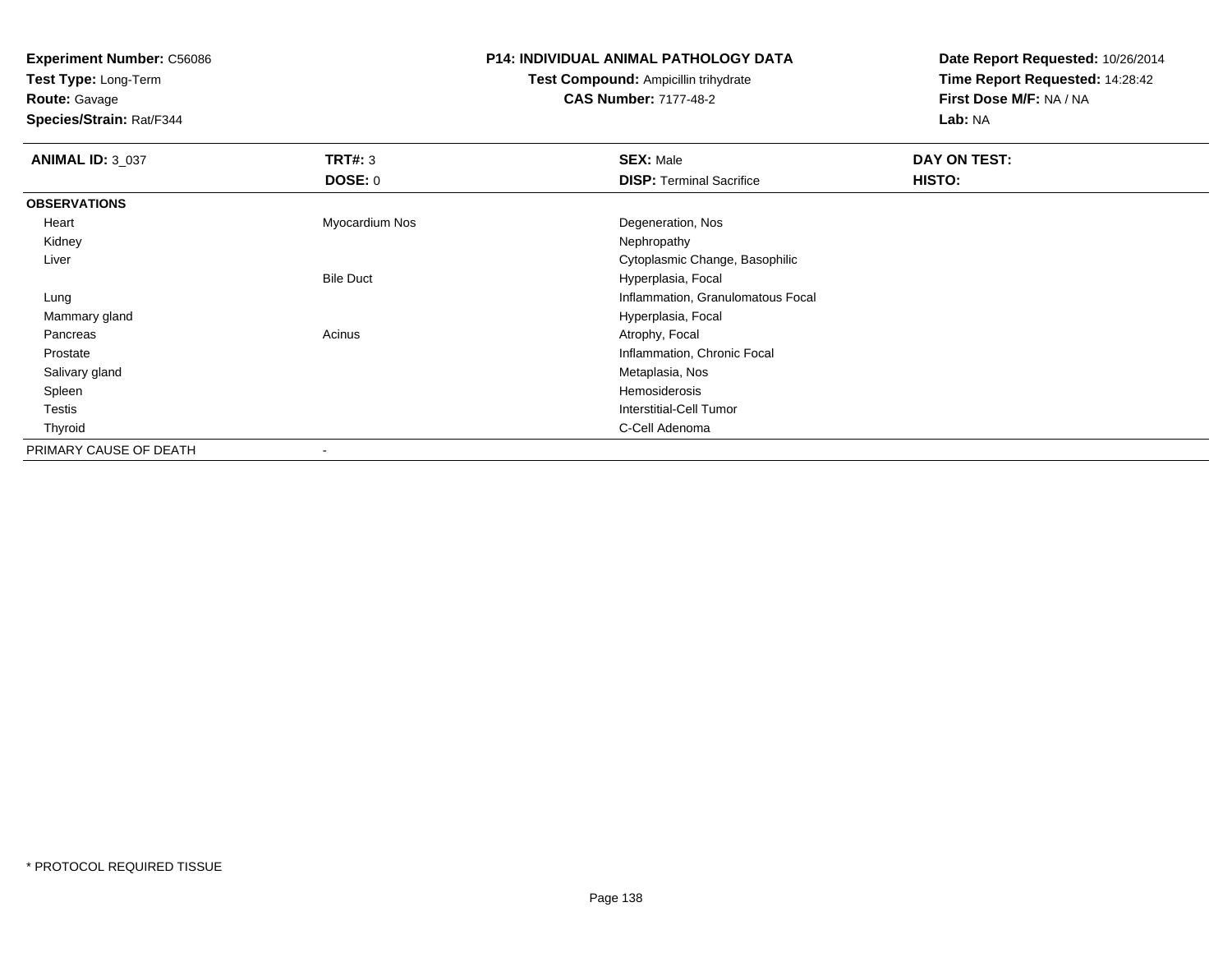| <b>Experiment Number: C56086</b><br>Test Type: Long-Term<br><b>Route: Gavage</b><br>Species/Strain: Rat/F344 |                          | <b>P14: INDIVIDUAL ANIMAL PATHOLOGY DATA</b><br>Test Compound: Ampicillin trihydrate<br><b>CAS Number: 7177-48-2</b> | Date Report Requested: 10/26/2014<br>Time Report Requested: 14:28:42<br>First Dose M/F: NA / NA<br>Lab: NA |
|--------------------------------------------------------------------------------------------------------------|--------------------------|----------------------------------------------------------------------------------------------------------------------|------------------------------------------------------------------------------------------------------------|
| <b>ANIMAL ID: 3 038</b>                                                                                      | TRT#: 3                  | <b>SEX: Male</b>                                                                                                     | DAY ON TEST:                                                                                               |
|                                                                                                              | <b>DOSE: 0</b>           | <b>DISP: Dosing Accident</b>                                                                                         | <b>HISTO:</b>                                                                                              |
| <b>OBSERVATIONS</b>                                                                                          |                          |                                                                                                                      |                                                                                                            |
| Heart                                                                                                        | Myocardium Nos           | Degeneration, Nos                                                                                                    |                                                                                                            |
| Liver                                                                                                        | Hepatocytes              | Cytoplasmic Vacuolization                                                                                            |                                                                                                            |
| Lung                                                                                                         |                          | Hemorrhage                                                                                                           |                                                                                                            |
|                                                                                                              |                          | Inflammation, Acute Necrotizing                                                                                      |                                                                                                            |
| Thymus                                                                                                       |                          | Hemorrhage                                                                                                           |                                                                                                            |
| Unspecified                                                                                                  | <b>Mediastinum Nos</b>   | Hemorrhage                                                                                                           |                                                                                                            |
|                                                                                                              | Mediastinum Nos          | Inflammation, Acute Focal                                                                                            |                                                                                                            |
| PRIMARY CAUSE OF DEATH                                                                                       | $\overline{\phantom{a}}$ |                                                                                                                      |                                                                                                            |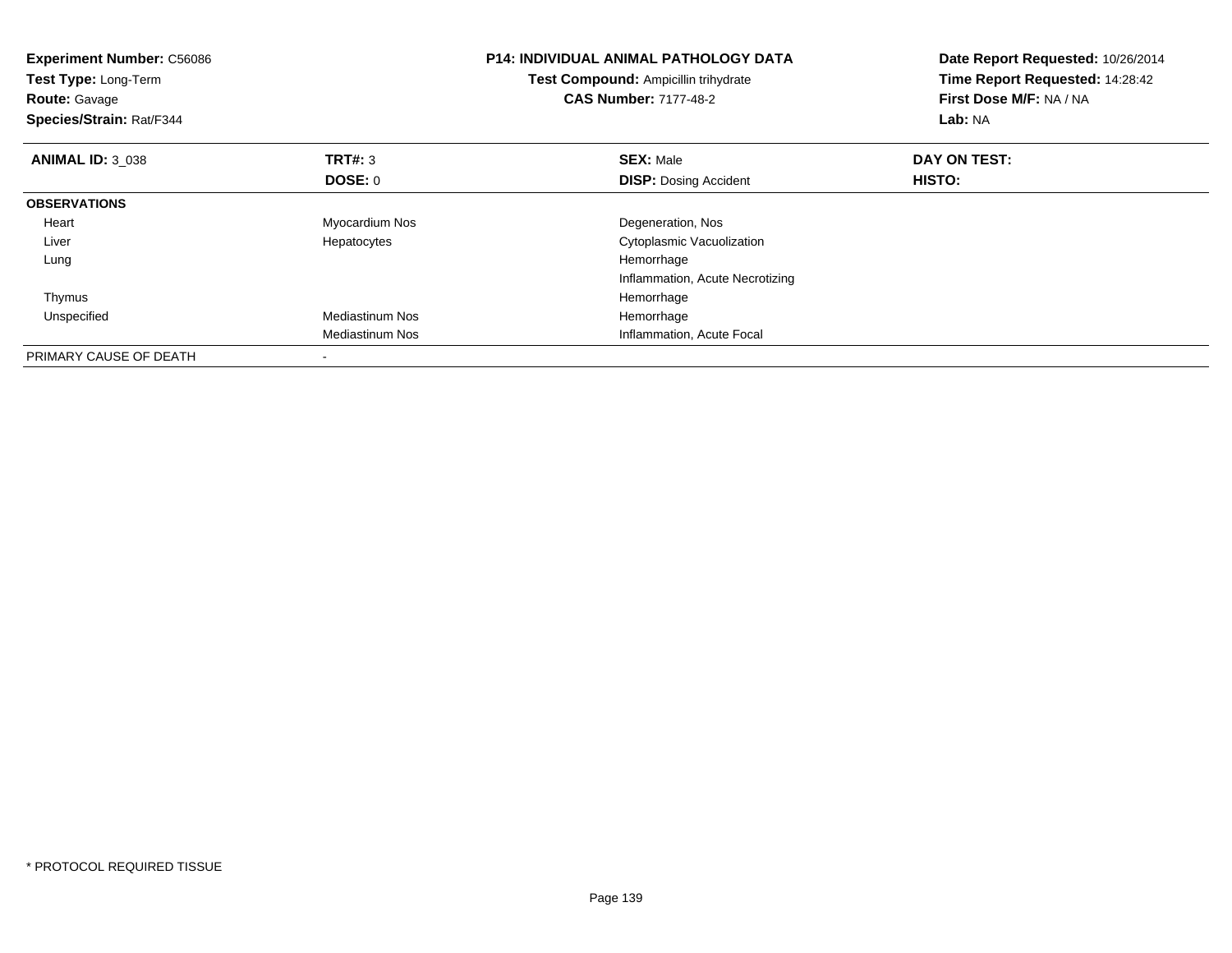**Test Type:** Long-Term

# **Route:** Gavage

**Species/Strain:** Rat/F344

### **P14: INDIVIDUAL ANIMAL PATHOLOGY DATA**

# **Test Compound:** Ampicillin trihydrate**CAS Number:** 7177-48-2

| <b>ANIMAL ID: 3_039</b> | TRT#: 3             | <b>SEX: Male</b>                | DAY ON TEST: |  |
|-------------------------|---------------------|---------------------------------|--------------|--|
|                         | <b>DOSE: 0</b>      | <b>DISP:</b> Moribund Sacrifice | HISTO:       |  |
| <b>OBSERVATIONS</b>     |                     |                                 |              |  |
| Adrenal gland           | Cortex Nos          | Cyst, Hemorrhagic               |              |  |
|                         | Medulla             | Cyst, Hemorrhagic               |              |  |
| Bone marrow             |                     | Hyperplasia, Hematopoietic      |              |  |
| Heart                   | Myocardium Nos      | Degeneration, Nos               |              |  |
| Kidney                  |                     | Nephropathy                     |              |  |
| Liver                   |                     | Cytoplasmic Change, Basophilic  |              |  |
| Preputial gland         |                     | Carcinoma, Nos                  |              |  |
| Salivary gland          |                     | Dilatation, Ducts               |              |  |
|                         |                     | Metaplasia, Nos                 |              |  |
| Spleen                  |                     | Hematopoiesis                   |              |  |
|                         |                     | Hyperplasia, Lymphoid           |              |  |
| <b>Testis</b>           |                     | Hyperplasia, Interstitial Cell  |              |  |
|                         |                     | Interstitial-Cell Tumor         |              |  |
| Thymus                  |                     | Hyperplasia, Epithelial         |              |  |
| Unspecified             | Multiple Organs Nos | Leukemia, Mononuclear Cell      |              |  |
| PRIMARY CAUSE OF DEATH  |                     |                                 |              |  |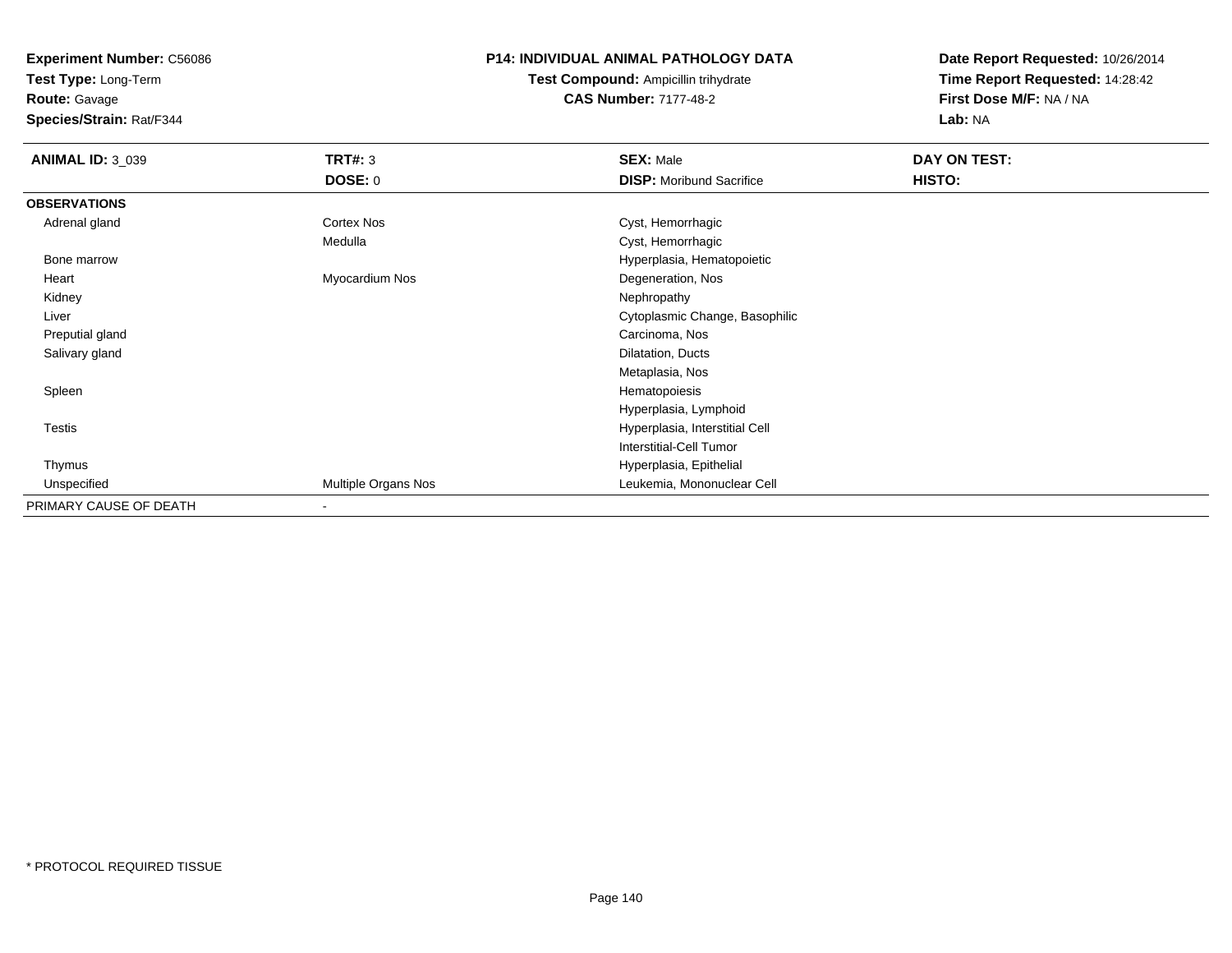**Test Type:** Long-Term

**Route:** Gavage

**Species/Strain:** Rat/F344

## **P14: INDIVIDUAL ANIMAL PATHOLOGY DATA**

**Test Compound:** Ampicillin trihydrate**CAS Number:** 7177-48-2

| <b>ANIMAL ID: 3_040</b> | <b>TRT#: 3</b>            | <b>SEX: Male</b>                  | DAY ON TEST:  |
|-------------------------|---------------------------|-----------------------------------|---------------|
|                         | <b>DOSE: 0</b>            | <b>DISP: Terminal Sacrifice</b>   | <b>HISTO:</b> |
| <b>OBSERVATIONS</b>     |                           |                                   |               |
| Adrenal gland           | Medulla                   | Pheochromocytoma                  |               |
| Brain                   |                           | Meningioma                        |               |
| Heart                   | Myocardium Nos            | Degeneration, Nos                 |               |
| Kidney                  |                           | Nephropathy                       |               |
| Liver                   |                           | Clear-Cell Change                 |               |
|                         |                           | Cytoplasmic Change, Basophilic    |               |
|                         | <b>Bile Duct</b>          | Hyperplasia, Focal                |               |
| Lung                    |                           | Inflammation, Granulomatous Focal |               |
| Pancreas                | Acinus                    | Atrophy, Focal                    |               |
| Pituitary gland         | <b>Anterior Pituitary</b> | Adenoma, Nos                      |               |
| Prostate                |                           | Inflammation, Chronic Focal       |               |
| Testis                  |                           | <b>Interstitial-Cell Tumor</b>    |               |
| Thyroid                 |                           | Hyperplasia, C Cell               |               |
| Urinary bladder         |                           | Cast, Nos                         |               |
| PRIMARY CAUSE OF DEATH  | $\overline{\phantom{a}}$  |                                   |               |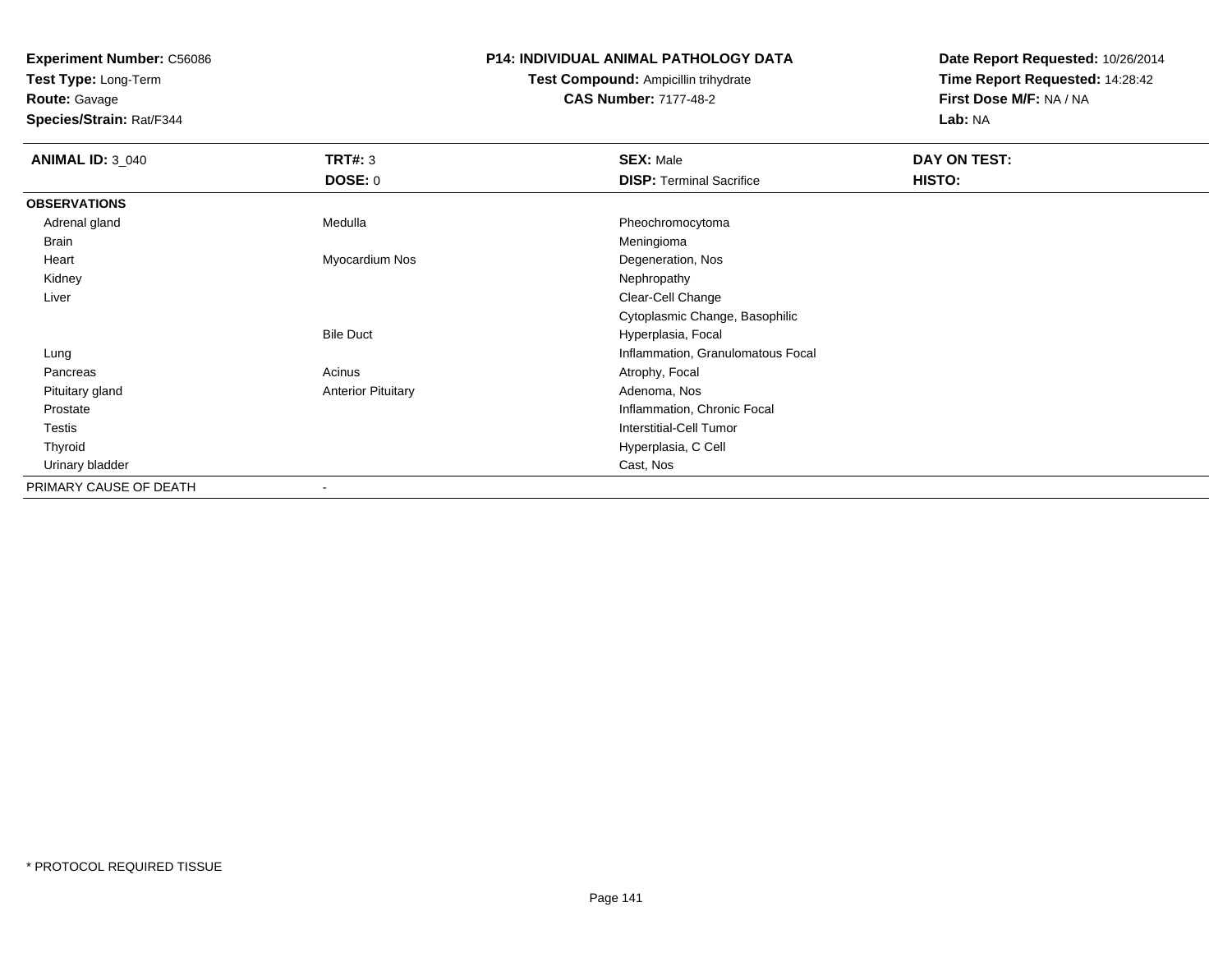| <b>Experiment Number: C56086</b><br>Test Type: Long-Term<br><b>Route:</b> Gavage<br>Species/Strain: Rat/F344 |                 | <b>P14: INDIVIDUAL ANIMAL PATHOLOGY DATA</b><br>Test Compound: Ampicillin trihydrate<br><b>CAS Number: 7177-48-2</b> | Date Report Requested: 10/26/2014<br>Time Report Requested: 14:28:42<br>First Dose M/F: NA / NA<br>Lab: NA |
|--------------------------------------------------------------------------------------------------------------|-----------------|----------------------------------------------------------------------------------------------------------------------|------------------------------------------------------------------------------------------------------------|
| <b>ANIMAL ID: 3 041</b>                                                                                      | TRT#: 3         | <b>SEX: Male</b>                                                                                                     | DAY ON TEST:                                                                                               |
|                                                                                                              | DOSE: 0         | <b>DISP: Dosing Accident</b>                                                                                         | <b>HISTO:</b>                                                                                              |
| <b>OBSERVATIONS</b>                                                                                          |                 |                                                                                                                      |                                                                                                            |
| Lung                                                                                                         |                 | Edema, Nos                                                                                                           |                                                                                                            |
|                                                                                                              |                 | Hemorrhage                                                                                                           |                                                                                                            |
| Thymus                                                                                                       |                 | Hemorrhage                                                                                                           |                                                                                                            |
| Unspecified                                                                                                  | Mediastinum Nos | Foreign Body, Vegetable                                                                                              |                                                                                                            |
|                                                                                                              | Mediastinum Nos | Hemorrhage                                                                                                           |                                                                                                            |
|                                                                                                              | Mediastinum Nos | Inflammation, Acute Focal                                                                                            |                                                                                                            |
| PRIMARY CAUSE OF DEATH                                                                                       |                 |                                                                                                                      |                                                                                                            |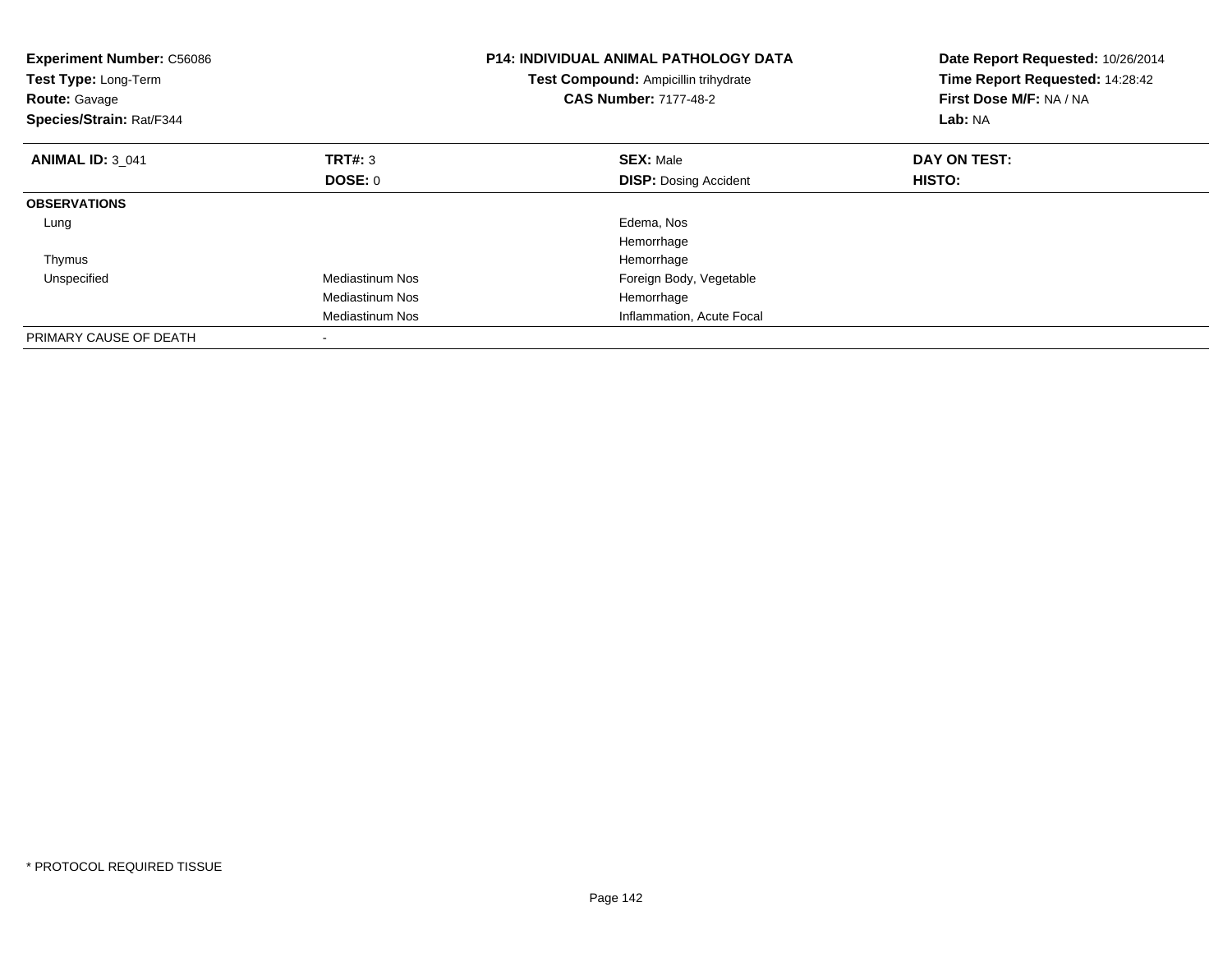**Test Type:** Long-Term**Route:** Gavage

**Species/Strain:** Rat/F344

## **P14: INDIVIDUAL ANIMAL PATHOLOGY DATA**

**Test Compound:** Ampicillin trihydrate**CAS Number:** 7177-48-2

| <b>ANIMAL ID: 3 042</b> | TRT#: 3               | <b>SEX: Male</b>                  | DAY ON TEST: |
|-------------------------|-----------------------|-----------------------------------|--------------|
|                         | DOSE: 0               | <b>DISP: Terminal Sacrifice</b>   | HISTO:       |
| <b>OBSERVATIONS</b>     |                       |                                   |              |
| Adrenal gland           | <b>Cortex Nos</b>     | Cytoplasmic Vacuolization         |              |
|                         | Medulla               | Pheochromocytoma                  |              |
| Bone marrow             |                       | Hyperplasia, Hematopoietic        |              |
| Heart                   | Myocardium Nos        | Degeneration, Nos                 |              |
| Kidney                  |                       | Nephropathy                       |              |
| Liver                   |                       | Cytoplasmic Change, Basophilic    |              |
|                         | <b>Bile Duct</b>      | Hyperplasia, Focal                |              |
| Lung                    |                       | Inflammation, Granulomatous Focal |              |
| Lymph node              | Mandibular Lymph Node | Plasmacytosis                     |              |
|                         | Thymic Lymph Node     | Plasmacytosis                     |              |
| Mammary gland           |                       | Hyperplasia, Cystic               |              |
| Prostate                |                       | Inflammation, Acute/Chronic       |              |
|                         |                       | Inflammation, With Fibrosis       |              |
| Salivary gland          |                       | Fibrosis, Multifocal              |              |
|                         |                       | Metaplasia, Nos                   |              |
| Skin                    | <b>Back</b>           | <b>Basal-Cell Tumor</b>           |              |
| Spleen                  |                       | Lipomatosis                       |              |
| <b>Testis</b>           |                       | Hyperplasia, Interstitial Cell    |              |
|                         |                       | Interstitial-Cell Tumor           |              |
| Thyroid                 |                       | Cyst, Follicular Nos              |              |
| Unspecified             | Multiple Organs Nos   | Leukemia, Mononuclear Cell        |              |
| Urinary bladder         |                       | Inflammation, With Fibrosis       |              |
| PRIMARY CAUSE OF DEATH  |                       |                                   |              |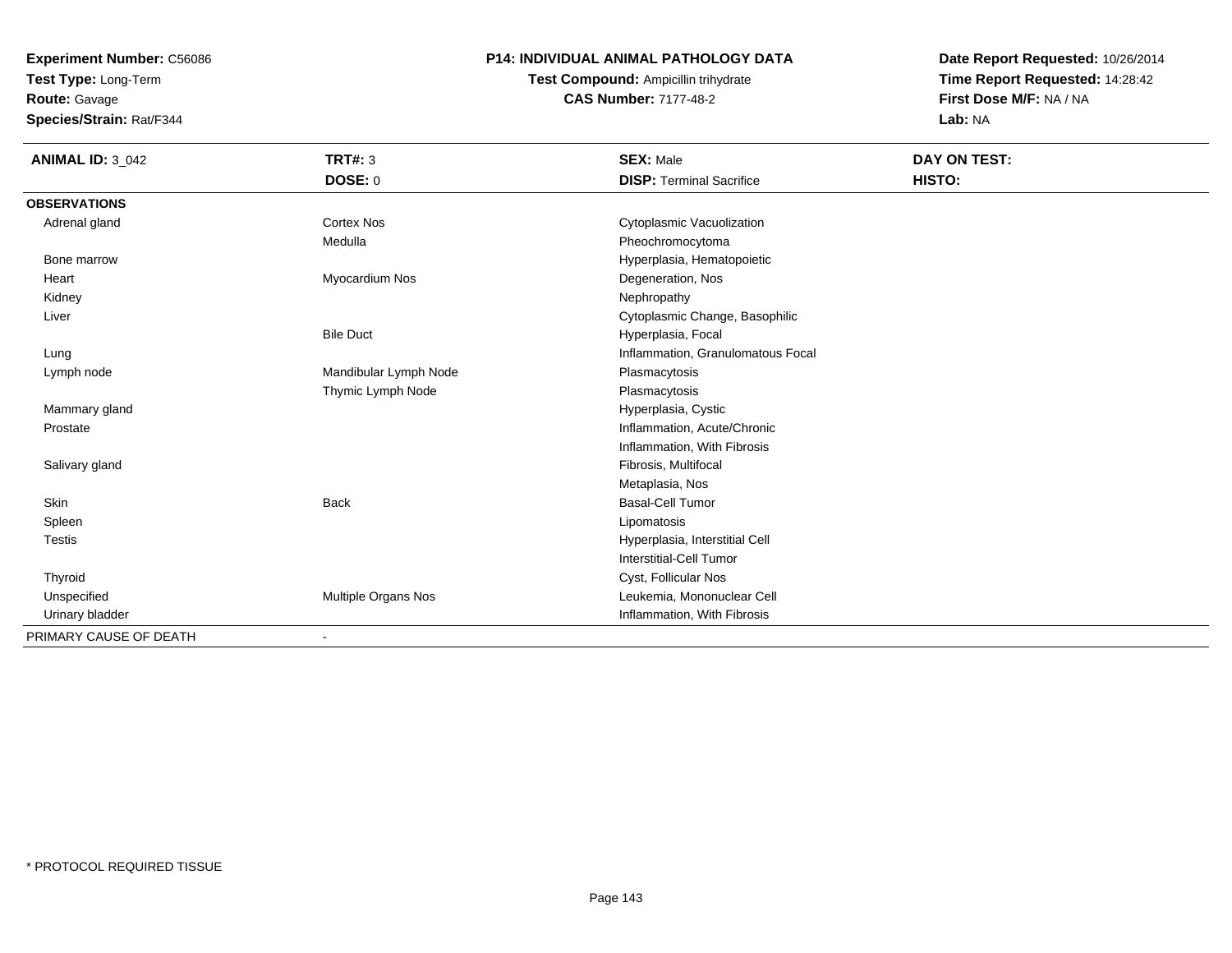| <b>Experiment Number: C56086</b><br>Test Type: Long-Term<br><b>Route: Gavage</b><br>Species/Strain: Rat/F344 |                   | <b>P14: INDIVIDUAL ANIMAL PATHOLOGY DATA</b><br>Test Compound: Ampicillin trihydrate<br><b>CAS Number: 7177-48-2</b> | Date Report Requested: 10/26/2014<br>Time Report Requested: 14:28:42<br>First Dose M/F: NA / NA<br>Lab: NA |
|--------------------------------------------------------------------------------------------------------------|-------------------|----------------------------------------------------------------------------------------------------------------------|------------------------------------------------------------------------------------------------------------|
| <b>ANIMAL ID: 3 043</b>                                                                                      | TRT#: 3           | <b>SEX: Male</b>                                                                                                     | DAY ON TEST:                                                                                               |
|                                                                                                              | <b>DOSE: 0</b>    | <b>DISP:</b> Natural Death                                                                                           | HISTO:                                                                                                     |
| <b>OBSERVATIONS</b>                                                                                          |                   |                                                                                                                      |                                                                                                            |
| Heart                                                                                                        | Myocardium Nos    | Degeneration, Nos                                                                                                    |                                                                                                            |
| Lung                                                                                                         |                   | Edema, Nos                                                                                                           |                                                                                                            |
|                                                                                                              |                   | Hemorrhage                                                                                                           |                                                                                                            |
| Prostate                                                                                                     | Prostatic Urethra | Cast, Nos                                                                                                            |                                                                                                            |
|                                                                                                              |                   | Inflammation, Acute Focal                                                                                            |                                                                                                            |
| PRIMARY CAUSE OF DEATH                                                                                       |                   |                                                                                                                      |                                                                                                            |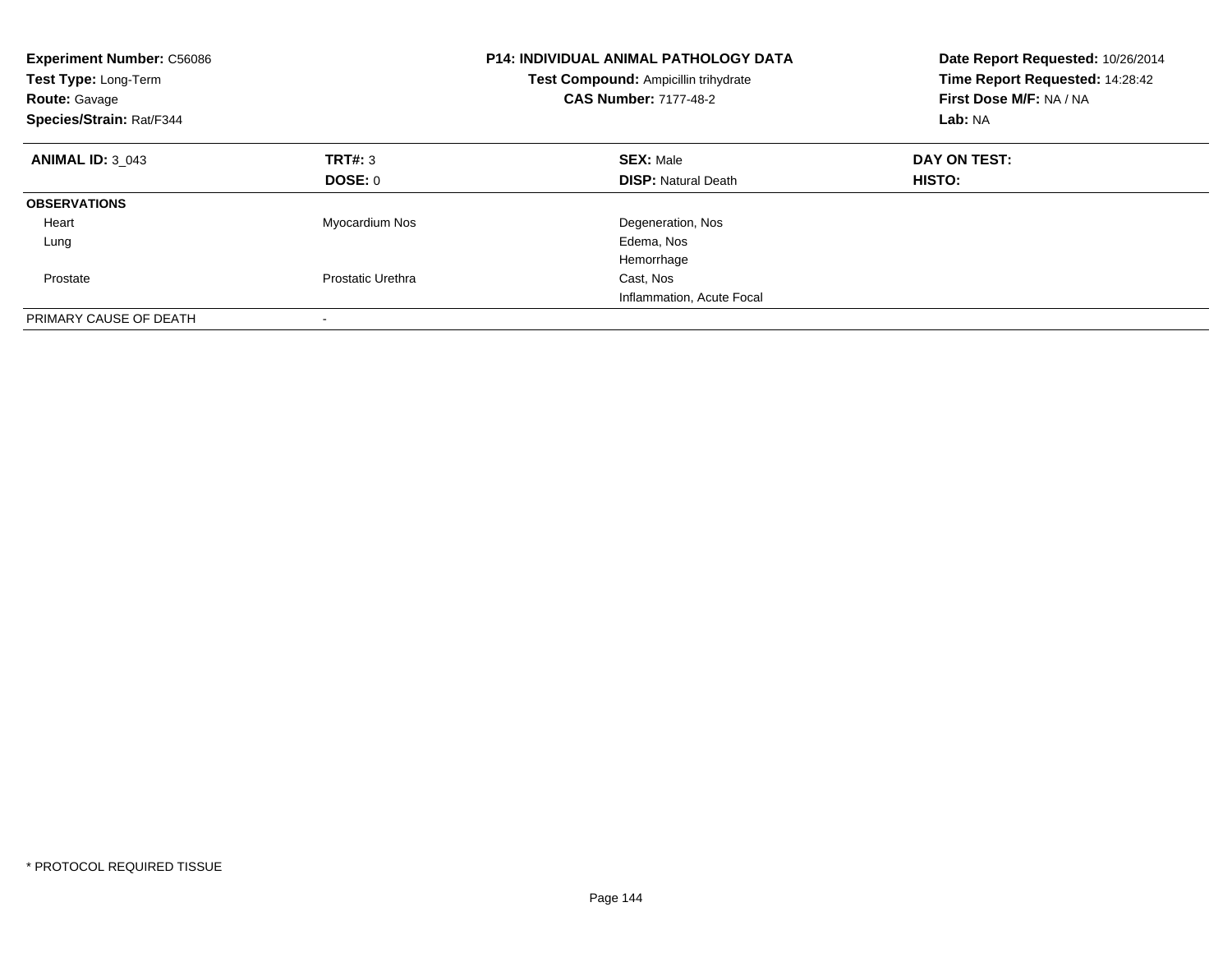**Test Type:** Long-Term

**Route:** Gavage

**Species/Strain:** Rat/F344

## **P14: INDIVIDUAL ANIMAL PATHOLOGY DATA**

**Test Compound:** Ampicillin trihydrate**CAS Number:** 7177-48-2

**Date Report Requested:** 10/26/2014 **Time Report Requested:** 14:28:42**First Dose M/F:** NA / NA**Lab:** NA

| <b>ANIMAL ID: 3_044</b> | TRT#: 3                 | <b>SEX: Male</b>                | DAY ON TEST: |
|-------------------------|-------------------------|---------------------------------|--------------|
|                         | DOSE: 0                 | <b>DISP: Natural Death</b>      | HISTO:       |
| <b>OBSERVATIONS</b>     |                         |                                 |              |
| Kidney                  |                         | Nephropathy                     |              |
| Liver                   |                         | Cytoplasmic Change, Basophilic  |              |
|                         | <b>Bile Duct</b>        | Hyperplasia, Focal              |              |
| Lung                    |                         | Inflammation, Acute Necrotizing |              |
| Lymph node              | Thymic Lymph Node       | Hemorrhage                      |              |
|                         | Mandibular Lymph Node   | Hyperplasia, Plasma Cell        |              |
| Pancreas                |                         | Hemorrhage                      |              |
| Prostate                | Prostatic Urethra       | Cast, Nos                       |              |
| Stomach                 |                         | Ulcer, Nos                      |              |
| <b>Testis</b>           |                         | Hyperplasia, Interstitial Cell  |              |
|                         |                         | Interstitial-Cell Tumor         |              |
| Trachea                 |                         | Inflammation, Acute Diffuse     |              |
| Unspecified             | <b>Abdominal Cavity</b> | Mesothelioma, Nos               |              |
| PRIMARY CAUSE OF DEATH  |                         |                                 |              |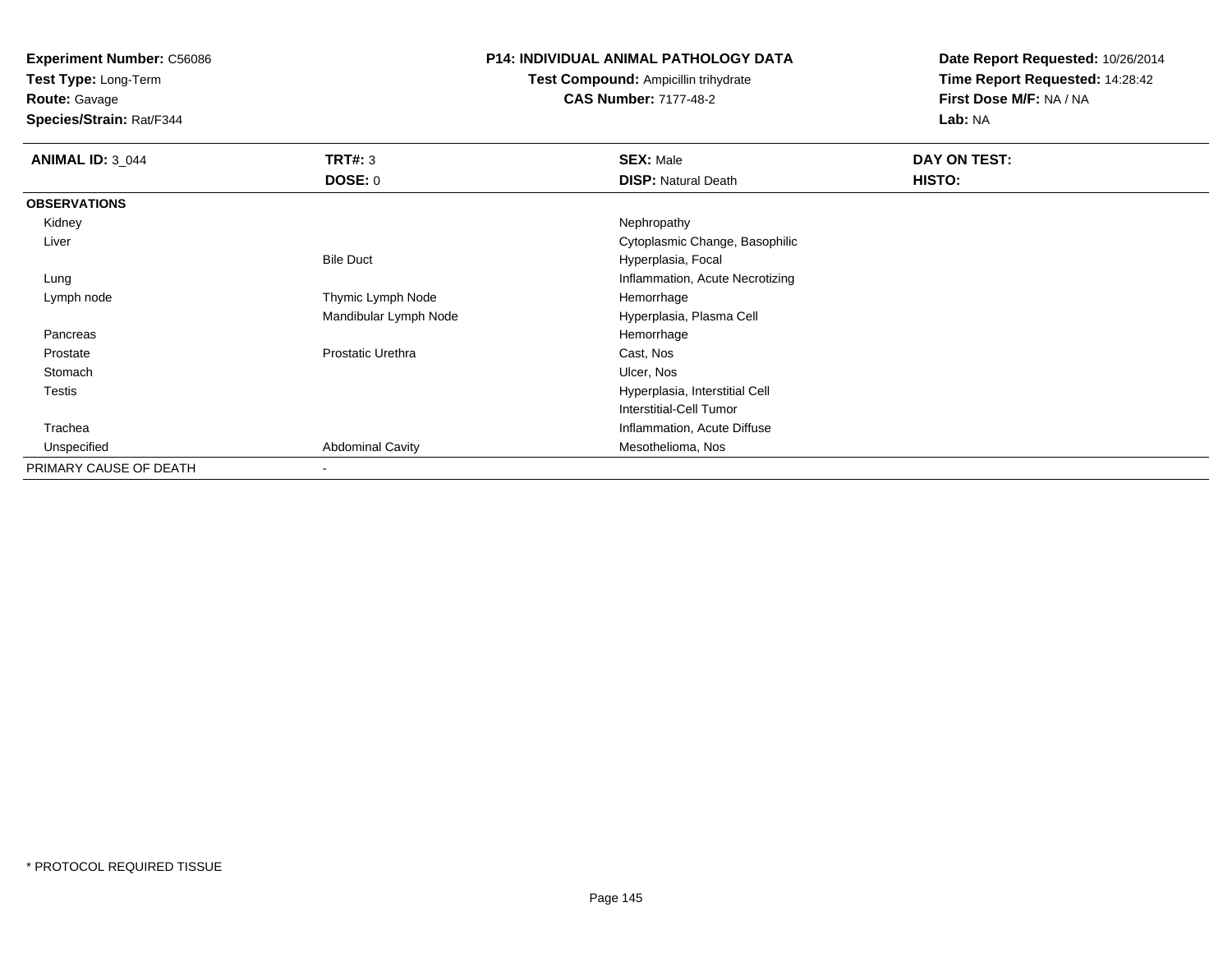| <b>Experiment Number: C56086</b><br>Test Type: Long-Term<br><b>Route: Gavage</b><br>Species/Strain: Rat/F344 | <b>P14: INDIVIDUAL ANIMAL PATHOLOGY DATA</b><br>Test Compound: Ampicillin trihydrate<br><b>CAS Number: 7177-48-2</b> |                                | Date Report Requested: 10/26/2014<br>Time Report Requested: 14:28:42<br>First Dose M/F: NA / NA<br>Lab: NA |
|--------------------------------------------------------------------------------------------------------------|----------------------------------------------------------------------------------------------------------------------|--------------------------------|------------------------------------------------------------------------------------------------------------|
| <b>ANIMAL ID: 3 045</b>                                                                                      | <b>TRT#: 3</b>                                                                                                       | <b>SEX: Male</b>               | DAY ON TEST:                                                                                               |
|                                                                                                              | DOSE: 0                                                                                                              | <b>DISP:</b> Natural Death     | HISTO:                                                                                                     |
| <b>OBSERVATIONS</b>                                                                                          |                                                                                                                      |                                |                                                                                                            |
| Heart                                                                                                        | Myocardium Nos                                                                                                       | Degeneration, Nos              |                                                                                                            |
| Kidney                                                                                                       | Pelvis                                                                                                               | Nephroblastoma                 |                                                                                                            |
| Liver                                                                                                        |                                                                                                                      | Cytoplasmic Change, Basophilic |                                                                                                            |
| Lung                                                                                                         |                                                                                                                      | Congestion, Acute Passive      |                                                                                                            |
| Prostate                                                                                                     |                                                                                                                      | Adenoma, Nos                   |                                                                                                            |
| Thymus                                                                                                       |                                                                                                                      | Hemorrhage                     |                                                                                                            |
| PRIMARY CAUSE OF DEATH                                                                                       |                                                                                                                      |                                |                                                                                                            |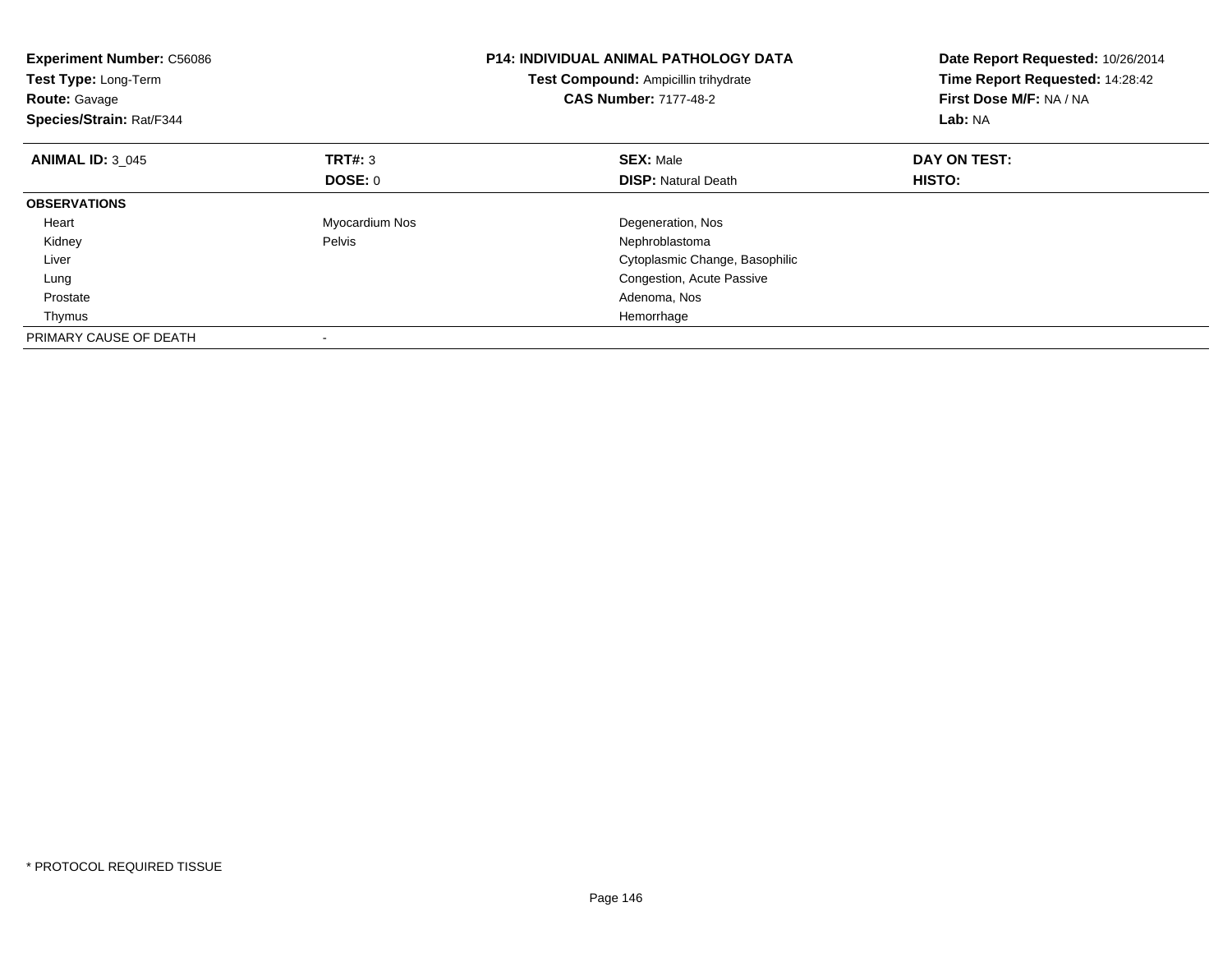| <b>Experiment Number: C56086</b><br>Test Type: Long-Term<br><b>Route: Gavage</b><br>Species/Strain: Rat/F344 |                           | <b>P14: INDIVIDUAL ANIMAL PATHOLOGY DATA</b><br><b>Test Compound: Ampicillin trihydrate</b><br><b>CAS Number: 7177-48-2</b> | Date Report Requested: 10/26/2014<br>Time Report Requested: 14:28:42<br>First Dose M/F: NA / NA<br><b>Lab: NA</b> |  |
|--------------------------------------------------------------------------------------------------------------|---------------------------|-----------------------------------------------------------------------------------------------------------------------------|-------------------------------------------------------------------------------------------------------------------|--|
| <b>ANIMAL ID: 3 046</b>                                                                                      | TRT#: 3                   | <b>SEX: Male</b>                                                                                                            | DAY ON TEST:                                                                                                      |  |
|                                                                                                              | DOSE: 0                   | <b>DISP:</b> Terminal Sacrifice                                                                                             | HISTO:                                                                                                            |  |
| <b>OBSERVATIONS</b>                                                                                          |                           |                                                                                                                             |                                                                                                                   |  |
| Adrenal gland                                                                                                | Medulla                   | Hyperplasia, Focal                                                                                                          |                                                                                                                   |  |
| Heart                                                                                                        | Myocardium Nos            | Degeneration, Nos                                                                                                           |                                                                                                                   |  |
| Mammary gland                                                                                                |                           | Hyperplasia, Focal                                                                                                          |                                                                                                                   |  |
| Pancreas                                                                                                     | <b>Islets</b>             | Islet-Cell Adenoma                                                                                                          |                                                                                                                   |  |
| Pituitary gland                                                                                              | <b>Anterior Pituitary</b> | Adenoma, Nos                                                                                                                |                                                                                                                   |  |
| <b>Testis</b>                                                                                                |                           | Hyperplasia, Interstitial Cell                                                                                              |                                                                                                                   |  |
|                                                                                                              |                           | Interstitial-Cell Tumor                                                                                                     |                                                                                                                   |  |
| Unspecified                                                                                                  | Flank                     | Fibroma                                                                                                                     |                                                                                                                   |  |
| PRIMARY CAUSE OF DEATH                                                                                       |                           |                                                                                                                             |                                                                                                                   |  |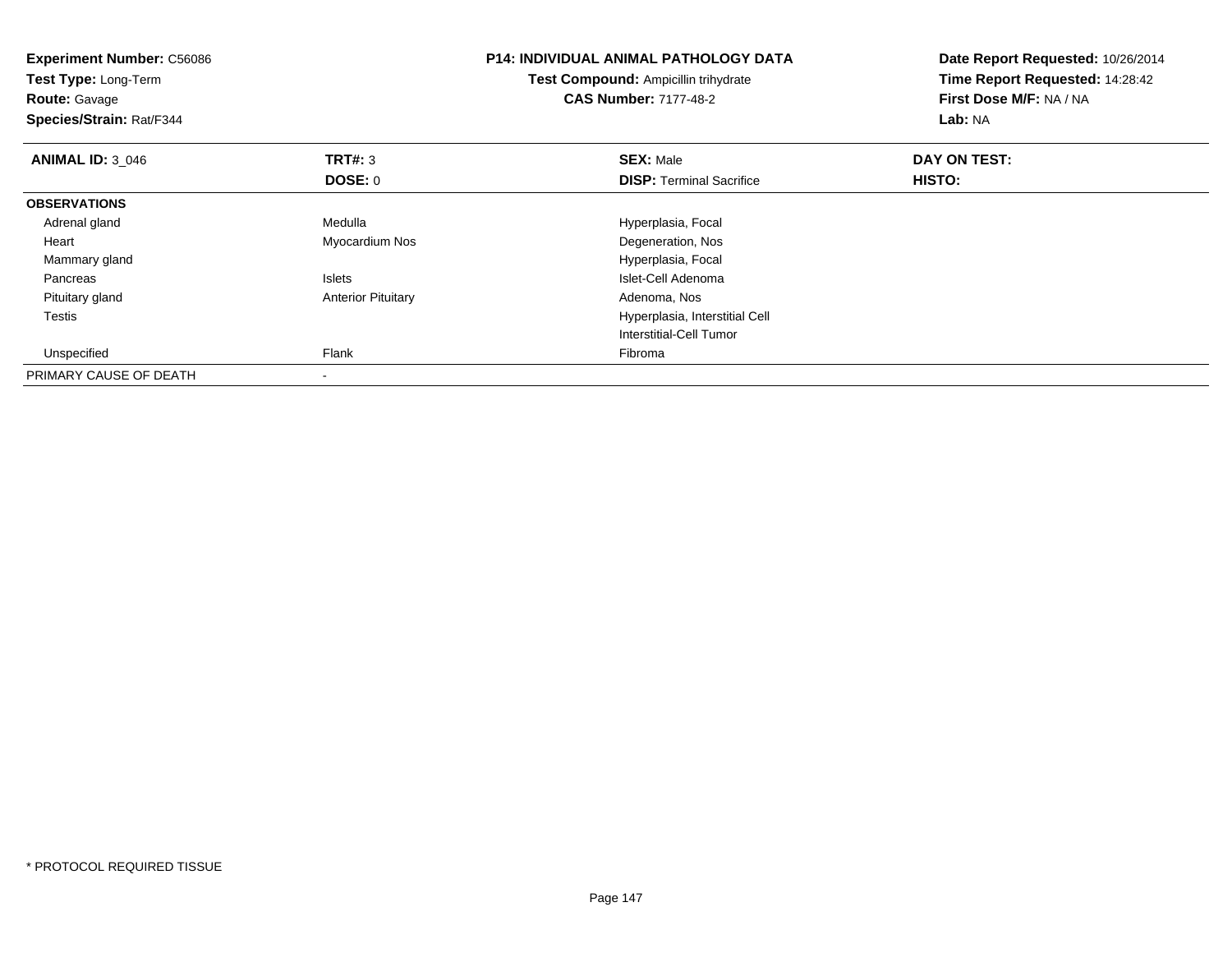**Test Type:** Long-Term

# **Route:** Gavage

**Species/Strain:** Rat/F344

#### **P14: INDIVIDUAL ANIMAL PATHOLOGY DATA**

**Test Compound:** Ampicillin trihydrate**CAS Number:** 7177-48-2

**Date Report Requested:** 10/26/2014 **Time Report Requested:** 14:28:42**First Dose M/F:** NA / NA**Lab:** NA

| <b>ANIMAL ID: 3_047</b> | TRT#: 3           | <b>SEX: Male</b>                | DAY ON TEST: |  |
|-------------------------|-------------------|---------------------------------|--------------|--|
|                         | <b>DOSE: 0</b>    | <b>DISP: Terminal Sacrifice</b> | HISTO:       |  |
| <b>OBSERVATIONS</b>     |                   |                                 |              |  |
| Adrenal gland           | <b>Cortex Nos</b> | Cytoplasmic Vacuolization       |              |  |
|                         | Medulla           | Hyperplasia, Focal              |              |  |
| Heart                   | Myocardium Nos    | Degeneration, Nos               |              |  |
| Kidney                  |                   | Nephropathy                     |              |  |
| Liver                   |                   | Cytoplasmic Change, Basophilic  |              |  |
|                         | <b>Bile Duct</b>  | Hyperplasia, Focal              |              |  |
| Lung                    |                   | Inflammation, Chronic Focal     |              |  |
| Pancreas                | <b>Islets</b>     | Islet-Cell Adenoma              |              |  |
| Prostate                |                   | Inflammation, Acute/Chronic     |              |  |
| Testis                  |                   | Interstitial-Cell Tumor         |              |  |
| PRIMARY CAUSE OF DEATH  |                   |                                 |              |  |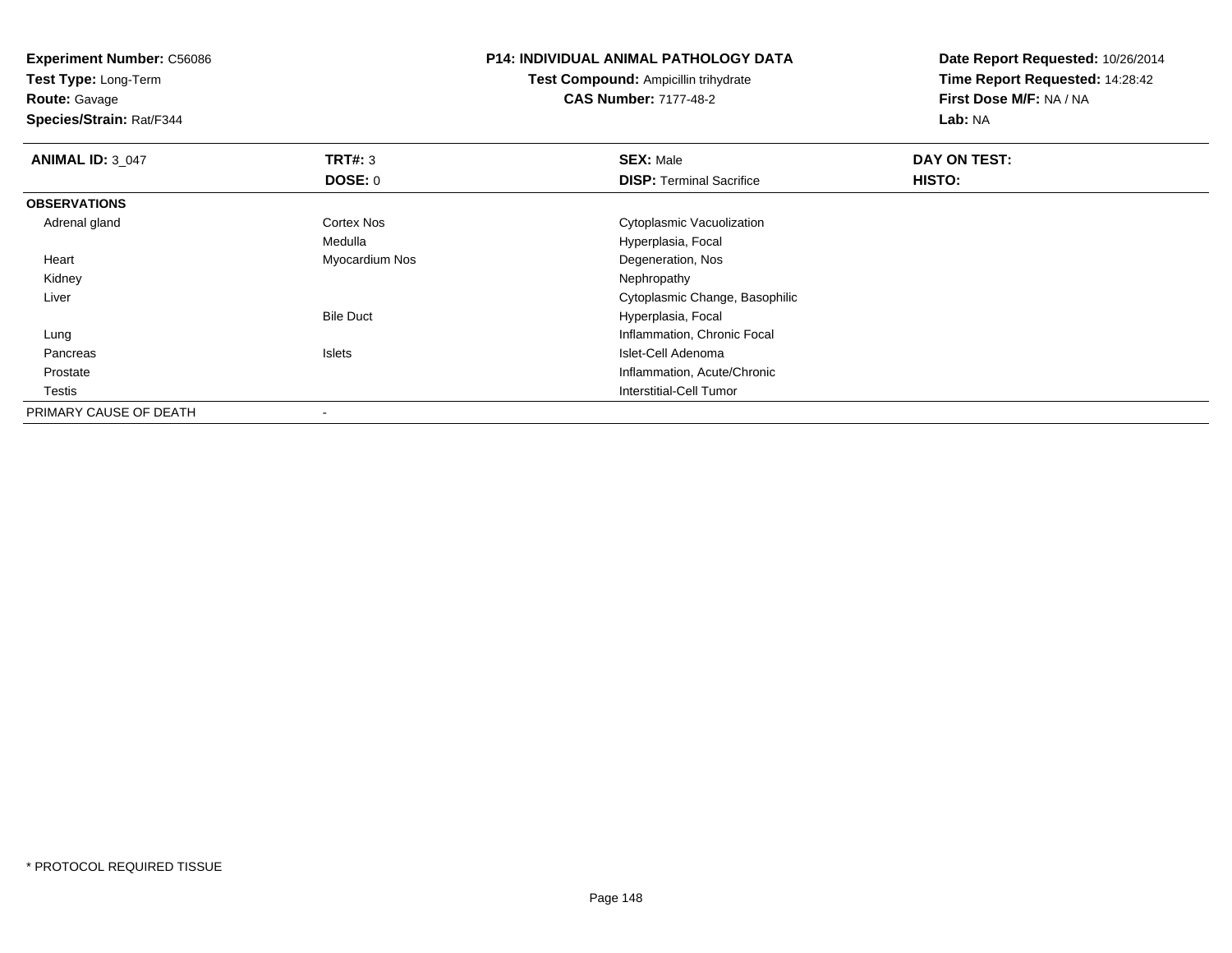**Test Type:** Long-Term

**Route:** Gavage

**Species/Strain:** Rat/F344

#### **P14: INDIVIDUAL ANIMAL PATHOLOGY DATA**

**Test Compound:** Ampicillin trihydrate**CAS Number:** 7177-48-2

**Date Report Requested:** 10/26/2014 **Time Report Requested:** 14:28:42**First Dose M/F:** NA / NA**Lab:** NA

| <b>ANIMAL ID: 3_048</b> | TRT#: 3                   | <b>SEX: Male</b>                | DAY ON TEST: |  |
|-------------------------|---------------------------|---------------------------------|--------------|--|
|                         | <b>DOSE: 0</b>            | <b>DISP: Terminal Sacrifice</b> | HISTO:       |  |
| <b>OBSERVATIONS</b>     |                           |                                 |              |  |
| Adrenal gland           | Medulla                   | Hyperplasia, Focal              |              |  |
|                         | Medulla                   | Pheochromocytoma                |              |  |
| Heart                   | Myocardium Nos            | Degeneration, Nos               |              |  |
| Kidney                  |                           | Nephropathy                     |              |  |
| Liver                   |                           | Cytoplasmic Change, Basophilic  |              |  |
|                         | <b>Bile Duct</b>          | Hyperplasia, Focal              |              |  |
| Lymph node              | Thymic Lymph Node         | Erythrophagocytosis             |              |  |
| Pituitary gland         | <b>Anterior Pituitary</b> | Hyperplasia, Focal              |              |  |
| Spleen                  |                           | Hematopoiesis                   |              |  |
| Testis                  |                           | <b>Interstitial-Cell Tumor</b>  |              |  |
| Thymus                  |                           | Cyst, Nos                       |              |  |
| PRIMARY CAUSE OF DEATH  |                           |                                 |              |  |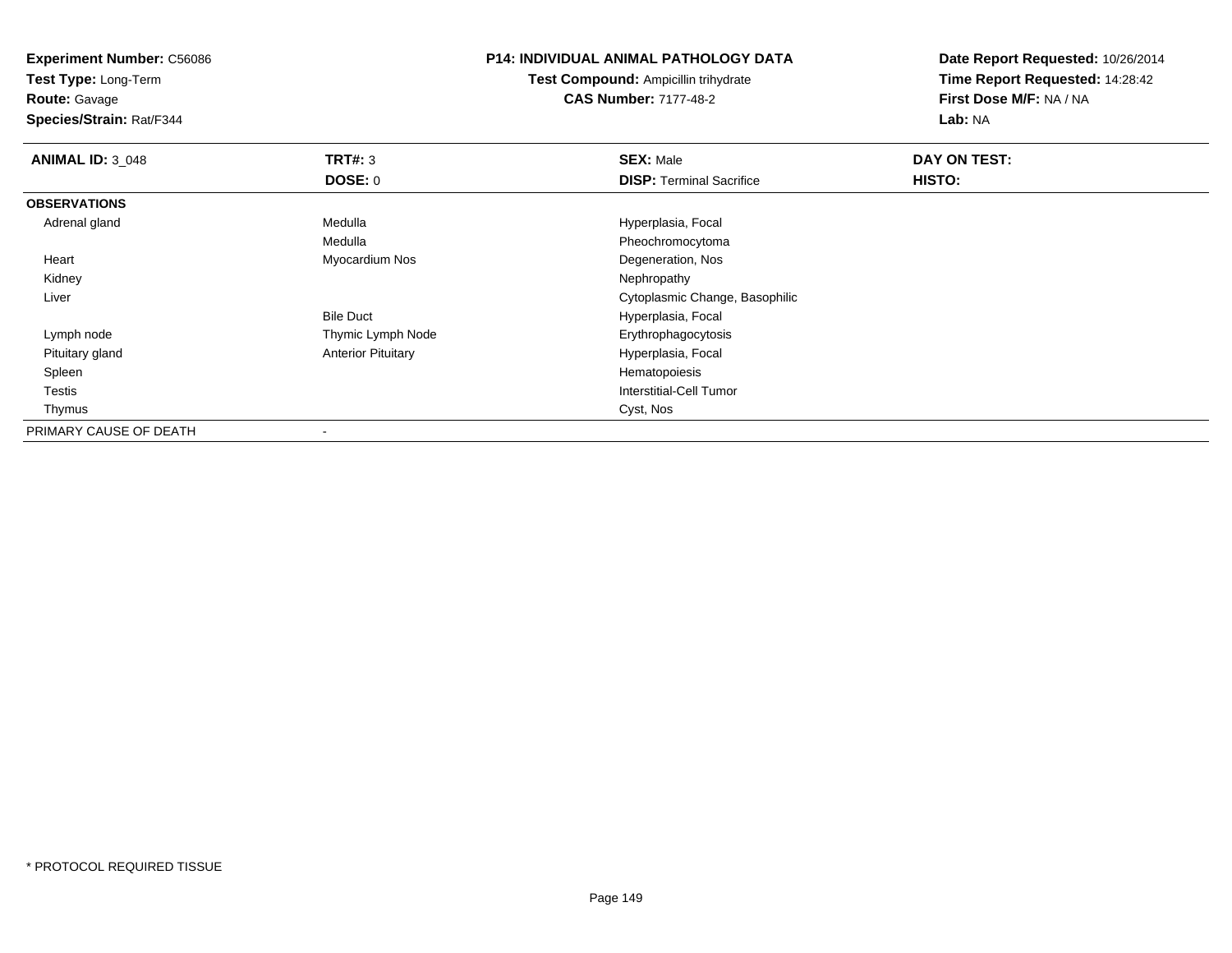| <b>Experiment Number: C56086</b><br>Test Type: Long-Term<br><b>Route: Gavage</b><br>Species/Strain: Rat/F344 |         | <b>P14: INDIVIDUAL ANIMAL PATHOLOGY DATA</b><br>Test Compound: Ampicillin trihydrate<br><b>CAS Number: 7177-48-2</b> | Date Report Requested: 10/26/2014<br>Time Report Requested: 14:28:42<br>First Dose M/F: NA / NA<br>Lab: NA |  |
|--------------------------------------------------------------------------------------------------------------|---------|----------------------------------------------------------------------------------------------------------------------|------------------------------------------------------------------------------------------------------------|--|
| <b>ANIMAL ID: 3 049</b>                                                                                      | TRT#: 3 | <b>SEX: Male</b>                                                                                                     | DAY ON TEST:                                                                                               |  |
|                                                                                                              | DOSE: 0 | <b>DISP:</b> Dosing Accident                                                                                         | <b>HISTO:</b>                                                                                              |  |
| <b>OBSERVATIONS</b>                                                                                          |         |                                                                                                                      |                                                                                                            |  |
| Lung                                                                                                         |         | Congestion, Acute Passive                                                                                            |                                                                                                            |  |
|                                                                                                              |         | Foreign Body, Vegetable                                                                                              |                                                                                                            |  |
|                                                                                                              |         | Inflammation, Granulomatous                                                                                          |                                                                                                            |  |
| Thymus                                                                                                       |         | Hemorrhage                                                                                                           |                                                                                                            |  |
| PRIMARY CAUSE OF DEATH                                                                                       |         |                                                                                                                      |                                                                                                            |  |